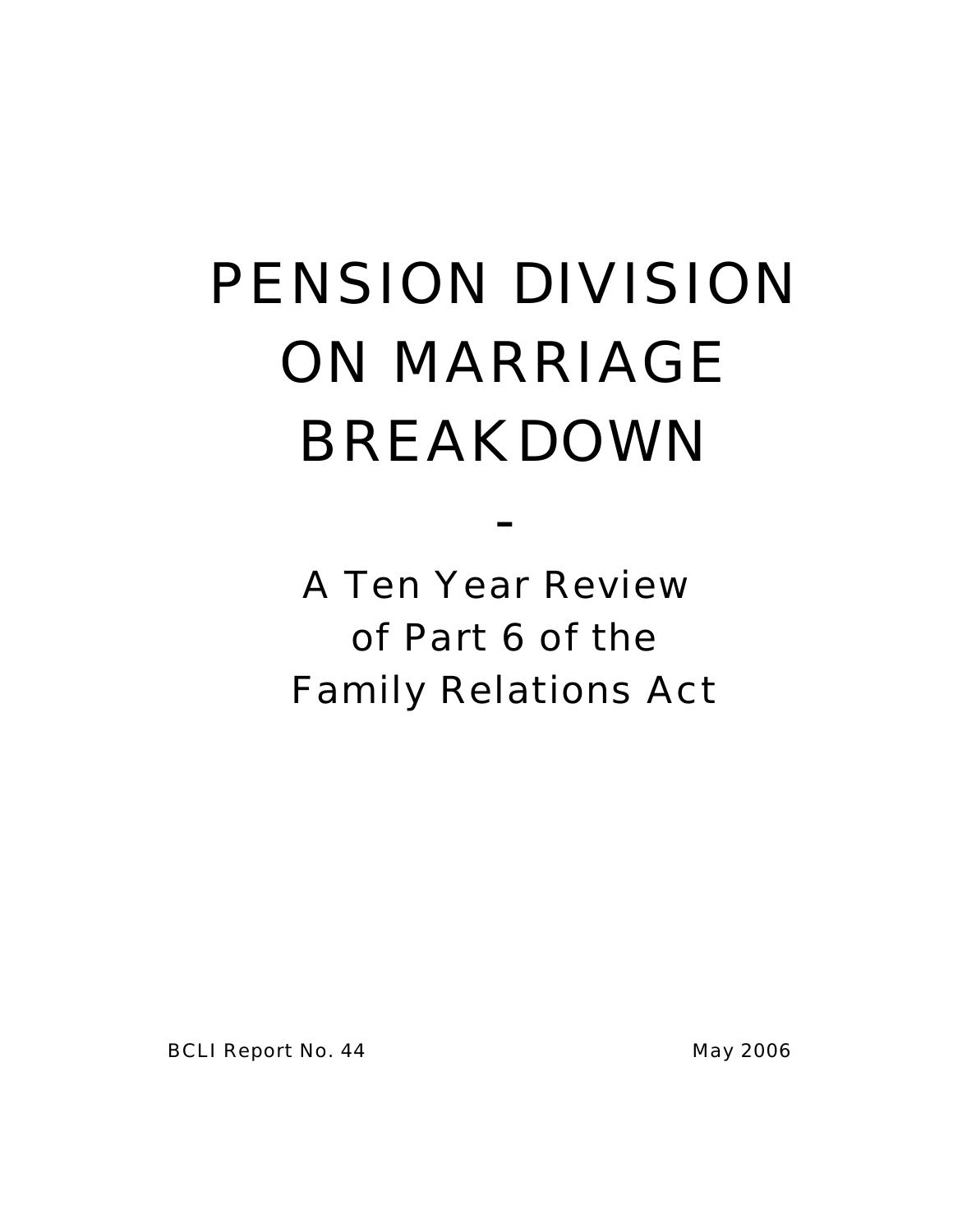## British Columbia Law Institute

1822 East Mall, University of British Columbia, Vancouver, B.C., Canada V6T 1Z1

Voice: (604) 822-0142 Fax: (604) 822-0144 E-mail: bcli@bcli.org WWW: http://www.bcli.org

-----------------------------------------------

The British Columbia Law Institute was created in 1997 by incorporation under the Provincial *Society Act*. Its mission is to:

- (a) promote the clarification and simplification of the law and its adaptation to modern social needs,
- (b) promote improvement of the administration of justice and respect for the rule of law, and
- (c) promote and carry out scholarly legal research.

The Institute is the effective successor to the Law Reform Commission of British Columbia, which ceased operations in 1997.

-----------------------------------------------

The members of the Institute are:

Thomas G. Anderson, Q.C. Prof. Keith Farquhar Prof. James MacIntyre, Q.C. (Treasurer)<br>D. Peter Ramsay, O.C. Prof. Martha O'Brien Kim Thorau Kim Thorau Robert W. Grant Robert W. Grant Lorne A.J. Dunn David H. Pihl, Q.C.

Craig Goebel (Vice-chair) Arthur L. Close, Q.C. (Executive Director) Gregory Steele, Q.C. (Secretary)<br>Kim Thorau

*This project is made possible with the financial support of the Ministry of Attorney General for British Columbia and of the Law Foundation of British Columbia. The Institute gratefully acknowledges the support of these bodies for its work.*

-----------------------------------------------

----------------------------------------

**Library and Archives Canada Cataloguing in Publication**

**Pension division on marriage breakdown : a tenyear review of Part 6 of the Family Relations Act.**

**(BCLI report ; no. 44) "May 2006". ISBN 1-894278-35-6**

**1. Equitable distribution of marital property – British Columbia. 2. Pensions – Law and legislation – British Columbia. I. British Columbia Law Institute II. Title. III. Series.**

**KEB198.P45 2006 346.71101'664 C2006-902787-0 KF532.7.P45 2006**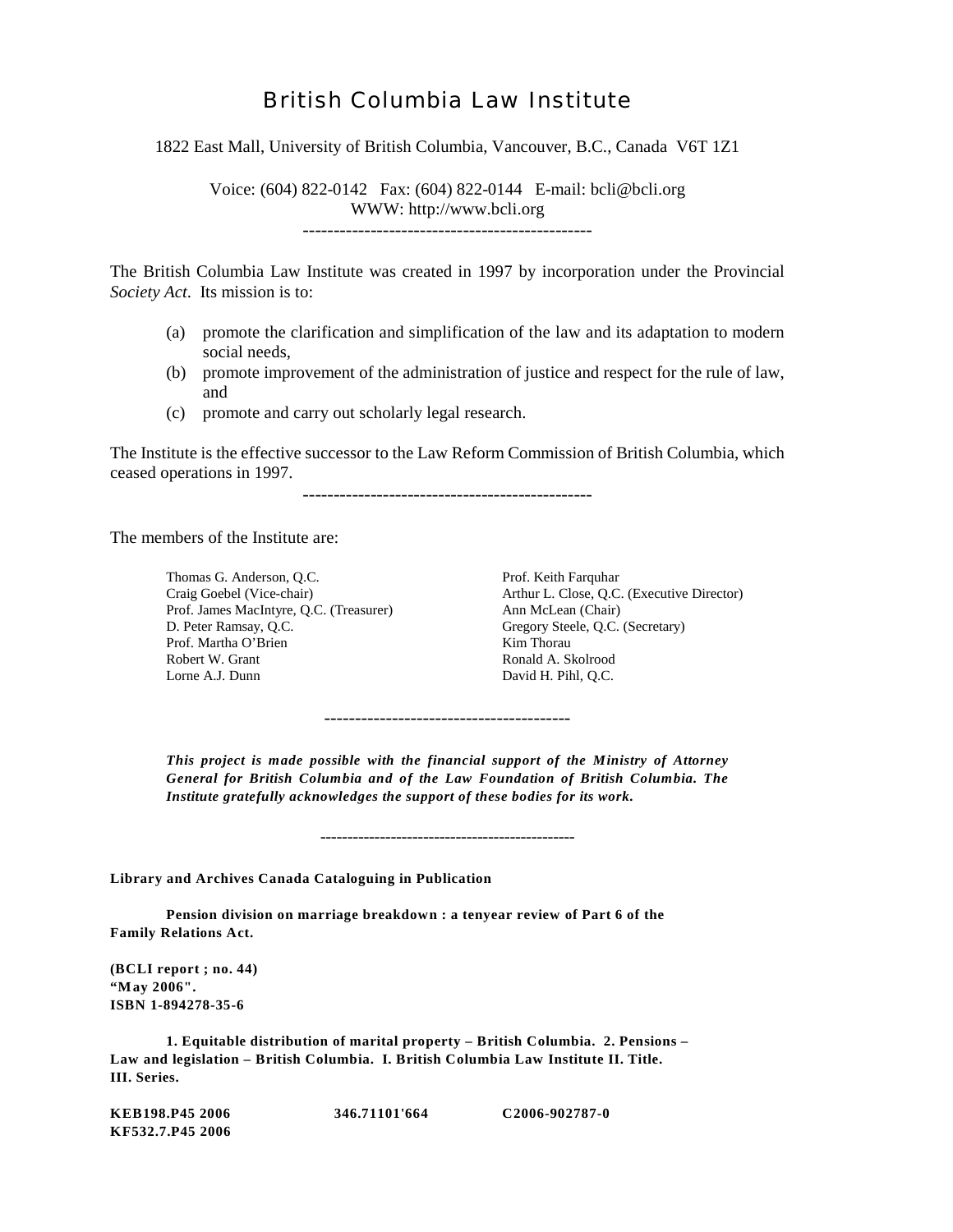## INTRODUCTORY NOTE

#### The British Columbia Law Institute has the honour to present:

## Pension Division On Marriage Breakdown - A Ten Year Review of Part 6 of the Family Relations Act

It has been over ten years since the enactment of what is now Part 6 of the *Family Relations Act*. Under that Act, a pension is a family asset that must be divided between the parties to a marriage on its breakdown. But a pension is a very complex form of asset which requires a sophisticated body of rules if it is to be divided fairly. In this context fairness must extend to not only the parties to the marriage, but also to those who must administer pension plans and to other plan members. The function of Part 6 of the *Family Relations Act*, and its supporting regulations, is to provide a legal framework for pension division that achieves this goal.

Part 6 is based on recommendations made by the former British Columbia Law Reform Commission in its 1992 Report on Pension Division on Marriage Breakdown. Since those recommendations were developed, and the implementing legislation enacted, a number of developments have occurred. The background of law and practice against which Part 6 operates has not remained constant. There have been important changes to pension benefit standards legislation as well as the growth and acceptance of non-traditional relationships to which pension division legislation is potentially applicable. Practices within the pension industry itself have evolved with certain kinds of benefits assuming an increased importance while the significance of others has waned. All of these factors make a ten year review of Part 6 most appropriate and we were pleased to accept the invitation of the Attorney General to carry out such a review.

Pension division on marriage breakdown has been the subject of much attention by both the Law Reform Commission and the Law Institute. Before it was dissolved the Commission issued a major publication: "Questions and Answers on Pension Division on Marriage Breakdown" which became a key tool in assisting the public, the legal profession and the pension industry in their understanding of the operation of the legislation. A second edition of "Questions and Answers" was prepared and issued by the Law Institute in 2001 and remains available on the Institute's website.

The Institute is grateful to the distinguished members of the Project Committee on Pension Division, who volunteered their time and whose expertise and hard work is evident in the detailed recommendations they have made. Pensions are often the most valuable asset acquired by spouses during their relationship. The matters addressed in this report are of vital importance to the people of British Columbia and, for that reason, the Institute urges government to act speedily on these recommendations.

> Ann McLean Chair, British Columbia Law Institute May, 2006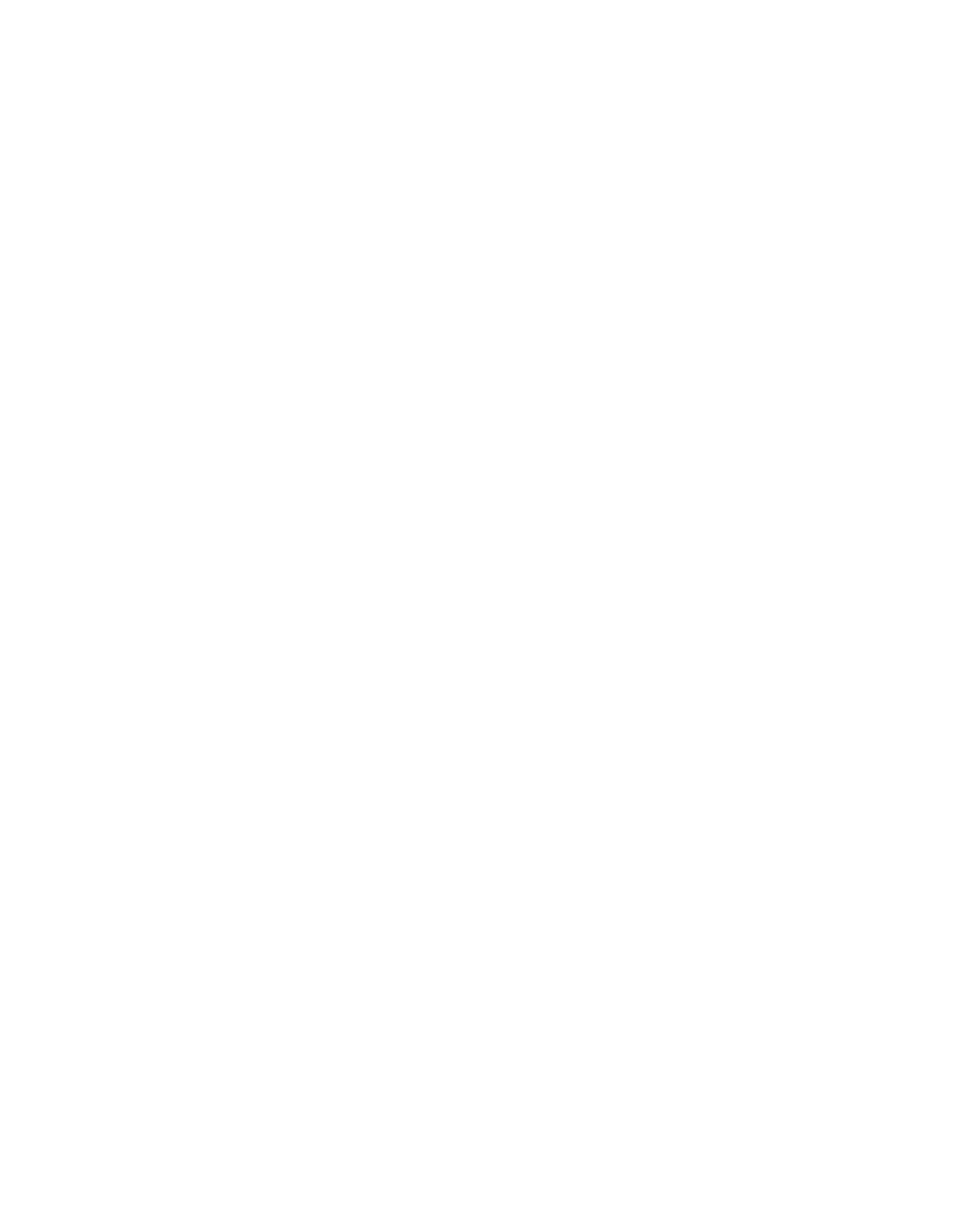## TABLE OF CONTENTS

| I.  |                                                                                      |  |
|-----|--------------------------------------------------------------------------------------|--|
|     | A.                                                                                   |  |
|     | <b>B.</b>                                                                            |  |
|     | $C_{\cdot}$                                                                          |  |
|     | D.                                                                                   |  |
|     | E.                                                                                   |  |
|     | F.                                                                                   |  |
|     | G.                                                                                   |  |
|     | H.                                                                                   |  |
|     | I.                                                                                   |  |
| II. |                                                                                      |  |
|     |                                                                                      |  |
|     |                                                                                      |  |
|     | Recommendation 3 [HK] - Agreement or Order Must Provide for Division. 10             |  |
|     | <i>Recommendation 4</i> [HK] - Agreement or Order Effective 30 Days from Delivery 11 |  |
|     | Recommendation 5 [HK] - Proportionate Share Includes Cohabitation Accruals 11        |  |
|     | Recommendation 6 [MR] - Share if Member Dies Before Retirement.  12                  |  |
|     | Recommendation 7 [MR] - Limited Member Has Same Options as Member. 14                |  |
|     | Recommendation 8 [MR] - Adjusting Value of Early Retirement Pension. 15              |  |
|     |                                                                                      |  |
|     |                                                                                      |  |
|     | Recommendation 11 [HK] - Misc. Benefit and Proportionate Share Issues. 20            |  |
|     | Recommendation 12 [HK] - Restraining Order and Retroactive Division. 23              |  |
|     |                                                                                      |  |
|     |                                                                                      |  |
|     |                                                                                      |  |
|     |                                                                                      |  |
|     |                                                                                      |  |
|     |                                                                                      |  |
|     | Recommendation 19 [HK] - If Parties No Longer "Spouses" Under FRA. 30                |  |
|     |                                                                                      |  |
|     |                                                                                      |  |
|     | Recommendation 22 [HK] - Information Provided by Plan Administrator 33               |  |
|     |                                                                                      |  |
|     |                                                                                      |  |
|     | Recommendation 25 [MR] - Adjusting Member's Pension After Division. 35               |  |
|     |                                                                                      |  |
|     |                                                                                      |  |
|     |                                                                                      |  |
|     |                                                                                      |  |
|     |                                                                                      |  |
|     |                                                                                      |  |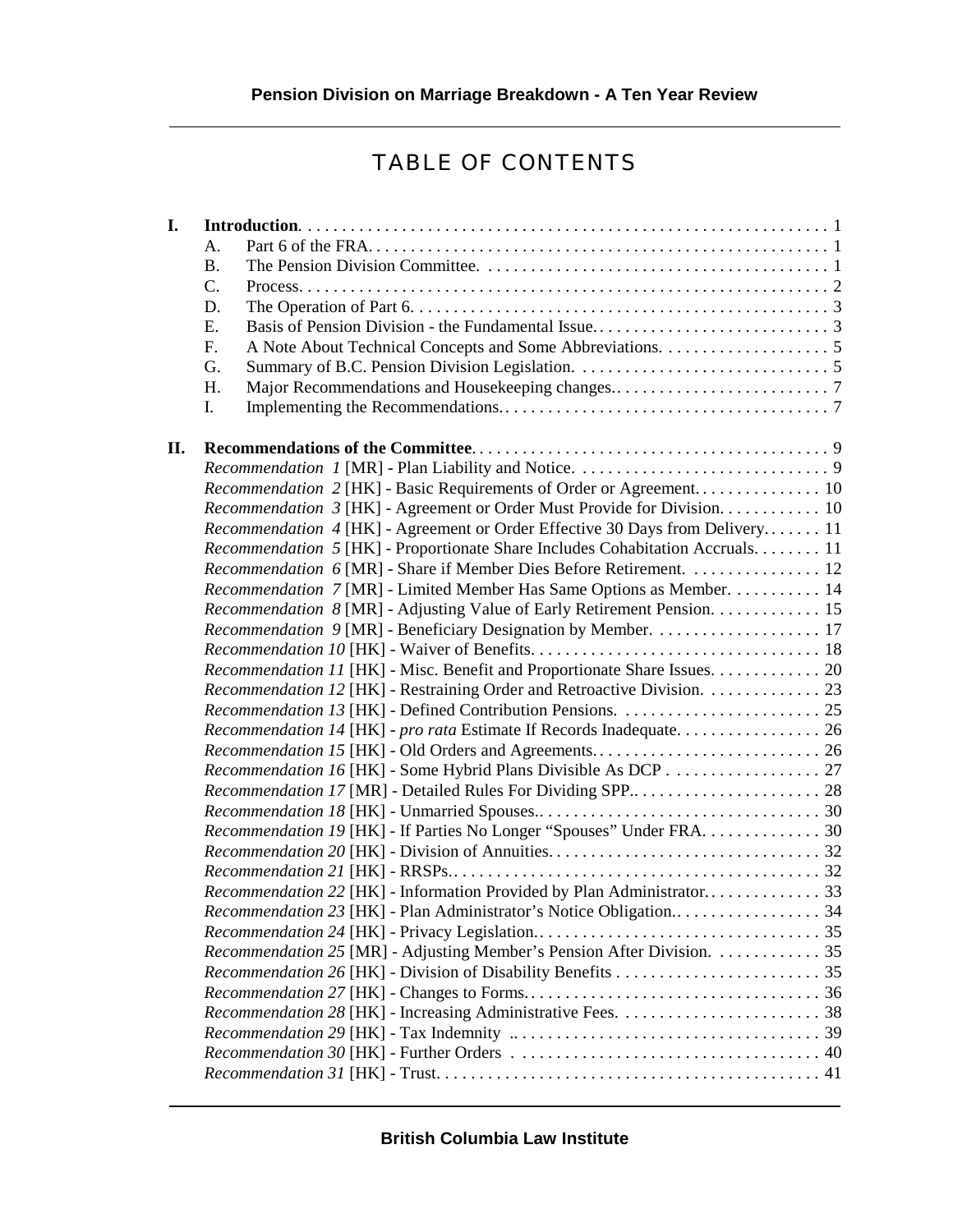## **Pension Division on Marriage Breakdown - A Ten Year Review**

|                   | <i>Recommendation 32</i> [HK] - No Further Rights After Pension Division. 41                           |  |
|-------------------|--------------------------------------------------------------------------------------------------------|--|
|                   |                                                                                                        |  |
|                   | <b>Appendix A</b><br>List of "Issues under Consideration" Circulated by the Pension Division Committee |  |
|                   | <b>Appendix B</b><br>Selected Provisions of the Family Relations Act,                                  |  |
|                   | Appendix C<br>Division of Pensions Regulation to Part 6 of the Family Relations Act                    |  |
|                   | <b>Appendix D</b><br>Comparison of Immediate Settlement and the Deferred Settlement Model 77           |  |
| <b>Appendix E</b> |                                                                                                        |  |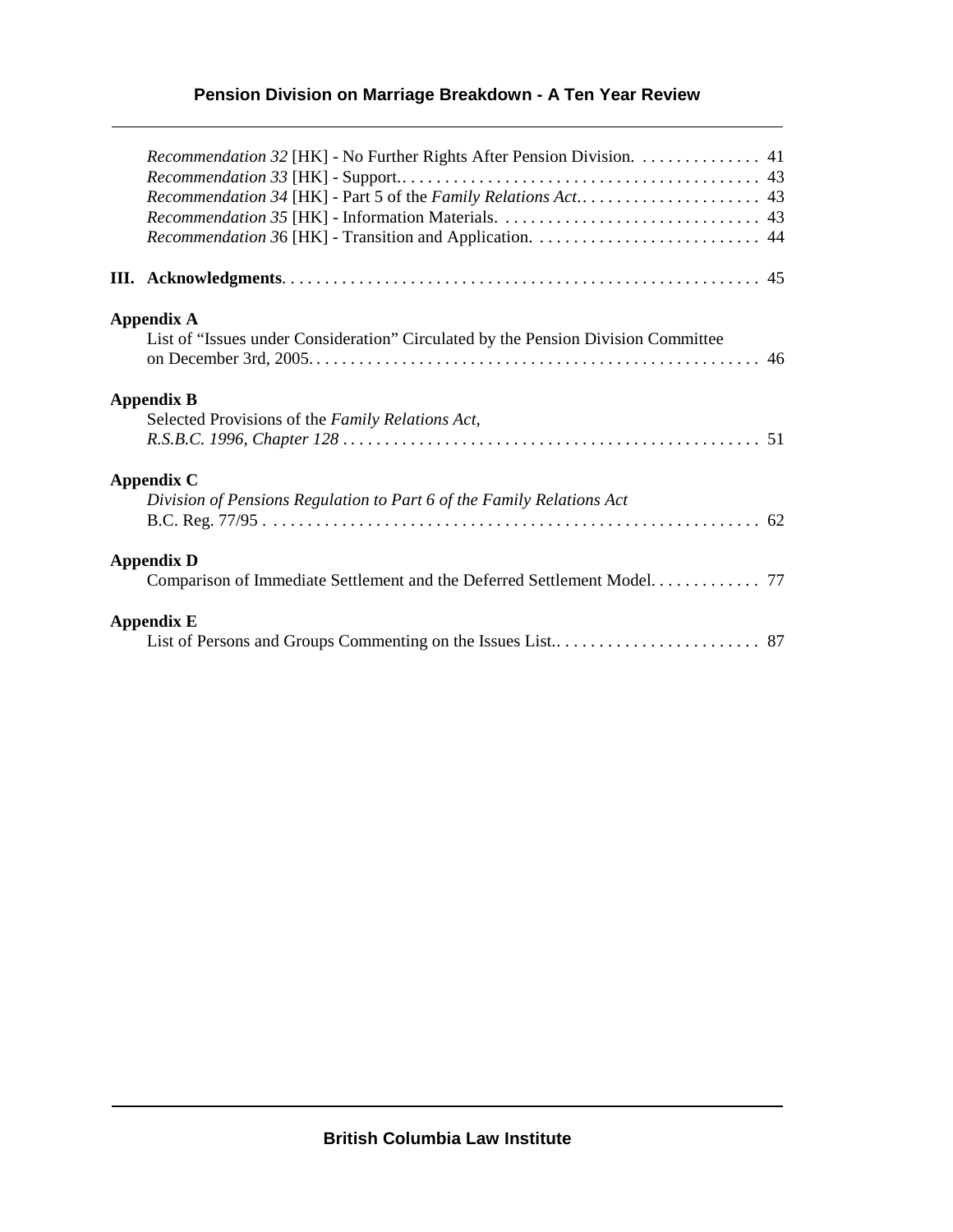## **I. INTRODUCTION**

## **A. Part 6 of the FRA**

In 1979, B.C. enacted the Family Relations Act (now R.S.B.C. 1996, c. 128). It provided that family assets were divisible between spouses when their marriage ended. It also specified that a pension was a family asset. While there was little difficulty in dividing most assets, such as bank accounts, automobiles or the family residence, many problems quickly arose in trying to somehow give both spouses the benefit of the pension that accrued during the relationship, but would not be payable until perhaps years later.

The B.C. Court of Appeal sorted things out in *Rutherford* v. *Rutherford* (1981), 30 B.C.L.R. 145 (C.A.). It held that the member was a trustee for the spouse of the pension benefits and, when the pension commenced, the member must pay the spouse a specified fraction of each payment on receipt. The Court of Appeal also set out the formula for determining the spouse's share of the pension (often since then referred to as the "Rutherford Formula"). Essentially, the spouse was entitled to a share determined by the formula  $\frac{1}{2}$  $A/B$  where  $A =$  pensionable service during the marriage and  $B =$  all pensionable service accrued to the date of pension commencement.

The Rutherford Order solved many, but not all, of the problems that arose with respect to dividing pensions. For example, the order was expressly not binding on the plan administrator. The division had to be carried out by the parties themselves. When the member died, the pension would, in most cases, terminate so that there was often no way to secure retirement income for the spouse's lifetime. There was also a conflict between the financial interests of the parties as to when the pension should commence being paid. The member, who would have to give up employment to receive the pension, was often better off financially in deferring retirement. The spouse, on the other hand, was usually better off the sooner the pension commenced being paid.

Starting in the 1980's, various Canadian provinces enacted pension division legislation that required the assistance of the plan administrator in dividing the benefits. B.C. enacted pension division legislation in 1995, which was largely based on the recommendations of the B.C. Law Reform Commission in its *Report on Division of Pensions on Marriage Breakdown* (LRC123, 1992). The legislation was enacted as Part 3.1 of the *Family Relations Act*. Subsequent technical amendments were made in 1997. After the 1996 statutory revision, it became what is now Part 6 of the FRA.

## **B. The Pension Division Committee**

In July, 2005, on the 10th anniversary of Part 6 coming into force, the Ministry of Attorney General asked the British Columbia Law Institute to constitute a committee to review the operation of Part 6 and to make recommendations by March 31st, 2006, concerning legisla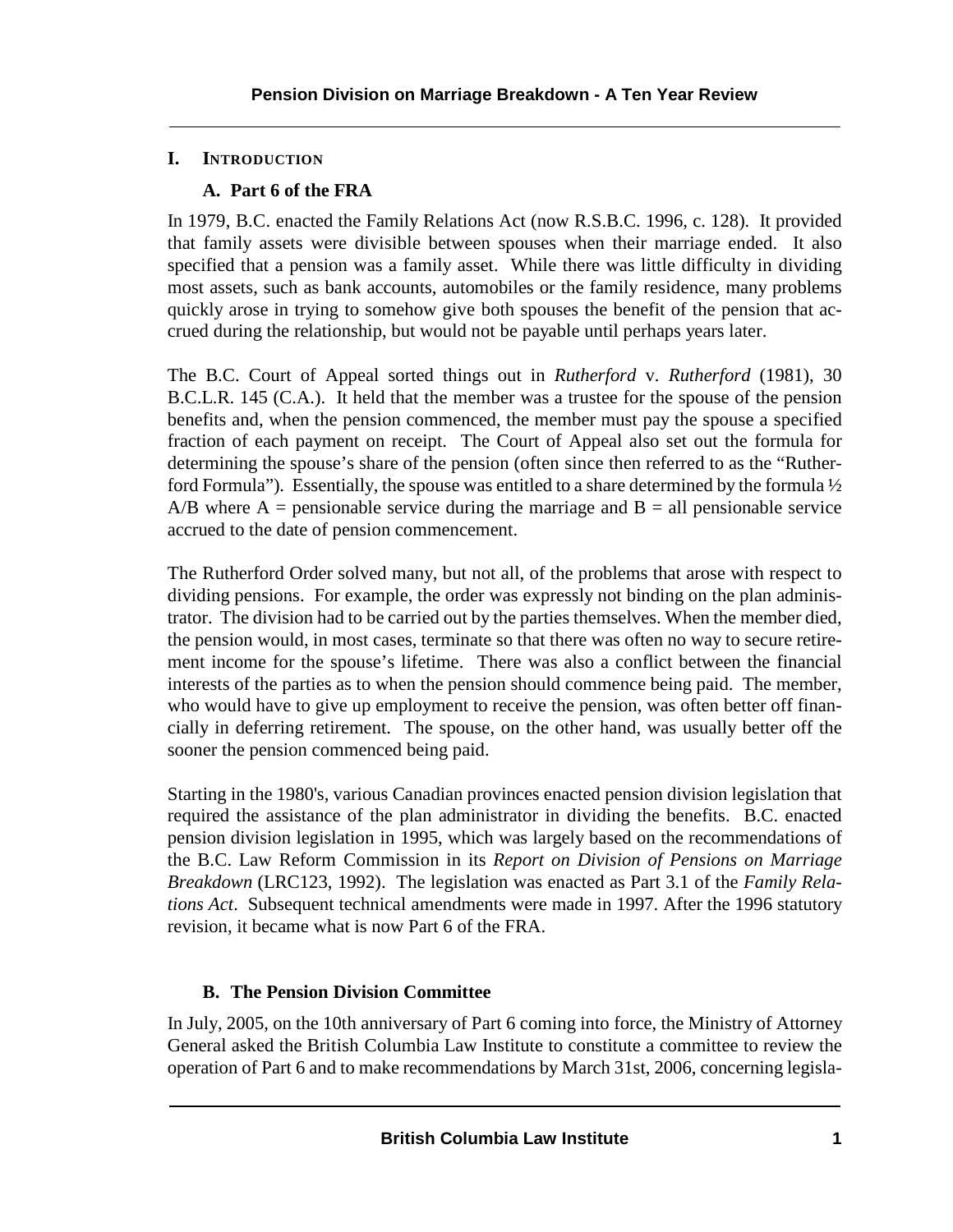tive amendments that may be necessary for its improvement. The Pension Division Committee was constituted effective as of October, 2005 and consisted of persons with wide backgrounds in pension administration, pension law and family law. The Committee members were:

Thomas G. Anderson, Q.C., Chair (Anderson Pension Law Consulting) Wayne Arnold (formerly with the Financial Institutions Commission of BC) Diane Bell (Clark Wilson LLP) Judith Brown-Rudersdorfer (IWA-Forest Industry Pension Plan) Murray Campbell (Lawson Lundell) Paul Daykin (Aaron Gordon Daykin) Elizabeth Gorman (Leong & Associates) Stephanie Griffith (Mercer Human Resource Consulting) Kim Kenyon (Pension Corporation) Brenda Petrie (Teck Cominco Limited) Gregory K. Steel, Q.C. (Steele Urquhart Payne)

## **C. Process**

Although the Committee was well balanced in terms of representing the various stakeholder interests involved, the Committee also wished to consult more broadly. The Committee recognized, however, that there would be difficulties in concluding its work and carrying out consultation at the same time, given the short deadline for submitting its report. It was decided, therefore, to invite comment on an Issues List (set out in Appendix A), highlighting the matters the Committee had identified for review.

The Issues List was circulated as widely as possible. It was posted on the BCLI website. It was given prominence in both the printed and electronic versions of BarTalk, a publication of the Canadian Bar Association. With the assistance of the Financial Institutions Commission of B.C., an e-mail notice was also distributed widely among pension plan administrators and their advisors.

The result was a number of detailed and thoughtful submissions that were of immense value to the Committee in carrying out its work. Discussions were also held with the Canadian Bar Association Vancouver Family Law Subsection, Victoria Family Law Subsection, and Pension and Benefits Subsection. Eventually, the Committee requested an additional 6 weeks to complete its work, to give it time to consider the submissions that were received. The Committee wishes to record its gratitude to those who took the time to consider and comment on the Issues List. A list of correspondents is set out in Appendix E to this Report.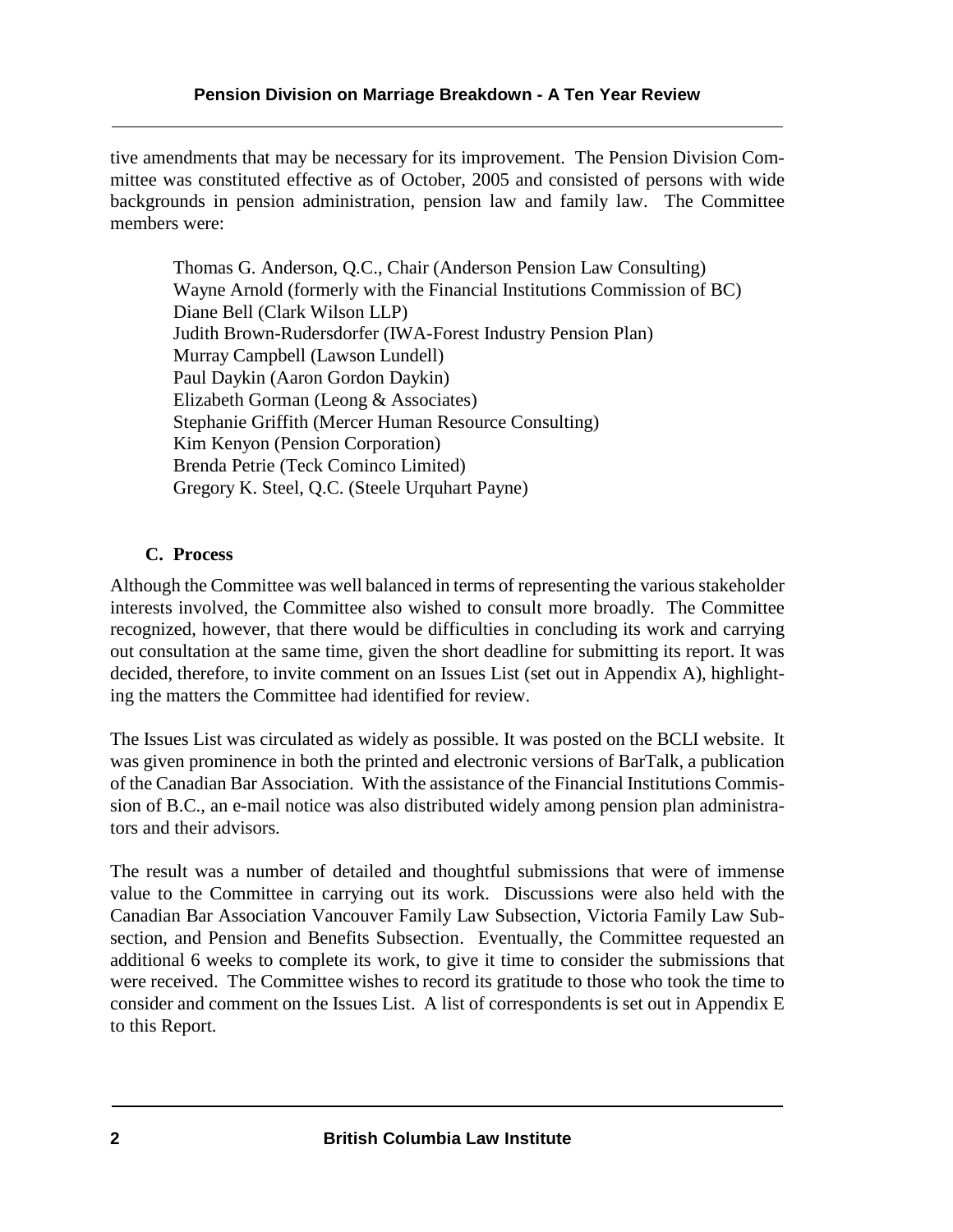## **D. The Operation of Part 6**

Committee members were, for the most part, in agreement that Part 6 works extremely well. There were some areas noted where the legislation was ambiguous and serious issues had arisen (such as with respect to making beneficiary designations and the rules governing the division of preretirement survivor benefits).

Perhaps the area that attracted the most concern was the exposure of plan administrators to liability in circumstances where they had reason to believe that a marriage breakdown had occurred, but the parties had failed to either finalize the pension division arrangements or, having done so, did not think it necessary to notify the plan administrator. There was unanimous agreement that plan administrators should not be at risk in these circumstances, and there was a need to develop procedures to protect all of the parties.

It was also recognized that for most spouses involved in sorting out the financial issues arising from the breakdown of their relationship, and for most family lawyers, it was not realistic to expect them to be pension experts. They were not well placed to address the array of various technical issues that might arise because of plan design, or future events. It was desirable to make Part 6, as much as possible, operate independently as a complete code that could be triggered by the parties making an agreement, or the court making an order, that (a) sufficiently identified the pension in question, (b) specified the period subject to division, and (c) provided that the pension be divided "in accordance with Part 6."

The most fundamental question, however, concerned whether the basic approach adopted under Part 6 should be maintained, or a different model of pension division adopted.

## **E. Basis of Pension Division - the Fundamental Issue**

Pension division legislation in Canada falls into two broad types: (1) an immediate settlement approach, and (2) a deferred settlement approach.

## *Immediate Settlement Approach*

Under an immediate settlement approach, the spouse's share of the pension is valued as of marriage breakdown (usually the date the parties separate) assuming the member terminates employment on that date and retires (usually at age 65). This value is then transferred to the credit of the spouse, usually to an RRSP. The transferred funds are typically "locked-in", meaning that the RRSP can't be cashed out, but must be used to provide the owner with a life income (by, for example, purchasing an annuity--often not the best financial choice--or transferring the funds to a Life Income Fund which is subject to statutory minimum and maximum amounts that may be withdrawn over the lifetime of the owner).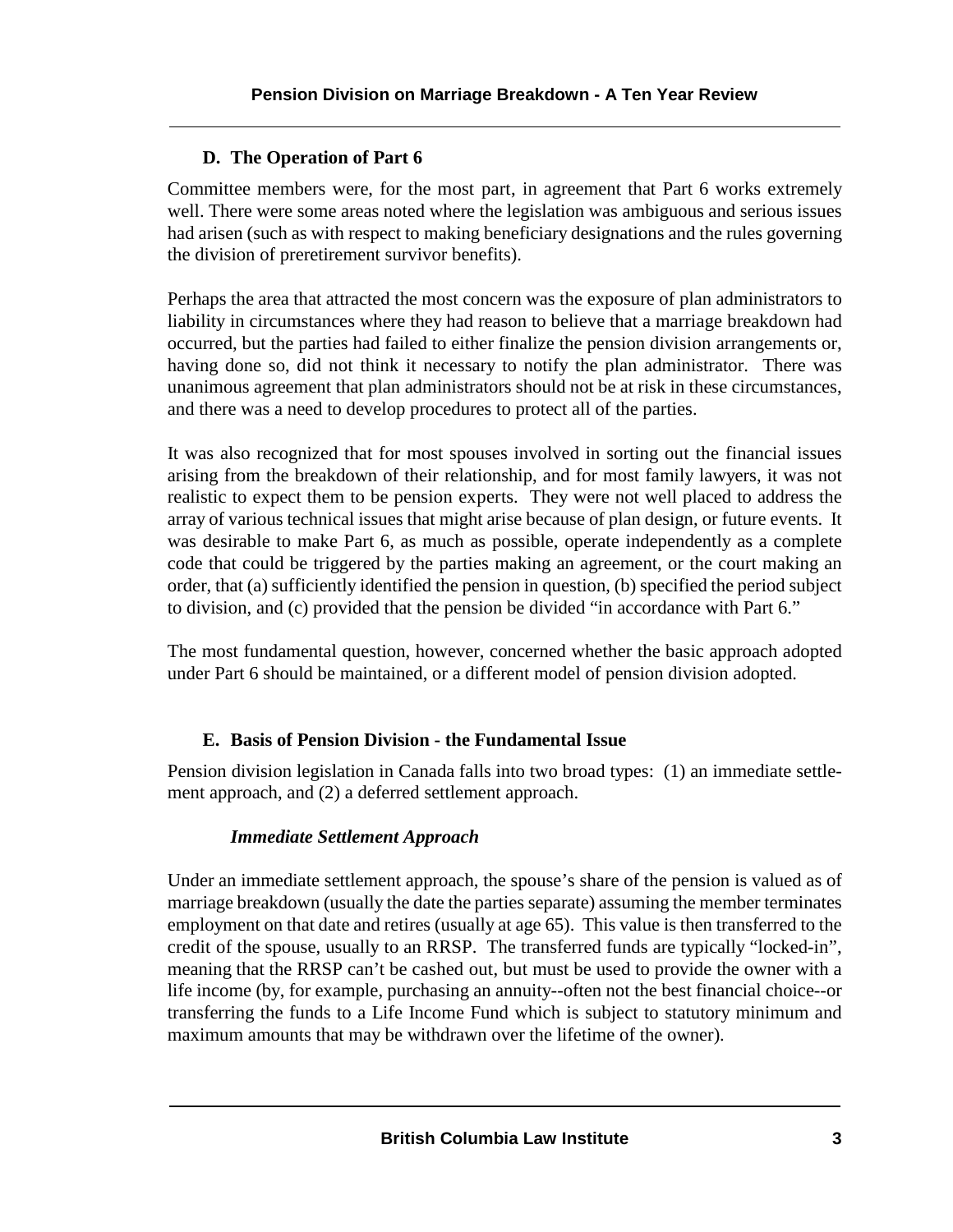The immediate settlement approach has the virtue of simplicity, but it often places the lowest possible value on the spouse's share of the pension. Manitoba, Quebec, Alberta, and Saskatchewan have pension division schemes based on the immediate settlement approach. It is also endorsed under the federal *Pension Benefits Standards Act, 1987*, and is the basis of the legislation that governs the division of most federal public service pensions (the federal *Pension Benefits Division Act*).

## *Deferred Settlement Approach*

In contrast, under a deferred settlement approach, the spouse's interest in the pension is identified by a formula (similar to the Rutherford Formula discussed above). When the member elects to have the pension commence, the spouse is entitled to receive the spouse's share, based on the value the pension then has.

The Rutherford Order is a classic example of the deferred settlement approach, and the principles of pension division adopted in Part 6 are also based on this model. The deferred settlement approach places a higher value on the spouse's interest in the pension than does the immediate settlement approach, but it is also the more complicated of the two systems. The B.C. legislation incorporates a deferred settlement approach for certain types of pension plans. Other Canadian jurisdictions adopting the deferred settlement approach include Newfoundland and Nova Scotia. Elements of the Alberta and Saskatchewan models can be characterized as incorporating this model. It is also the basis of the division of Canada Pension Plan credits between spouses (and common law partners) when their relationship ends. Looking further afield, it is also the model endorsed under the U.S. legislation (the *Employee Retirement Income Security Act*) that governs the division on marriage breakdown of pensions in most U.S. private occupational plans. It is also worth noting that a task force established by the Canadian Institute of Actuaries to consider Canadian pension division legislation and make recommendations for a uniform model, endorsed the deferred settlement model as being the fairest of the identified approaches (see *Report of the Task Force on the Division of Pension Benefits Upon Marriage Breakdown* (Feb. 2003, Canadian Institute of Actuaries).

There was much sympathy on the Committee for the immediate settlement model. Similarly, a number of the submissions received, from persons with substantial experience in the area, strongly recommended an immediate settlement model. It was noted that spouses themselves often want an immediate transfer of benefits and, moreover, need the funds for current expenses. It was also forcefully argued that the immediate settlement model provided a clean break between the parties, avoided substantial administrative expense, and adopting it in B.C. would promote uniformity across Canada, all desirable goals.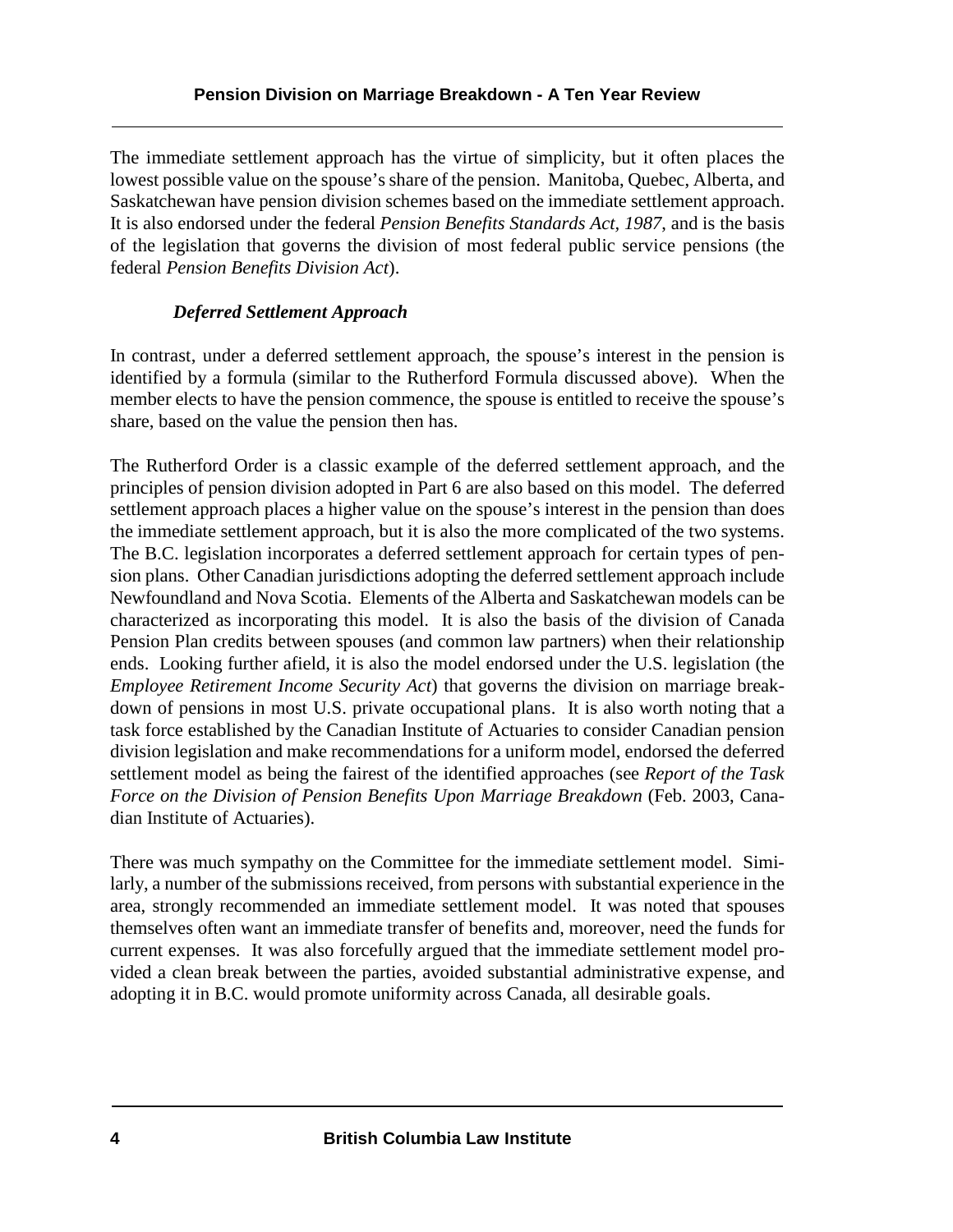The Committee, however, has concluded that, while some amendments are called for in detail, the deferred settlement method must be retained in B.C. It is necessary to set out the reasons that led the Committee to this conclusion. This analysis is set out in Appendix D.

## **F. A Note About Technical Concepts and Some Abbreviations**

Pensions are exceptionally technical, and this brief report cannot possible serve as a primer for the concepts involved. The reader who requires more assistance in basic pension concepts should refer to some of the following sources:

*Q&A About Pension Division in B.C.* (BCLI, 2nd ed., 2001) *Report on Division of Pensions on Marriage Breakdown* (BCLRC, Report 123, 1992) *Pension Division For Family Lawyers* (B.C. CLE, 2003) *Family Law Agreements Annotated Precedents* (B.C. CLE, 2005) *Family Law Sourcebook* (B.C. CLE, 2005)

Some abbreviations have been adopted in the Report. Here is a list:

- CRA means the Canada Revenue Agency
- DBP means, depending on context, Defined Benefit Pension or Defined Benefit Plan
- DCP means, depending on context, Defined Contribution Pension or Defined Contribution Plan
- FRA means the *Family Relations Act*
- PBSA means the B.C. *Pension Benefits Standards Act*
- SPP means supplemental pension plan

A reference to a spouse means the spouse of the member (and will usually includes a former spouse).

## **G. Summary of B.C. Pension Division Legislation**

Part 6 of the FRA adopts different rules for pension division depending on the kind of plan involved and whether the pension is matured. (Before pension commencement, the pension is said to be "unmatured." After payments begin, it is referred to as "matured.")

1. An unmatured pension in a DCP is divided by an immediate transfer of the spouse's interest to a prescribed pension vehicle (such as an RRSP).

**Comment:** A DCP is similar to an RRSP in that its value consists solely of contributions made to the plan, plus net investment returns on those contributions. When the member retires, the funds in the account are usually used to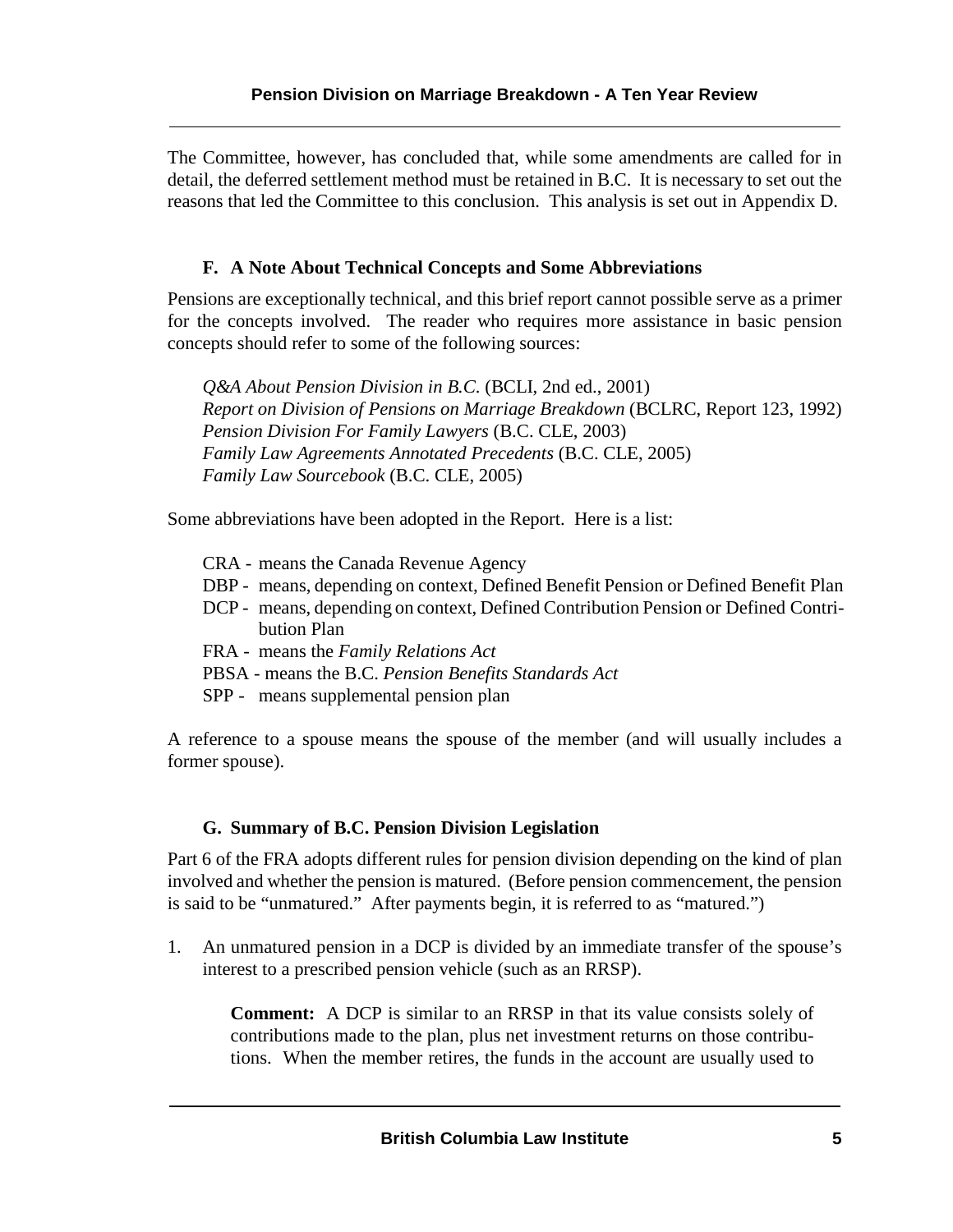purchase an annuity for the member (for this reason DCP's are often referred to as "money purchase plans"). Because of the way a DCP is structured, an immediate settlement model is the fairest method of dividing the pension on marriage breakdown.

- 2. An unmatured pension in a DBP is divided by the spouse becoming a kind of member of the plan (called a "limited member"). Unless the parties otherwise agree, or the court otherwise orders, the spouse's interest in the pension is determined by a formula set out in the Division of Pensions Regulation. This formula is based on the classic Rutherford Formula. As the member accrues additional pensionable service and the pension becomes more valuable, the spouse's share of the pension decreases. This is referred to as a *pro rata* approach for determining the value of the pension that accrued during the parties' relationship (see Appendix D for an explanation of the *pro rata* approach). The spouse may either:
	- (a) wait until the member elects to have the pension commence, and take the spouse's share in the form of a separate pension payable for the spouse's lifetime, or
	- (b) at any time after the member becomes eligible to retire, elect to have the commuted value of the spouse's share transferred to a prescribed pension vehicle (such as an RRSP).

**Comment:** the unmatured DCP rules cannot be used here because a pension in a DBP is determined by a formula. The value of the pension is based on the future income stream, and not directly on current contributions plus net investment returns. Various future events can affect the pension (termination of employment, date elected for pension commencement, death of the member before retirement, changes in the formula for determining the pension, increases in income--where the formula is based on income, and so on). Because of the way the pension is structured, an immediate settlement model does not produce a fair result. A deferred settlement model avoids guesswork and allows the shares of the pension of both parties to be determined on the same basis.

3. A matured pension (whether DCP or DBP) is divided by the spouse becoming a limited member of the plan and dividing the pension income stream between the parties. The plan administrator is required to pay the spouse the spouse's share of each payment made under the pension, after making separate withholdings for income tax.

This is the basic model adopted under Part 6. There are further refinements for dealing with, for example, pensions in hybrid plans (a plan that consists of DCP and DBP compo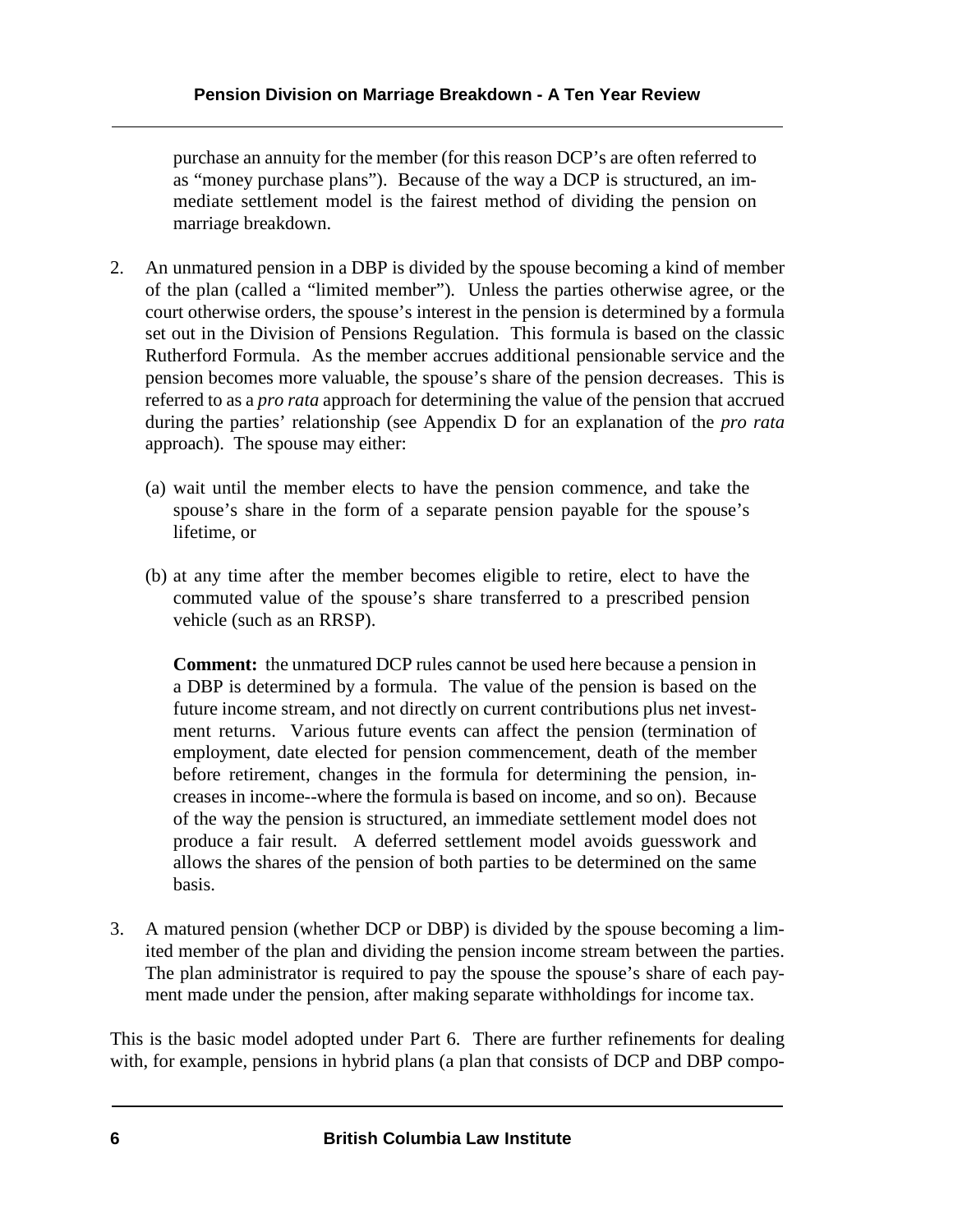nents) and pensions in plans that are not registered in B.C. and that have no B.C. members (referred to in Part 6 as "extraprovincial plans"). There are also detailed rules for dividing benefits when the member dies before retirement and the pension is replaced by a preretirement death benefit.

## **H. Major Recommendations and Housekeeping changes**

The recommendations of the Committee are set out in the next Chapter. They are intended to follow a logical scheme, so that recommendations dealing with, for example, DCP's are collected together, and those affecting DBP's are likewise discussed in a group as well. As a result, the reader will encounter some matters that are relatively uncontentious and, right next to them, recommendations for substantial change upon which opinions may vary. The recommendations have been marked to distinguish between important changes and other, technical, matters according to the following classification scheme:

- (a) **[MR]**: "Major Recommendation": a necessary change, addressing fundamental questions of policy, or technical problems with the mechanics of pension division, and
- (b) **[HK]**: "Housekeeping": clarifying an ambiguity, confirming current practice, or correcting an oversight in the original legislation, but where the recommendation is consistent with current policy.

Opinions may well vary concerning what is an important change--particularly among those who disagree with the policy being advanced. This classification scheme is certainly not intended to mislead, or to divert attention from any recommendation we have made, but to provide some help in focusing attention on those recommendations that the Committee members considered to be the most important.

## **I. Implementing the Recommendations**

Because pensions represent complex financial structures, legislation providing for their division must deal with complex issues. Under the current legislation, the basic structure of pension division is set out in Part 6, and many of the technical issues that must be addressed are dealt with in the Division of Pensions Regulation. The result is that, for most people wishing to understand the elements of pension division, it is enough to review the requirements of Part 6, leaving the technical matters set out in the regulations to those who must implement pension division.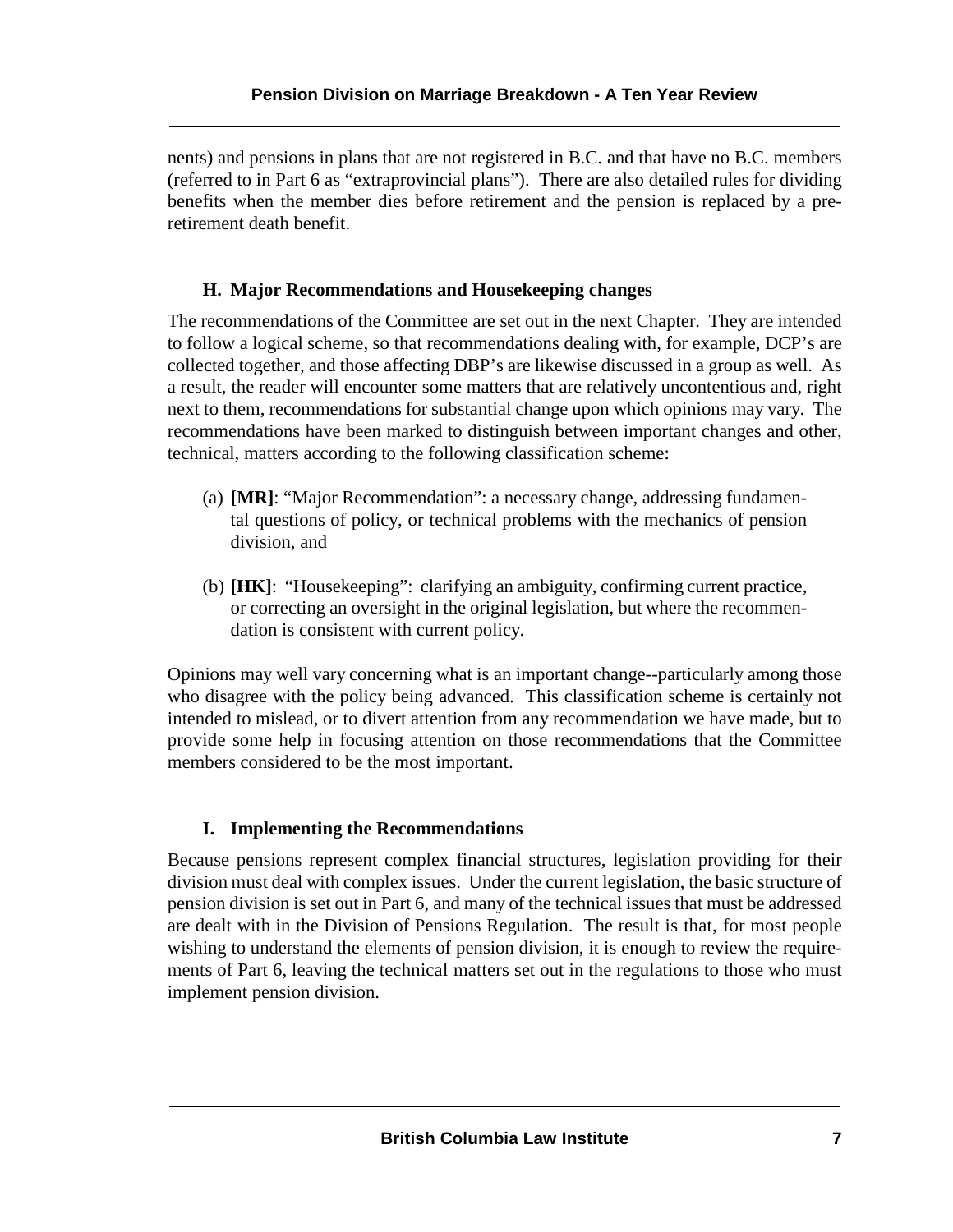It is the Committee's conclusion that government, in implementing its recommendations, should adopt this same guiding principle and, to the extent possible, address the detailed mechanics of pension division in the regulations.

It may therefore be necessary to revise the regulation-making power in the FRA, but this is a question that should be left to Legislative Counsel.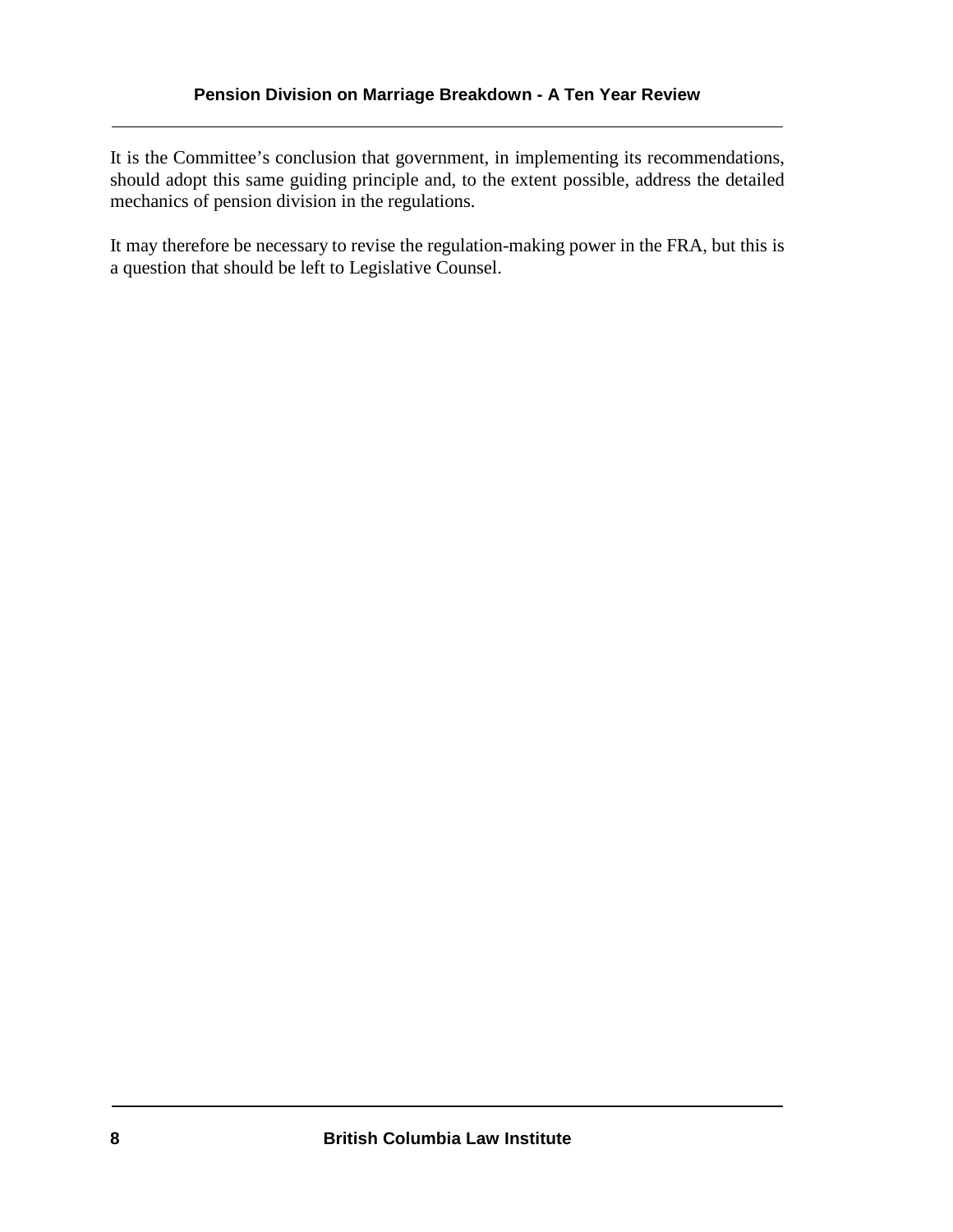## **II. RECOMMENDATIONS OF THE COMMITTEE**

#### *Recommendation 1* **[MR]** - **Plan Liability and Notice**

Part 6 be revised to provide to plan administrators greater protection from liability by providing that:

- (a) a plan administrator owes no duty to a spouse, nor does any liability arise from any action or failure to act, unless the required forms are completed and delivered to the plan administrator,
- (b) either the member or the spouse may submit the required forms for the spouse to become a limited member,
- (c) a spouse who becomes a limited member of an unmatured defined benefit plan is deemed to elect a separate pension that will commence when the member's pension commences unless the spouse delivers to the plan administrator a Form 4 to the contrary,
- (d) even if the plan administrator has express or constructive notice that a spouse of the member who has not become a limited member may have an interest in the pension, the plan administrator owes no duty, and will incur no liability, to the spouse provided the plan administrator does one of the following:
	- (i) requires the member to file the prescribed forms to register the former spouse as a limited member,
	- (ii) requires the member to produce satisfactory evidence that the spouse has no interest in the pension, or
	- (iii) having a current address for the spouse of the member, in good faith and with the reasonable expectation it will be received, sends the spouse the same notice that would have been required if a Form 1 had been filed.

**Comment:** Part 5 of the FRA vests in each spouse a half interest as tenant in common in family assets on the occurrence of a "triggering event" (making a separation agreement, a s. 57 declaration of irreconcilability or an order of divorce or nullity). Since a pension is a family asset by definition, there will be circumstances where a spouse has an interest in a pension by operation of law even where the parties have not yet formalized (by order or agreement) the terms by which their assets are to be divided. This legal position may place a plan administrator at some possibility of risk, if the plan administrator is aware that a member is going, or has gone, through marriage breakdown. The policy of Part 6 is not to create situations in which a plan administrator can be exposed to liability while acting in good faith [FRA, s. 85]. Recommendation 1 is aimed at providing the plan administrator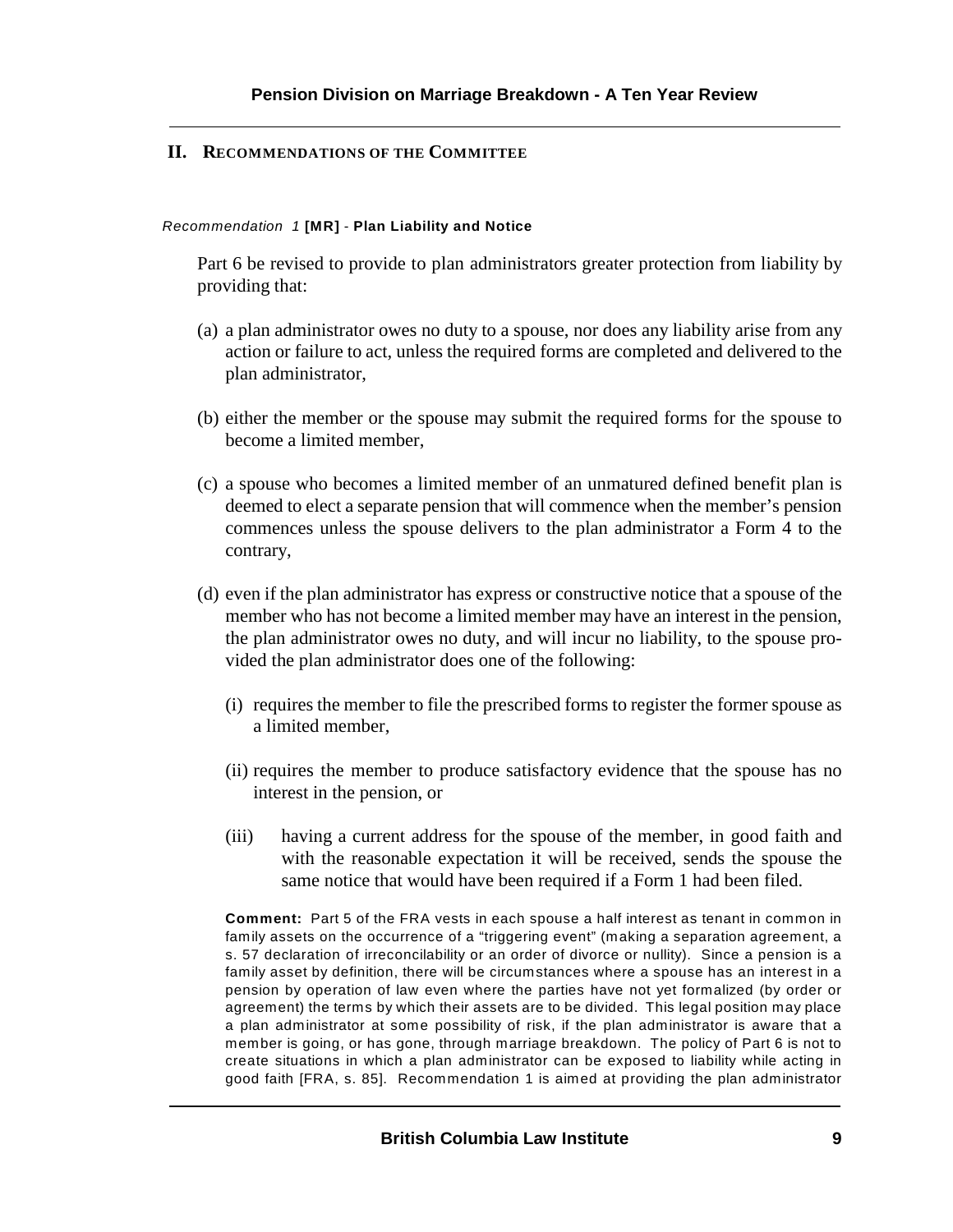with additional protection, including specifying a procedure by which the plan administrator may avoid any possibility of liability for failing to protect a spouse's interest in the pension.

Another situation where a plan administrator may have some potential risk is where there is an agreement or court order dividing the pension, but neither party has seen fit to deliver it to the plan administrator. Anecdotal evidence suggests this happens surprisingly often. The procedure described by Recommendation 1 would also serve to provide protection for all of the parties in these circumstances.

The "same notice" required if a spouse files a Form 1 refers to the obligation on a plan administrator to give the spouse, by mail, 30 days advance notice of the member's directions respecting the pension, using a Form 6 and attaching relevant documents. Form 6 will have to be modified somewhat to be used under the new recommended procedure. See Recommendation 27.

#### *Recommendation 2* **[HK] - Basic Requirements of Order or Agreement**

Part 6 be revised to provide that

- (a) any order or agreement dividing a pension is sufficient if it identifies the employment under which the member accrued the pension, but
- (b) the plan administrator is not required to administer the division unless the member and limited member provide the plan administrator with sufficient information to identify the pension to be divided in: the order or agreement, the Forms delivered to the plan administrator, or joint written instructions of the parties.

**Comment:** the parties (or their lawyers) do not always have the full name of the pension to be divided, and there are a number of reasons for this. In some cases, it is because the member knows the plan by some short form designation. In other cases, the plan name may have changed as a result of plan amendment, merger with another plan, change of sponsor and so on. Comment received by the Committee on this issue expressed a variety of views. Some correspondents said that the order or agreement must use the plan's proper name. Others felt that this was an area where some flexibility would be permissible.

As a practical matter, simply identifying the member, or the member's employment, in the agreement or court order will be sufficient to identify the pension plan in most cases. Recommendation 2 provides that, where there is any doubt on this head, the plan administrator can request the parties to be more precise, using the Forms or providing joint written instructions.

#### *Recommendation 3* **[HK] - Agreement or Order Must Provide for Division**

Part 6 be revised to confirm that a pension cannot be divided without an order or agreement expressly providing for division.

**Comment:** Part 6 provides that if a spouse has an interest in a member's pension, it must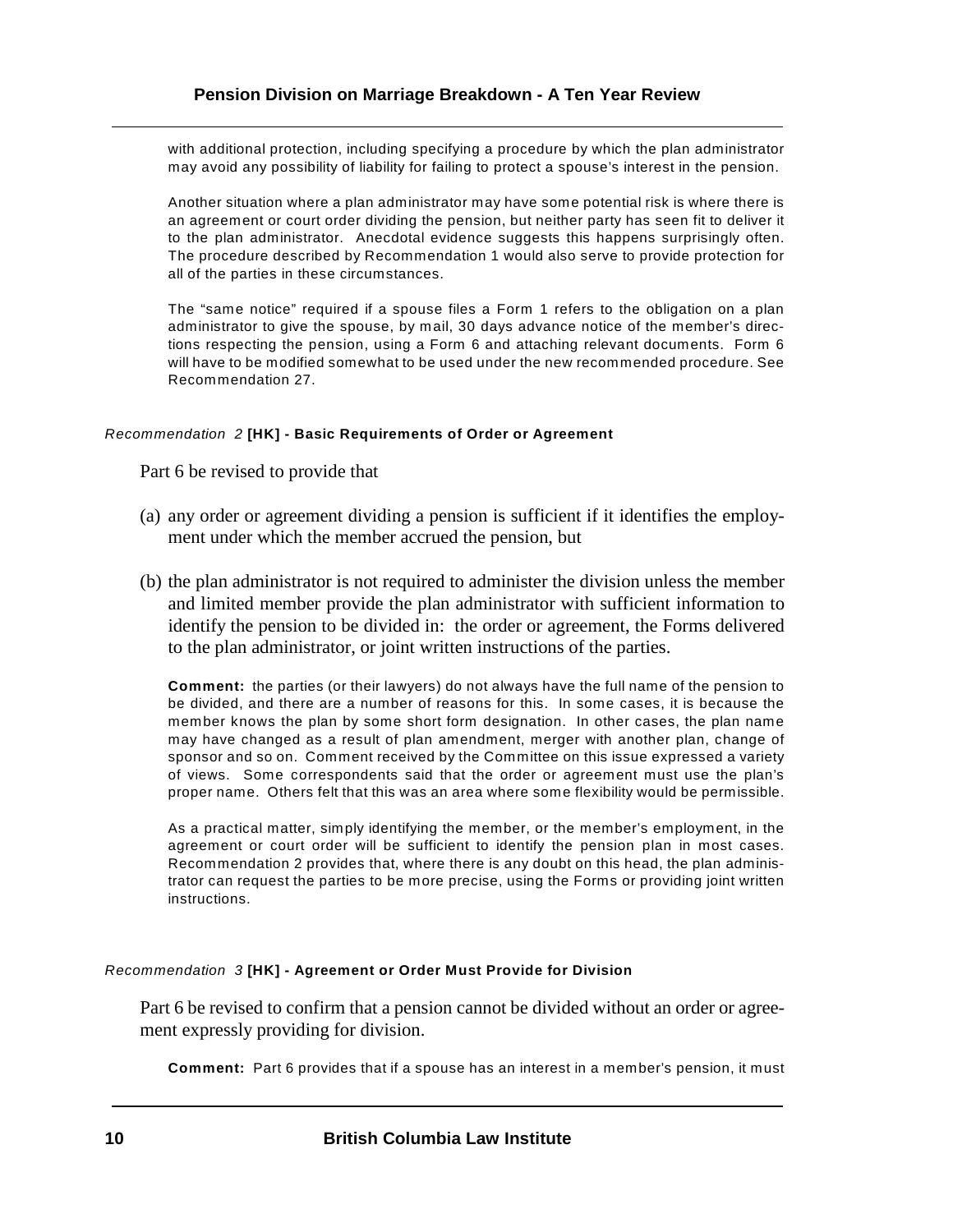## **Pension Division on Marriage Breakdown - A Ten Year Review**

be divided under Part 6 (FRA, s. 71(1)). Some have argued that this means that an agreement or order that is silent about pension division is sufficient to trigger the operation of Part 6. Plan administrators have reported situations where a former spouse has produced a divorce order that is silent about the division of any asset, let alone the pension, and insisted the pension be divided. As a practical matter, the spouse may not claim an interest in any family assets in the name of the other spouse without an agreement or order that expressly makes that provision. The question should be put beyond doubt by a simple amendment to Part 6.

#### *Recommendation 4* **[HK] - Agreement or Order Effective 30 Days from Delivery**

- (1) Part 6 be revised to confirm that, subject to subsection (2) and Recommendation 12 *[retroactive division]*, if a pension is matured, an order or agreement dividing the pension is sufficient to require the plan administrator to divide only those benefits that become payable from the date 30 days after the required forms are received, and not any benefits paid before that date.
- (2) Subsection (1) does not relieve a plan administrator from any obligation to pay benefits, or compensate for benefits, that were not paid through the fault of the plan.

**Comment:** the current legislation is silent concerning when a plan administrator must implement a pension division. As a practical matter, the plan administrator cannot be expected to act instantly, and there will be circumstances where questions will arise concerning entitlement to payments that are made under the pension while the plan administrator is trying to give effect to the pension division arrangements. Comment received on the Issues List suggests that a 30 day rule is practical. The Committee was particularly assisted on this issue by detailed information provided by the Canadian Life and Health Insurance Association Inc. concerning reasonable settlement dates in current practice, depending on the nature of the asset involved.

If payments are made to the member before the division is implemented, and the spouse has an interest in these payments, the member would be required to pay the spouse's share to the spouse. See Recommendation 31, confirming that the member is under a trust obligation to the spouse. Of course, the agreement or order could over-ride this obligation in appropriate circumstances.

#### *Recommendation 5* **[HK] - Proportionate Share Includes Cohabitation Accruals**

- (1) For the purposes of determining a spouse's share of a member's pension under Part 5 of the *Family Relations Act*, if the parties cohabited before marrying, the limited member's share of the pension includes the prior period of cohabitation, unless the parties otherwise agree or the court otherwise orders.
- (2) Notwithstanding Recommendation 5(1) and cohabitation of the parties before marriage, if the agreement or court order does not expressly set out the commencement date for determining the period subject to division, "A" in the formula in Section 6 of the Division of Pensions Regulation for calculating a limited member's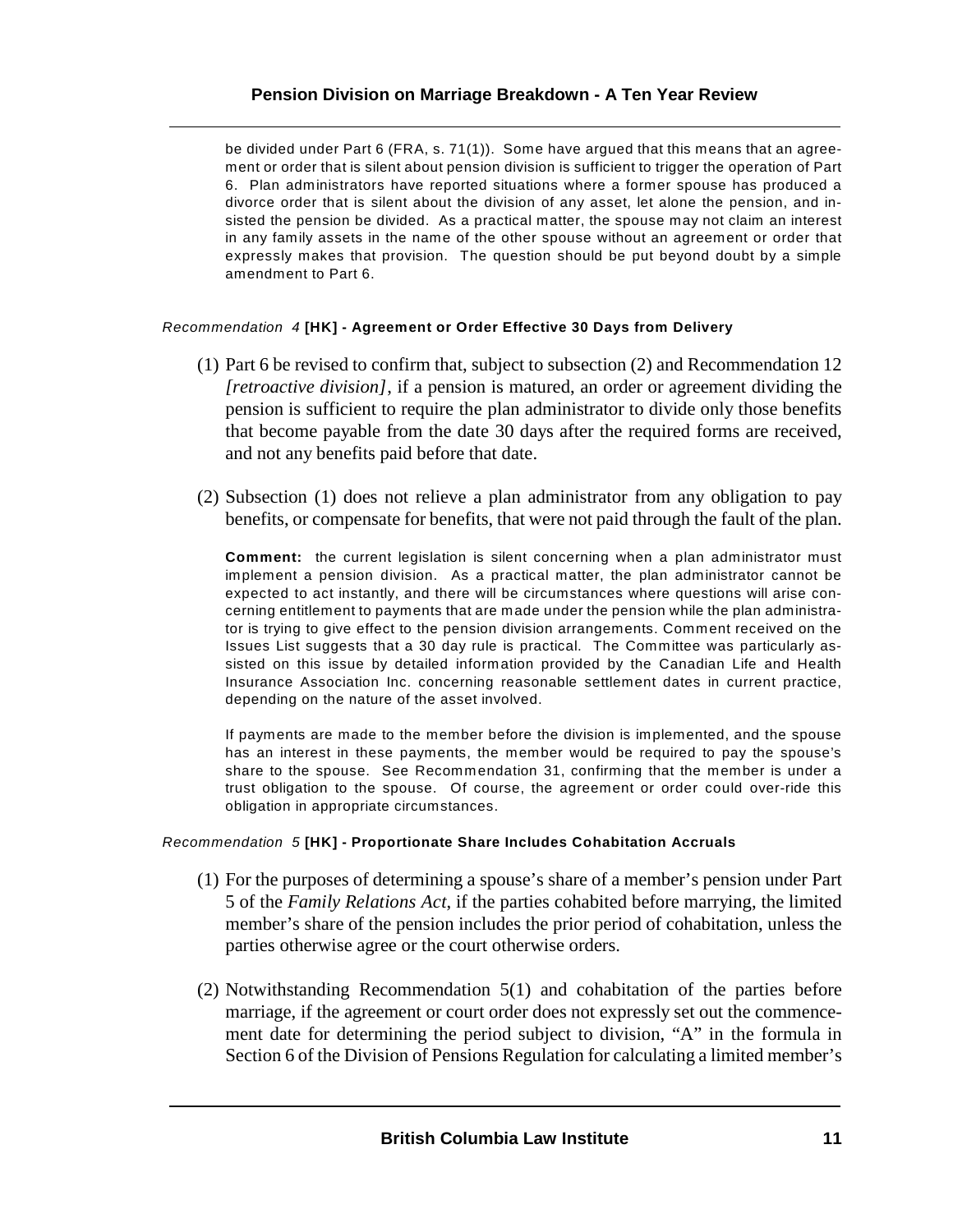proportionate share of the pension includes only service from the date the parties married to the spouse's Entitlement Date.

**Comment:** although Part 5 applies to only married spouses, pension benefits are divisible between unmarried spouses in other ways, often based on principles of unjust enrichment using a constructive trust. If benefits are divisible in those circumstances, a policy that excludes pension accruals accruing during a period of prior cohabitation where the parties marry would operate perversely. In *Moore* v. *Moore*, 2005 BCSC 7, however, it was held that the structure of Parts 5 and 6 of the FRA meant that such benefits could be included in the division only if their exclusion would be unfair having regard to the principles under s. 65. The amendment proposed in Recommendation 5 would result in reversing this position, so that pensionable service accruing during prior cohabitation would be included, unless that would be unfair having regard to the factors listed under s. 65 of the FRA. Essentially, it moves the onus from the spouse claiming an interest to the member wishing to exclude the benefits from division.

It is important, however, that the amendment not place third parties, such as plan administrators, at risk. It would be extremely difficult for a third party to determine the spouse's entitlement without guidance concerning the date the parties were considered to commence cohabitation. For that reason, unless the agreement or court order provides to the contrary, if no dates defining the period subject to division are included, the plan administrator would be required to interpret the order as basing the spouse's share on pensionable service accruing from the date of marriage to the spouse's Entitlement Date. ("Entitlement Date" is a defined term under the Division of Pensions Regulation, and marks the end of the period subject to division. It is usually determined by reference to the date the spouse's entitlement to a share of family assets arises under the FRA: the date the parties make a separation agreement or the date a court makes a s. 57 declaration of irreconcilability, or an order of divorce or nullity. However, it is open to the parties to agree, or the court to order, that the Entitlement Date be determined on some other basis).

A change to the Forms is recommended to allow the parties to set out a commencement date for the period subject to division. See Recommendation 27.

#### *Recommendation 6* **[MR] - Share if Member Dies Before Retirement**

- (1) Part 6 be revised to provide that if the member dies before the limited member receives the limited member's share of the pension, the limited member's share of the pension must be the commuted value of the limited member's share of the pension calculated the day before the member died.
- (2) Section 8 of the Division of Pensions Regulation *[adjustment of member's pension after division]* be revised to provide that in the circumstances addressed in Recommendation 6(1), the preretirement survivor benefit payable be adjusted by the formula

$$
(A - B) + C
$$

provided that (A - B) must not be less than zero, where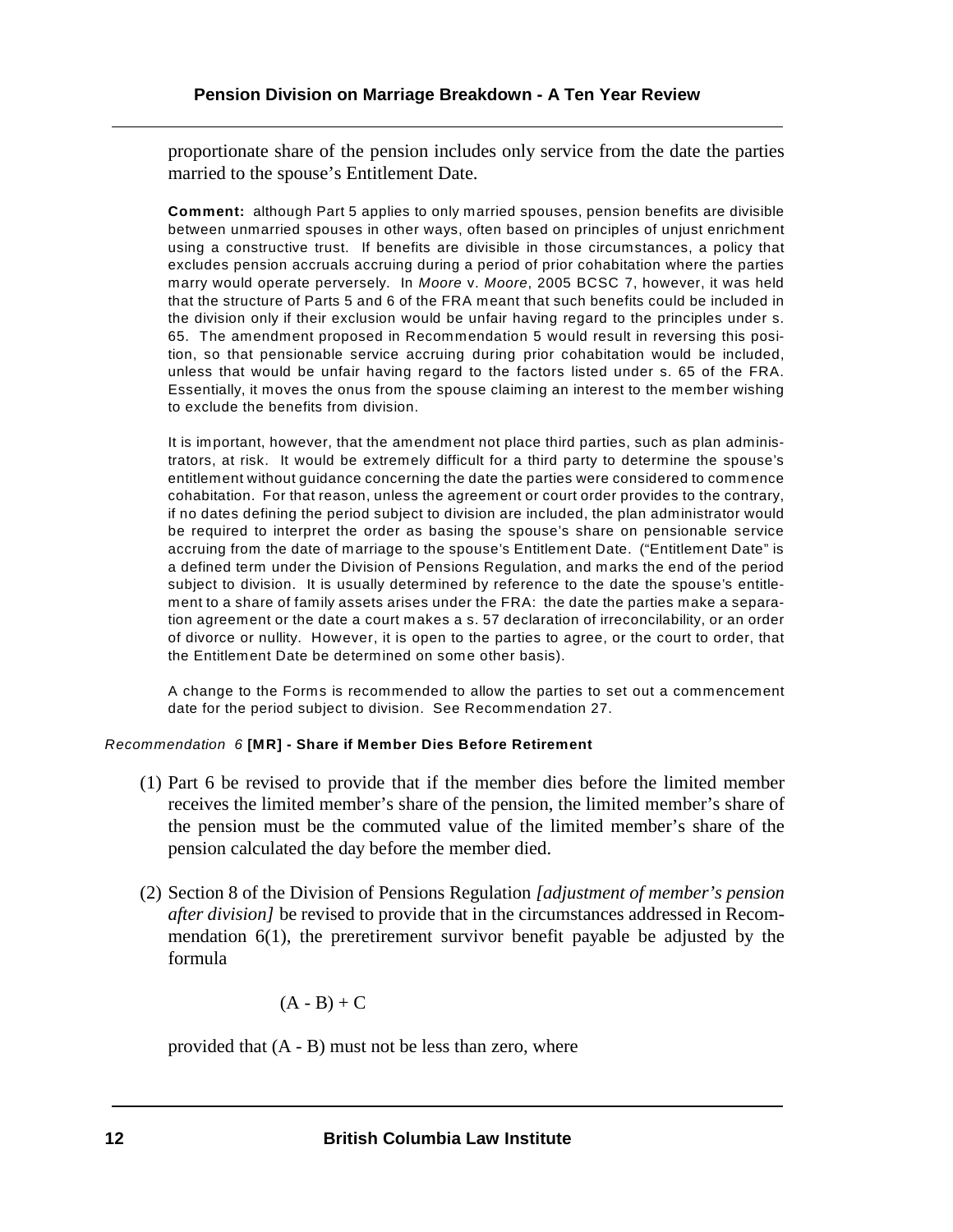- $A =$  the preretirement survivor benefit calculated in accordance with the terms of the plan and applicable legislation based on the pension that accrued during the period subject to division, determined on a *pro rata* basis,
- $B =$  the commuted value of the limited member's share, and
- $C =$  the preretirement survivor benefit calculated in accordance with the terms of the plan and applicable legislation based on the pension that accrued other than during the period subject to division, determined on a *pro rata* basis.
- (3) Recommendations 6(1) and (2) apply in any case where the member dies after the revision comes into force.

**Comment:** under the current law, unless the parties otherwise agree or the court otherwise orders, a limited member is entitled to a share of the pension determined by the  $\frac{1}{2}$  A/B formula. If, however, the member dies before the limited member otherwise receives the share of the pension, the Pension Division Regulation provides that the spouse's share is determined by the formula 100% A/B (see para. 6(3) of the Division of Pensions Regulation). The reason for this difference is to protect the spouse's share where, as is often the case, preretirement survivor benefits are worth less then the value the pension had during the member's lifetime. For example, the B.C. PBSA stipulates that the minimum preretirement survivor benefit plans are required to provide is 60% of the commuted value of the pension (PBSA, s. 34).

Many pension plans, however, exceed the minimum standards and provide that preretirement survivor benefits equal the commuted value of the pension. For those plans, the default rules give the limited member too generous a share of benefits where the member dies before retirement.

Dealing with the division in terms of a share of preretirement survivor benefits makes sense where there is a preretirement survivor benefit, but matters become complicated where the FRA rules must apply to pensions regulated under other legislation. For example, if the pension in question is regulated under the federal PBSA, 1987, and the member is not survived by a spouse, the minimum preretirement survivor benefit is a return of contributions. If the plan is non-contributory, this means that the preretirement survivor benefits would be nil.

The reason for deferring the division of the pension is not to place the spouse in jeopardy, but to wait until all information necessary for valuing the pension can be determined. If the member dies, the reason for the deferral vanishes, and the spouse's share can then be satisfied. The simplest way of dealing with this issue is to provide for the division of the spouse's share as of the day before the member's death (as proposed in Recommendation  $6(1)$ ).

The instances where the formula proposed in Recommendation 6(2) would result in increased liability for a plan subject to B.C. law are expected to be so few that the actual costs would be relatively minor. For example, if the plan determines the preretirement survivor benefit based on the minimum 60% of the pension's commuted value, and the limited member receives a share of the pension based on the  $\frac{1}{2}$  A/B formula, a regulation incorporating the policy of Recommendation 6(2) would result in the plan paying to the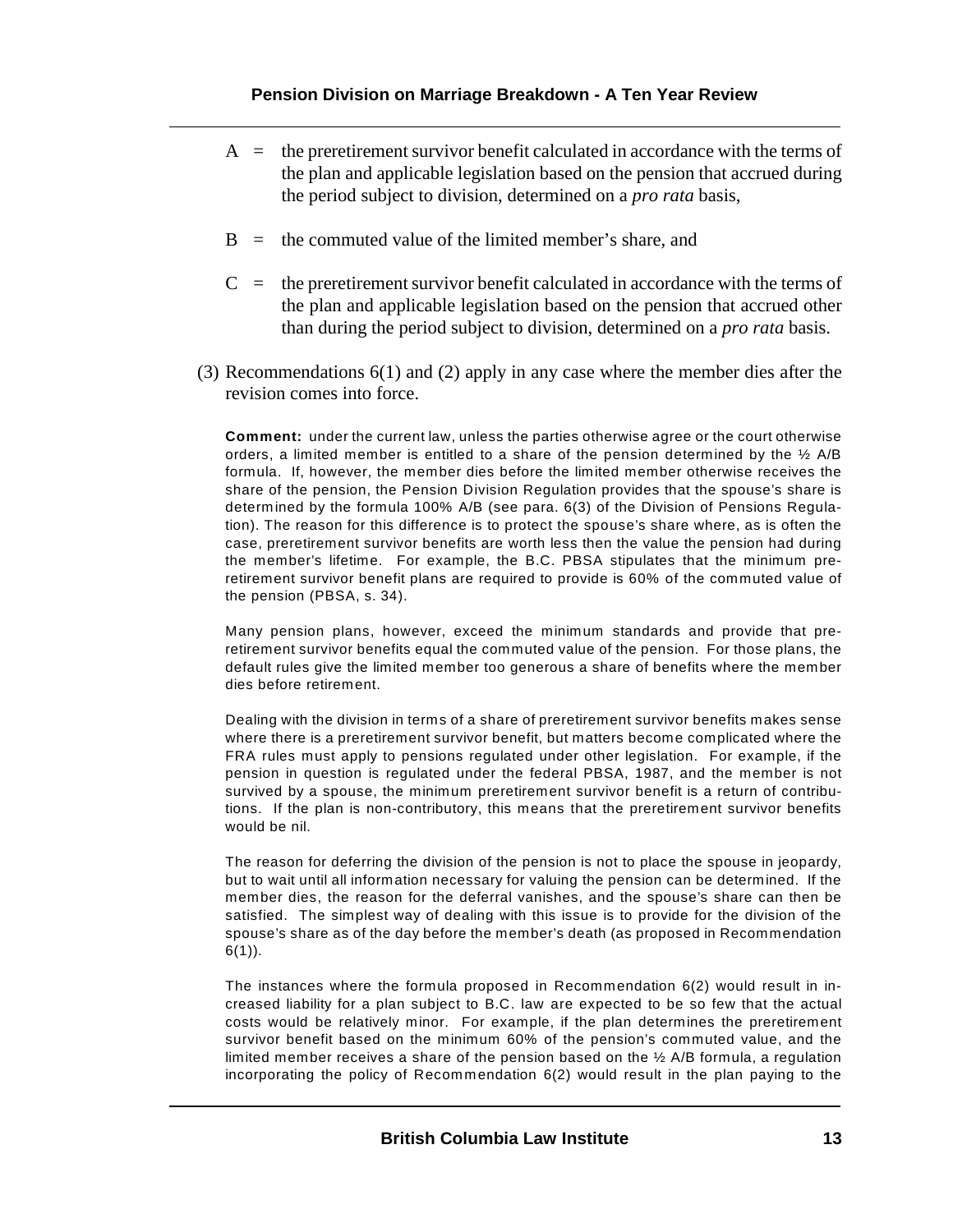designated beneficiary (or member's estate):

- (a) 60% of the commuted value of the pension that accrued before or after the period subject to division, and
- (b) 10% of the commuted value of the pension that accrued during the period subject to division.

There are two exceptional circumstances where the plan might end up paying more than if it were just required to pay the preretirement survivor benefit: (a) where the plan pays a preretirement survivor benefit that is less than 50% of the commuted value of the pension that accrued during the period subject to division (which might occur for plans regulated outside B.C., or where the preretirement survivor benefit is low because of a transition rule), and (b) where a court has ordered that the limited member's proportionate share of the pension is greater than 50% of the pension that accrued in the period subject to division.

Note that, although the recommendation refers to the preretirement survivor benefit by reference to different periods of pension accrual, the intention is not to change the current approach, under which entitlement to shares of the preretirement survivor benefit is determined on a *pro rata* basis.

#### *Recommendation 7* **[MR] - Limited Member Has Same Options as Member**

- (1) Part 6 be revised to provide that, after a member becomes eligible for pension commencement, a limited member may elect to receive the share of the pension as of a specified date by any of the options available to the member had the member elected to have the pension commence on that date.
- (2) For greater certainty, a limited member may not elect to receive the limited member's share of the pension by a transfer of commuted value unless that option is otherwise available to members of the plan who have become eligible for pension commencement.
- (3) The limited member may not elect to defer taking a separate pension past the date the member elects to have the pension commence.
- (4) If the member terminates membership in the plan and elects to have contributions or the commuted value of the pension transferred from the plan, as the case may be, unless the plan administrator otherwise consents, the limited member must receive the limited member's share of the pension at that time by a transfer from the plan.
- (5) Legislation enacting Recommendation 7(1) should apply in any case where the limited member has not delivered a Form 4 to the plan administrator electing to receive the limited member's share by a transfer of the commuted value within 12 months after the date the revision comes into force.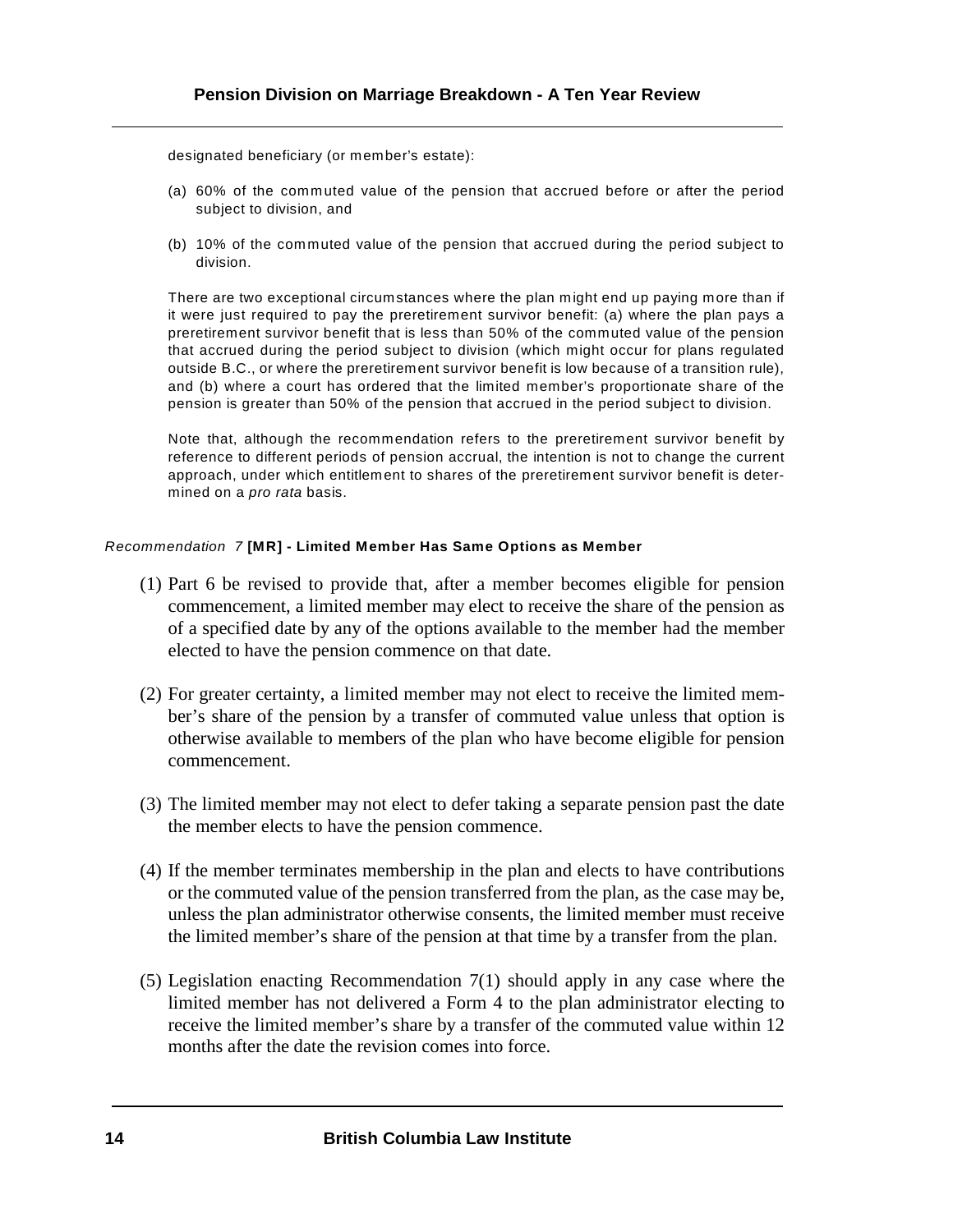**Comment:** under the current law, the limited member is entitled to choose between receiving the share by (a) a lump sum transfer to a prescribed pension vehicle at any date after the member becomes eligible to retire, or (b) waiting until the member elects to have the pension commence and taking a separate pension payable for the limited member's lifetime. Many people commenting on Part 6 were troubled by the fact that the spouse has an option that is usually not available to the member (the lump sum transfer). From the limited member's perspective, it is often a difficult decision to choose between these two options, since the lump sum transfer requires the limited member, who may have no experience investing money, to invest what may be extremely large sums to provide a life income. Various other complexities may also arise in administering the division (such as calculating the value of the lump sum--see further Recommendation 9).

The Committee concluded that Part 6 would be much improved by allowing a spouse to receive the share of the pension by the same options available to the member, at any date after the member becomes eligible to have the pension commence. In most cases, this will mean that the limited member will receive the share in the form of a separate pension payable for the limited member's lifetime. This is consistent with the original recommendations of the BC Law Reform Commission.

#### *Recommendation 8* **[MR] - Adjusting Value of Early Retirement Pension**

- (1) Section 10 of the Division of Pensions Regulation be revised to provide that, if the limited member elects to have the separate pension commence before the member's actual pension commencement, the limited member's separate pension must be based on a proportionate share of the pension the member would have received had
	- (a) there been no division under the Act,
	- (b) the member's pension been determined by reference only to the pension accrued to the date elected by the limited member for pension commencement, and
	- (c) the member elected a pension in the unadjusted normal form provided under the plan commencing at the later of
		- (i) the date the limited member's election is effective, or
		- (ii) subject to Recommendation 9(3), the date the member would reach the average age of retirement for the plan as determined by the most recent statement filed with the relevant regulatory authority, and the commuted value of the income stream commencing at that date then be discounted on an actuarial basis to reflect early payment to the spouse.
- (2) The plan administrator may elect to use a specific age, rather than the average age, for the assumed retirement of members provided that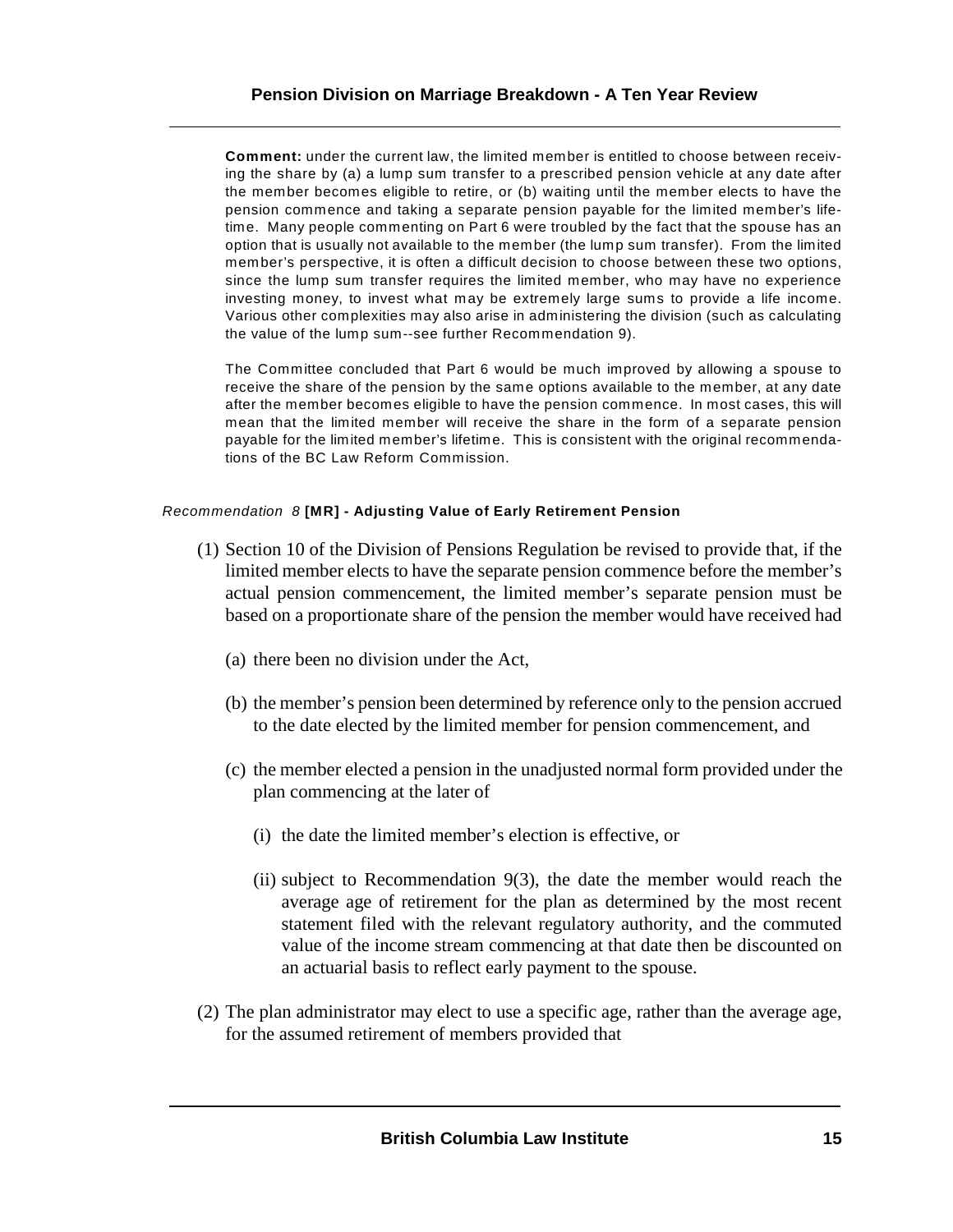- (a) any such election is binding unless and until the Superintendent of Pensions otherwise consents, and
- (b) the age selected may not exceed the average age of retirement of members of the plan as of the date of the election, as determined by the most recent statement filed with the relevant regulatory authority.
- (3) The approach under Recommendation 8(1) would apply equally in the following circumstances:
	- (a) if subsidized early retirement is available only with trustee consent. In that case, trustee consent could be withheld only if trustee consent would be withheld had the member applied for early retirement,
	- (b) when calculating the amount to transfer to the estate of a limited member under s. 78(3) of the FRA *[limited member predeceases member]*, and
	- (c) when calculating a compensation payment under Section 11 of the Division of Pensions Regulation.
- (4) Subject to subparagraph (5), legislation based on this Recommendation would apply to any application received by the plan administrator after the legislation enacting the Recommendation comes into force.
- (5) Legislation based on this Recommendation would not apply to any application by a limited member for a transfer of the limited member's proportionate share of the commuted value of the pension to a prescribed pension vehicle that was received by the plan administrator before the legislation comes into force. Any such application would be determined under the prior law and any quotation provided by the plan administrator respecting the value of the lump sum to be transferred to the credit of the limited member would be valid for 180 days from the date of the quotation, or such shorter period specified in the quotation if in accordance with the practice of the plan administrator under the prior law.

**Comment:** under the current law, if the limited member elects to receive the share of the pension after the member becomes eligible to have the pension commence but before the member retires, the limited member's share is valued assuming the pension commenced on the date of the election. Many plans subsidize the value of an early retirement pension. Although the cost of the early retirement pension is increased, there is usually a corresponding saving to the plan sponsor who no longer has to pay a senior employee a salary. But there is no corresponding saving to a plan sponsor where the issue arises as a result of pension division, since the member continues in employment.

The Committee concluded that providing a spouse with flexibility in receiving benefits should not be at the cost of the pension plan. W herever possible, and to the extent possi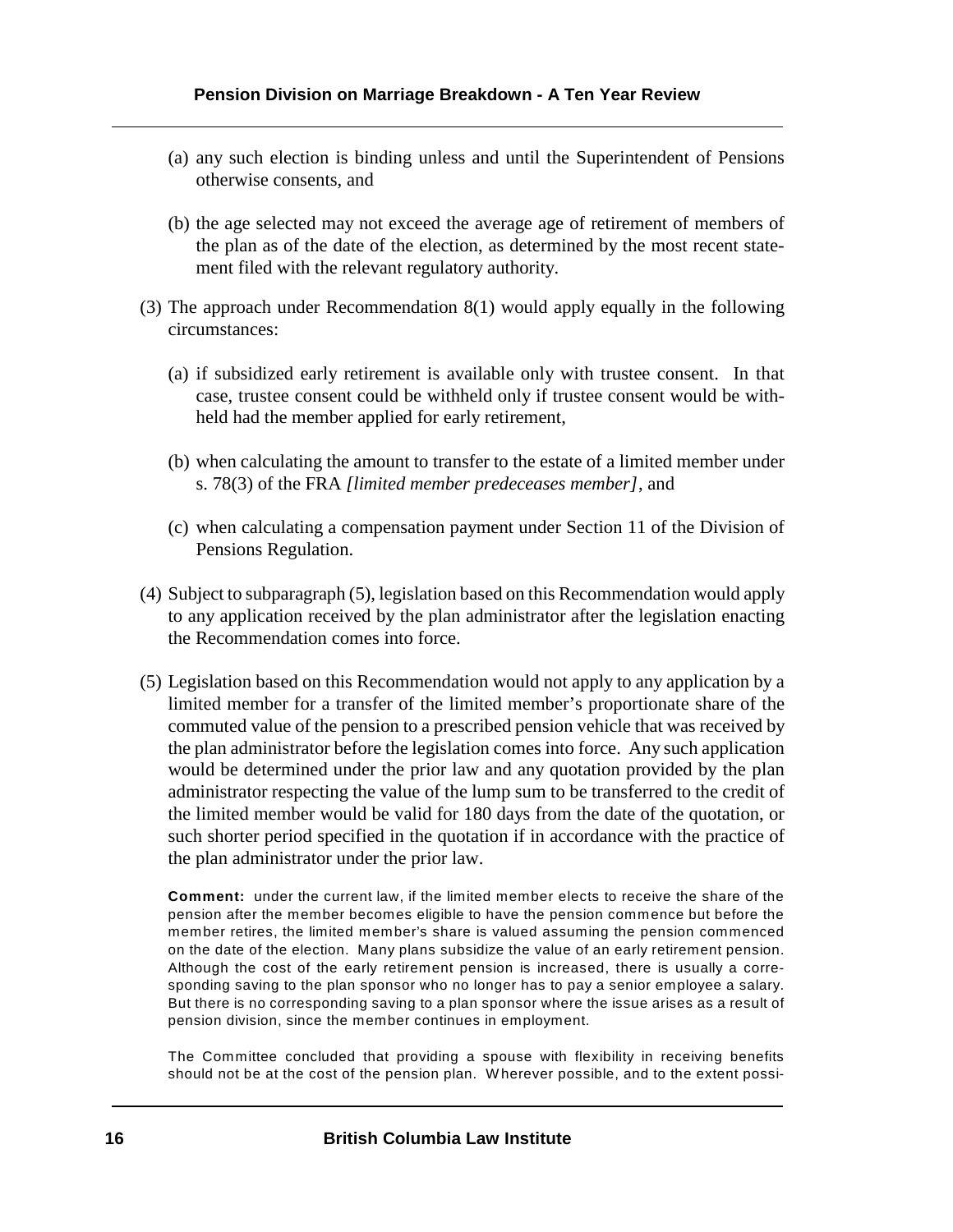ble, the results must be neutral to all parties. Amending the legislation to base the limited member's separate pension on the pension payable to the member at the average age of retirement brings the cost to the plan within its underlying funding assumptions (which will have taken into account plan experience concerning when members take retirement).

Section 10 of the Division of Pensions Regulation also requires the limited member's separate pension to be adjusted to take into account differences in the parties' life expectancies, again so that the cost to the plan from the division is neutral.

In some cases, subsidized early retirement is available only with trustee consent. Anecdotal evidence suggests that some plans have adopted a policy of granting consent where the application is by a member, but never granting consent where the application is by a limited member. The recommendation of the Committee is that the question of consent must be determined on a non-discriminatory basis, and that consent to an application by a limited member can be refused only where that would be the case if the application was brought by a member. This issue, however, becomes much less serious because of the Committee's recommendations for adjusting the value of the limited member's interest in the pension to remove much, if not all, of the subsidized value.

#### *Recommendation 9* **[MR] - Beneficiary Designation by Member**

Part 6 be revised to provide that a member may designate as beneficiary any person or persons the member wishes, as permitted by law and the terms of the plan text, for the portion of any preretirement survivor benefit under the pension in excess of the limited member's proportionate share.

Comment: under the current law, there is a question concerning the extent to which a member may change a beneficiary designation. S. 72(3) of the FRA provides that a beneficiary designation in favour of a limited member may not be changed without the limited member's consent. The policy under s. 72(3) is to provide the limited member with security for the limited member's share of the pension, not a windfall in the event that the member predeceases the limited member. Any ambiguity in this respect must be corrected. The member must be entitled to designate a beneficiary with respect to the preretirement survivor benefits accruing under the member's share of the pension. The issue here is simplified by the approach adopted in Recommendation 6, which restates the limited member's entitlement in these circumstances.

A related issue the Committee considered was whether there was a need to provide a statutory presumption concerning an unchanged beneficiary designation in favour of a limited member. For example, legislation could provide that any beneficiary designation in favour of a person is void upon that person becoming a limited member. Or, legislation could provide that any beneficiary designation in favour of a limited member is presumed to be for security only, and any portion in excess of the limited member's share under Part 6 must be held in trust by the limited member for the member's estate.

The Committee concluded that, as well-meaning as these kinds of provisions might be, they would likely cause confusion and create administrative difficulties for plan administrators. Moreover, the B.C. PBSA requires the member be sent an annual statement concerning the pension which clearly sets out the person designated as beneficiary. The onus should be on the member to change the designation. Most of the comment on the Issues List argued strongly in favour of adopting this policy.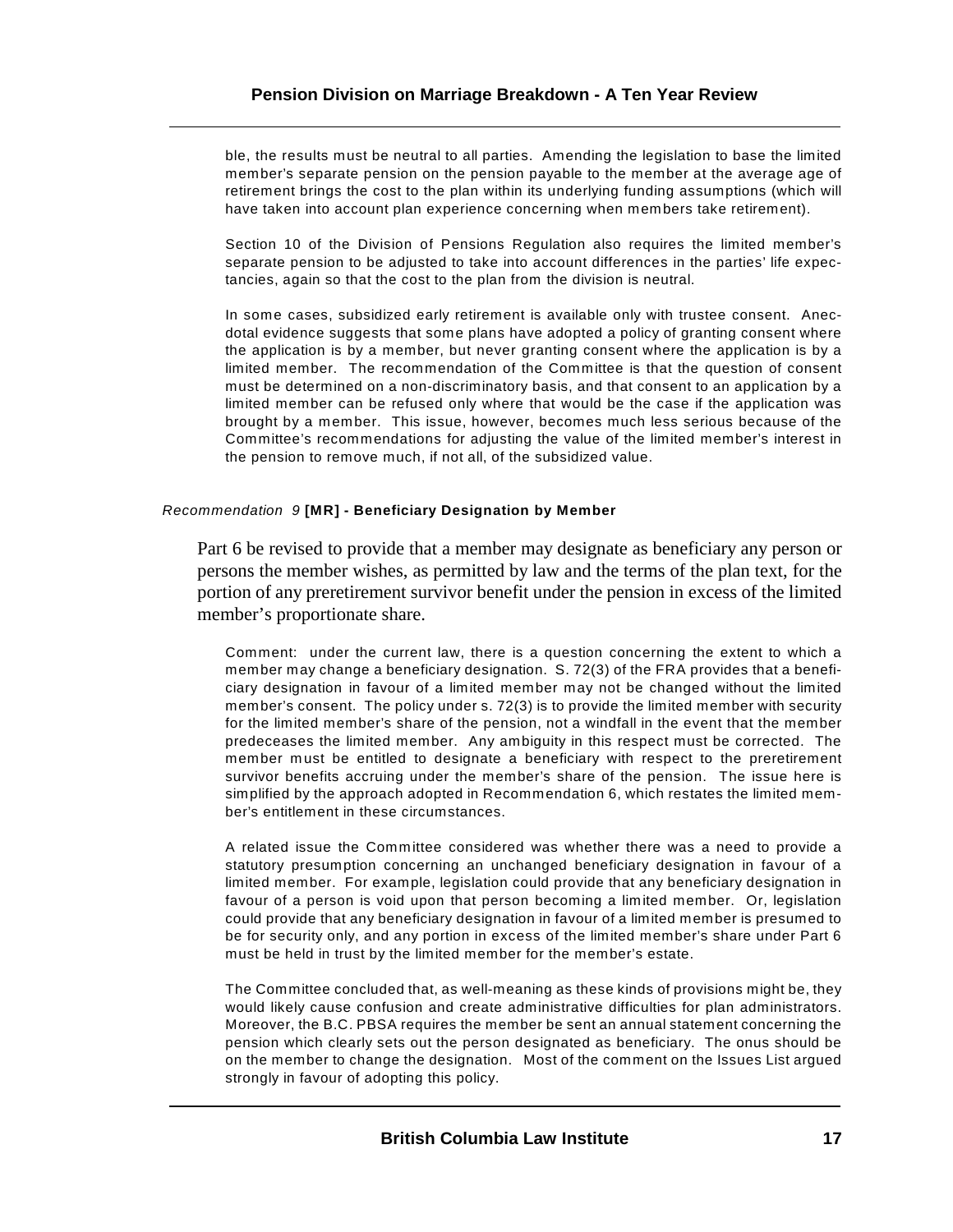#### *Recommendation 10* **[HK] - Waiver of Benefits**

(1) Part 6 be revised to provide that before the limited member's proportionate share of the pension is transferred to the limited member or the limited member's estate, the limited member, or if the limited member has died, the limited member's personal representative, may waive the division of the pension using a prescribed form, in which case the member will be entitled to the undivided pension.

**Comment:** since the limited member's share of the pension is subject to deferred division, there is no problem in permitting a waiver before any substantive steps have been taken in the division. One situation where waiver may be in everyone's best interests is where the limited member dies before the division takes place. In that case, Part 6 provides that the limited member's estate is entitled to receive the share as of the date of the death. Often the beneficiaries of the estate will be the children of the plan member, and they may very well wish their parent to have the use of the pension benefits. Part 6 currently permits a division of a pension to be waived  $(s. 80(1)(b))$ . Some questions have arisen, however, concerning whether s. 80(1)(b) applies generally, or only before the spouse becomes a limited member, so it would be desirable to clear up any ambiguity.

W aiver of benefits in this situation is a serious matter. Policy adopted under the B.C. PBSA already provides for formal waivers where a spouse elects to forego preretirement or postretirement survivor benefits. The same formalities should be required for a waiver of benefits after becoming a limited member. A new form should be developed for this purpose, based on the PBSA prescribed waivers. See further Recommendation 27.

The Committee considered whether an administrative fee should be chargeable by a plan administrator for carrying out the waiver and decided against it. The waiver would likely save the plan expense and inconvenience. However, neither should the plan administrator be required to refund an administrative fee that was paid when the spouse became a limited member.

It should be noted that nothing prevents the parties from addressing this situation in advance, in the pension division order or agreement (by providing that no division will take place if the limited member predeceases the member before otherwise receiving a share of the pension - see FRA s. 80(1)(b)). In that case, the recommended prescribed waiver would not be needed to achieve such a result.

- (2) Part 6 be revised to provide that if, on pension commencement, the member elected a joint annuity providing a postretirement survivor benefit in favour of the spouse or limited member,
	- (a) the postretirement survivor benefit is deemed to be the property of the spouse or limited member,
	- (b) the spouse or limited member may waive the postretirement survivor benefit using a prescribed form,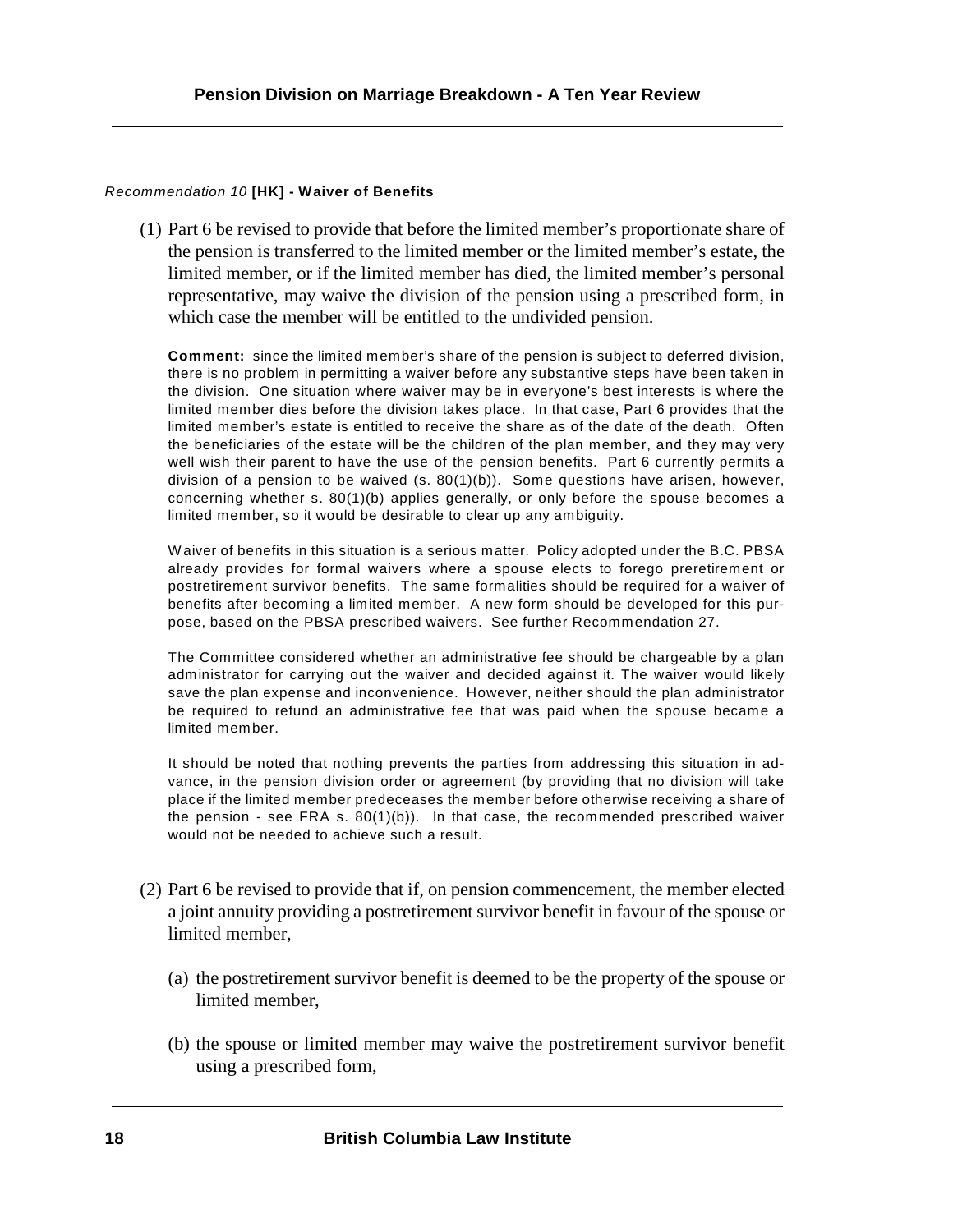- (c) if there is a waiver of the postretirement survivor benefit using the prescribed form, it does not affect the duration of the payments, but the plan administrator must pay them to the person designated by the member or, if none, to the member's estate, and
- (d) if the parties fail to use the prescribed waiver, but provide for a waiver of postretirement survivor benefits in the agreement or court order, the court may, if satisfied that the spouse or limited member made a voluntary and informed decision, give effect to the waiver, as provided for under subparagraph (c).

**Comment:** one of our correspondents recommended that Part 6 deal with the issues that arise when the marriage breaks down after the member has begun receiving the pension and there is a survivor benefit in favour of the spouse under the pension. The Committee agreed that problems in this area frequently recur that require attention.

Anecdotal evidence suggests that spouses not infrequently enter into agreements to waive any interest in matured pensions that have survivorship benefits without actually addressing the survivorship benefit. Perhaps the reason is that the marriage was a short one, and most if not all of the pension contributions were made before the parties' relationship commenced. Or perhaps the spouse has been compensated in some other way. W hatever the reason for making such an agreement, the scope of the waiver is uncertain because the survivor benefit actually belongs to the spouse, not the member. W hen the member dies, the beneficiaries of the estate sometimes argue that the spouse is not entitled to the survivor benefit on the basis of the waiver. Problems arise here because the parties often don't understand their rights under the pension. If they think of the survivor benefits at all, the member often mistakenly believes he can appoint another beneficiary of them. W hile there are certainly many who believe that the spouse's general waiver should be given effect, this would be contrary to the policy adopted under the B.C. PBSA, which provides that a member having a spouse must elect a survivor benefit for the spouse, unless the spouse signs a prescribed waiver.

If the parties do address this issue, it is completely possible for them today to make an agreement, or obtain an order, under which the spouse would hold the benefits in trust for a person designated by the member, or for the member's estate. The Committee's proposal is that a similar situation should be achievable under Part 6 if the spouse legitimately wishes to waive the survivor benefits. In most cases, however, a well advised spouse would not do so, unless receiving compensation for the value of those benefits in some other way.

Recommendation 10(2)(d) permits the court to give effect to a waiver that is not in the prescribed form. In contrast, no similar saving provision is recommended with respect to the prescribed waiver under 10(1). The reason is that, in the case under 10(1), the waiver has immediate effect but, under 10(2), the defective nature of the waiver of the survivor benefits may not come to anyone's attention until years later, after the member has died. If there is sound evidence that the waiver was intended to be effective, and everyone understood the consequences of the waiver, then the court should have the power to give effect to it even if it is not in prescribed form. For example, before the spouse signed the waiver, the parties may have obtained an actuarial valuation of both the pension and the survivor benefits and expressly took those values into account in dividing other property. Where the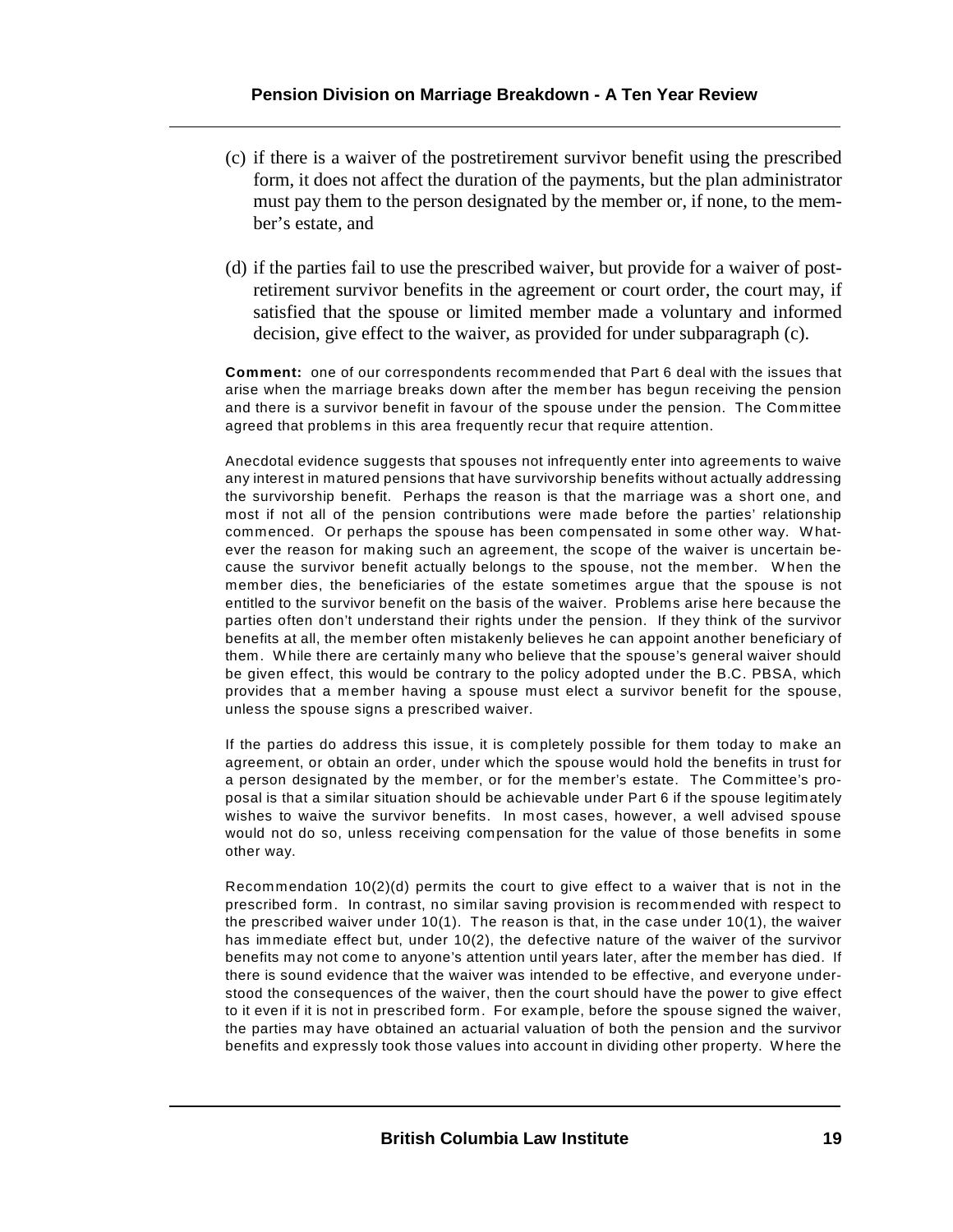spouse has been adequately compensated for the interest in the survivor benefits, there can be no objection to enforcing the waiver.

If there is any possibility that the waiver offends s. 63 of the PBSA (which prohibits assignments), then legislation based on Recommendations 10(1) and (2) should expressly exclude the operation of s. 63.

#### *Recommendation 11* **[HK] - Misc. Benefit and Proportionate Share Issues**

The Regulations be revised to set out the following rules for determining the limited member's share of the pension that will apply unless the agreement or order dividing the pension expressly provides to the contrary:

**Comment:** since Part 6 came into force, various technical issues have emerged concerning how a deferred pension division is to operate where there are special features of a plan, or additional benefits are provided at some later date. Many of these are addressed in the *Q&A About Pension Division On Marriage Breakdown in B.C*. As useful as that publication may be, it has no official status. The Committee concluded, therefore, that it was desirable to confirm the policy to be applied in these various circumstances by enacting appropriate regulations. By doing so, this relieves the burden on the parties (and on their lawyers) of having to address in the agreement or court order numerous difficult technical issues that will arise only rarely. One correspondent, as a matter of general principal, thought that the onus should be entirely on the spouse and member, and their advisors, to address the details of pension division in the order or agreement. Many would agree with this as a general principal of law. The Committee's conclusion, however, is that pension issues are so complex that, to the extent possible, division of the pension should be as standardized as possible.

#### *Benefits transferred from another plan*

(a) the limited member is entitled to a share of pension benefits transferred from another plan, or otherwise credited to the pension, that is allocated to the period subject to division,

**Comment:** before the deferred division takes place, the limited member is entitled to a share of any benefits attributable to the period subject to division. The equally important point is that, after the division is effected, the limited member would no longer be entitled to any further share of the pension, including benefits subsequently transferred to the plan and allocated to the period subject to division. This principle (that the limited member's entitlement to share under the pension ends after the division is effected) applies generally (see Recommendation 32).

#### *Cap on service*

(b) the limited member's proportionate share must be determined taking into account the actual service credited to the member,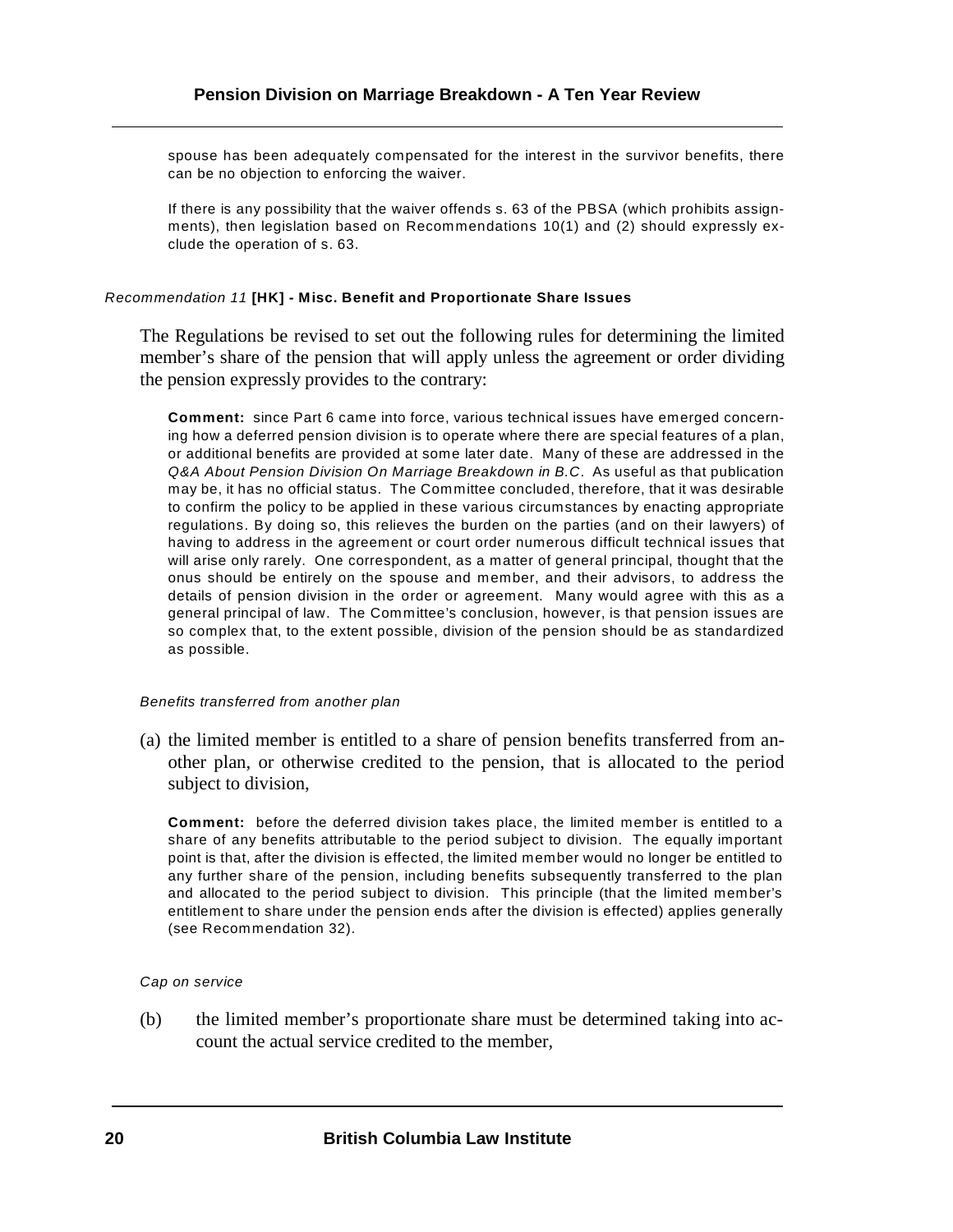**Comment:** some plans permit a member to accrue unlimited service. Most plans, however, cap service at 35 years. Implicit in the current legislation is that only service taken into account in determining the value of the pension is counted when calculating the limited member's share of the pension. It is the Committee's recommendation that this implicit policy be stated expressly.

#### *Additional benefits*

(c) the limited member is entitled to a share of additional pension benefits that have accrued from the member's employment, whether the additional pension benefits are provided under a plan created before or after the limited member's Entitlement Date, to the extent that the additional pension benefits are integrated with the pension, or based on pensionable service accruing during the parties' relationship,

**Comment:** subparagraph (c) confirms the current legal position. See, e.g., Thoburn v. Thoburn (1993), 46 R.F.L. (3d) 265 (B.C.S.C.). The policy is consistent with the position described and adopted under subparagraph (a). Subparagraph (c) would catch, for example, unregistered supplementary benefits if they were not otherwise addressed in the court order or agreement.

#### *Substituted benefits*

(d) the limited member is entitled to a proportionate share of any benefits paid in substitution for benefits payable pursuant to the Pension,

#### *Clawback of benefits*

(e) if there is a clawback or reduction of benefits (for example, as a result of the state of the plan's solvency) the respective shares of the pension of the member and the limited member must be reduced proportionately,

**Comment:** since the limited member's share is based on the actual pension accrued by the member, the policy must be that just as any increase in benefits is shared, so must any reduction. This is an important issue in the current economic climate, where many pension plans are no longer considered to be fully funded.

#### *Flex benefits*

(f) if the plan is part of a flexible benefits package, unless the agreement or court order provides to the contrary, the division is of the basic pension before the election of any enhancements, but the limited member is also entitled to a share of the flexible benefits package that accrued during the period subject to division,

**Comment:** employer's recognize that different employees have different needs. An able bodied young employee without family may consider certain benefits of little use, such as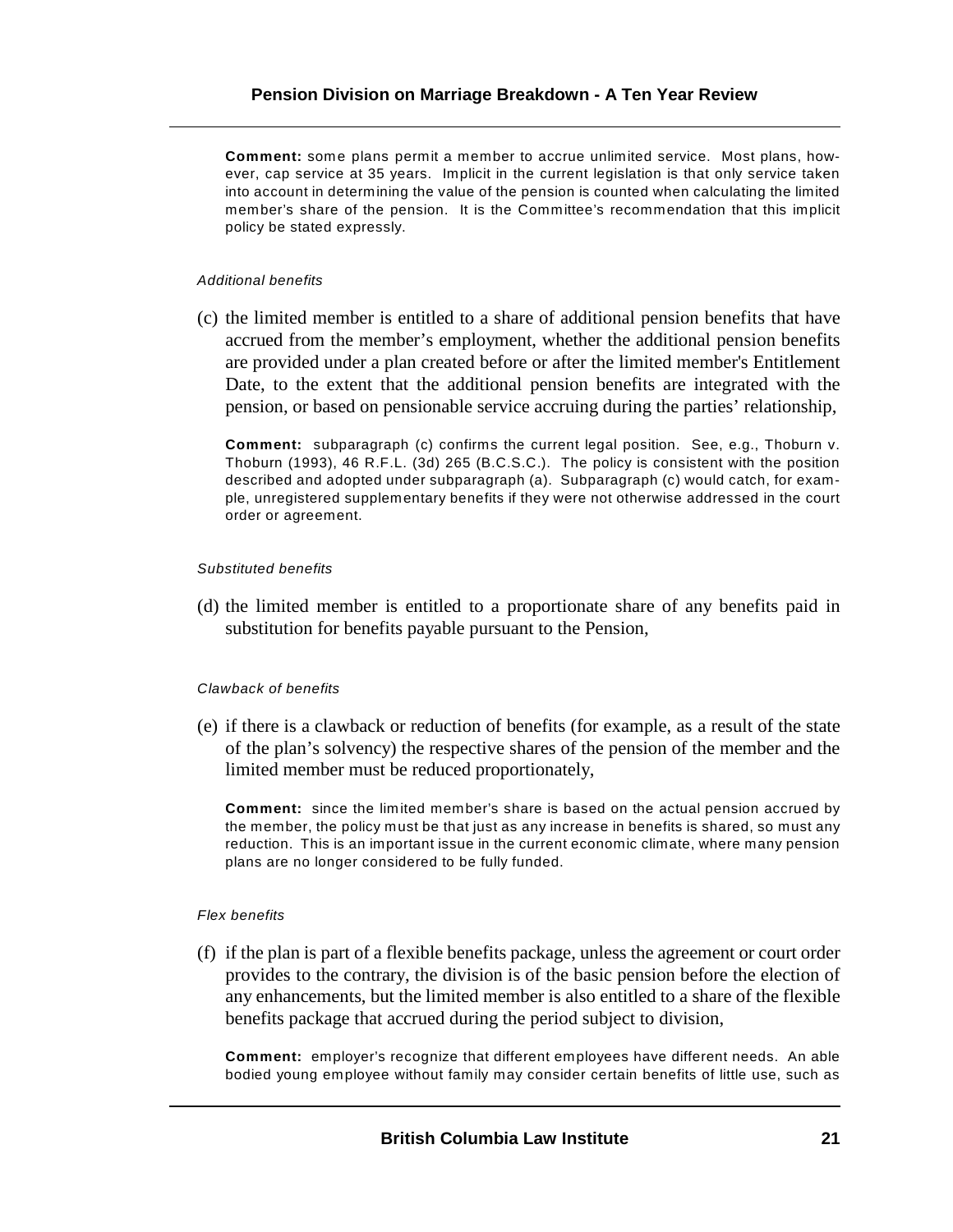## **Pension Division on Marriage Breakdown - A Ten Year Review**

extended medical benefits, that an older family man would regard as being extremely important. To address the differing needs of employees, some employers have created flexible benefit plans and, in some cases, these plans permit the employee to make elections to enhance pension benefits. It is therefore important to have a rule for dealing with these issues in the context of pension division. The policy here is consistent with the policy recommended under subparagraph (c).

#### *Voluntary contributions*

(g) the limited member is entitled to an immediate transfer of the limited member's share of any voluntary contributions to the pension,

**Comment:** at one time, before changes to the *Income Tax Act*, it was common to find members making voluntary contributions to a pension plan. Many of these voluntary contribution accounts still exist. Unless the parties expressly address entitlement to voluntary contributions by agreement or court order, in the absence of this rule the limited member would be entitled to a *pro rata* share that reduces over time even though the benefits themselves would remain unchanged, apart from net investment returns: Srivastava v. Srivastava, (1997) 40 B.C.L.R. (3d) 358 (C.A.)

#### *Plan conversion*

- (h) if there is a plan conversion of a defined benefit plan by
	- (i) converting the accrued benefit under a defined benefit arrangement to a defined contribution entitlement, or
	- (ii) amending the plan so that all future accruals of pension entitlement are on a defined contribution basis as opposed to a defined benefit basis,

the limited member is entitled to the share determined as of the effective date of the conversion, or plan amendment, as the case may be, and

**Comment:** in recent years, a number of pension plans have gone through a conversion, raising the question of whether a deferred division arrangement should come to an end when the nature of the plan changes. Under this recommendation, if the DBP is converted to a defined contribution entitlement (subparagraph (i)), the limited member would be entitled to an immediate transfer of the benefits to a prescribed pension vehicle. If the DBP is capped (subparagraph (ii)), then the limited member's proportionate share would be fixed at that date, but would still be subject to the DBP rules for receiving the share.

#### *Purchased service*

(i) if the agreement or order sets out a formula for determining the spouse's proportionate share based on pensionable service that does not address how purchased service is to be dealt with,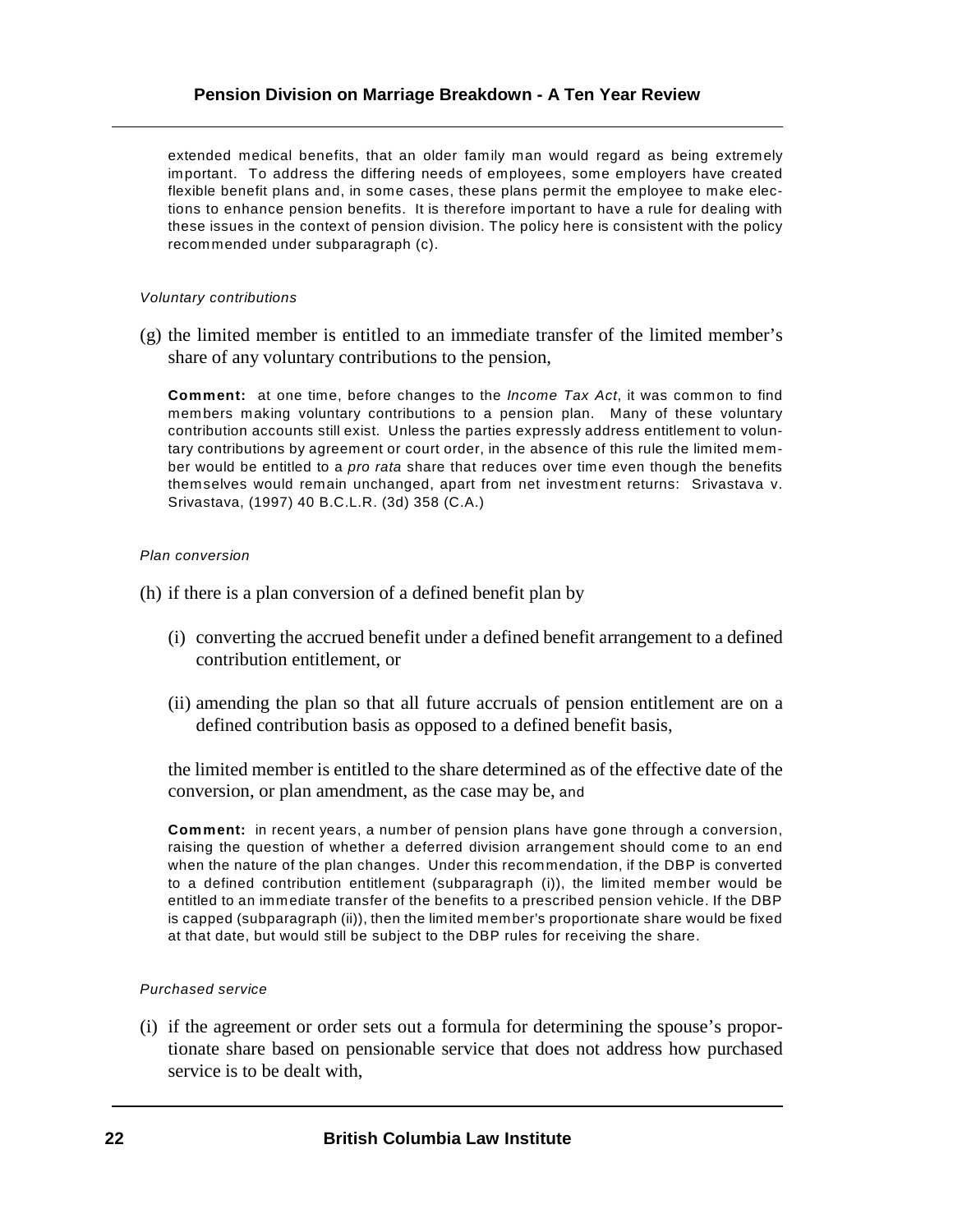- (i) service purchased after the commencement date of the period subject to division, but before the Entitlement Date, provided it is fully paid for at the date the party becomes a limited member, is included in both the numerator and denominator of the formula, and
- (ii) all other purchased service is included in the denominator, but not in the numerator, of the formula.

Comment: the concern is that Section 6(2) of the Division of Pensions Regulation expressly sets out in the formula how purchased service is to be dealt with. If the parties set out a different formula in an agreement or court order, a question arises concerning whether the rules under the Regulation respecting purchased service continue to apply. The Committee's recommendation is that the current policy should apply to a formula set out in an agreement or court order (unless, of course, the agreement or court order expressly addresses the issue).

#### *Recommendation 12* **[HK] - Restraining Order and Retroactive Division**

- (1) Part 6 be revised to provide that, subject to paragraph (2), if pension commencement is delayed pending resolution of the pension division issues, then after a pension division agreement or order is made, both the member and the limited member are entitled to receive their respective share of benefits retroactively from the date elected for pension commencement.
- (2) For the retroactive application of an agreement or court order dividing a pension under paragraph (1) to apply, the following conditions must be satisfied:
	- (a) the member must have elected in advance the date for pension commencement in accordance with the requirements of the plan text and governing legislation,
	- (b) before the date elected for pension commencement, a written agreement of the spouse and member, or a court order, restraining the member from dealing with the pension specifically or with family assets generally must be delivered to the plan administrator,
	- (c) the agreement or order dividing the pension, together with the necessary documents lifting the agreement or order that restrained the member from dealing with the pension or the family assets, must be delivered to the plan administrator no later than December 1st of the year following the year in which the member elected to have the pension commence, and
	- (d) if the approval of the Canada Revenue Agency is required to make the retroactive payments, it must be first obtained and responsibility for applying for the approval is on the plan administrator.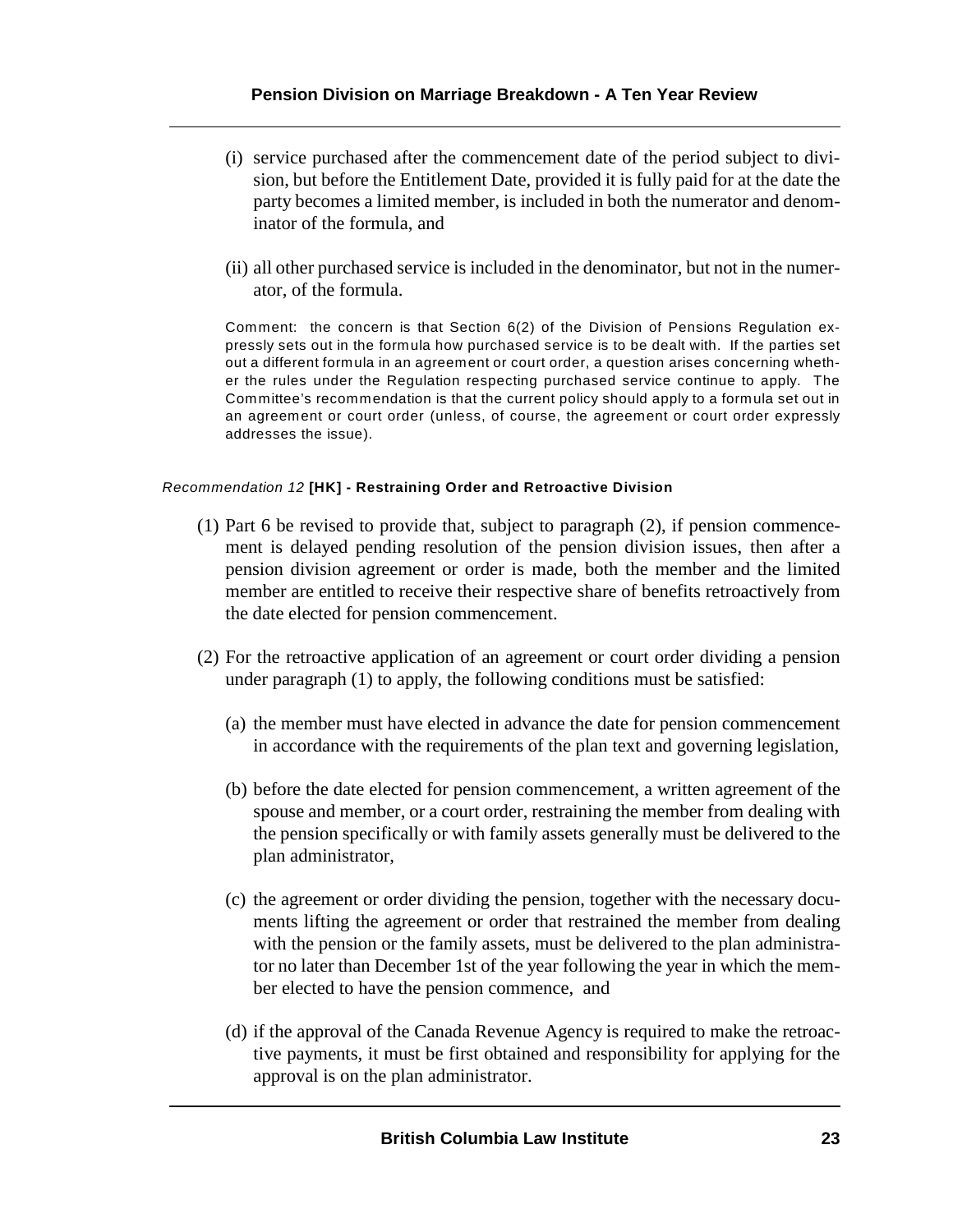**Comment:** Under Part 6, the rights of a spouse change if the pension matures before the agreement or order dividing the pension is delivered to the plan. If the pension is in an unmatured DBP, the spouse is entitled to a separate pension payable for the spouse's lifetime. If the pension is in an unmatured DCP, the spouse is entitled to an immediate transfer of the spouse's share to a prescribed pension vehicle, such as an RRSP. In either case, the spouse is fully secured as to the share.

If the division takes place after the pension matures, however, the spouse is then entitled to only a share of each monthly payment made under the pension. In many cases the spouse's share divided in this way will cease when the member dies (and there are few, if any, options for providing the spouse with security for retirement income for the spouse's lifetime).

Because of this, if marriage breakdown occurs when the member's retirement is imminent, the spouse's lawyer will usually seek a court order restraining the member from dealing with family assets (including the pension), in order to preserve rights pending resolution of family property issues.

Unless the pension division arrangements are retroactive to the date the member elected to have the benefits commence, both member and spouse will be deprived of any payments that would have been made from between the date originally elected by the member and the date the restraining order is lifted. Depending on the period of delay, these could be substantial.

The Committee's recommendation is for this issue to be addressed directly in the legislation, and to permit retroactive division provided certain preconditions (summarized in Recommendation 12(2)) are satisfied. It was concluded that this approach best balanced the competing interests of plan administrators and spouses. From the plan administrator's perspective, any postponement of pension commencement causes difficulties, so the period must be as short as possible. From the viewpoint of the spouses, it only takes one party to be unreasonable for there to be considerable delay in finalizing matters. Of the various options considered, it was concluded that preserving a period during which the pension division order or agreement could be settled, but that was subject to a clear cut-off date, appropriately balanced the interests and needs of the parties.

The CRA will permit retroactive division, but there are administrative steps that have to be taken in some cases to obtain the CRA's permission. If, for any reason, CRA approval is required and not forthcoming, then one of the preconditions for retroactive division would not be satisfied. The Committee recommends permitting the plan administrator to charge an additional fee to offset the costs of these administrative steps. See Recommendation 28.

The CRA procedure is as follows:

- 1. A letter is faxed to the Registered Plans Directorate of the CRA (a) explaining the circumstances that led to the delay in payment of the pension, (b) setting out the amount of the payment owing to the member, and (c) requesting approval to make a retroactive payment.
- 2. Once the CRA responds approving the retroactive payment, instructions are issued to the fund holder to commence the pension and make the appropriate retroactive payment. Typically the response from the CRA is timely (within 2 months).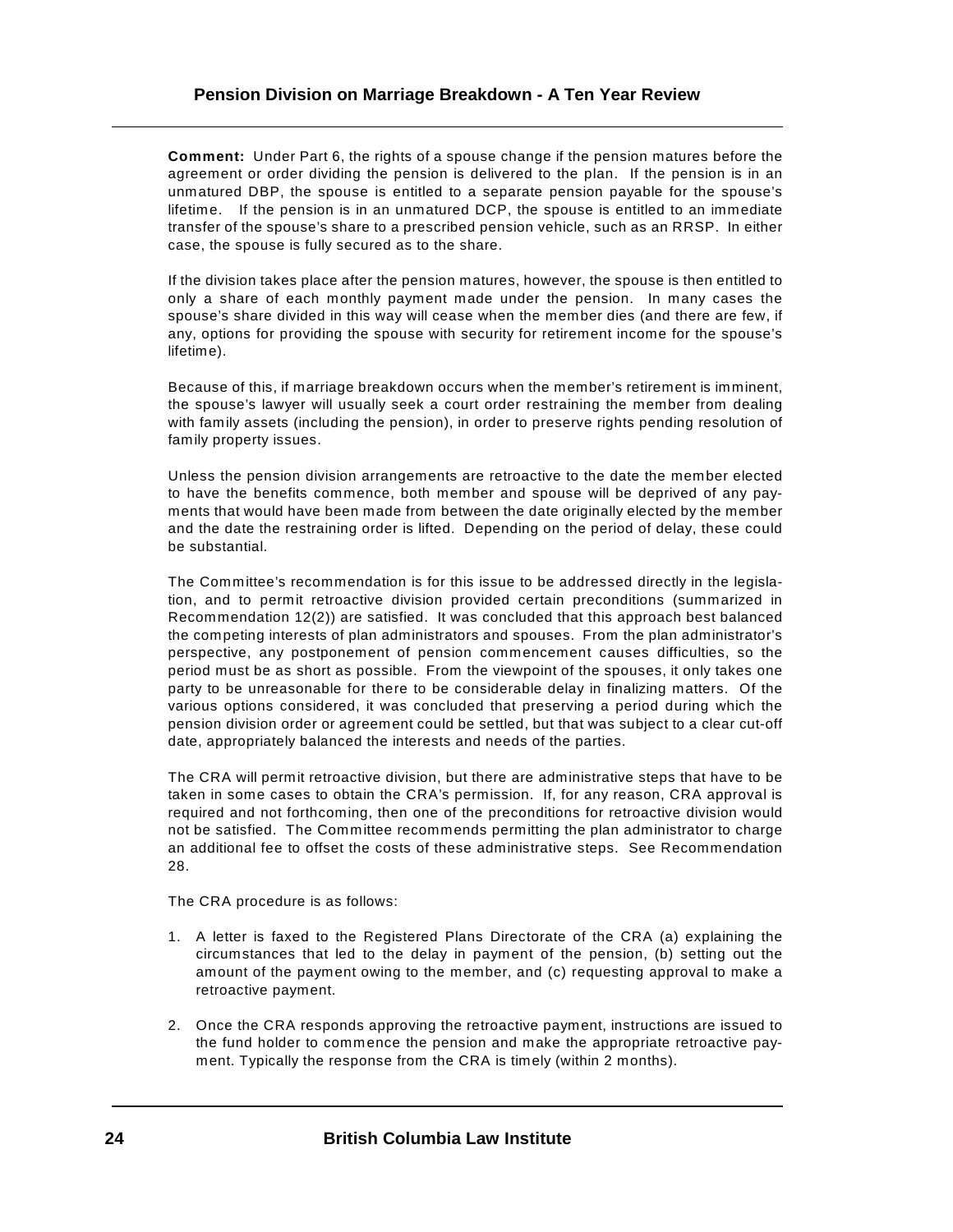3. The limited member and member may file CRA T1198 forms with their tax returns for the year in which they receive a retroactive payment. The CRA T1198 forms must be obtained from the plan administrator who must complete and sign the forms. If the amount of the retroactive payment is greater than \$3,000, the CRA will perform a special tax calculation which may decrease the amount of taxes owed on the retroactive payment. The form is posted on the CRA website at

http://www.cra-arc.gc.ca/E/pbg/tf/t1198/README.html

#### *Recommendation 13* **[HK] - Defined Contribution Pensions**

(1) S. 73 be revised to confirm that division of a DCP must take place within 30 days of the agreement or order and Form 3 being delivered to the plan administrator, unless there are valid grounds for deferring the transfer, such as waiting until net investment returns referable to the spouse's share of the pension are allocated to the pension, or where waiting may avoid or reduce transaction costs.

**Comment:** anecdotal evidence suggests that some plans delay in administering the division of a DCP. In most cases, this probably does not cause problems, but there is the possibility of difficulties arising, for example, (a) if the member dies before the transfer is completed, or (b) where the member is permitted to make investment directions which turn out to be unsuccessful. Issues may also arise concerning responsibility for administrative expenses.

One correspondent noted that there may be circumstances where delay would be valid. For example, immediate division might prevent the spouse from being credited with unallocated payments of net investment returns, or prevent timing the division to take into account transaction costs (such as where postponing division could avoid incurring back end sales charges, which are waived if the investment is held for a specified period.) The Committee's recommendation was revised to take these considerations into account.

(2) S. 73 be revised to permit the plan administrator to offer the spouse the option of the spouse becoming a limited member of the plan and transferring the spouse's share to a separate account in the plan in the name of the spouse.

**Comment:** a correspondent noted that sometimes the spouse wishes to postpone the transfer from the DCP because the plan has a good reputation for successful investing. In the Committee's view, however, this is not a valid reason to justify transitory delay. To the extent that this is a relevant consideration, the best way of recognizing the plans' track record in investing would be to allow the spouse to elect to retain the spouse's share in a separate account in the plan. W hile the Committee did not think the legislation should require a plan administrator to make such an arrangement available, there was agreement that the plan administrator should be able to consent to retaining the spouse's share.

(3) S. 76 be revised to provide that where a matured DCP is not used to purchase an annuity, but the member instead receives benefits by making withdrawals, the pension is divided by a transfer of the spouse's share to a prescribed pension vehicle. Unless the amount to be transferred is specified by agreement or order, it must be determined on a *pro rata* basis, using the ½ A/B formula.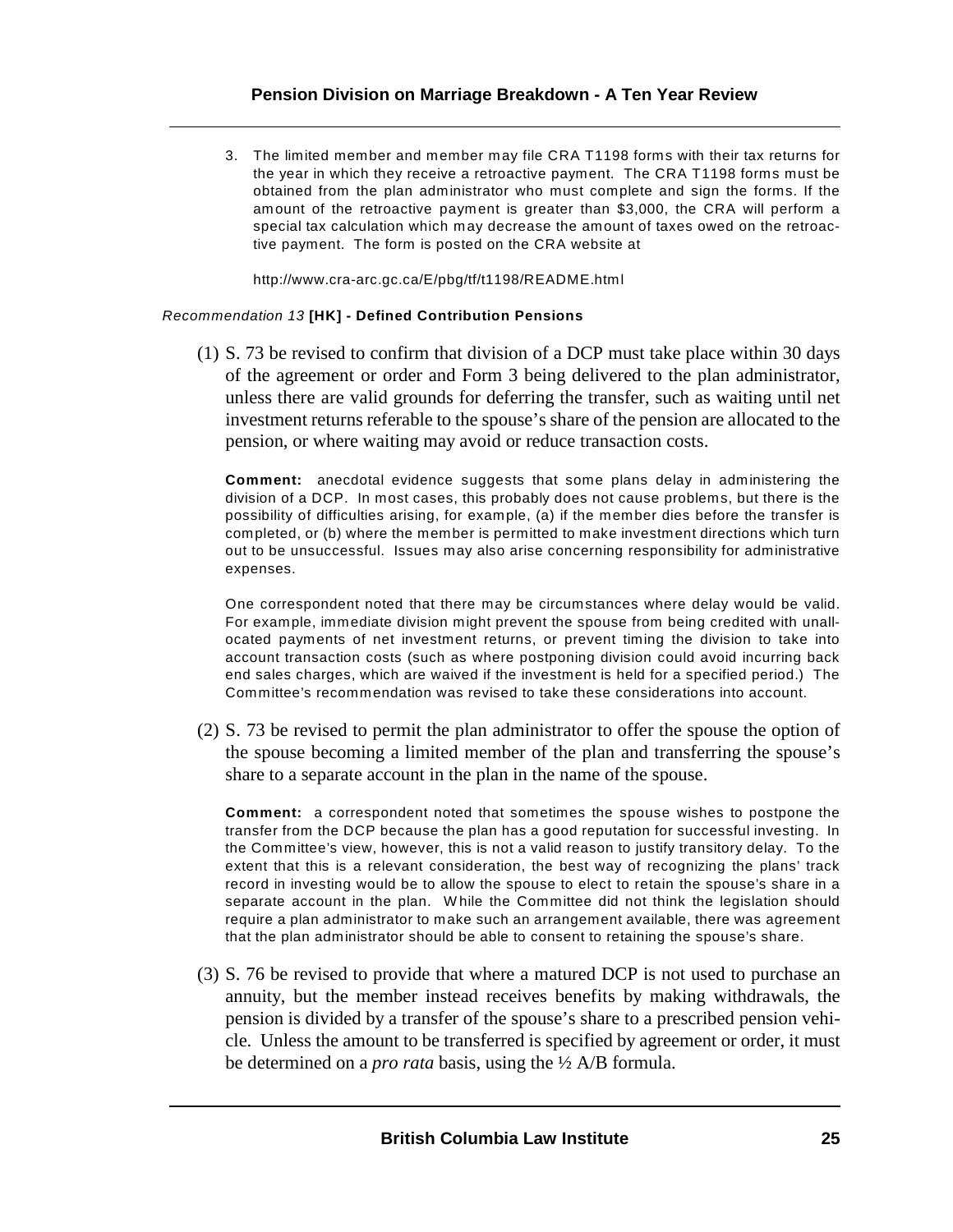**Comment:** it was pointed out in one submission that the current rule did not address the particular features of all DCP's. The current rule is that, after maturity of a DCP, the spouse receives a share of the monthly payments made under the pension, on the assumption that the member is receiving benefits under an annuity. In some cases, however, the terms of the plan do not provide for purchasing an annuity, but require the balance of a matured DCP to be retained for the benefit of the member, who makes withdrawals from the account. In those cases, it would still be possible, and fairest, to divide the pension account directly, rather than restricting the spouse to an interest in the withdrawals made from the pension at the member's election. The fact that withdrawals have been made before division, however, means that it is not possible to apply the usual formula for determining the spouse's share of a DCP. For example, if the spouse derived no benefit from prior withdrawals, it is possible that the spouse's share should be determined allocating all past withdrawal's to the member's share. In contrast, if the member has, for many years, been supporting the parties on withdrawals from the matured DCP, fairness might well require the withdrawals to be allocated equally to each party's share. Unless the parties otherwise agree, or the court otherwise orders, a sensible approach for determining the spouse's share is to use the  $\frac{1}{2}$  A/B formula. The parties will have to address the question of withdrawals themselves (although legislation based on Recommendation 31(3) will define the default position: the spouse is entitled to a share of any withdrawal made after the spouse's entitlement date).

#### *Recommendation 14* **[HK] -** *pro rata* **Estimate If Records Inadequate**

The Division of Pensions Regulation be revised to provide that in any situation where plan records are insufficient to determine the value of a DCP at an earlier date necessary for calculating the former spouse's share, the value at the earlier date must be determined on a *pro rata* basis, unless the parties otherwise agree or a court otherwise orders.

**Comment:** Currently the Division of Pensions Regulation allows such an approach only where the marriage took place before the legislation came into effect in July, 1995. Anecdotal evidence suggests that there are other cases where plan records are inadequate for calculating a value as of a previous date and a *pro rata* approach for determining value would be equally helpful, such as where there have been a series of different plan administrators and records are difficult to track down. One comment received on the Issues List was that this is a reasonable approach for determining the value of the pension as of a prior date, but that keeping historical records is not unduly burdensome. Perhaps legislation based on this recommendation will have only limited utility. Even so, if it will occasionally assist the parties and the plan administrator, that is sufficient justification for enacting legislation endorsing this policy.

#### *Recommendation 15* **[HK] - Old Orders and Agreements**

(1) Part 6 be revised by adding a new subs.  $80(2.1)(e)$  modifying the template for bringing an old order or agreement dividing a pension under Part 6 so that it addresses issues that arise with respect to DCPs.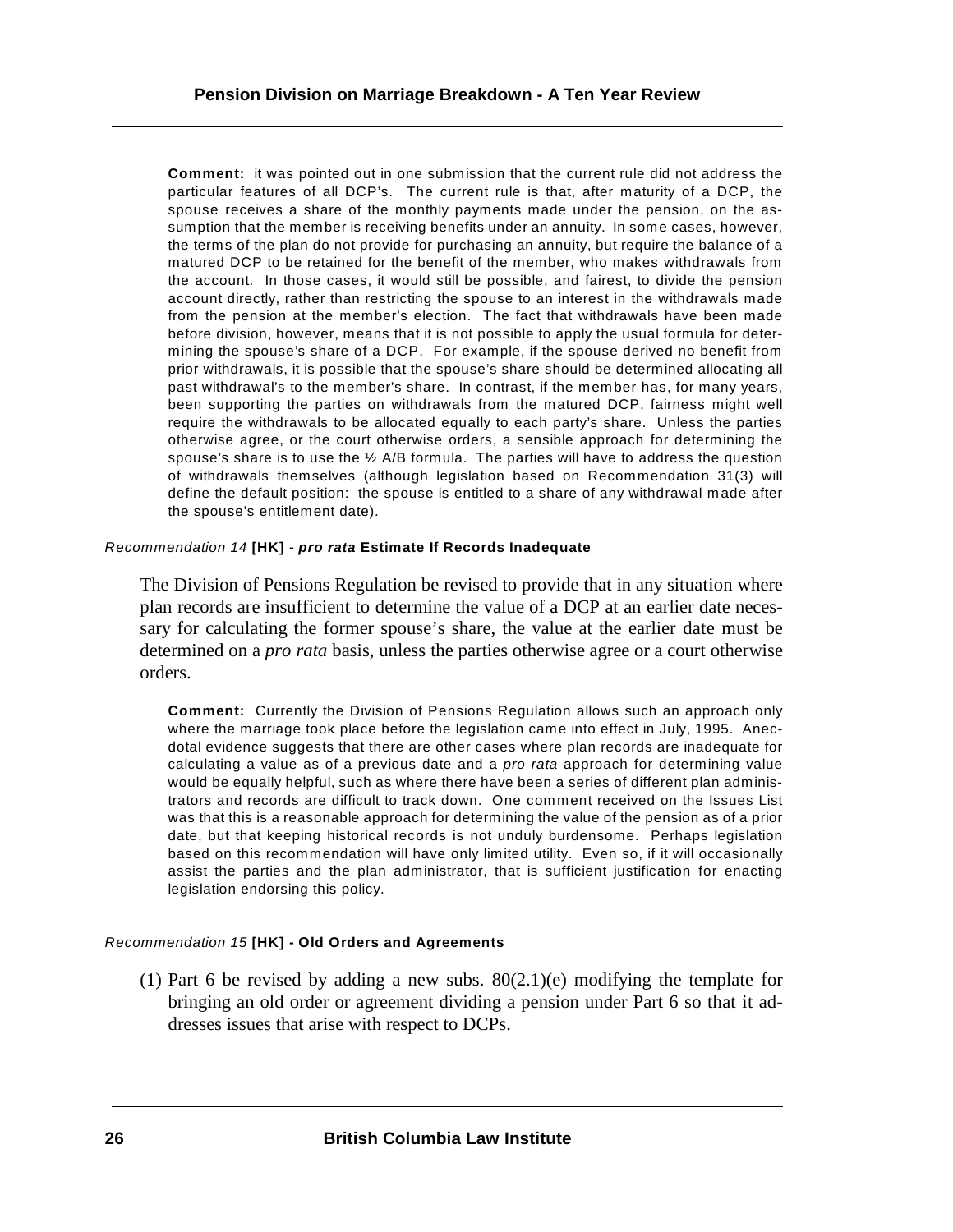- (2) The new subsection should provide that the spouse's share must be determined using the formula set out in the agreement or court order to the extent possible.
- (3) If, however, the formula is predicated on deferred division when the member dies, terminates employment or retires, or some similar arrangement, and does not contemplate a transfer of the spouse's share at an earlier date, the formula for determining the spouse's share must be modified as necessary in the circumstances, such as by calculating the spouse's share as of the date the order or agreement is delivered to the plan administrator with a Form 3 by reference to the value of the pension, and service accrued, to the date the division is implemented.

**Comment:** the problem identified by the Committee is that many old orders and agreements provide for dividing DC pensions by a Rutherford Formula that is applied as of the date of plan termination, the member's death or pension commencement. Such a formula would not, therefore, apply without modification to the new situation of an immediate transfer of the share. Adding the recommended subs.  $80(2.1)(e)$  would allow the plan administrator to modify the formula so that it also applies as of the date the order or agreement is brought under Part 6. Typically, this would result in capping the denominator of the *pro rata* formula (½ A/B) as of that date.

#### *Recommendation 16* **[HK] - Some Hybrid Plans Divisible As DCP**

S.  $75(1)(b)$  be revised to provide that a spouse may elect, with the consent of the plan administrator, to have a pension in a hybrid plan divided as if it were in a defined benefit plan or in a defined contribution plan.

**Comment:** under Part 6, the usual rule for the division of a pension in a hybrid plan is that the portion determined by defined contribution principles is subject to an immediate division and the part determined by defined benefit principles is subject to deferred division.

Some hybrid plans are structured so that the main benefit is determined as a DBP and there is an additional portion based on DCP principles. In those cases, Part 6 currently allows the plan administrator to consent to dividing the whole of the pension using only the unmatured DBP rules (deferred division).

One correspondent noted that there are some hybrid plans that have the reverse of this structure: the main benefit is determined by DCP principles, but an additional portion may be payable based on the unmatured DBP rules. For these types of plans, the Committee agreed that Part 6 should permit the plan administrator to consent to dividing the whole of the pension using only the unmatured DCP rules (immediate division).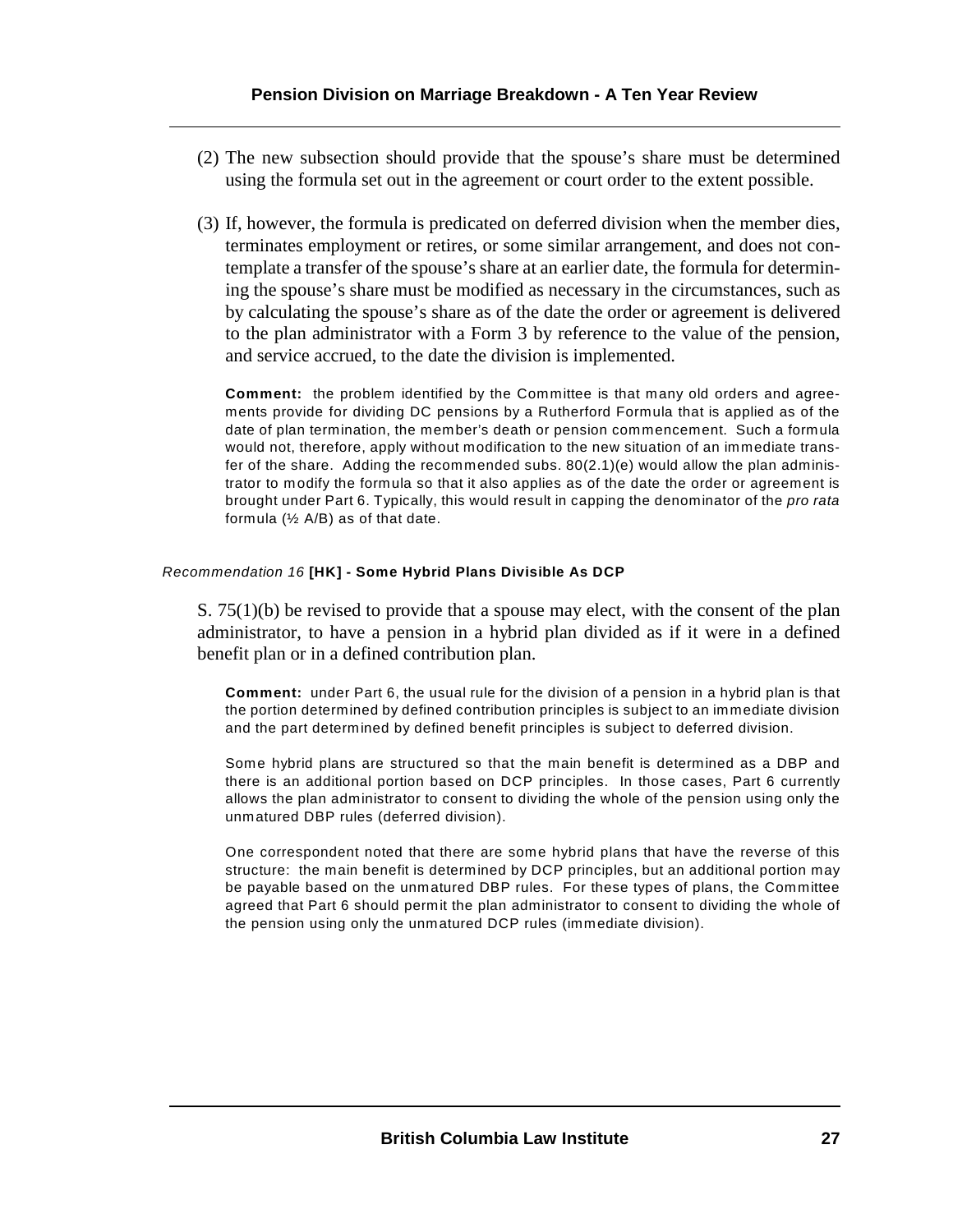#### *Recommendation 17* **[MR] - Detailed Rules For Dividing SPP**

Part 6 be revised to

- (a) include a definition of SPP that is separate from extraprovincial pensions, and set out express rules for dividing SPP's,
- (b) provide that, unless expressly excluded in the agreement or order dividing the member's pension benefits, a limited member who is entitled to a proportionate share of the member's pension is entitled to a proportionate share of any benefits a member has or may acquire at some future date under an SPP
	- (i) that is integrated with the pension that is expressly subject to division under the agreement or order, or
	- (ii) whose benefits are based on service that accrued during the parties' relationship,
- (c) subject to (d), provide that the following rules govern the division of an unmatured SPP:
	- (i) if the unmatured SPP is structured as a DBP, the former spouse may elect to receive a separate pension, payable for the spouse's lifetime, when the member elects to have the pension commence, determined on the same basis as the separate pension option for an unmatured DBP in a local plan,
	- (ii) whether the unmatured SPP is structured as a DBP or a DCP, the former spouse may elect to receive the share of the SPP when the member elects to have the pension commence, by any of the options available to plan members, and
	- (iii) if the member dies before retirement and before the spouse receives the share of the SPP, the spouse is entitled to receive the spouse's share of the preretirement survivor benefit payable under the SPP, up to a maximum of the commuted value of the spouse's share of the SPP calculated the day before the member died,
- (d) provide that the spouse's share of the SPP is subject to the same rules that apply to the payment of the SPP to other members under the terms of the plan, such as, for example, the possibility of reduction or clawback if company revenues are insufficient to pay the SPP, or if there is a provision for commutation of small amounts, and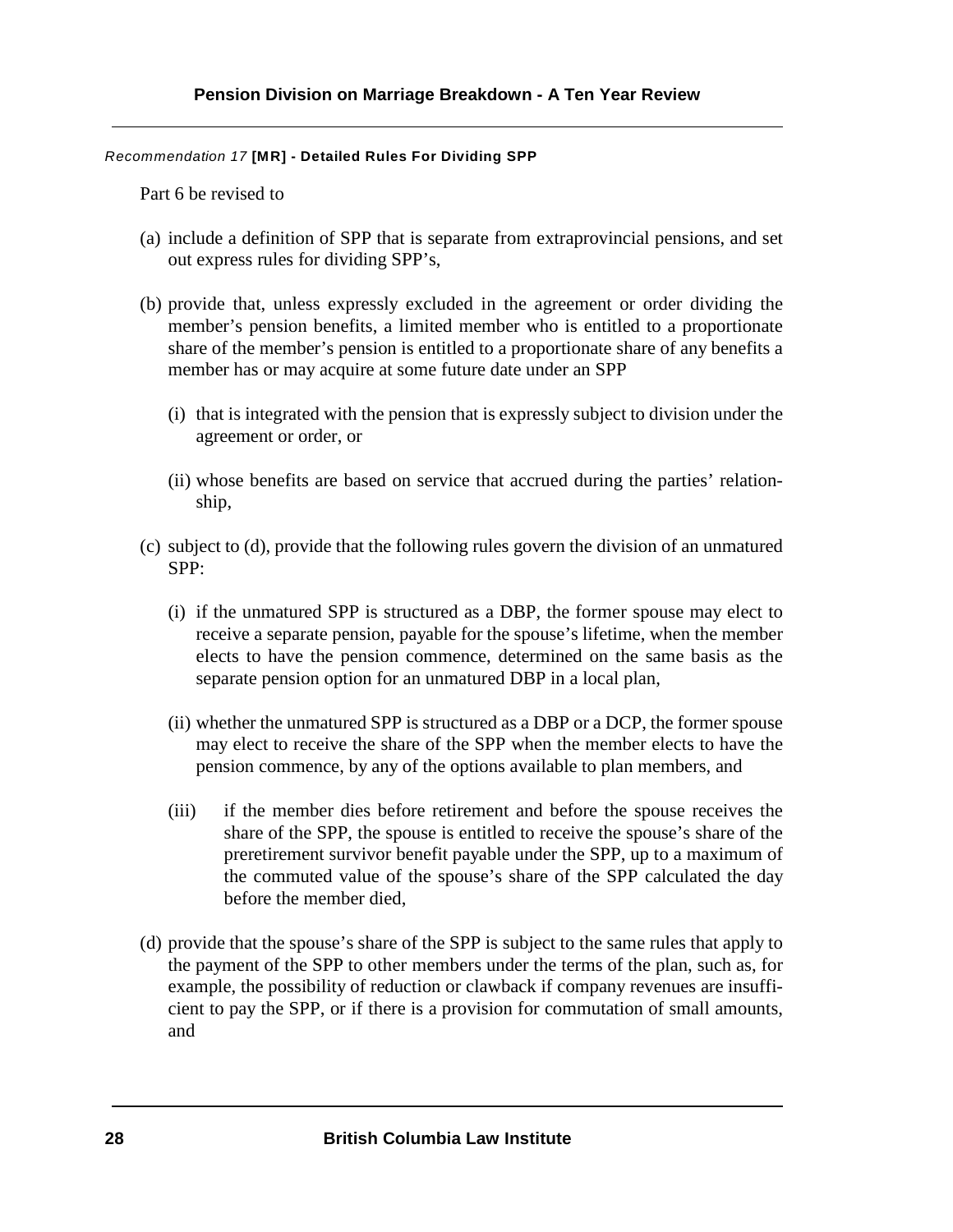- (e) provide that, if the spouse's share of the SPP is detrimentally affected by the member's action or omission, such as forfeiture because of breach of a non-competition clause, the court may determine whether, in the circumstances, the spouse is entitled to a remedy from the member for the diminished value of the former spouse's share of the SPP, having regard to
	- (i) whether the member acted reasonably and in good faith,
	- (ii) any advantages obtained by the member as a result of the action which led to the forfeiture, and
	- (iii) the financial arrangements and property division made by the parties when the relationship ended.

**Comment:** the current rules under Part 6 for dividing an SPP are rudimentary at best. Part 6 provides that the spouse is entitled to receive a share of the pension by the rules that apply to matured pensions: by receiving a specified share of each payment made under the plan. As discussed before in the context of Recommendation 12 *[retroactive division]*, the problem with this approach is that it is usually not possible to provide the spouse with security for a lifetime income. In most cases, the pension will end when the member dies.

There is no reason why, if the SPP is structured as a DBP, the spouse should not be entitled to a separate pension payable for the spouse's lifetime, determined when the member elects to have the pension commence. The value of the separate pension must be determined taking into account the differing life expectancies of the spouse and the member. The plan is protected by providing that the spouse's separate pension is determined on an actuarial basis, using the same principles required for determining the separate pension under an unmatured DBP in a local plan under the FRA. If legislation is enacted based on Recommendation 17(c)(i) this would mean that all aspects of the current rules for determining the separate pension (including using unisex mortality tables) would apply.

As an alternative to a lifetime annuity, an SPP often allows members to elect to receive benefits by instalment payments (over, for example, a 5, 10 or 15 year period). As with the policy adopted for RPP's, the spouse of the member should be entitled to any of the options available to other members. This approach will also be useful for those SPP's that are structured as DCP's.

If the member dies before the spouse receives the share of the SPP, the spouse is entitled to a share of any preretirement survivor benefits payable under the SPP (see Recommendation 6 with respect to the rules that apply to RPP's).

Under these recommendations, the only differences between dividing an unmatured RPP and an SPP would be that: (a) under an SPP, a spouse who predeceases the member would lose any entitlement to share in the SPP (in contrast to the position with respect to unmatured RPP's, where the spouse's share is paid to the spouse's estate. Because the SPP is usually not funded, requiring payment by the plan in these circumstances was not regarded by the Committee as a fair result from the plan's perspective), and (b) under an SPP, the spouse must wait until the member elects to have the pension commence before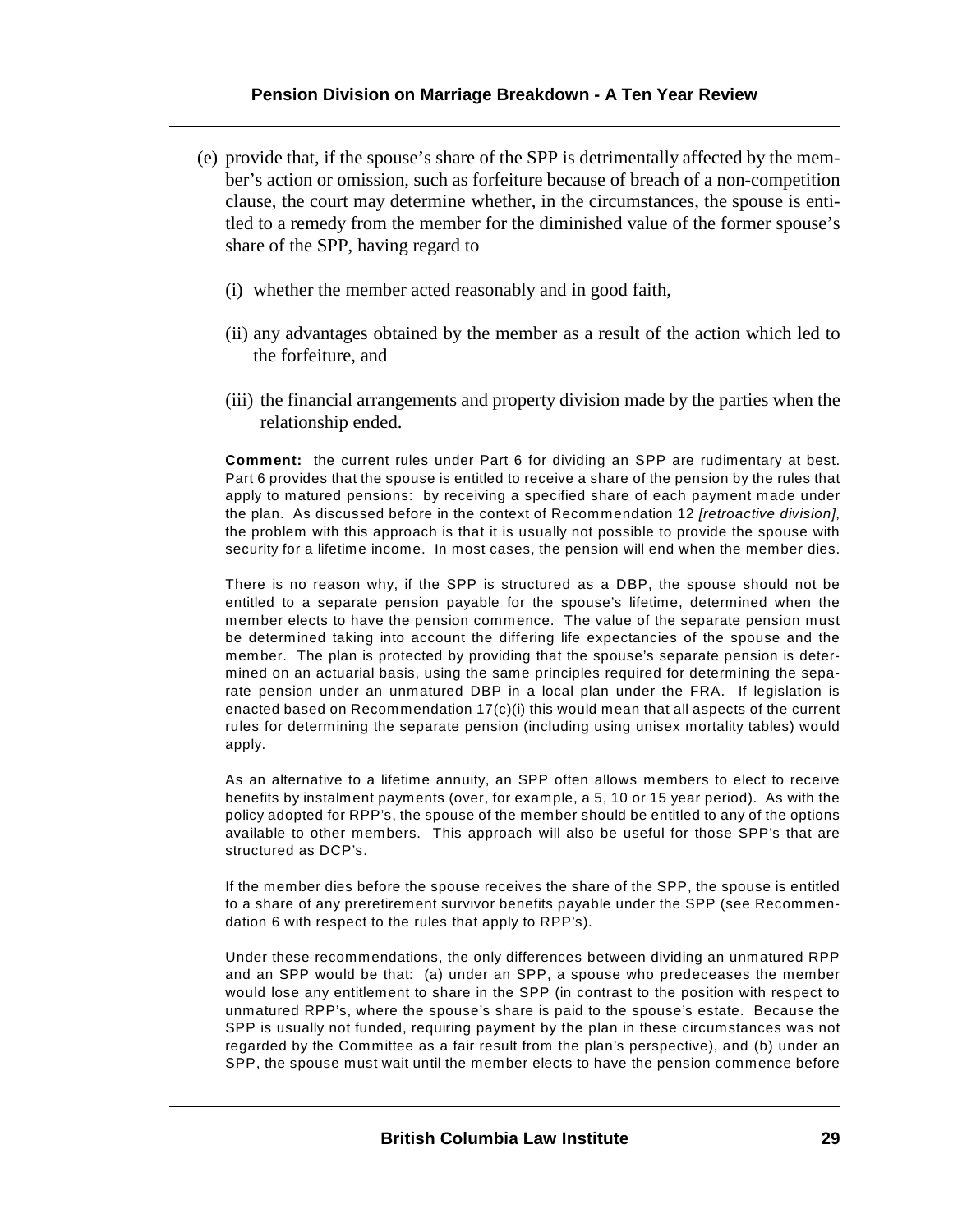receiving a share in the form of a separate pension (in contrast to the position with respect to unmatured RPP's, where the spouse would be entitled to elect to take the separate pension at any date after the member became eligible to elect to have the pension commence, another decision based on the fact that SPP's are typically not funded).

It should also be noted that the spouse's right to share in the SPP does not depend upon the agreement or court order expressly conferring that right. The right arises whenever a pension is subject to division, and there is an SPP, whether expressly referred to or not, that is integrated with the pension that is subject to division, or that is based on pensionable service that accrued during the parties' relationship.

Two additional features of the recommendation are that: (a) the spouse's share would be subject to the same factors that could at some future date affect the member's pension (such as plan solvency deficiencies, or forfeiture on breach of a non-competition clause), and (b) where the member's actions deprive the spouse of any part of the share of the SPP, the court would have jurisdiction to award compensation in appropriate circumstances. This would not necessarily mean a complete indemnity, nor compensation in every case. The court should be able, for example, to distinguish between a member who quits work for health reasons before becoming entitled to benefits under an SPP, and one who forfeits pension benefits to work for a competitor where the salary would more than compensate the member for the loss. In the first case, a court might conclude that the spouse was not entitled to compensation for the loss of benefits. In the second case, it may well be that the spouse should be entitled to compensation based on the commuted value of the spouse's share of the benefits that were lost.

The Forms must be revised to deal with SPP's. See Recommendation 27(9).

#### *Recommendation 18* **[HK] - Unmarried Spouses**

The FRA be revised to allow the mechanics of pension division under Part 6 to be available if the court holds that an unmarried spouse is entitled to a share of a pension on principles of unjust enrichment.

**Comment:** currently, this is the position if unmarried spouses enter into an agreement (see FRA, s. 120.1) and is probably the current position if there is a court order, but the issue should be put beyond doubt.

#### *Recommendation 19* **[HK] - If Parties No Longer "Spouses" Under FRA**

S. 71(2) of the FRA be revised to permit the mechanics of pension division under Part 6 to be available in any case where a pension is divided between persons who once qualified as spouses under Part 5 of the FRA, or under s. 120.1 of the FRA, provided that

(a) the pension is being divided as a result of the end of the relationship of those persons, and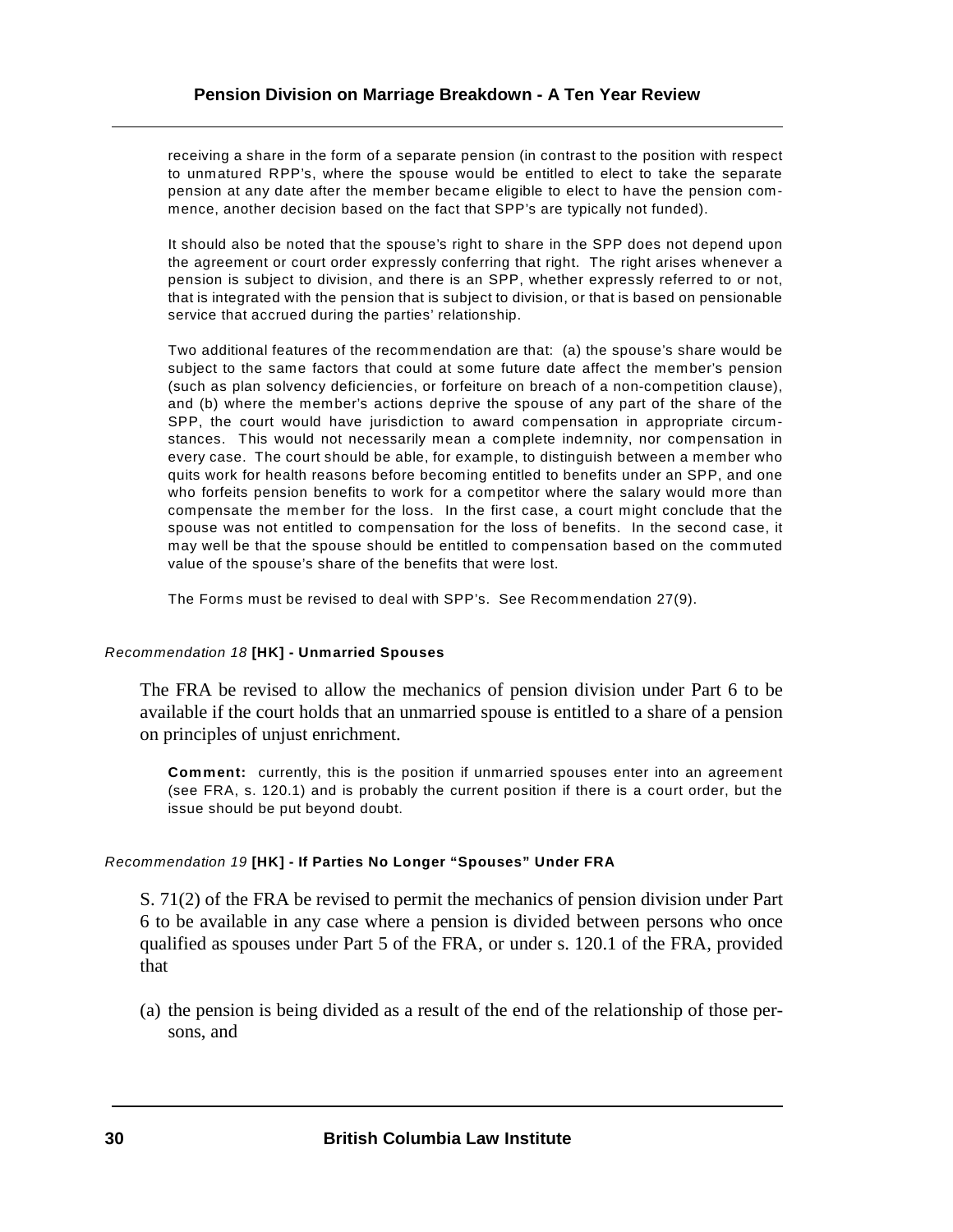(b) enforcement of the order or agreement dividing the pension is not barred by expiration of a limitation period.

**Comment:** the question of who is entitled to seek rights under the FRA is controlled by the definition of "spouse" in s. 1 of the Act: see, e.g., *Suckau* v *Suckau*, 2002 BCCA 300 (as to Part 5), and *Harris* v. *Quattrin*, 2004 BCSC 1571 (as to s. 120.1). With respect to married spouses, Part 5 is closed to them after 2 years from divorce, a decree of nullity or an order of judicial separation. W ith respect to unmarried spouses who make an agreement under s. 120.1 that Parts 5 and 6 apply, *Harris* holds that such an agreement may be made for up to only 1 year after they separate, and after that date Part 5 would be closed to them. These definitions are clearly crafted for different purposes and allowing them to limit the application of the mechanics of pension division would typically produce wholly unjust consequences. S. 71(2) of the FRA provides that the mechanics of pension division under Part 6 require the spouse to be entitled to a share of the pension under Part 5. Because of the way the FRA definitions operate, this is too narrow an approach. It is the Committee's recommendation that Part 6 of the FRA should be available for dividing a pension at any date, provided that the pension is being divided as a result of the end of the parties' relationship, and the parties' obtain a valid order, or make an agreement, recognizing the former spouse's interest in the pension.

The Committee also noted that s. 120.1, as interpreted by the court in the *Harris* case, would have very limited application generally, even apart from pensions, and there is a need to reconsider whether it should be so restricted. However, because s. 120.1 deals with issues other than pension division, we have made no recommendations in that respect.

On a related issue, one correspondent recommended amending the definition of "spouse" under the PBSA for all purposes under that legislation. Under the PBSA, a married spouse ceases to be a spouse after having been separated from the member for two years. The suggestion was that this definition be changed so that

- (a) a legally married spouse will qualify as a spouse for pension purposes, notwithstanding a two year separation, until divorce, unless in the meantime the member forms a marriage-like relationship, and
- (b) if a marriage-like relationship terminates, the spousal status of a legally married but separated spouse, for pension purposes, should revive.

The Committee concluded that this was outside of its terms of reference, since the definition of spouse is a matter of more general application under the PBSA. The Committee also noted that legislation based on the suggestion would mean that the parties must in every case obtain a divorce, which would be inconsistent with the approach for determining when spousal status ends that has been adopted for other purposes under B.C. legislation: i.e., that separation alone of specified duration is usually sufficient to terminate automatic rights arising from spousal status (such as on an intestacy under the *Estate Administration Act*). Even under the FRA, while a separated spouse has status to apply for a share of family assets, one of the factors expressly referred to under s. 65 for determining fair shares is the duration the parties have been separated. W hile there may be arguments against the current PBSA definition, it was the Committee's understanding that it was adopted to deal with a relatively common problem: parties who had been separated for many years, but never obtained a divorce. In those circumstances, it was considered to be unfair for the former spouse to claim a share of preretirement survivor benefits in priority to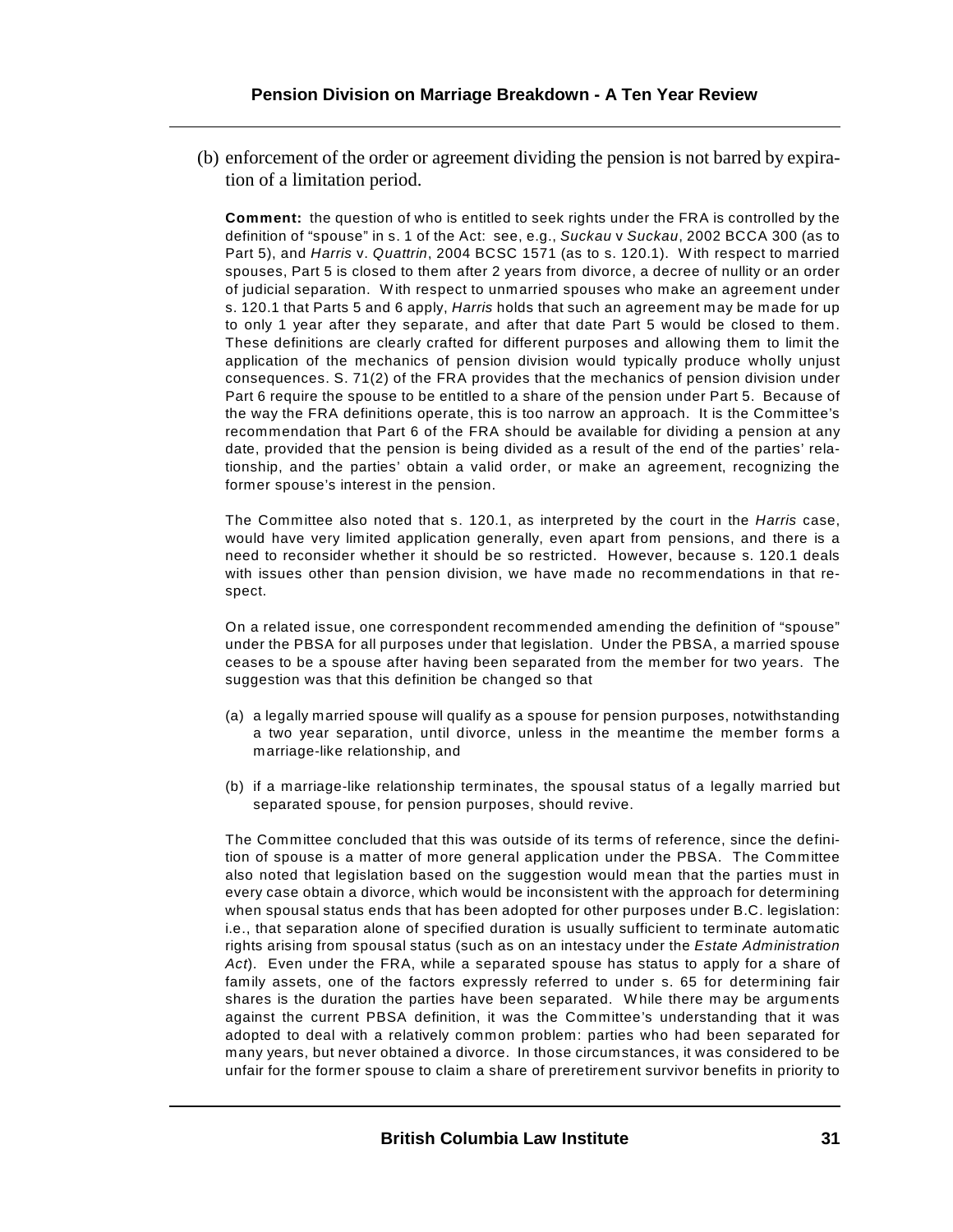the beneficiaries designated by the member. Moreover, a definition that continues spousal status for any prolonged period after separation is likely to cause problems for the plan administrator and member (such as when a member elects to have the pension commence and is unable to locate a spouse after decades of separation). Any attempt to recognize the end of spousal status as a result of separation can probably be criticized for being imperfect. It strikes us, however, that the current definition draws an appropriate cut-off point for conferring benefits that arise solely by reason of spousal status.

# *Recommendation 20* **[HK] - Division of Annuities**

Part 6 be revised to confirm that "matured pension" includes an "annuity" that has been purchased using funds from a pension plan, or that has been privately purchased by the owner.

**Comment:** the current legislation applies to any annuity purchased by a plan administrator on behalf of a member, but there is some doubt concerning whether it would apply to an annuity privately purchased by a spouse. In terms of principle, there is no reason why the mechanics of pension division set out under Part 6 should not be equally available, whether the owner of the annuity is a plan member or a private purchaser. Similarly, from the perspective of the annuity issuer, there is no difference in substance depending on whether the owner of the annuity purchased it directly using personal funds, or it was acquired on behalf of the owner using pension funds. The Committee, therefore, recommends that the policy apply generally to annuities.

The Forms will have to be modified slightly to deal with privately purchased annuities. See Recommendation 27(3).

The Committee notes, however, that this policy received substantial, but not universal, support from our correspondents.

### *Recommendation 21* **[HK] - RRSPs**

Part 5 and the PBSA be revised to provide that a provision in a group RRSP arrangement or otherwise that purports to prevent the transfer of benefits under an RRSP, or similar registered plan, by assignment, charge, alienation or anticipation, does not prevent the transfer of vested benefits in the RRSP under any of the following:

- (i) a separation agreement;
- (ii) a declaratory judgment under section 57 of the *Family Relations Act*;
- (iii) an order for dissolution of marriage or judicial separation;
- (iv) an order declaring a marriage void.

**Comment:** the drafting is patterned after s. 63 of the PBSA. Part 6 does not currently apply to RRSPs or other similar registered plans, such as RRIFs and LIFs. It is the Commit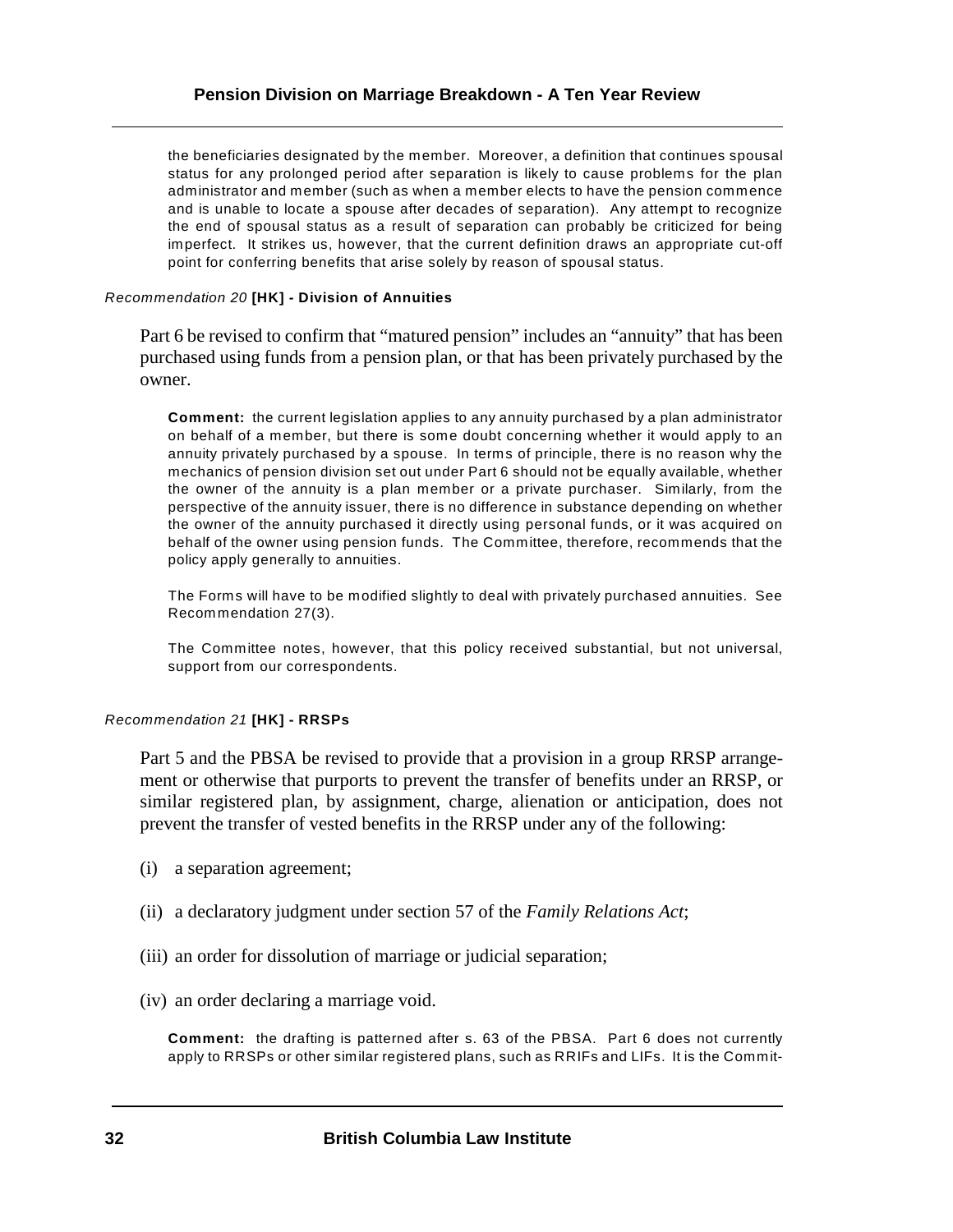tee's conclusion that there are no grounds for applying the Part 6 rules to these plans, and we received submissions to that effect as well.

Even so, an aspect of the law governing the division of RRSPs must be addressed. In *Cook* v. *Cook*, 2002 BCCA 232, the BCCA held that a provision in a group RRSP plan that prohibited the transfer or use of RRSP benefits by the employee until a specified age prevented the benefits from being divided between the spouses on marriage breakdown. Such a provision is ineffective to prevent the division of a pension and similarly, should not be able to prevent division of an RRSP.

Part 6 does not otherwise deal with RRSPs, so it would not be an appropriate location for enacting legislation to deal with this issue. The recommendation is to add this provision to Part 5 and to the PBSA (which regulates RRSPs and LIFs to the extent that money is transferred to them from pension plans).

The recommendation applies to only vested benefits. If some portion of the benefits (such as employer contributions) are not yet vested, it would be open to the parties to wait to apply for the transfer. An alternative would be for the court to award compensation under s. 66 of the FRA. Even so, as between the spouse and the plan administrator, the spouse's entitlement would be limited to only those benefits to which the member was entitled as of the date the agreement or order is delivered to the plan. The same approach is adopted under Part 6 with respect to DCP's.

# *Recommendation 22* **[HK] - Information Provided by Plan Administrator**

- (1) Section 14 of the Division of Pensions Regulation be revised to provide that if a plan administrator must provide information to a spouse or a limited member about the pension, at a minimum the plan administrator must provide the following information:
	- (a) subject to Recommendation 22(2), the same information required under Para 11 of the Pension Benefits Standards Regulation, B.C. Reg. 433/93, as amended,
	- (b) if the spouse or limited member is the beneficiary under the pension, confirmation of that designation, and
	- (c) if benefits under the pension are based on the member's income for any period, the member's income for that period.
- (2) Unless the member consents in writing, the plan administrator must not provide the member's address, telephone number or marital status or the identity of any beneficiary nominated by the member.
- (3) A plan administrator acting in good faith who accidentally discloses any information listed under subparagraph (2) should not be under any liability to the member or any other party to pay damages arising from the disclosure.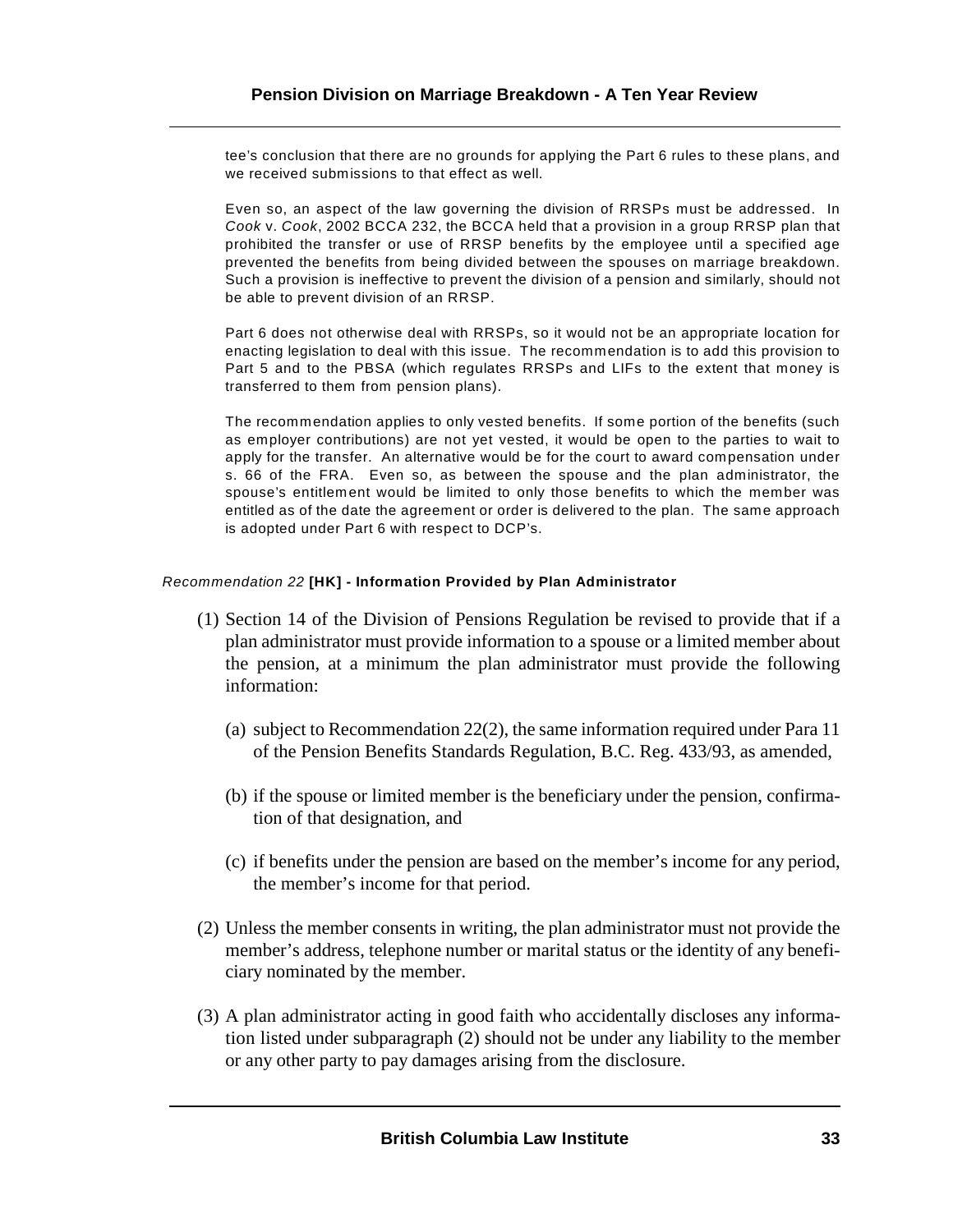**Comment:** a recurring suggestion among correspondents on the operation of the current legislation is that more guidance is required concerning the information a plan administrator is required to disclose and, equally, the information that a plan administrator must withhold on grounds of privacy rights or principles of confidentiality. Recommendation 22, therefore, is intended to define minimum standards of disclosure, as well as to protect specified personal information. The overriding duty under Section 14 of the Division of Pensions Regulation, however, is to provide sufficient information for the spouse to have the interest in the pension valued. If the minimum information required does not meet that standard, the plan administrator would be required to provide additional information.

# *Recommendation 23* **[HK] - Plan Administrator's Notice Obligation**

- (1) Section 15 of the Division of Pensions Regulation be revised to provide that the commencement of the 30 days notice a plan administrator is required to give a spouse or limited member of various transactions affecting the pension after receiving a Form 1 is calculated from 3 days after the notice is posted.
- (2) Section 15 of the Division of Pensions Regulation be revised to provide that the plan administrator must give a spouse, or limited member, who is a beneficiary of the pension notice of any direction by the member to change the beneficiary designation.
- (3) Recommendation 15 be revised to provide:
	- (a) subject to (b), the direction from the member is effective from the date it is given (or so soon thereafter as is required by law), and
	- (b) the effective date of the direction does not prejudice such rights as the spouse may have, or acquire, under the FRA or otherwise at law, before or within the 30 day notice period, nor restrict the ability of a court to grant an order restraining any activity with respect to the pension, including action on the direction given by the member.

**Comment:** The object of giving the spouse advance notice is to allow the spouse to take steps to protect an interest in the pension. At the same time, the legislation should not prejudice the member where there is a need for prompt action. Recommendation 23(3) defines how rights are adjusted during the notice period. The intention here is not to address what happens after the 30 day notice period. In many cases, the spouse may continue to be able to assert rights, notwithstanding action on the member's direction. Recommendation 23(1) addresses a current ambiguity concerning the date from when the 30 day notice period is to run. Recommendation 23(2) requires notice to a spouse or limited member of a change in beneficiary designation if the spouse or limited member is a designated beneficiary. In any other case, this is information that would have no relevance to the rights or interests of the spouse or limited member.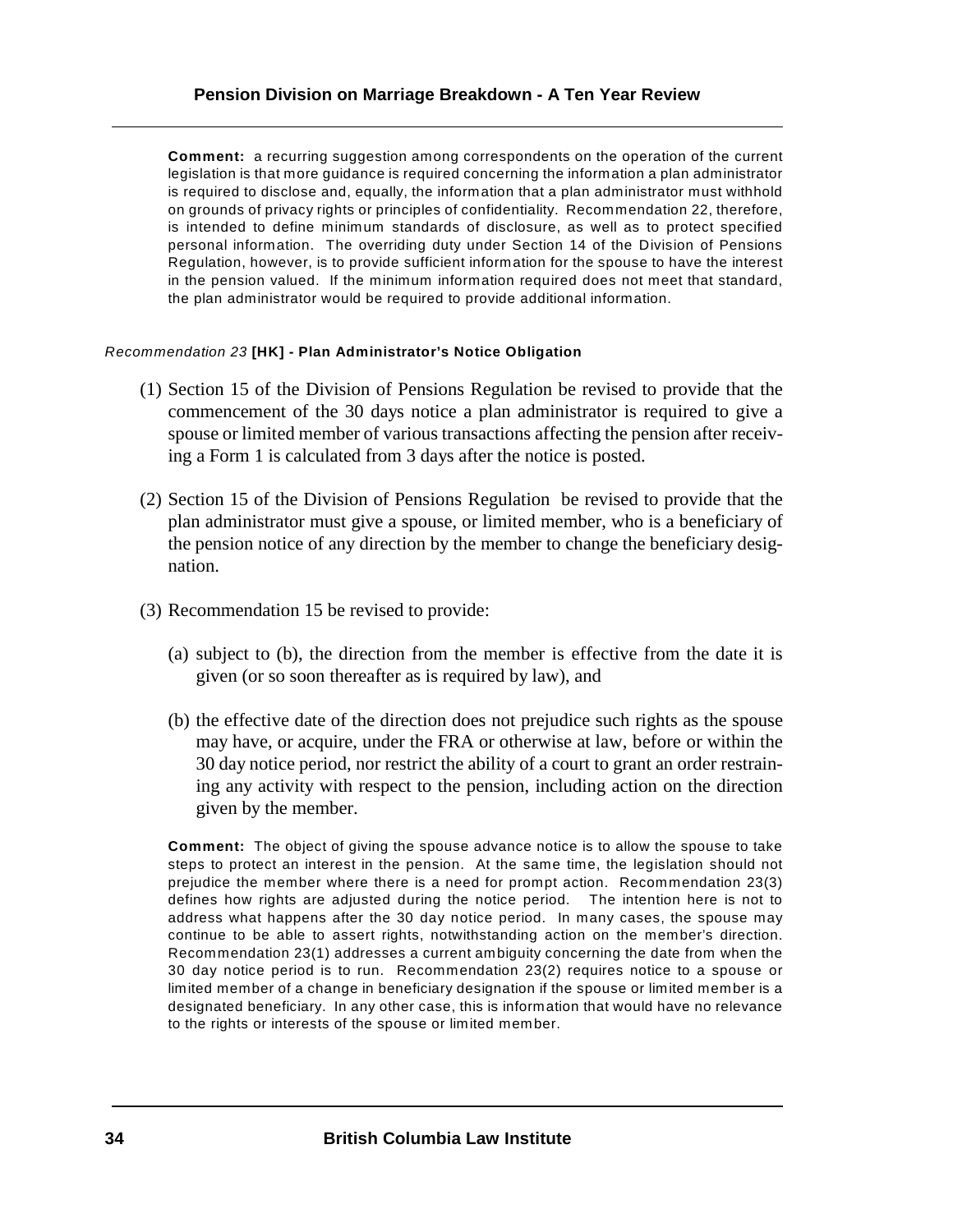### *Recommendation 24* **[HK] - Privacy Legislation**

The regulations be revised to provide that any obligation under the FRA on the plan administrator to give notice or provide information to the spouse or limited member exempts the plan administrator to that extent from the operation of privacy legislation and the plan administrator is permitted to provide the required information, edited to the extent necessary to protect the member's privacy.

**Comment:** the general dimensions of privacy legislation are still somewhat unquantified, and plan administrators are rightly concerned about whether compliance with pension division legislation has the potential to breach privacy legislation. Enacting legislation endorsing the policy of Recommendation 24 would therefore provide much comfort to those under a statutory obligation to disclose information. The thrust of Recommendation 23 is to define the obligation to disclose in more certain terms, which will also promote the same policy.

# *Recommendation 25* **[MR] - Adjusting Member's Pension After Division**

The Regulations should be changed to require that the adjustment to a member's pension after division be made on an actuarial basis, so that the end result, determined as of the date of the division, is neutral from the plan's perspective.

**Comment:** currently the Regulations provide that the adjustment is on service. This approach was originally recommended by the BCLRC on the basis of simplicity of application, and was seen as an approach that would be easier for smaller plans to use. Comment we received on this issue was mixed, and some correspondents favoured retaining the current rule. However, if legislation based on Recommendation 8 is enacted *[adjusting separate pension to reflect early retirement]*, the only option for ensuring a neutral result for all parties (member, spouse and plan) is to require the adjustment to be made on an actuarial basis. The Committee also observed that a requirement for an actuarial adjustment is the norm in Canadian pension division legislation.

### *Recommendation 26* **[HK] - Division of Disability Benefits**

Part 6 be revised to provide that where disability benefits are divisible between the parties under an order or agreement,

- (a) the division is to be administered by the provider of the benefits, and
- (b) the division must commence as of the later of the date stipulated in the agreement or court order and 30 days after the agreement or court order is delivered to the plan administrator.

**Comment:** under B.C. law, disability benefits (with a few exceptions, such as WCB benefits) are considered to be a pension and therefore divisible as a family asset (see, e.g.,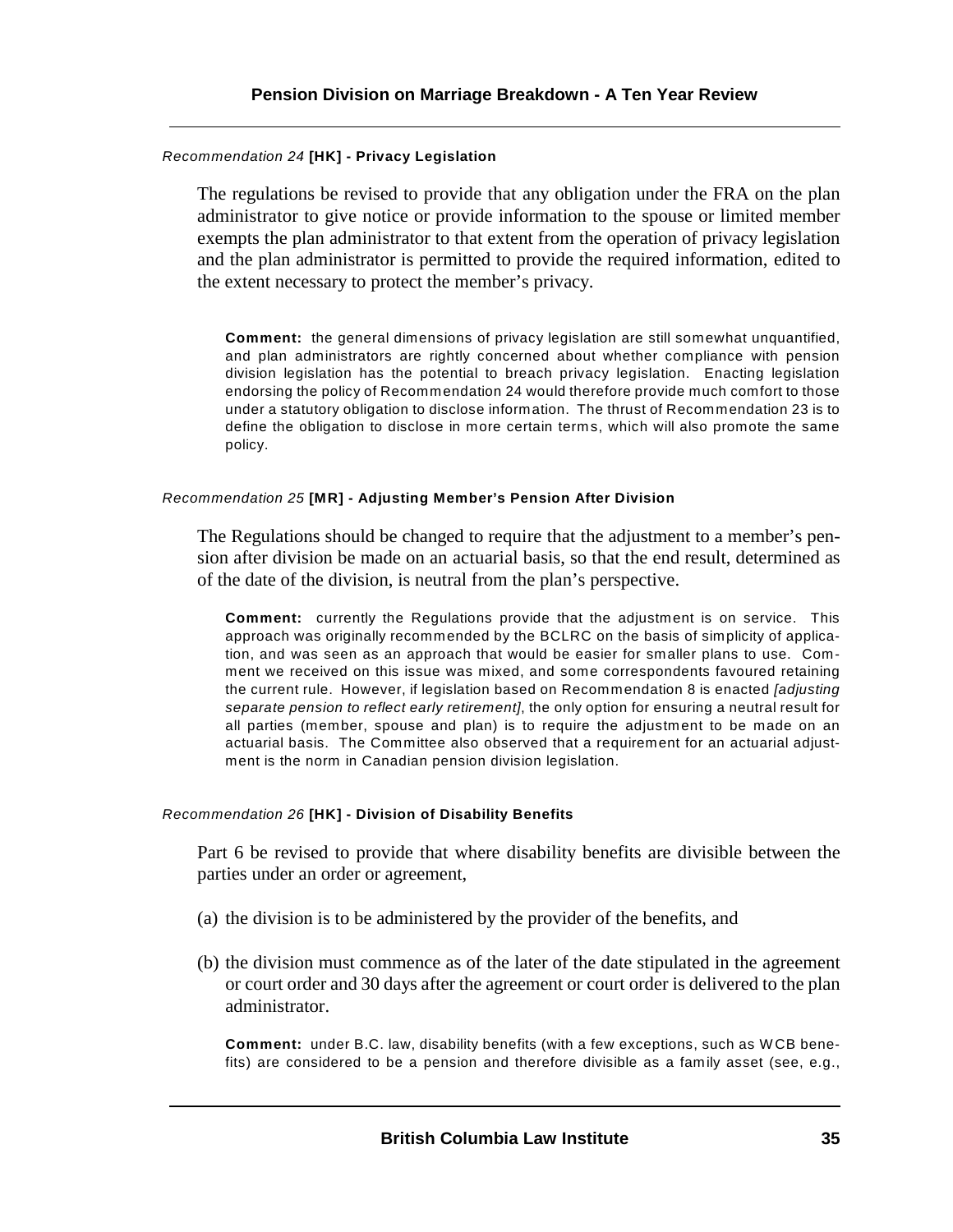*Webb* v. *Webb* (1985), 39 R.F.L. 280 (S.C.)). The current rules provide for division of the income stream provided by disability benefits when the member reaches age 60. However, this is relatively meaningless in the current legal environment, where courts typically reapportion entitlement to disability benefits 100% to the disabled party and, in the few cases where disability benefits are being divided, the division is to be effective immediately. The rule proposed by the Committee would still be subject to the reapportionment rules under s. 65 of the FRA, so that typically the disabled spouse will continue to be entitled to 100% of the benefits. However, in those cases where the parties agree, or the court orders, that the disability benefits are divisible, the division could take place immediately, without regard to the age of the member.

The Committee was concerned that legislation based on Recommendation 26 not tilt the current balance struck by the courts. It is not the intention of the Committee that disability benefits be routinely divided between former spouses. The Committee's sole concern in this respect is that, where such a division is appropriate having regard to principles currently worked out by the courts, there is no reason to restrict the mechanics of pension division by reference to the member attaining some arbitrary age.

# *Recommendation 27* **[HK] - Changes to Forms**

(1) Form 1 should include an optional section that specifically authorizes the plan administrator to communicate with the designated lawyer of the person filing the form (in which case the plan administrator would send the information to both the lawyer and the spouse) until the authorization is revoked in writing.

**Comment:** plan administrators typically require the spouse to provide an express written authorization to communicate with the spouse's lawyer. It would be efficient to provide for this on the prescribed forms.

(2) Forms 1 to 5 be revised to set out an express warning that the address being provided by the spouse will be used by the plan administrator to deliver information or advance notice as required under Part 6, until the spouse advises the plan administrator in writing of a change of address.

**Comment:** anecdotal evidence suggests that spouses filing forms with the plan administrator are sometimes careless about keeping their contact information current. Providing a warning on the Forms may not change matters much, but it is difficult to identify any other means of at least attempting to make the spouses aware of the importance of the issue.

(3) Forms 1 to 5 be revised to address cases where they are used to claim an interest in a privately purchased annuity.

**Comment:** see Recommendation 20.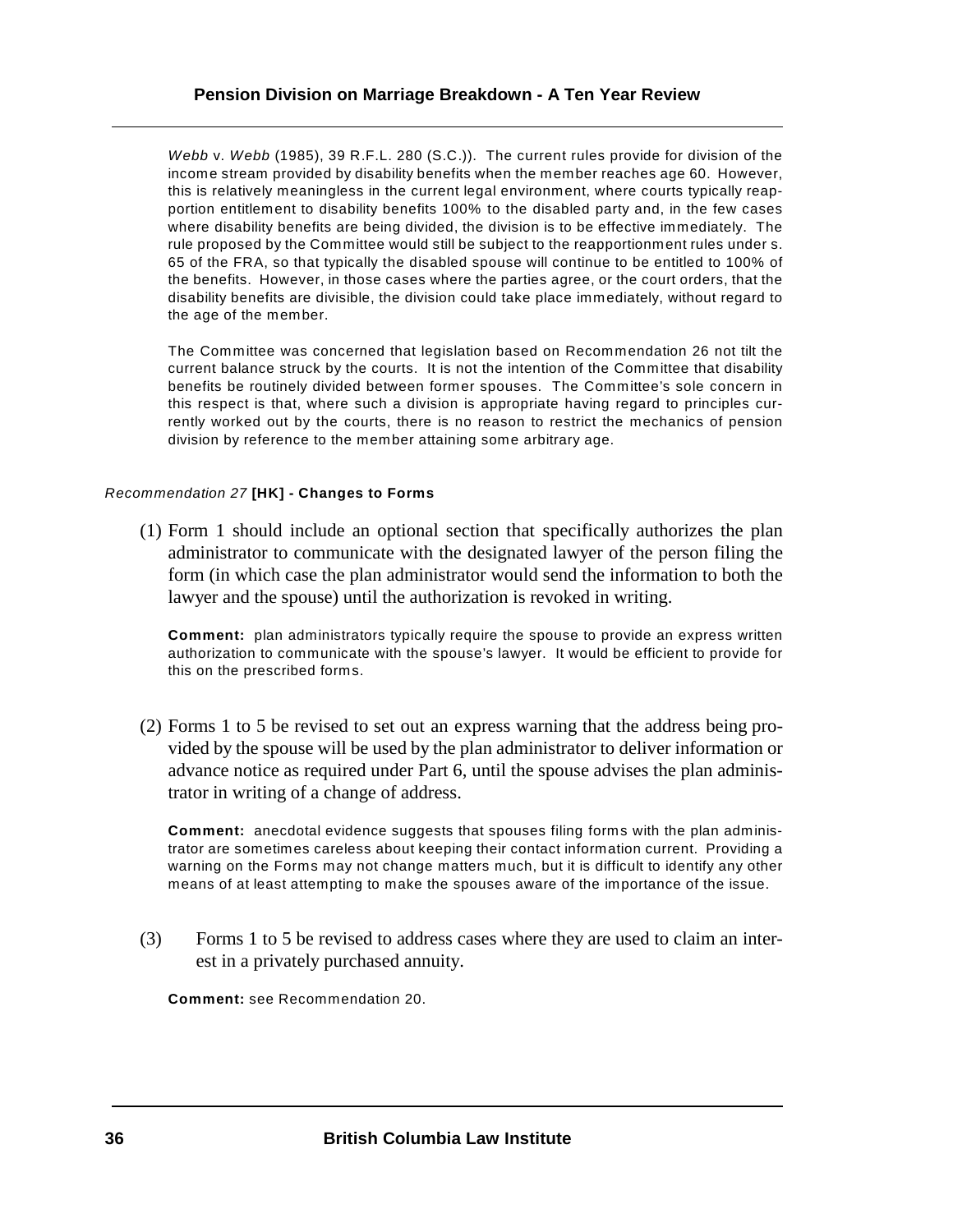(4) Forms 2, 3 and 5 be revised to delete the reference to "date of marriage" and substitute the phrase "commencement of period subject to division" and explain that, unless the agreement or court order otherwise provides, the plan administrator is required to use the date of marriage as the commencement date.

**Comment:** see Recommendation 5.

(5) Form 6 be revised to allow it to be used by the plan administrator to give notice to a spouse or former spouse who has not filed a Form 1 or become a limited member that failure to act by pension commencement will restrict pension division options available to the spouse or former spouse.

**Comment:** see Recommendation 1.

(6) Form 4 be revised to remove the lump sum transfer option and provide for the limited member to elect when the limited member's share, in the form of a separate pension, will commence.

**Comment:** see Recommendation 7(2).

(7) A new form be added permitting a limited member to waive pension division in accordance with Recommendation 10(1), patterned after the formalities required for waiving preretirement and postretirement survivor benefits under the B.C. PBSA.

**Comment:** see Recommendation 10(1).

(8) A new form be added permitting waiver of postretirement survivor benefits in accordance with Recommendation  $10(2)$ , patterned after the formalities required for waiving preretirement and postretirement survivor benefits under the B.C. PBSA.

**Comment:** see Recommendation 10(2). The difference between this waiver of postretirement survivor benefits, and the current waiver under the B.C. PBSA, is this: the current B.C. PBSA waiver is used at the time the member elects the optional form of pension. The proposed waiver would be used after the pension has commenced. Perhaps it would be possible to revise the current form to deal with both situations.

(9) Forms 1, 2 and 4 be revised so they can also be used for dividing pensions in supplementary pension plans.

**Comment:** see Recommendation 17.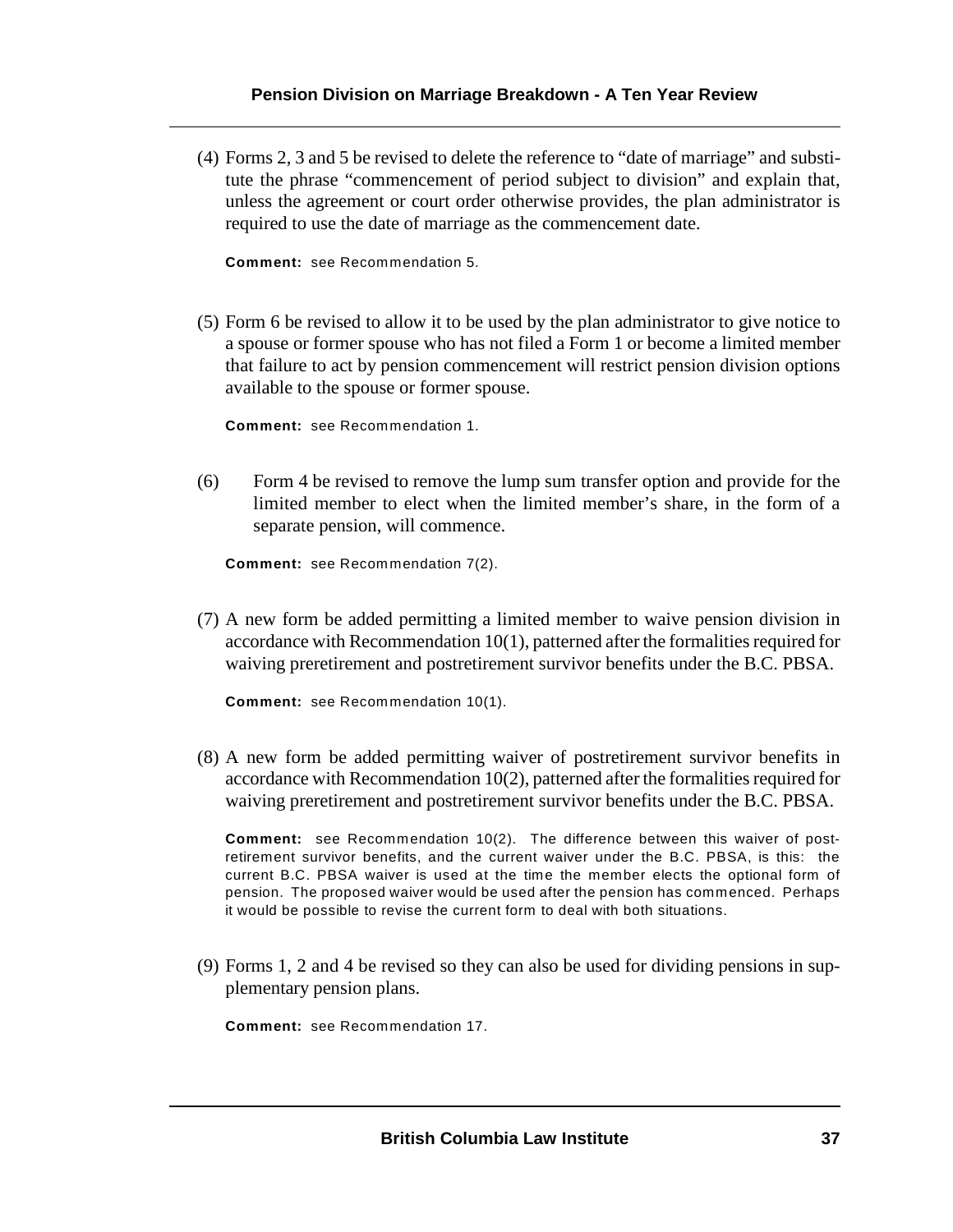(10) The Forms be revised to provide instructions for filling in the Forms.

**Comment:** the Canadian Life and Health Insurance Association Inc. recommended providing instructions for filling in the Forms, which the Committee agreed was an excellent idea.

# *Recommendation 28* **[HK] - Increasing Administrative Fees**

- (1) Regulation 13 be revised to provide for the following maximum administrative fees to be levied:
	- (a) an administrative fee up to \$750 may be levied for dividing an unmatured pension in a DBP or any matured pension (including an SPP), other than a matured pension referred to in subparagraph (b),
	- (b) an administrative fee up to \$175 may be levied for dividing an unmatured pension in a DCP, or a matured pension in a DCP which provides the member benefits by making withdrawals,
	- (c) for pensions in a hybrid plan
		- (i) subject to (ii) and (iii), an administrative fee up to \$925 may be levied for dividing an unmatured pension in a hybrid plan,
		- (ii) an administrative fee up to \$750 may be levied for dividing an unmatured pension in a hybrid plan as a DBP, and
		- (iii) an administrative fee up to \$175 may be levied for dividing an unmatured pension in a hybrid plan as a DCP.

**Comment:** the administrative fees have not been changed since Part 6 first came into force, so they are overdue for adjustment. Our correspondents were virtually unanimous concerning the need to increase the administrative fees. The Committee recognized, however, that the administrative fees were never intended to be a full indemnity for the costs of administering pension division arrangements. The increases recommended by the Committee are designed to bring the administrative fees up to a level that constitutes a realistic contribution towards those expenses, but not a complete indemnity.

The current administrative fees permitted under the Division of Pensions Regulation were based solely on the kind of pension plan involved, and not the method of pension division required under Part 6. With respect to matured pensions, for example, the current fees for administering a division of a matured DCP are substantially less than those for dividing a matured DBP. The Committee's recommendations are intended to rationalize the administrative fees by reference to the method of pension division required.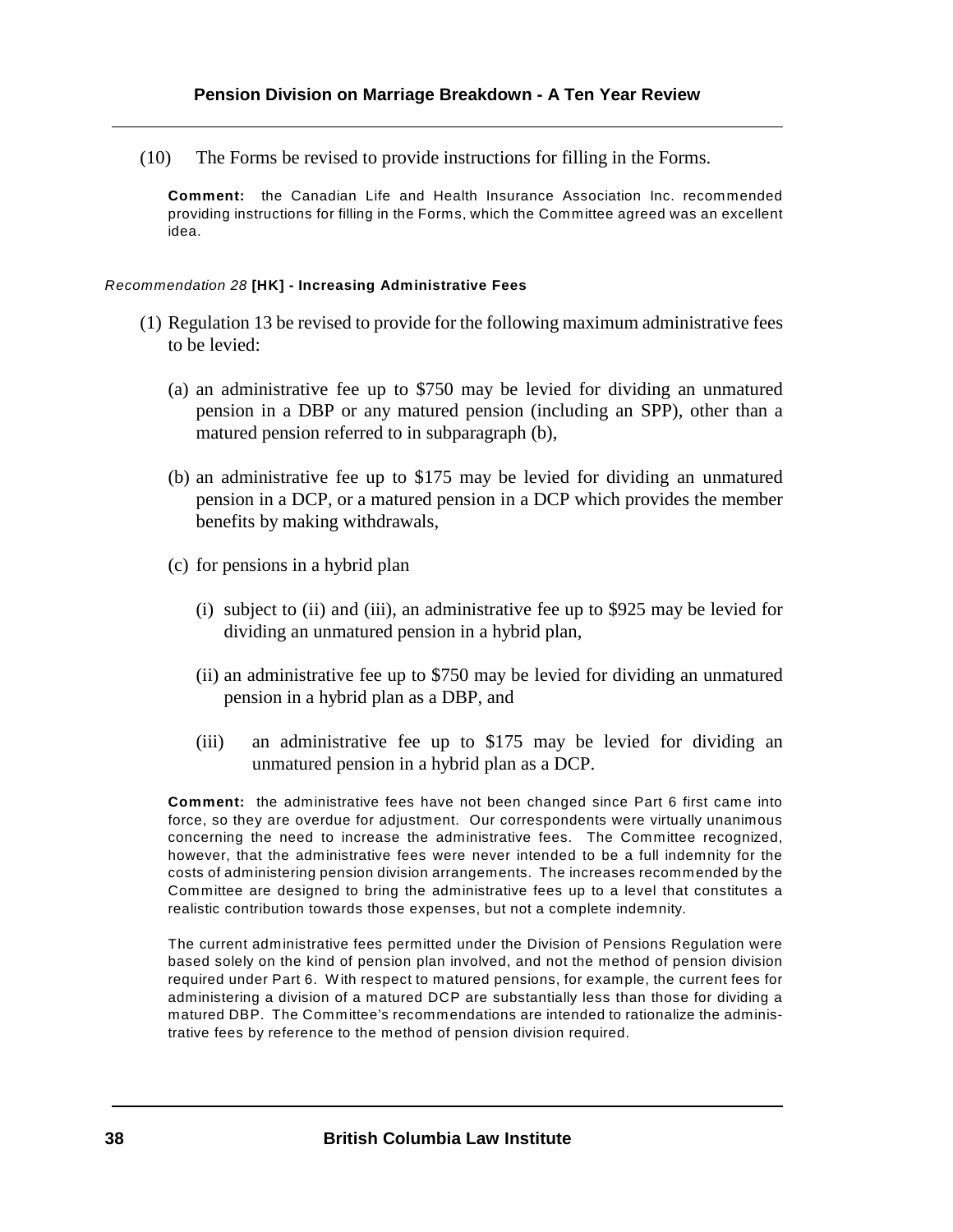A plan administering the division of a matured DBP and SPP would be entitled to charge only a single administrative fee of \$750.

The fact that administrative fees are permitted to be charged up to a specified ceiling does not mean that the plan administrator must charge an administrative fee.

W ith respect to Recommendation 28(1)(c), see Recommendation 16.

(d) an administrative fee up to \$250 may be levied for dividing an unmatured pension on a retroactive basis.

**Comment:** see Recommendation 12.

- (2) S. 63(3) of the PBSA be revised by adding a new subparagraph (c) as follows:
	- (c) the payment of an administrative fee permitted under Part 6 of the *Family Relations Act* to administer a transfer referred to under subparagraph (b) in a single amount that is, or by installments that are, set-off against benefits paid under the pension plan.

**Comment:** a number of comments were received noting that parties often find the administrative fees prohibitive, which may be one of the reasons for the situation observed in the comment to Recommendation 1 of parties failing to notify plan administrators promptly of pension division arrangements. It was suggested that permitting the fees to be deducted from future pension payments would be helpful for the parties. The Committee agrees. An amendment to the anti-alienation provision in the B.C. PBSA, however, is required to permit administrative fees to be paid from the pension when it commences.

### *Recommendation 29* **[HK] - Tax Indemnity**

Part 6 be revised to provide that each party is responsible for income tax on that party's share of the Pension and must make such elections as may be necessary for that purpose and a party required to pay income tax on the benefits of the other party is entitled to be indemnified by the other in respect of the tax paid.

**Comment:** this is a common provision in pension division orders and agreements. Setting it out in the legislation (or regulations) would simplify the drafting of such orders and agreements.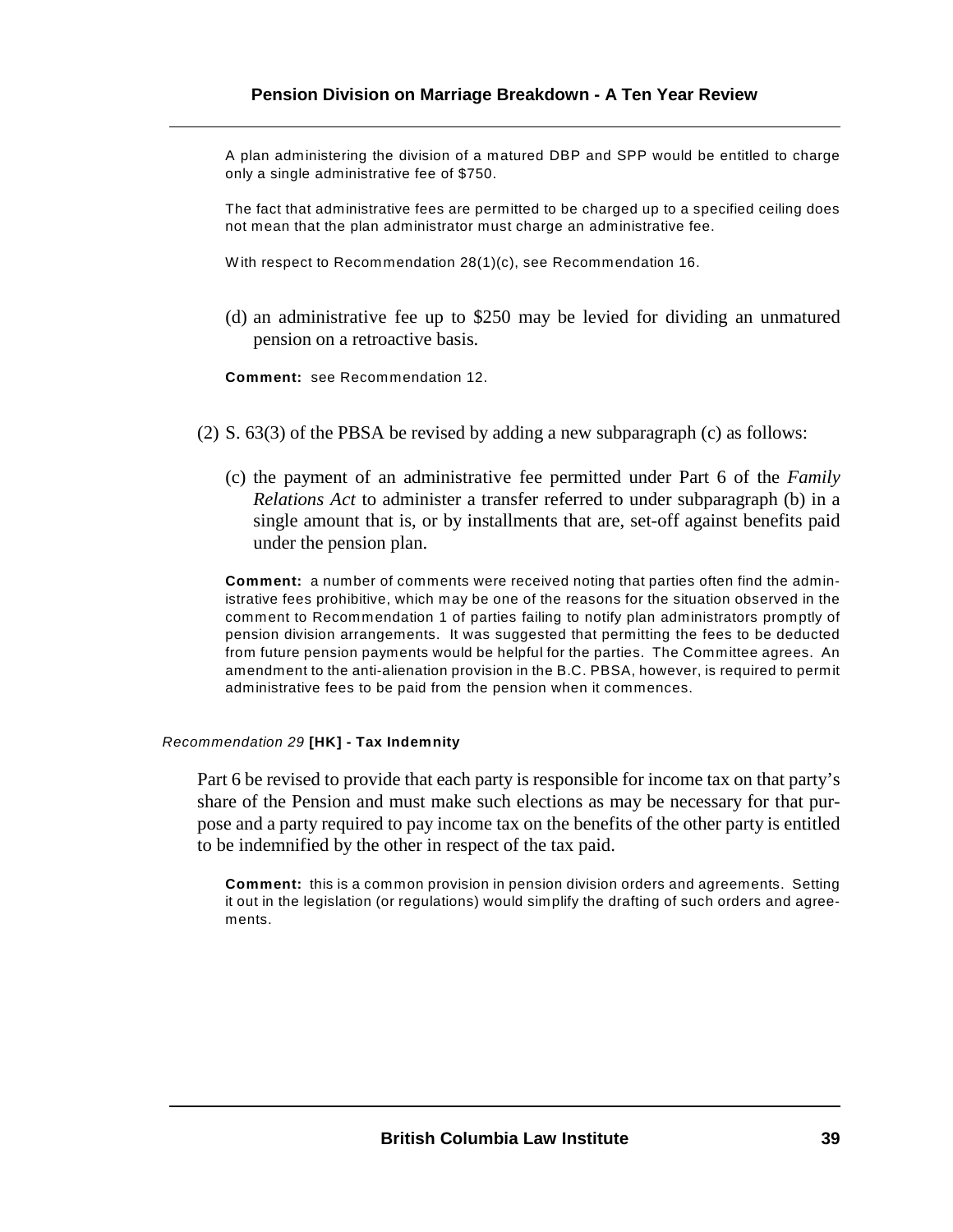# *Recommendation 30* **[HK] - Further Orders**

- S. 75.1 be revised to provide that
- (a) a court may make an order under s. 75.1 before or after a spouse becomes a limited member of the plan, to address any issue in which the division will operate in a manner that was unanticipated by the parties and which is unfair having regard to the terms of the plan as they existed at the date of division, or with respect to any subsequent change in the plan, and
- (b) either party is at liberty to apply to a court of competent jurisdiction for such directions and orders as may be necessary to facilitate and enforce the division of the pension in accordance with the pension division agreement or order.

**Comment:** Recommendation 30(b) is another common feature of pension division agreements and court orders, so there is no reason not to expressly incorporate it in pension division legislation.

W ith respect to Recommendation 30(a), s. 75.1 of the FRA is intended to empower the courts to tailor pension division arrangements having regard to peculiarities of the plan. Although Part 6 and the Division of Pensions Regulation attempt to deal comprehensively with the nuances that might arise in pension division, as a practical matter anomalies will arise from time to time that cannot be anticipated in advance. A question has arisen as to whether s. 75.1 is available at any date, or only before a spouse becomes a limited member of the plan. It is the Committee's conclusion that, as with Recommendation 30(b), there is a need for the court to be able to review pension division arrangements at any time that an issue arises with respect to the application of the default rules under Part 6 and the Division of Pensions Regulation.

For example, an area where this jurisdiction may prove useful has emerged in the last year or so. Various plans, because of poor investment performance, are faced with rolling back benefits or requiring increased contributions. In some cases, the increase in contributions required from members is substantial, and there may be circumstances where the limited member who expects to enjoy the value of the pension benefits preserved in this way should contribute on a *pro rata* basis. It is not possible to set out a general rule for dealing with this issue and it is one that it would be appropriate for the parties to sort out by agreement or, failing agreement, with the assistance of the court.

Another situation that sometimes arises is where the member is offered increased benefits to encourage early retirement. In some cases, the member will receive enhanced pension benefits plus a separate severance payment that is primarily intended as compensation in lieu of notice, or compensation for lost future income. Under B.C. law, such severance benefits would not ordinarily be divisible with the former spouse, or only divisible in part. However, sometimes the early retirement enhancements are provided directly through the pension and, if pension division arrangements were in place, these would automatically be caught in the division. It would be appropriate for a court to retain jurisdiction to determine whether any part of those enhancements should be excluded from division on the ground that, notwithstanding the form in which they are delivered, functionally they are compensation for lost future income.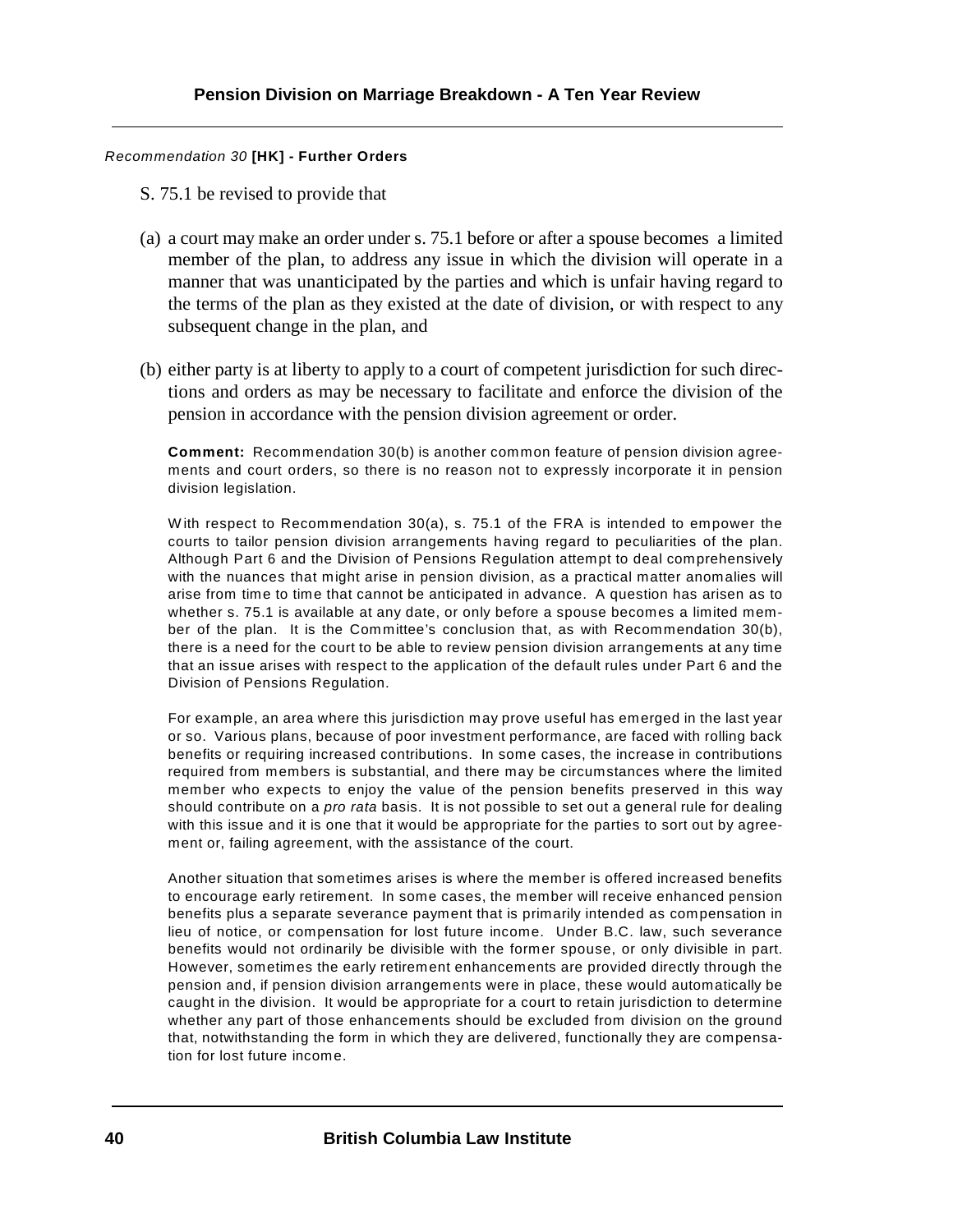Because of the flexibility (and ingenuity) reflected in pension plan design, it is likely that a continuing jurisdiction by the court to adjust pension division arrangements to take into account unexpected circumstances, although rarely invoked, would provide a valuable level of protection to both of the parties.

# *Recommendation 31* **[HK] - Trust**

- (1) S. 83 of the FRA be revised to provide that a member, or any person claiming through the member, who receives benefits under a pension in which a spouse or limited member has an interest under Part 6 of the FRA, holds the benefits in trust for the spouse or limited member and must immediately upon receiving notice of the interest pay the benefits to the spouse or limited member.
- (2) A new subsection be added to s. 83 of the FRA that provides that a spouse or limited member who receives benefits under a pension that exceed the entitlement of the spouse or limited member, must hold the excess in trust for the member, or a person claiming through the member, and must immediately pay the benefits to the member or person entitled.
- (3) For the purposes of Recommendation 31(1), unless the agreement or court order otherwise provides, a spouse or limited member who is entitled to a share of the pension under an order or agreement is deemed to have an interest in any payment made under the pension on or after the Entitlement Date of the spouse or limited member.

**Comment:** a trust provision is common in agreements or court orders. Part 6 currently provides that there is a trust for preretirement survivor benefits, but in practice the need for a trust will also arise in circumstances beyond that scenario.

Recommendation 31(3) deals with an issue that commonly arises when dividing a matured pension. While the parties are sorting out the terms of the pension division, the member will have been receiving payments in which the spouse may be entitled to an interest. The Committee's recommendation is to adopt as the usual rule that in these cases the member must hold a share of any of those prior payments made after the spouse's Entitlement Date in trust for the spouse (unless the agreement or order provides to the contrary).

### *Recommendation 32* **[HK] - No Further Rights After Pension Division**

(1) Part 6 and the B.C. PBSA be revised to provide that with respect to a pension in a plan that is regulated under the B.C. PBSA, after a spouse or limited member receives the share of the member's pension, the spouse or limited member has no further entitlement to any share of the member's pension under Part 6 or any other statute that arises solely by virtue of spousal status.

**Comment:** this is the current policy under both Part 6 and the B.C. PBSA (see FRA, s. 72(5), and PBSA, ss. 34(12) and 35(6)) in specified circumstances, although none of these sections provides for the general application of this policy.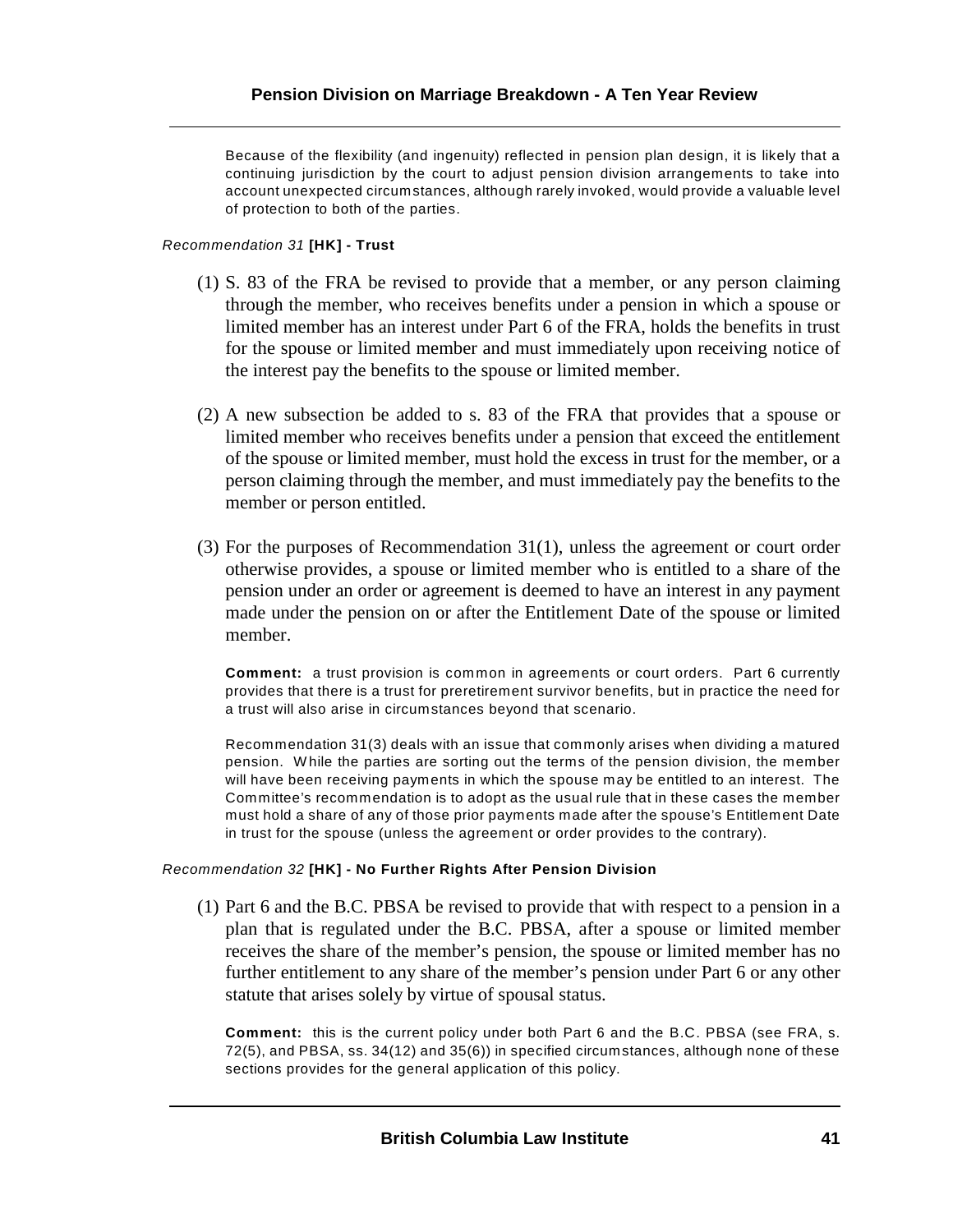As a general principle, the Committee concluded that further rights in a pension, following division, should exist only if the member expressly confers those rights (such as by maintaining, or making, a beneficiary designation in favour of the former spouse).

Federal legislation may, however, confer benefits on a party, notwithstanding that the pension has been divided, if the party still remains a spouse under the relevant legislation. It is not open to the province to affect the operation of federal legislation, so the ambit of the recommendation is necessarily restricted to benefits conferred under B.C. legislation where entitlement is determined by reference to spousal status.

- (2) Part 6 and the PBSA be revised to provide that if the former spouse qualifies as a spouse under the PBSA at the relevant date and
	- (a) a court order or agreement provides that the pension is to be divided under Part 6, or
	- (b) the former spouse is a limited member of the plan, even if the pension has not yet been divided,

there is no requirement on the member to elect a joint and 60% survivor benefit with the former spouse, nor any need to obtain the former spouse's express waiver.

**Comment:** Recommendation 32(2) and (3) deal with the circumstances that arise when the pension division is deferred, and the spouse has alternative rights by virtue of spousal status. For example, an issue that has arisen in litigation is: what is a court to order if the member is on the eve of pension commencement, but the question of pension division has not yet been decided? In these circumstances, the spouse is theoretically entitled to insist upon the member electing a pension that provides the spouse with a survivor benefit, which may have a value all out of proportion to the spouse's entitlement under Part 6. It is the Committee's recommendation that the same policy adopted under Recommendation 32(1) should apply equally in these circumstances. If the alternative is between ordering pension division, or enforcing rights that apply where the marriage is still subsisting, the choice must be in favour of pension division.

(3) For the purposes of paragraphs (1) and (2), unless the agreement or order otherwise provides, an agreement or order that provides that the spouse has no share of the pension, or satisfies the share of the spouse by some other means, should be treated the same as an agreement or order that has divided the pension under Part 6.

**Comment:** the same policy should apply, whether the pension is divided under Part 6, the spouse is found to have no interest in the pension, or the spouse's interest in a pension is addressed outside of the FRA (such as by the spouse receiving a compensation payment in exchange for waiving the interest, or is allocated other assets in the division).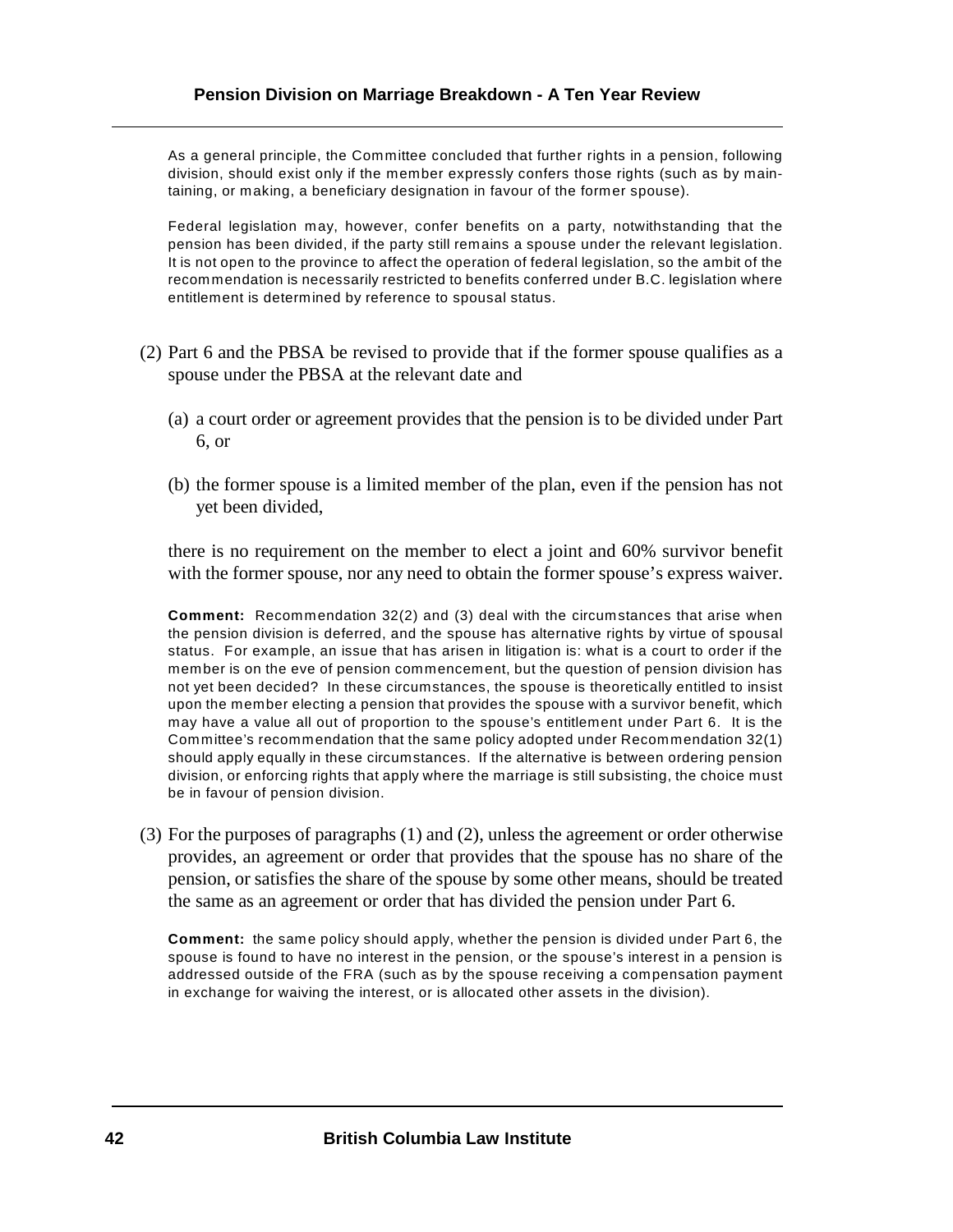### *Recommendation 33* **[HK] - Support**

Part 6 be revised to provide that, unless the parties otherwise agree or the court otherwise orders, if there is an obligation on one party to pay support to the other, and the obligation has not otherwise terminated, the agreement or court order creating the support obligation is reviewable on the occurrence of the following events:

- (a) the supporting party commences to receive benefits under a pension, or
- (b) the supported party becomes eligible to receive benefits under
	- (1) the supporting party's pension, or
	- (2) another pension or government program.

**Comment:** this recommendation is directed at a relatively common problem: parties agree on pension division and support obligations without necessarily taking into account what is to happen after the pension is divided and each has an independent stream of income. The current principles governing when an agreement or order about spousal support may be varied are quite strict and provide that foreseeable events are usually not valid grounds for varying support. Since retirement is foreseeable, there have been a number of cases where courts have held that the support obligation could not be varied. Endorsing the policy of Recommendation 33 in legislation would be helpful in many cases. As a practical matter, however, provincial legislation cannot affect the jurisdiction of a court under federal legislation. So it is possible that legislation based on this recommendation would be applicable if support is being determined under the FRA, but not under the Divorce Act. The Committee further concluded that this policy should apply only where support is still payable at the relevant date, and should not be available to revive a terminated support obligation.

### *Recommendation 34* **[HK] - Part 5 of the** *Family Relations Act*

Section 56 (2) of the *Family Relations Act* be amended by adding the words "or, if the family asset is a pension, a share as determined under Part 6."

**Comment:** this amendment is intended to harmonize a current conflict in principle between Parts 5 and 6.

# *Recommendation 35* **[HK] - Information Materials**

(1) The *Q&A about Pension Division on Marriage Breakdown in British Columbia* should be kept regularly updated, no less frequently than every 5 years.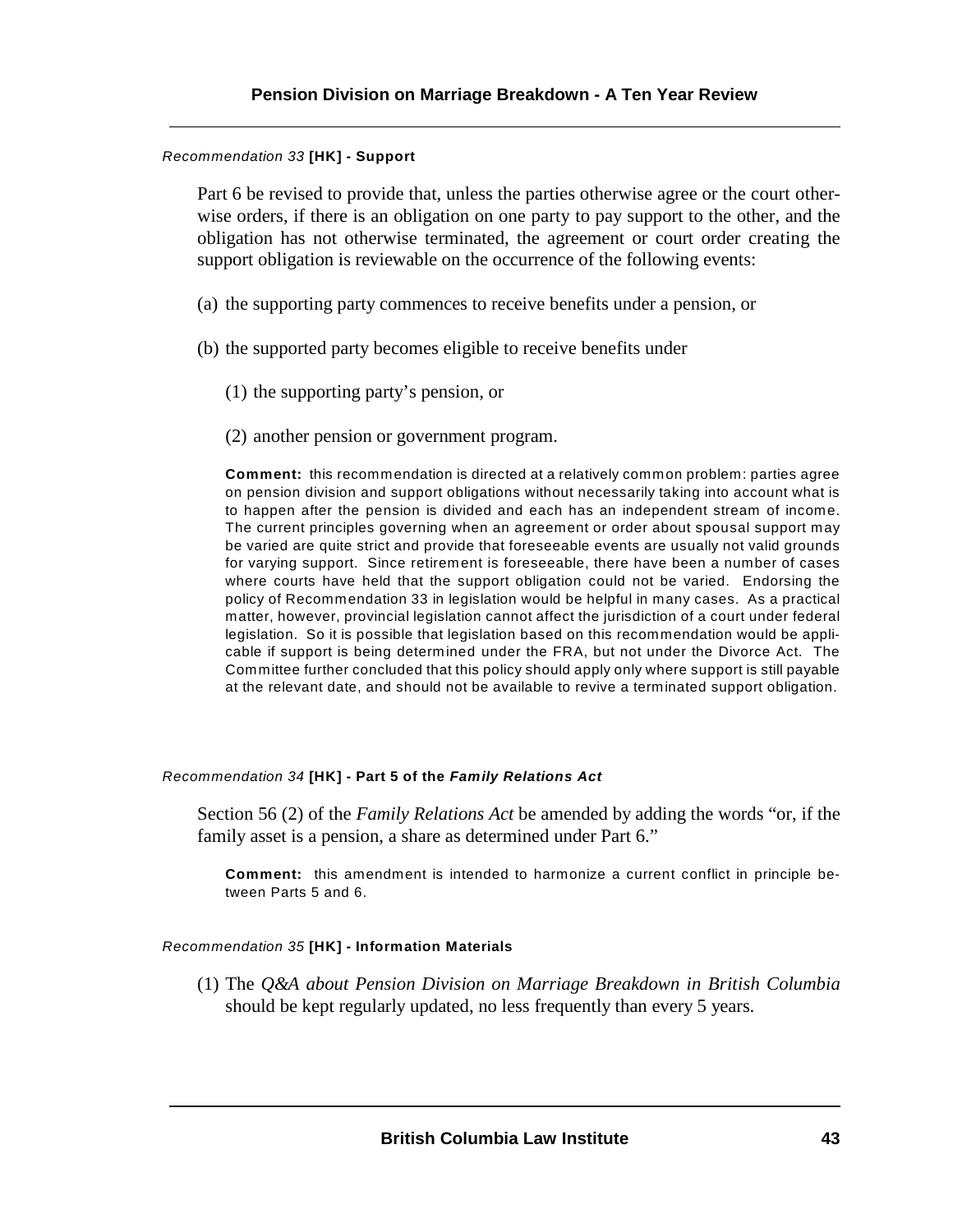- (2) After the review of Part 6 is completed, the Pension Division Committee will supervise the production of a new Q&A, provided funding can be found to publish it.
- (3) Information materials should be posted on the internet setting out in plain language the basic principles of pension division as they affect: (a) division of matured pensions, (b) division of unmatured DB pensions, (c) division of unmatured DC pensions, (d) division of unmatured hybrid pensions, and (d) entitlement when a member or spouse dies. This would be useful for spouses whose relationships are ending, and for plan administrators as a means of responding to inquiries made to them.

**Comment:** comments received on the Issues List suggested that many plan administrators (and their advisors) find the Q&A helpful in dealing with day to day administrative problems. The recommendations of the Committee are far reaching and it would be desirable to amend the Q&A to help plan administrators deal with the law when it is revised. A suggestion was received that government establish a for-cost department to advise plans of their pension division obligations and a no-cost service to handle issues not clearly addressed by current information sources. This suggestion struck the Committee as having merit, but also financial implications that government would have to consider before acting on such a suggestion.

# *Recommendation 3*6 **[HK] - Transition and Application**

Unless otherwise provided for under the Recommendations, legislation enacting a recommendation should apply prospectively from the date it comes into force to any agreement or court order dividing a pension, whether the pension division order or agreement is made before that date, or a spouse becomes a limited member before that date.

**Comment:** various special transition rules have been recommended with respect to particular issues. However, the usual rule is that legislation applies prospectively.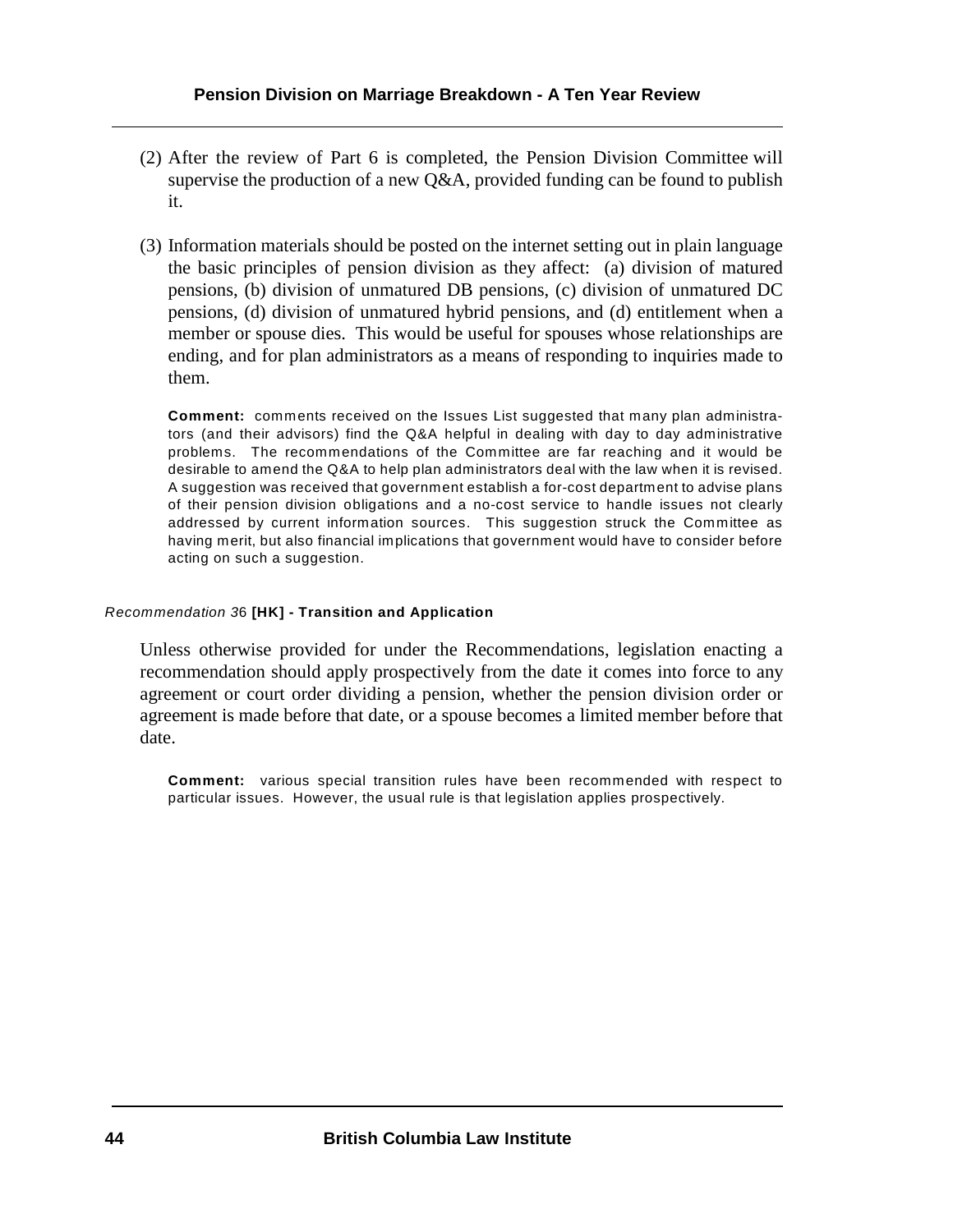# **III. Acknowledgments**

The Committee would like to acknowledge the help provided by Nadja Rence, a legal research officer with the British Columbia Law Institute, who kept detailed minutes of the lengthy and involved debate of the Committee as it delved into the complexities of pensions and pension division, helped track the evolving policy decisions of the Committee, and provided other valuable assistance in completing this project.

The Committee would also like to thank the firm of Lawson, Lundell for graciously hosting the meetings of the Committee.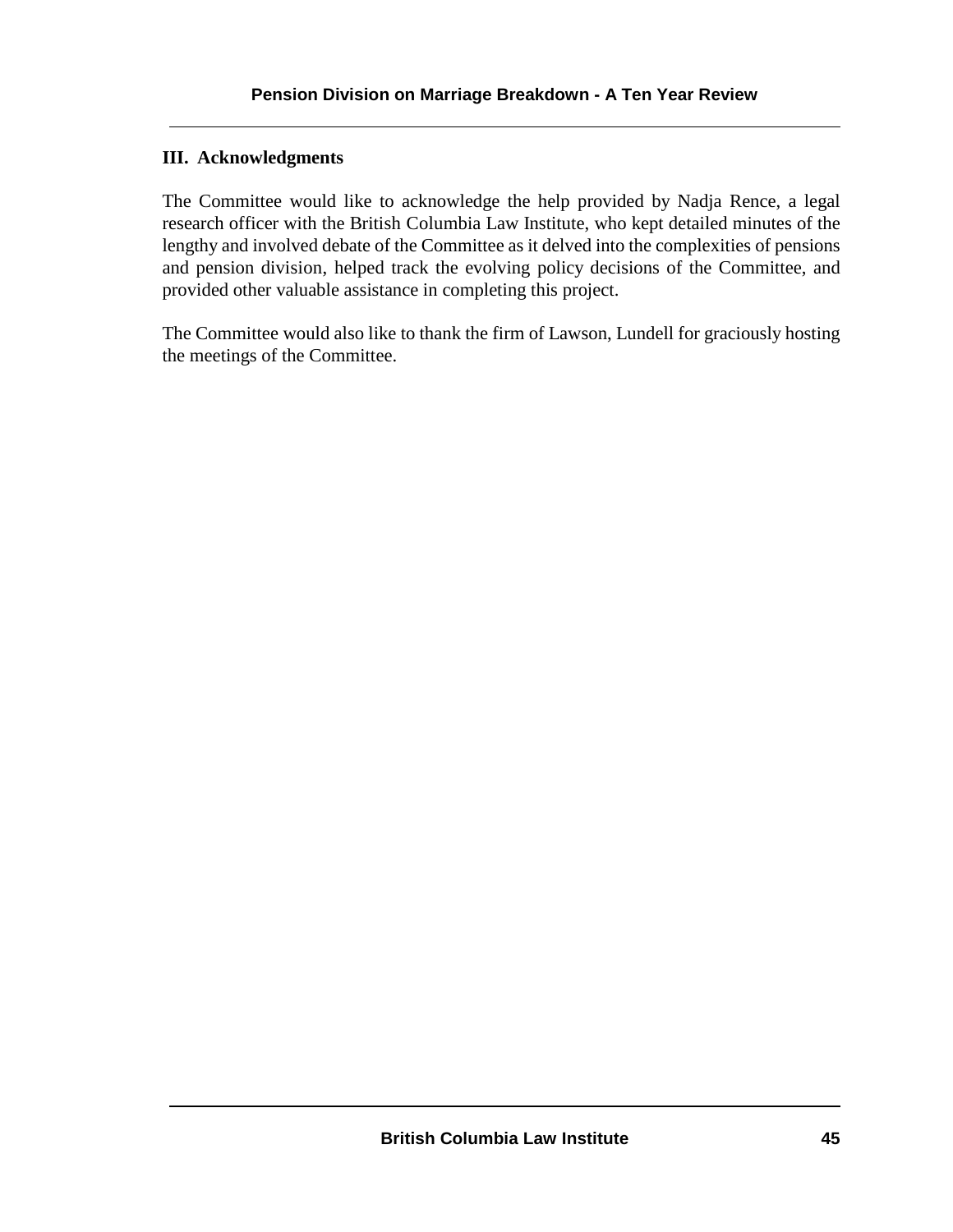Appendix A **List of "Issues under Consideration" Circulated by the Pension Division Committee on December 3rd, 2005**

\_\_\_\_\_\_\_\_\_\_\_\_\_\_\_\_\_\_\_\_\_\_\_\_\_\_\_\_\_\_\_\_\_\_\_\_\_\_\_\_\_\_\_\_\_\_\_\_\_\_\_\_\_\_\_\_\_\_\_\_\_\_\_\_\_\_

[This is the Issues List circulated by the Committee as a focus for comment by stakeholders]

*A note about some abbreviations:*

DBP - means, depending on context, Defined Benefit Pension or Defined Benefit Plan DCP - means, Defined Contribution Pension or Defined Contribution Plan FRA - means the *Family Relations Act* PBSA - means the B.C. *Pension Benefits Standards Act* SPP - means supplemental pension plan

### *Administrative issues*

- 1. Are pension plans being exposed to unnecessary liability, and administrative inconvenience by the pension division legislation? If so, what options are available for limiting liability and easing the administrative burden? Would it help, for example, if procedures were developed to deal with situations where the administrator has notice of marriage breakdown, but neither party has filed the prescribed forms? if either party were permitted to submit the Forms to divide the pension? if a limited member were deemed to elect a separate pension in the absence of another election?
- 2. It is not reasonable to expect a plan administrator to be able to divide the pension the day the required documents are received. What is a reasonable period for accomplishing that?

#### *Identifying the benefits subject to division*

- 3. What level of detail is required in specifying the pension that is subject to division? Must this be in the agreement or court order? Or is it sufficient if the prescribed forms provide enough information to identify the pension benefits that are being divided?
- 4. It is implicit in the legislation that a pension cannot be divided without an order or agreement expressly providing for division. Should that be stated expressly?

#### *Calculating the spouse's share*

- 5. Currently, unless the parties otherwise agree or the court otherwise orders, the spouse's share is based on the pension that accrued from the date of marriage to the date the spouse becomes entitled to property rights under the FRA (when a declaration of irreconcilability is made, the parties make a separation agreement, or the court makes an order of divorce or nullity). Does this approach need to be modified? For example, should the portion subject to division also include any prior period of cohabitation? Should the cut-off date be the date of separation?
- 6. Should Part 6 set out additional rules for determining the spouse's share of the pension in various situations? For example,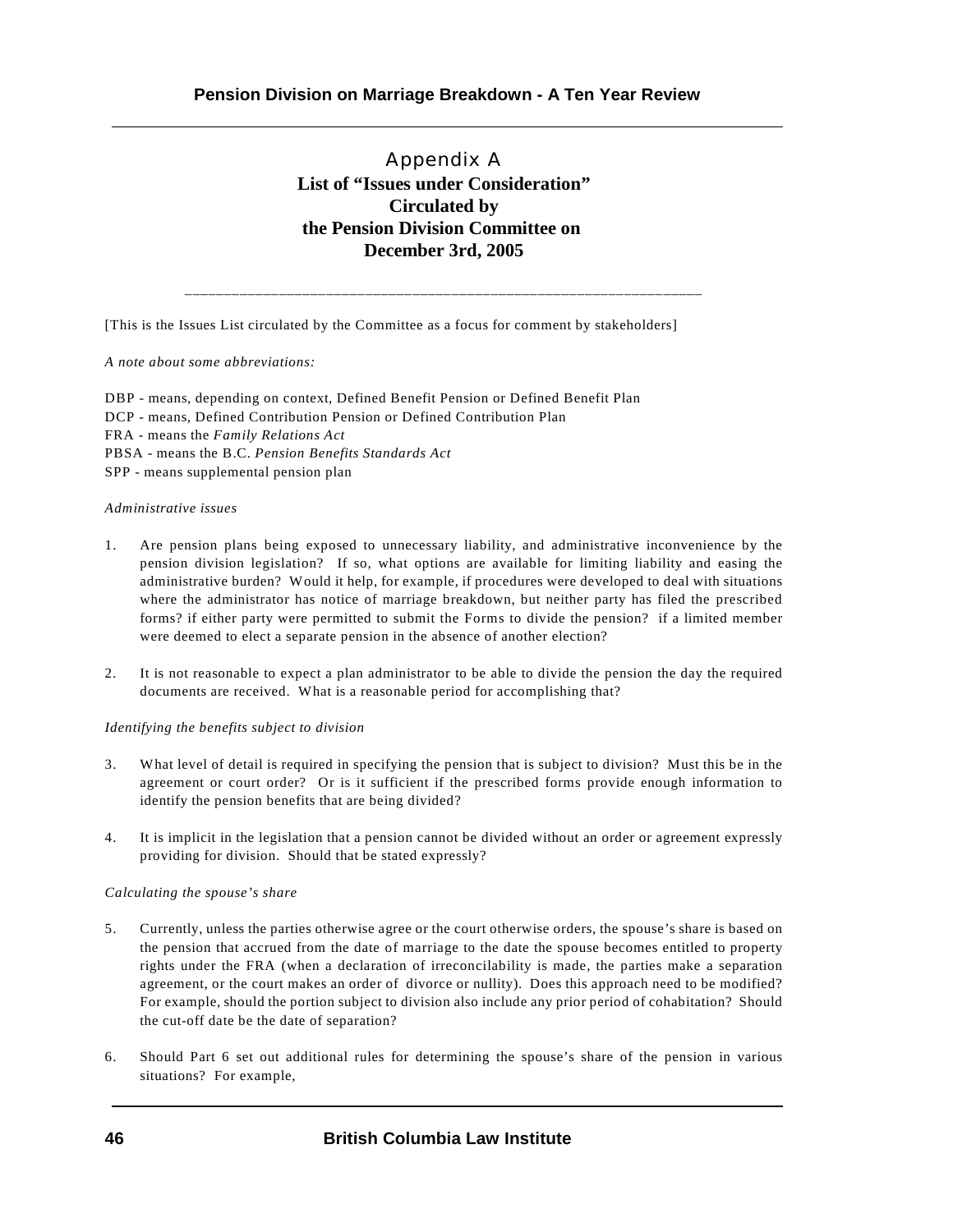- (a) benefits are transferred from another plan to the pension subject to division.
- (b) there is a cap on pensionable service that may be earned by the member, but the member continues to work after the cap is exceeded.
- (c) the plan provides the member with additional benefits (either by enhancing the pension, or creating another supplementary plan that is integrated with the pension).
- (d) benefits are paid to the member in substitution for benefits payable pursuant to the pension.
- (e) there is a clawback or reduction of benefits (for example, as a result of plan solvency).
- (f) the pension plan is part of a flexible benefits package under which the member may elect to enhance the pension, or take the basic pension and receive alternative benefits.
- (g) the member made voluntary contributions to the pension.
- (h) there is a plan conversion (from defined benefit to defined contribution).

#### *Methods of division*

- 7. A spouse entitled to a share of a pension in an unmatured defined benefit plan may receive the share by (a) a transfer of the commuted value at any date after the member becomes eligible to have the pension commence or (b) wait until the member receives the pension and take the share in the form of a separate pension for the spouse's lifetime. Are these methods adequate or should they be changed? Should the spouse only be entitled to a share of the pension when the member elects to receive the benefits? Or should the spouse be entitled to elect a separate pension even if the member wishes to defer retirement?
- 8. If the spouse elects to receive the share by a transfer of the commuted value (usually to a locked-in RRSP) questions sometimes arise concerning how to value the amount to transfer. The policy under Part 6 is that it should be valued assuming the member commenced receiving the pension on the date of transfer. Some plans, however, interpret the legislation as allowing them to treat the spouse as a terminated employee entitled to a deferred pension at a later date (e.g., age 65). This places a much lower value on the spouse's share. How should the commuted value of the spouse's share be calculated?

#### *When a party dies*

- 9. Part 6 provides that a limited member is entitled to 50% of the pension that accrued during the period subject to division. However, if the member dies, and the pension is replaced by preretirement survivor benefits, Part 6 provides that the limited member is entitled to 100% of the preretirement survivor benefits that accrued during the period subject to division, on the theory that these benefits are often worth less than the pension. This provides something of a windfall where the preretirement survivor benefits equal the value of the pension. Should the legislation set out a more specific rule that takes into account the value of the preretirement survivor benefits?
- 10. The Pension Benefits Standards Act ("PBSA") sets out rules for beneficiary designations when a member has a spouse. Part 6 sets out rules protecting a designation in favour of the former spouse. Do these conflict and is there a need to restate the beneficiary designation rules? Is there any need for a former spouse to be designated beneficiary of preretirement survivor benefits when Part 6 already gives the former spouse a prior right to a share of those benefits upon becoming a limited member of the plan?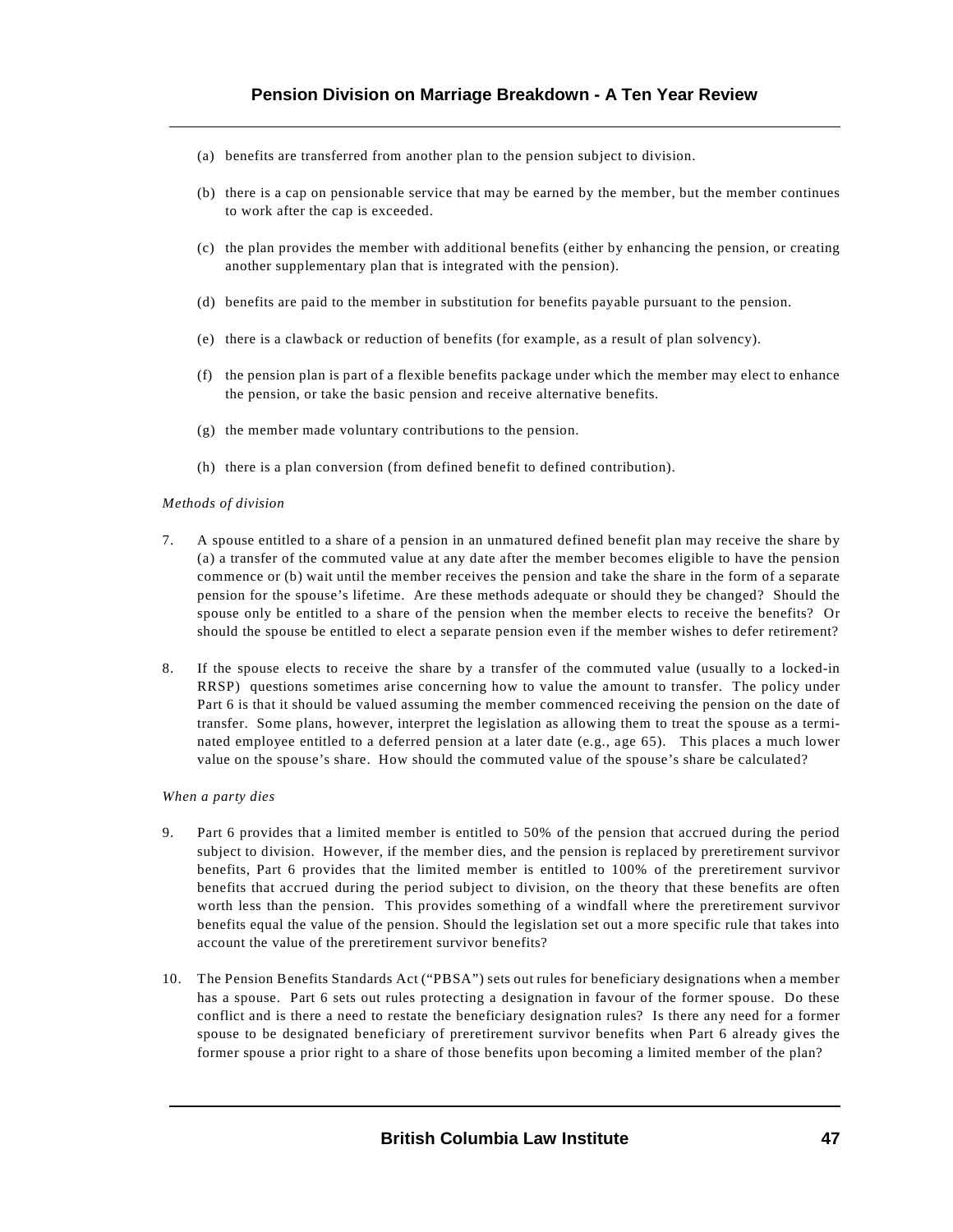- 11. If the member forgets to change a beneficiary designation in favour of the former spouse, should the legislation nevertheless restrict the spouse's share to the entitlement arising from the division? Or should the spouse receive the whole of the preretirement survivor benefits pursuant to the beneficiary designation?
- 12. Should a limited member (or the personal representative of the limited member) be able to waive division at any time before the share is transferred to the limited member?
- 13. The PBSA requires a member who elects to have the pension commence to elect at least a 60% survivor benefit for a spouse, unless the spouse waives that right. Should this right end once there is a division of the pension before pension commencement? What should happen if there is a marriage breakdown and the parties elect not to divide the pension under Part 6?
- 14. Should Part 6 permit division of a pension to be effective as of a date before the agreement or order is made in certain circumstances? For example, where the marriage breaks down shortly before the member plans on having the pension commence, and the parties need time to figure out how to divide their assets, it would probably be helpful to them if the division were effective as of the date the member elected to have the pension commence.

### *Defined Contribution Plans*

- 15. If the pension is in a defined contribution plan ("DCP"), the Part 6 rules contemplate the spouse will receive a transfer of the share (to, e.g., a locked-in RRSP) immediately, although this is not always the case in practice. Should Part 6 expressly require an immediate transfer?
- 16. The method of dividing a pension in a DCP requires the plan to keep historical records to determine the value of the plan at the date of marriage. Is this causing problems? Should a plan be able to estimate the value at marriage on a *pro rata* basis in specified circumstances? (Currently the legislation allows such an approach only where the marriage took place before the legislation came into effect).

#### *Old Orders and Agreements*

17. Pension division orders and agreements made before July, 1995 can be automatically brought under Part 6 if the order or agreement expressly provides for the spouse's share to be severed. There is a template for translating the terms of the order or agreement  $(s, 80(2.3))$ , but it seems to work best for pensions in defined benefit plans. Is there a need for a revised set of rules for pensions in defined contribution plans?

#### *Supplementary Pension Plans*

18. Are more detailed rules needed for dividing pensions in unregistered supplementary pension plans? Currently, Part 6 provides that they are divided when the member elects to have the pension commence and in the same way as matured pensions (by dividing the monthly pension payment between the parties). Is there any reason that the former spouse should not be entitled to receive the share in the form of a separate pension payable for the former spouse's lifetime calculated in the same way as the separate pension option for pensions in registered plans? Should Part 6 set out detailed rules for dividing benefits if the member dies before pension commencement (and, if so, is there any reason for not using the rules that apply to registered pensions)?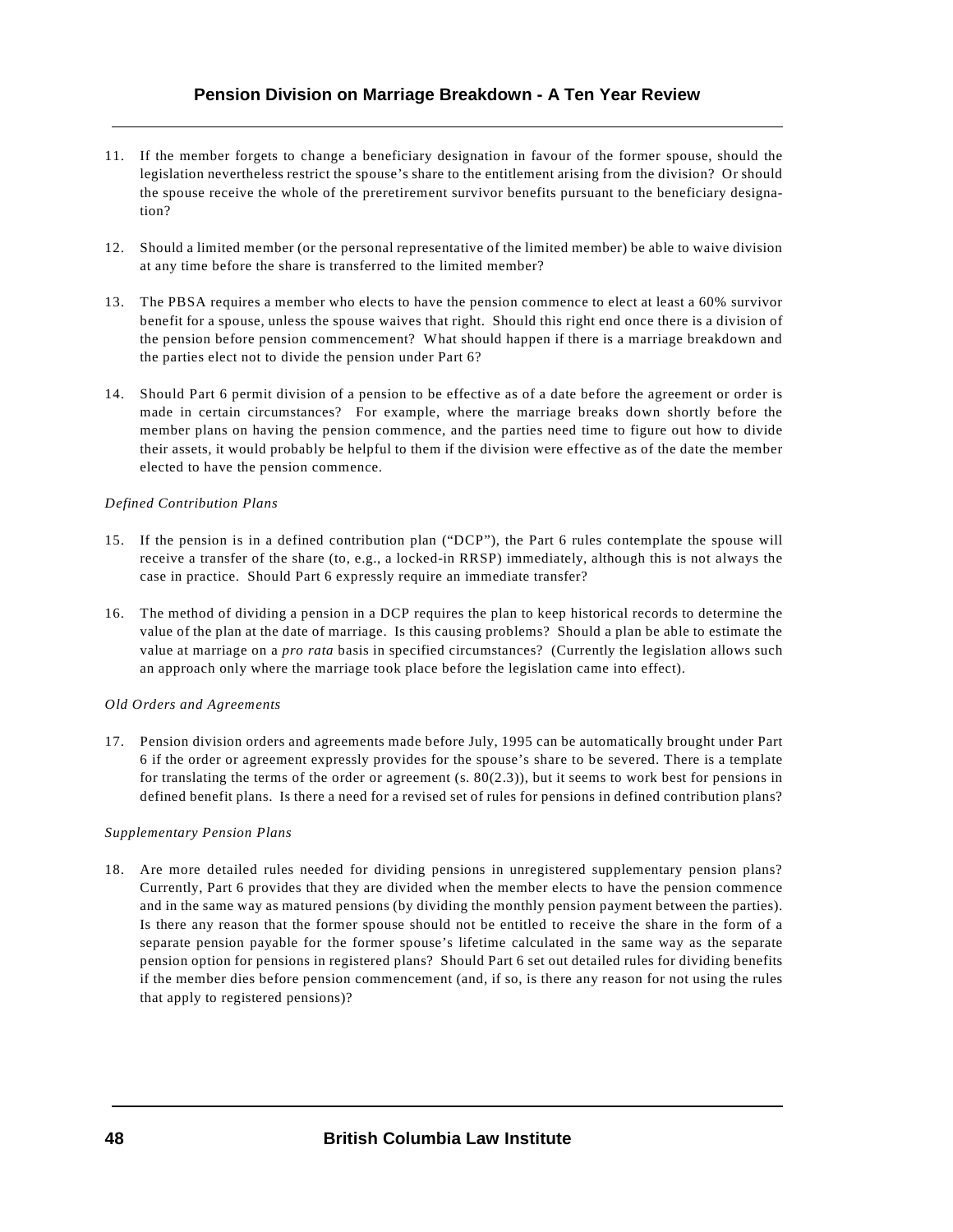### *Unmarried spouses*

19. Should Part 6 expressly provide that it applies if a court finds that an unmarried spouse is entitled to a share of a pension on principles of unjust enrichment?

### *Annuities*

20. Is it necessary to expressly state that Part 6 applies to "annuities" as well as "pensions"? If so, should it also apply to privately purchased annuities?

### *RRSPs*

21. Should other types of registered plans set up to provide retirement benefits (such as Group RRSPs) be subject to division on marriage breakdown?

#### *Notice requirements*

22. A plan is required to give advance notice of various transactions affecting a pension to a spouse who has filed a Form 1, or a limited member. Is the notice requirement causing any problems? Regulation 15 provides for 30 days notice. Is there any need to revise the rule to take into account the delays of mailing notice? Would it help to provide, for example, that the 30 days should be calculated from, e.g., 3 days after the notice is posted?

#### *Privacy legislation*

23. With respect to the obligations placed on plans to disclose information to a former spouse or limited member, is there any need to expressly override the general protections of privacy legislation? If so, what needs to be addressed?

#### *Adjusting the member's pension after division*

24. Part 6 provides that after a pension in an unmatured defined benefit plan is divided, the member's share of the pension is adjusted by deleting service. Is this approach adequate? Or should the adjustment be made on an actuarial basis, so that the end result is neutral from the plan's perspective?

#### *Disability Benefits*

25. Should Part 6 be dealing with the division of disability benefits? If so, are the present rules adequate (they provide that the monthly benefits are divisible between the parties when the member reaches age 60)? If not, what rules should be adopted?

#### *Forms*

26. Do any of the Forms need to be revised? For example, should Form 1include an additional optional section which specifically authorizes the plan administrator to communicate with the designated lawyer of the person filing the form? Is there a need for warnings or additional information (such as advice that the address being provided by the spouse can be used by the plan administrator to deliver information so must be kept up to date)?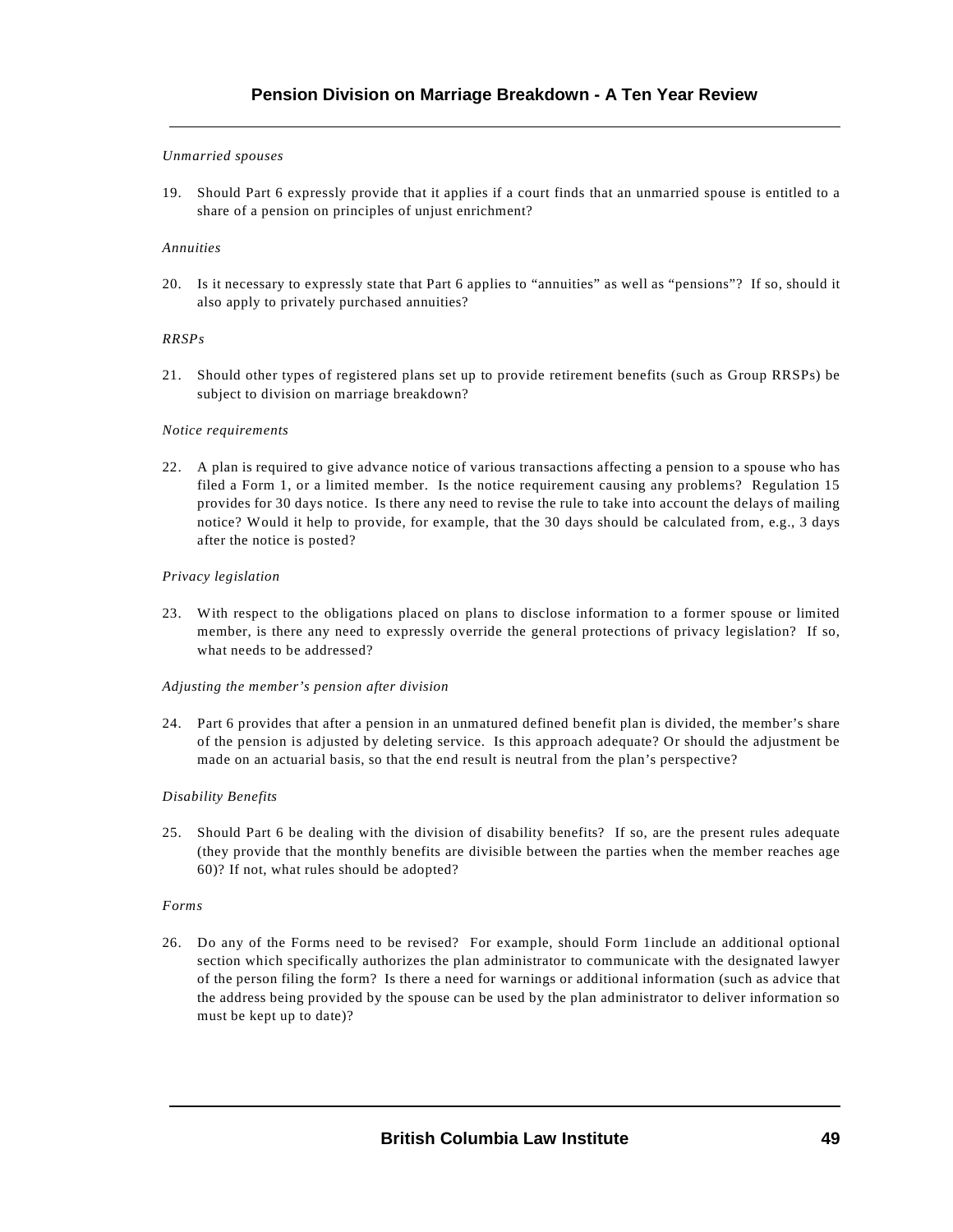### *Administrative fees*

27. Do the permitted administrative fees need to be reconsidered?

### *Tax*

28. Should Part 6 address tax issues (such as including an express indemnity if one party is required to pay tax on the other party's benefits)?

### *Effect of division*

29. Should Part 6 expressly provide that any further rights to the pension terminate after pension division (or a waiver of pension division)?

### *Further orders*

30. It is common to find in pension division orders and agreements a provision that permits either party liberty to apply for such directions and orders as may be necessary to facilitate and enforce the division of the pension in accordance with the pension division agreement or order. Should this right arise automatically under Part 6?

### *Integration with support obligations*

31. There is an obvious link between the division of pensions and entitlement to support but, even so, parties often overlook what is to happen to the support obligation when each party begins receiving their respective shares of the divided pension. Should Part 6 provide that events respecting entitlement to pension benefits should trigger a review of an existing support obligation (such as when the member elects to have the pension commence? or when the former spouse becomes eligible to receive the benefits?)

#### *Additional sources of information*

32. Currently, the source for information about B.C. pension division legislation is the publication: Q&A about Pension Division on Marriage Breakdown in B.C., which is also available on-line on the BCLI website (www.bcli.org). Are these sources adequate? What other materials would be useful? The most recent edition of the Q&A was published in 2001. How often should the Q&A be updated?

*Please send your comments on these, and any other aspect of Part 6 to the BCLI Pension Division Project Committee by no later than January 31, 2006.*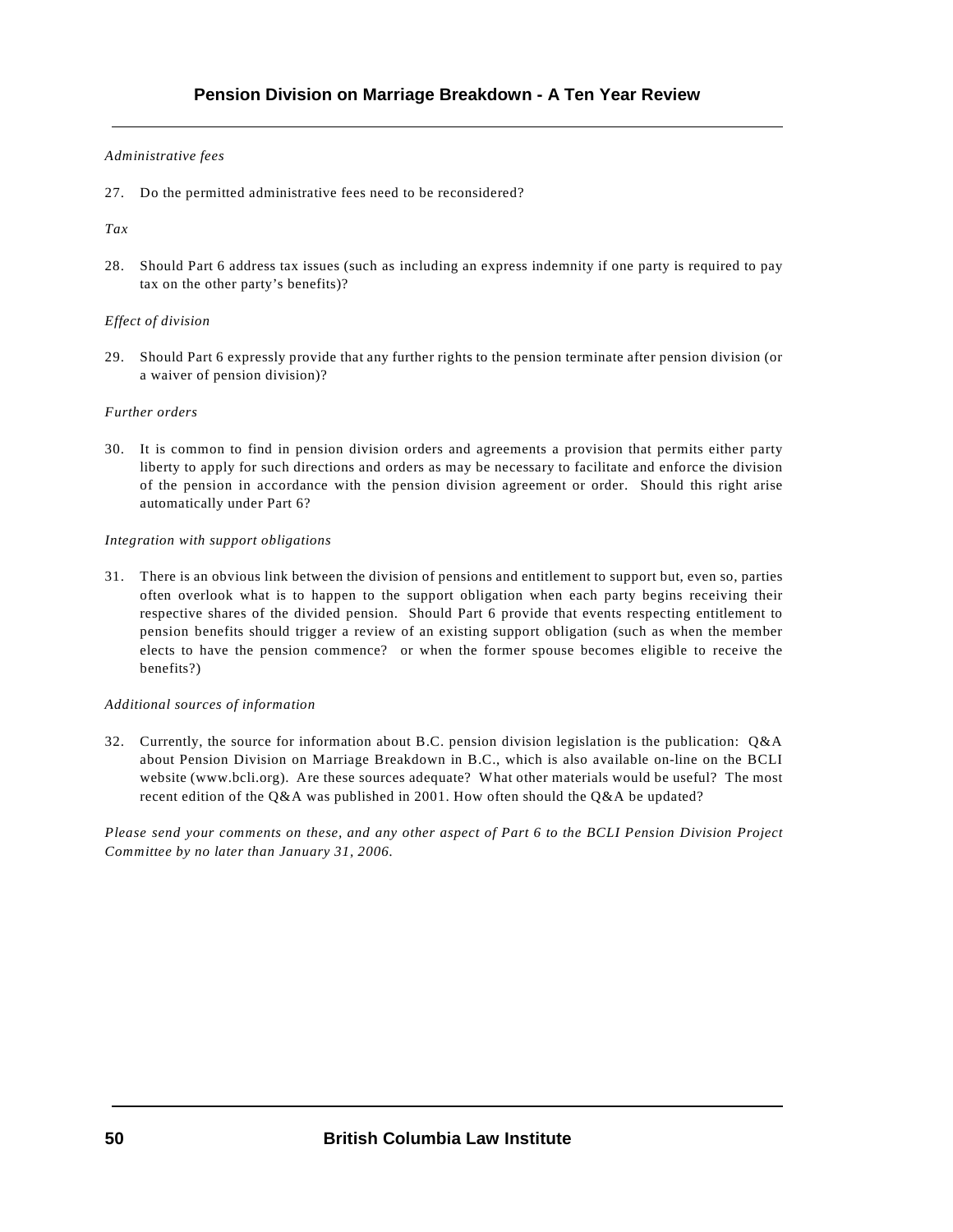# Appendix B

**Selected Provisions of the** *Family Relations Act R.S.B.C. 1996, Chapter 128* 

#### **Part 1 -- Definitions and Jurisdiction**

#### **Part 5 -- Matrimonial Property**

- 56 Equality of entitlement to family assets on marriage breakup
- 57 Declaratory judgment

#### **Part 6 -- Division of Pension Entitlement**

- 70 Definitions for Part
- 71 Application of Part
- 72 Local plans: limited members
- 73 Local plans: division of an unmatured defined contribution plan
- 74 Local plans: division of an unmatured defined benefit plan
- 75 Local plans: division of an unmatured hybrid plan
- 75.1Supreme Court retains a discretion
- 76 Local plans: benefit split of a matured pension
- 77 Division of an extraprovincial plan
- 78 Death of a member or limited member
- 79 Transfer of the commuted value of a separate pension or a share of a pension
- 80 Agreements
- 81 Administrative costs
- 82 Information from plan
- 83 Trust of survivor benefits
- 84 Adjustment of member's pension
- 85 Plan and administrator not liable
- 86 Power to make regulations

### **PART 1 -- Definitions and Jurisdiction**

### **Definitions**

1 (1) In this Act ...

"spouse" means a person who

- (a) is married to another person,
- (b) except under Parts 5 and 6, lived with another person in a marriage-like relationship for a period of at least 2 years if the application under this Act is made within one year after they ceased to live together and, for the purposes of this Act, the marriage-like relationship may be between persons of the same gender,
- (c) applies for an order under this Act within 2 years of the making of an order
	- (i) for dissolution of the person's marriage,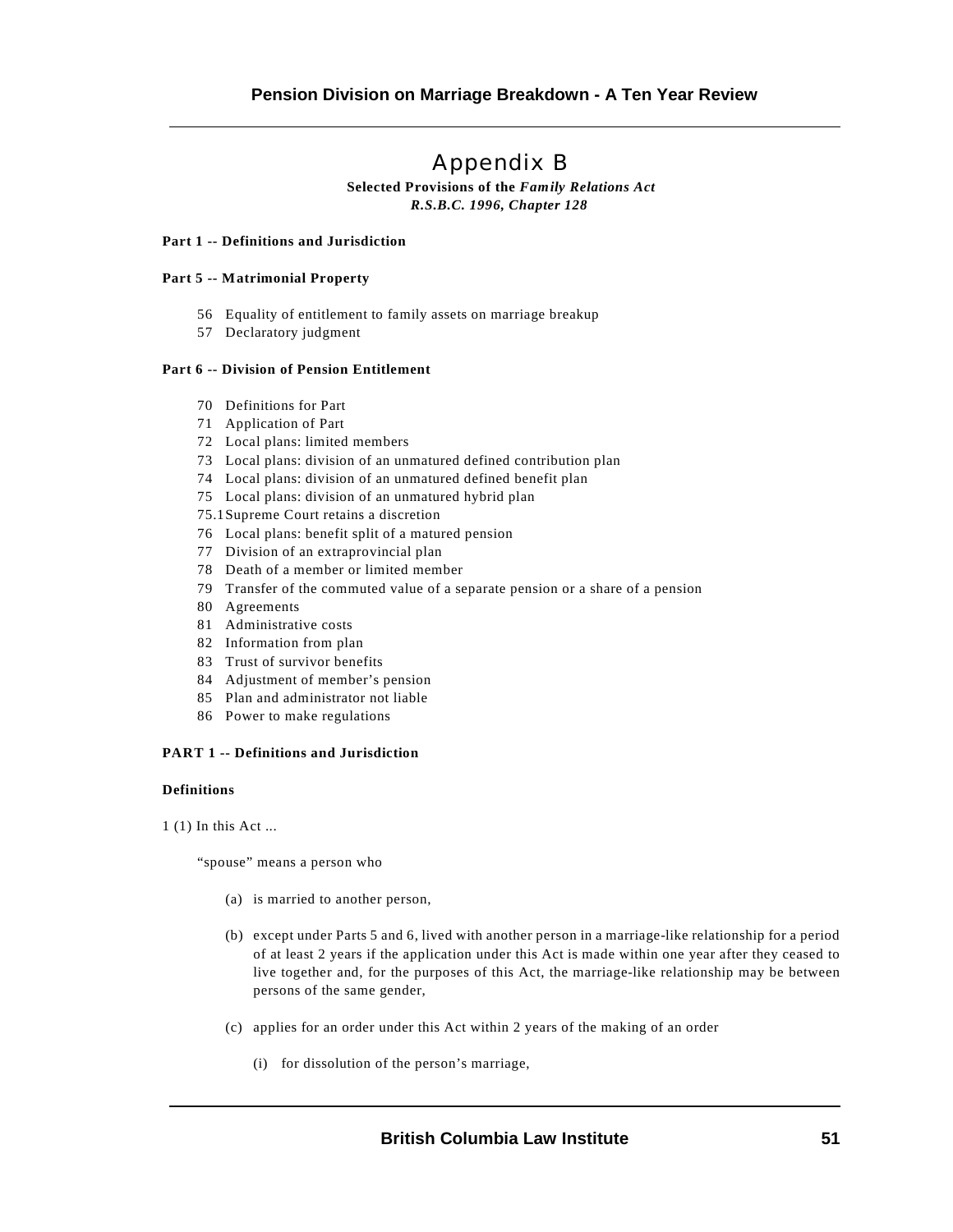- (ii) for judicial separation, or
- (iii) declaring the person's marriage to be null and void, or
- (d) is a former spouse for the purpose of proceedings to enforce or vary an order;

#### **Part 5 -- Matrimonial Property**

...

#### **Equality of entitlement to family assets on marriage breakup**

- 56 (1) Subject to this Part and Part 6, each spouse is entitled to an interest in each family asset on or after March 31, 1979 when
	- (a) a separation agreement,
	- (b) a declaratory judgment under section 57,
	- (c) an order for dissolution of marriage or judicial separation, or
	- (d) an order declaring the marriage null and void

respecting the marriage is first made.

- (2) The interest under subsection (1) is an undivided half interest in the family asset as a tenant in common.
- (3) An interest under subsection (1) is subject to
	- (a) an order under this Part or Part 6, or
	- (b) a marriage agreement or a separation agreement.
- (4) This section applies to a marriage entered into before or after March 31, 1979.

#### **Declaratory judgment**

57 On application by 2 spouses married to each other or by one of the spouses, the Supreme Court may make a declaratory judgment that the spouses have no reasonable prospect of reconciliation with each other.

...

### **PART 6 -- Division of Pension Entitlement**

#### **Definitions for Part**

70 (1) In this Part:

"beneficiary" means a person, or the estate of a member, entitled under the terms of a plan to receive preretirement survivor benefits or postretirement survivor benefits on the death of the member;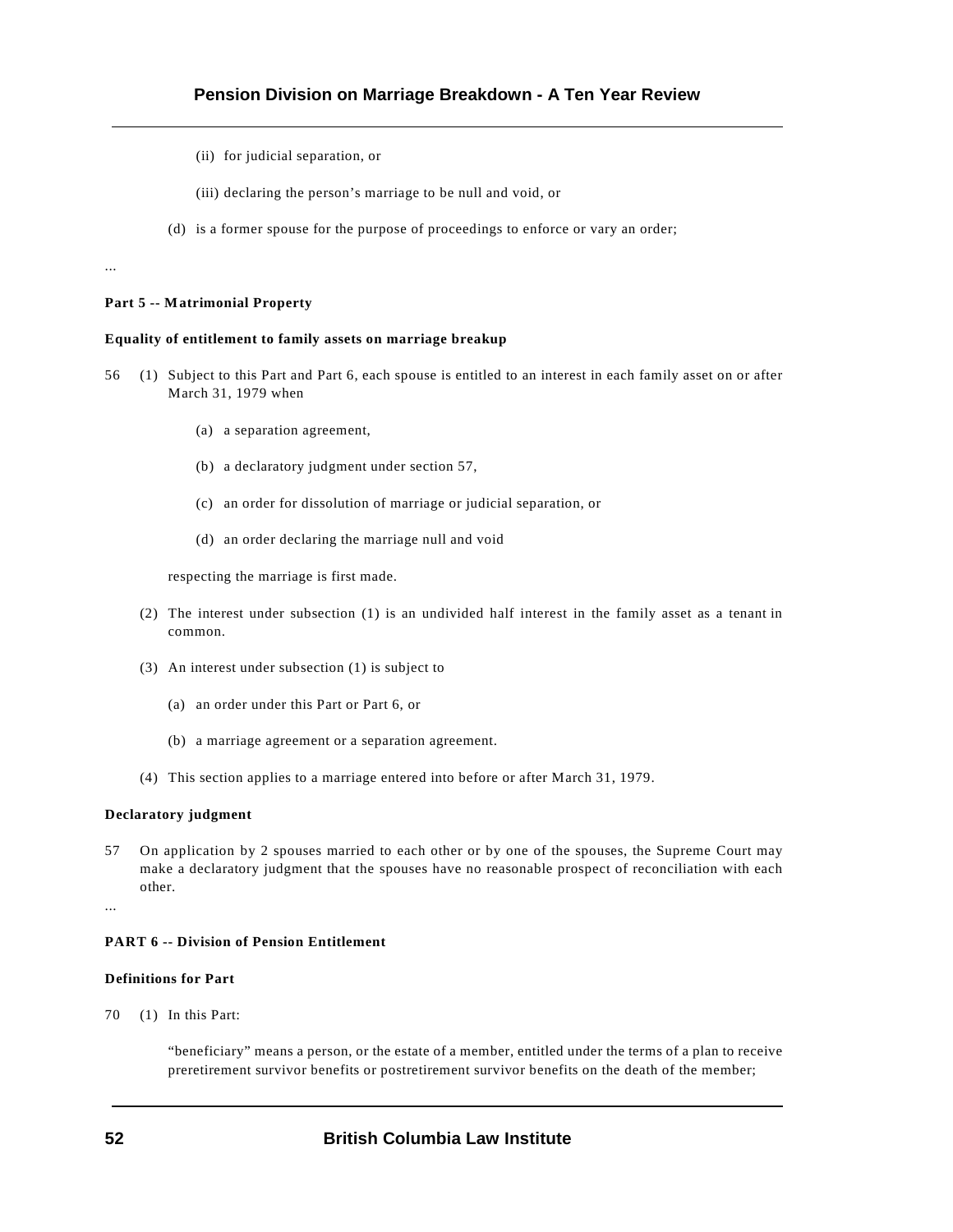"commuted value" means the value of a benefit determined in accordance with the *Pension Benefits Standards Act*;

"defined benefit plan" means a plan that is not a defined contribution plan or a hybrid plan;

"disability pension" means a benefit paid to a member under a plan as a consequence of a member's disability;

"extraprovincial plan" means a plan that is not a local plan and includes

- (a) a supplemental pension plan to a local plan or extraprovincial plan, or
- (b) a plan whose only members are "specified individuals" as defined in the regulations under the *Income Tax Act (Canada)*;

"hybrid plan" means a plan under which

- (a) some benefits, but not all of the benefits, are determined as if the plan were a defined contribution plan, and
- (b) some benefits, but not all of the benefits, are determined by a defined benefit formula;

"limited member" means a person designated as a limited member of a local plan under section 72 (1);

"local plan" means one of the following:

- (a) a plan that is established by the government;
- (b) a plan that must be registered under the *Pension Benefits Standards Act*;
- (c) a plan that is subject to this Part
	- (i) by the terms of the plan,
	- (ii) by the operation of legislation that regulates the plan, or
	- (iii) by reason of a reciprocal agreement under the *Pension Benefits Standards Act*;

"matured pension", or "matured" with reference to a pension, means a pension under which benefits are being paid to a retired member or a beneficiary and includes a payment of a disability pension when the member reaches a prescribed age;

"pension" means a series of payments that continue for the life of a member, whether or not it is afterward continued to any other person;

"plan" means a plan, scheme or arrangement organized and administered to provide pensions for members;

"postretirement survivor benefit" means lump sum or periodic benefits paid by a plan to a beneficiary when a member dies after the pension matures;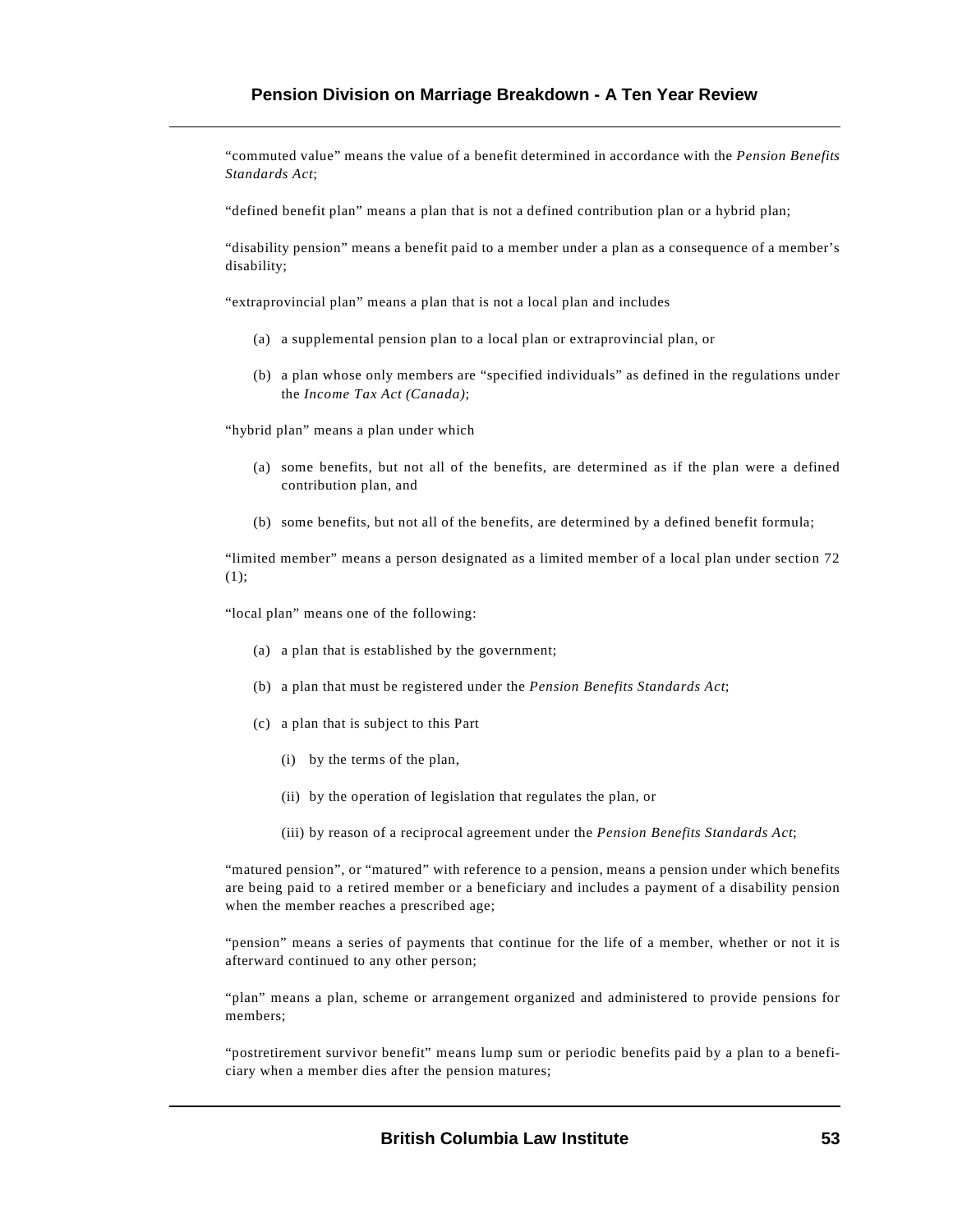"preretirement survivor benefit" means lump sum or periodic benefits paid by a plan to a beneficiary when a member dies before the pension matures;

"proportionate share" means a fraction calculated in accordance with the regulations, the agreement of the spouse and member under section 80 or a court order;

"retirement" or "retire" means the date a member begins to receive a pension under a plan, whether or not the receipt of benefits has been deferred;

"separate pension" means the share of a member's pension that is established in a separate account in favour of a spouse;

"transfer" means, when referring to the payment of a proportionate share of the commuted value of a pension to the credit of a spouse, a transfer made in accordance with the regulations.

- (2) In this Part:
	- (a) "administrator", "benefit", "defined contribution plan", "former member", "member" and "supplemental pension plan" have the same meaning as they have in section 1 (1) of the *Pension Benefits Standards Act*,
	- (b) "member" includes a former member, and
	- (c) "spouse" includes a former spouse of a member.

#### **Application of Part**

- 71 (1) Subject to subsection (2), if a spouse is entitled under Part 5 to an interest in a pension,
	- (a) the spouse's share of the pension, and
	- (b) the manner in which the spouse's entitlement in the pension is to be satisfied

must be determined in accordance with this Part.

- (2) This Part applies only if a spouse
	- (a) was entitled under Part 5 to an interest in a pension before July 1, 1995 and on July 1, 1995 there is no allocation of the pension by agreement between the spouse and the member or by court order, or
	- (b) becomes entitled under Part 5 to an interest in a pension after June 30, 1995.
- (3) An agreement between a spouse and member, or a court order, that is silent on pension entitlement but that represents a final settlement and separation of the financial affairs of the spouse and member in recognition of the end of their marriage is, for the purposes of this part, an allocation of the entire pension to the member by agreement or court order but nothing in this subsection affects a court's jurisdiction under Part 5 to review such an agreement or order.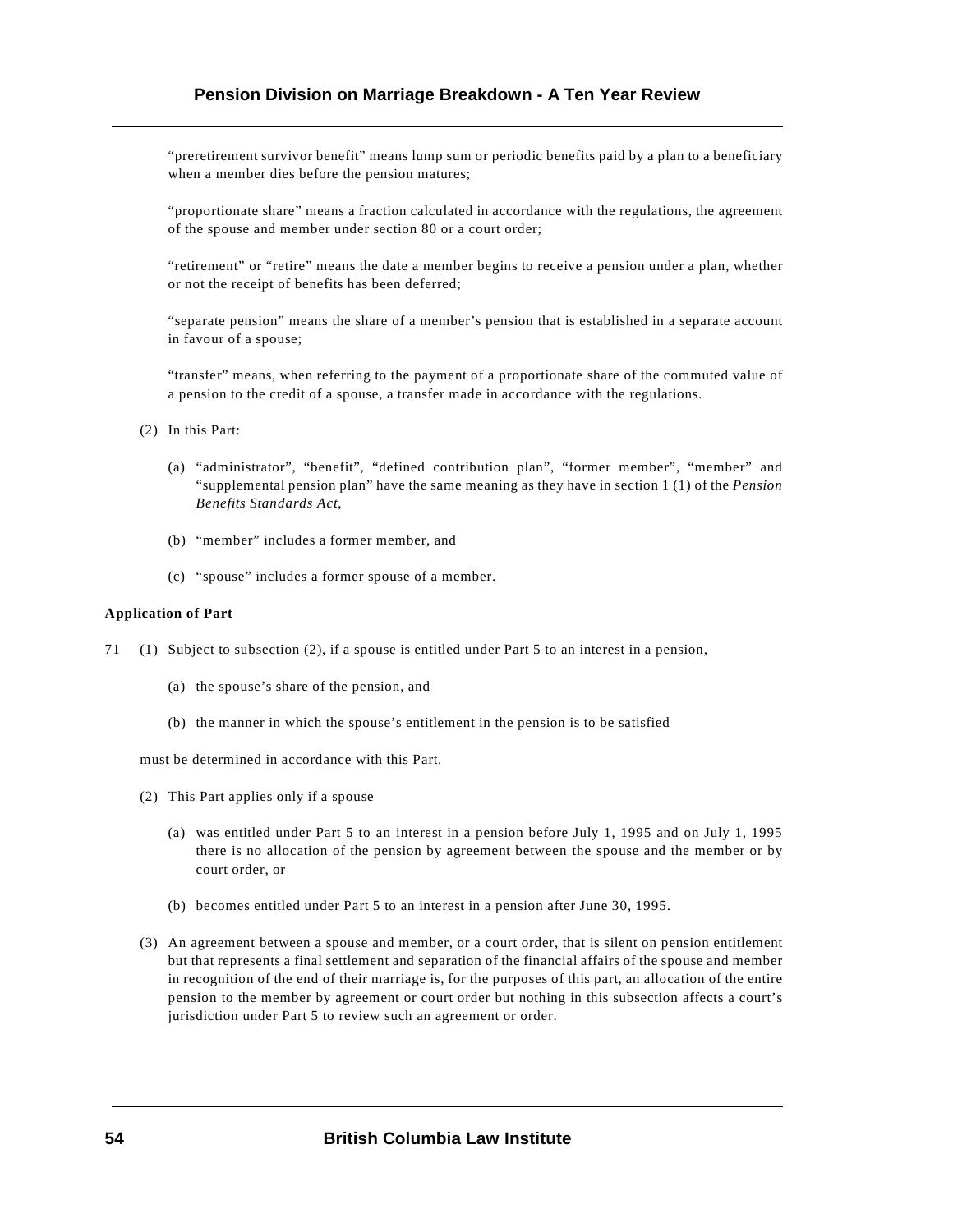#### **Local plans: limited members**

- 72 (1) If a pension to be divided is
	- (a) an unmatured pension in a local plan that is a defined benefit plan, or
	- (b) a matured pension in a local plan,

a spouse may be designated a limited member of the local plan by delivering a notice in the prescribed form to the administrator.

- (2) A limited member has the following rights:
	- (a) to receive from the plan direct payment of a separate pension or a proportionate share of benefits paid under the pension, as the case may be, as determined under this Part;
	- (b) to enforce rights against the plan and recover damages for losses suffered as a result of a breach of a duty owed by the plan to the limited member;
	- (c) except as modified by this Part, all of the rights of a member under the *Pension Benefits Standards Act*;
	- (d) the additional rights that are set out in this Part.
- (3) Subject to an order of the Supreme Court, a designation of preretirement survivor benefits or postretirement survivor benefits under the member's pension in favour of a limited member may not be changed without the limited member's consent.
- (4) Subsection (3) applies until the limited member ceases to be a limited member or becomes entitled to a separate pension.
- (5) If the commuted value of the spouse's share in the pension is transferred under this Part to the credit of the spouse, the spouse ceases to be a limited member of the plan.

#### **Local plans: division of an unmatured defined contribution plan**

73 If a pension to be divided is in a local plan and has not matured and the plan is a defined contribution plan, a spouse, by delivering a notice in the prescribed form to the administrator, is entitled to have a prescribed portion of the member's account balance transferred from the plan in accordance with the regulations.

#### **Local plans: division of an unmatured defined benefit plan**

- 74 If a pension to be divided is in a local plan and has not matured and the plan is a defined benefit plan, a spouse, by delivering a notice in the prescribed form to the administrator,
	- (a) is entitled to have, before the member retires, a proportionate share of the commuted value of the pension transferred from the plan to the credit of the spouse when the member
		- (i) is eligible to retire, or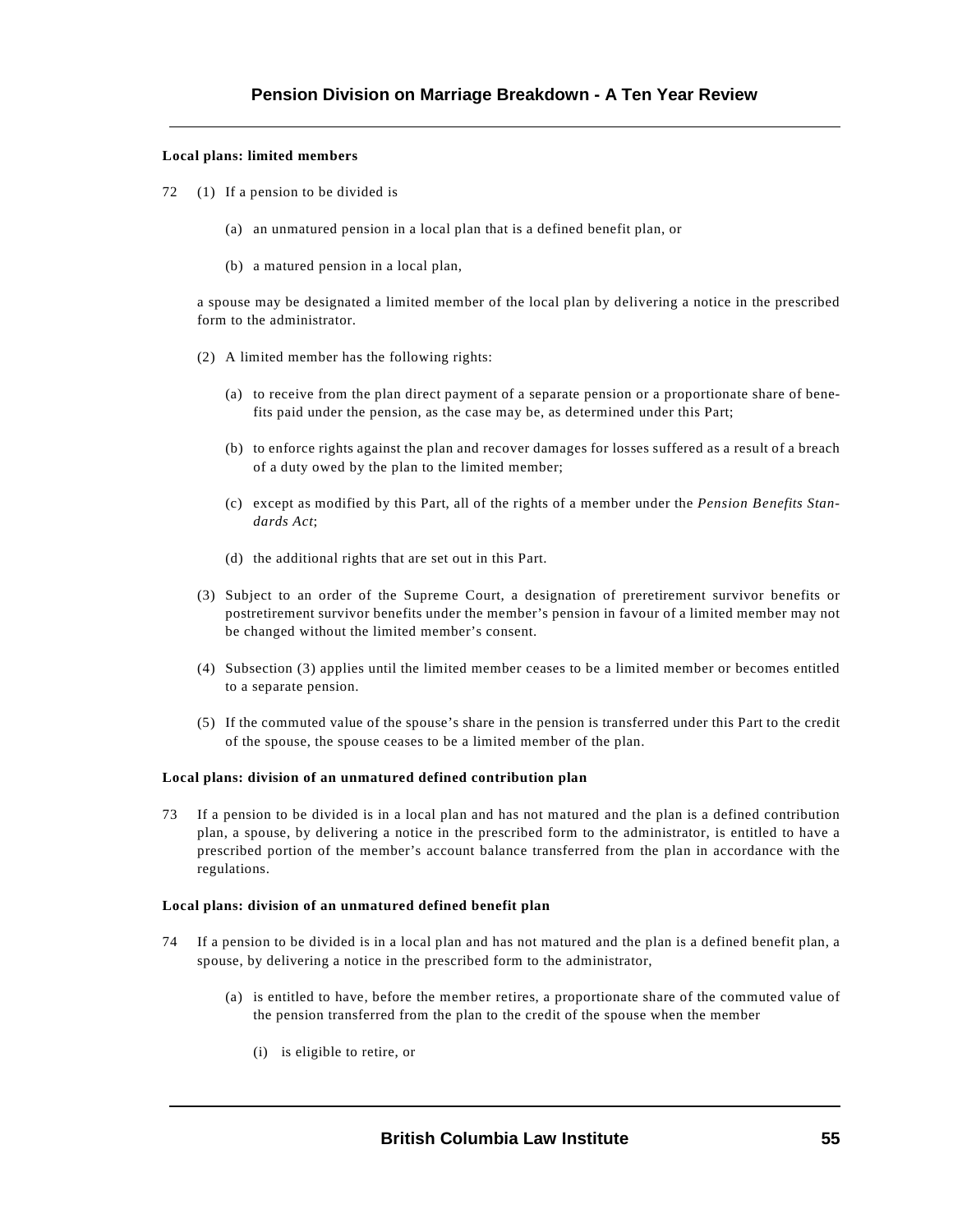- (ii) terminates his or her membership in the pension plan, or
- (b) is entitled to receive, when the member retires, a separate pension from the plan determined in accordance with the regulations.

#### **Local plans: division of an unmatured hybrid plan**

- 75 (1) If a pension to be divided is in a local plan and has not matured and the plan is a hybrid plan,
	- (a) to the extent that the pension in the hybrid plan is based on, or the member may choose to have it based on, principles applicable to a defined contribution plan, the pension must be divided in accordance with this Part and the regulations as if it were in a defined contribution plan, and
	- (b) the remainder of the pension must be divided in accordance with this Part and the regulations as if the pension were in a defined benefit plan.
	- (2) Despite subsection (1), a spouse may elect, with the consent of the administrator, to have the pension divided as if it were in a defined benefit plan.

#### **Supreme Court retains a discretion**

- 75.1 (1) If, in the circumstances, the method of division required under this Part and the regulations is inappropriate because of the terms of the plan, the Supreme Court, despite the *Pension Benefits Standards Act* or any other Act purporting to limit the jurisdiction of a court to make an appropriate order respecting pension entitlement of the member and the spouse on marriage breakdown, may direct an appropriate method of division of the pension and the order of the court is binding on the plan.
	- (2) Unless the application of section 65 requires the share to the spouse to be larger, an order under subsection (1) must leave the member with at least half of
		- (a) the value the pension would have had, or
		- (b) the periodic benefits that would have been paid under the pension on retirement

had there been no division of the pension between the member and the spouse.

#### **Local plans: benefit split of a matured pension**

- 76 (1) If a pension to be divided is in a local plan and has matured, a spouse, by delivering a notice in the prescribed form under section 72 (1), is entitled to receive from the plan a proportionate share of benefits paid under the pension until
	- (a) the death of the spouse, or
	- (b) the termination of the pension,

whichever occurs first.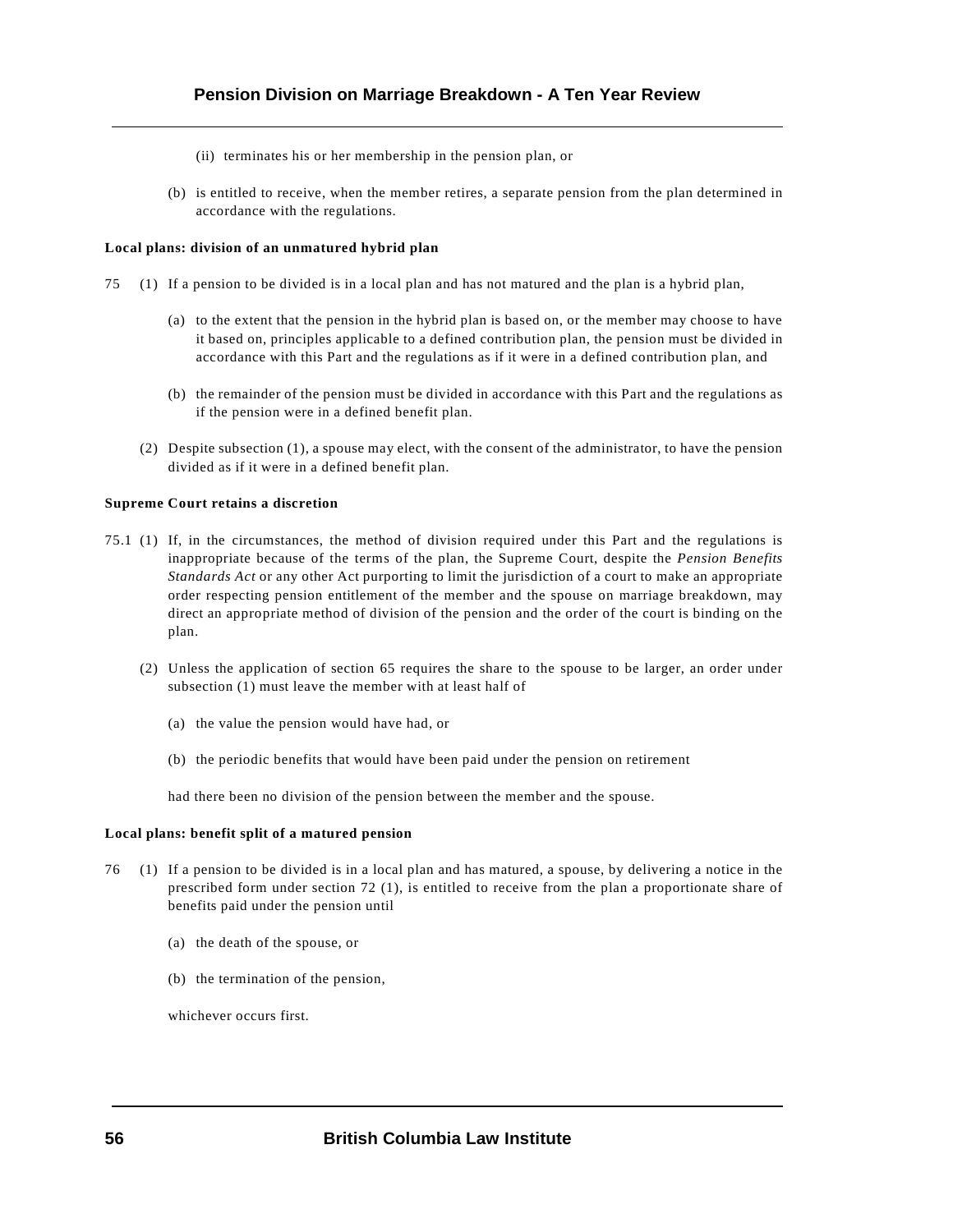- (2) Despite subsection (1), if no other spouse is entitled to receive a proportionate share of benefits paid under the pension, the spouse who is the designated beneficiary of a postretirement survivor benefit under the pension is entitled to the whole of the postretirement survivor benefit.
- (3) A local plan that pays a proportionate share of benefits to a spouse must make separate source deductions with respect to deductions required under the *Income Tax Act (Canada)* for the spouse's share and the member's share of the benefits.
- (4) Despite section 71 (2), a spouse who, before July 1, 1995, is entitled to receive from a member payment of a proportionate share of benefits paid under a matured pension, may, by delivering a notice in the prescribed form to the administrator, require the plan to administer the division in accordance with this section.

#### **Division of an extraprovincial plan**

- 77 (1) If a pension to be divided is in an extraprovincial plan, a spouse is entitled to receive from the plan a proportionate share of benefits paid under the pension until
	- (a) the death of the spouse, or
	- (b) the termination of the pension,

whichever occurs first, and the member is a trustee of the proportionate share of benefits for the spouse.

- (2) Despite subsection (1), if no other spouse is entitled to receive a proportionate share of benefits paid under the pension, the spouse who is the designated beneficiary of a postretirement survivor benefit under the pension is entitled to the whole of the postretirement survivor benefit.
- (3) Subject to subsection (4), subsection (1) does not apply if the plan, or legislation establishing or regulating the plan, provides an alternative method of satisfying the interest of the spouse in the pension.
- (4) If, having regard to the principles that apply to pension division under this Part, the alternative method under subsection (3) would operate unfairly, the Supreme Court may order the spouse's share in the pension be satisfied under subsection (1).

#### **Death of a member or limited member**

- 78 (1) If a member dies before the limited member receives a share of the pension under section 74, and the limited member is not entitled to the whole of any preretirement survivor benefit payable under the member's pension, then the limited member is entitled to a proportionate share of that preretirement survivor benefit in the form of
	- (a) a separate benefit, or
	- (b) if the preretirement survivor benefit is in the form of an annuity, a separate pension determined in accordance with the regulations.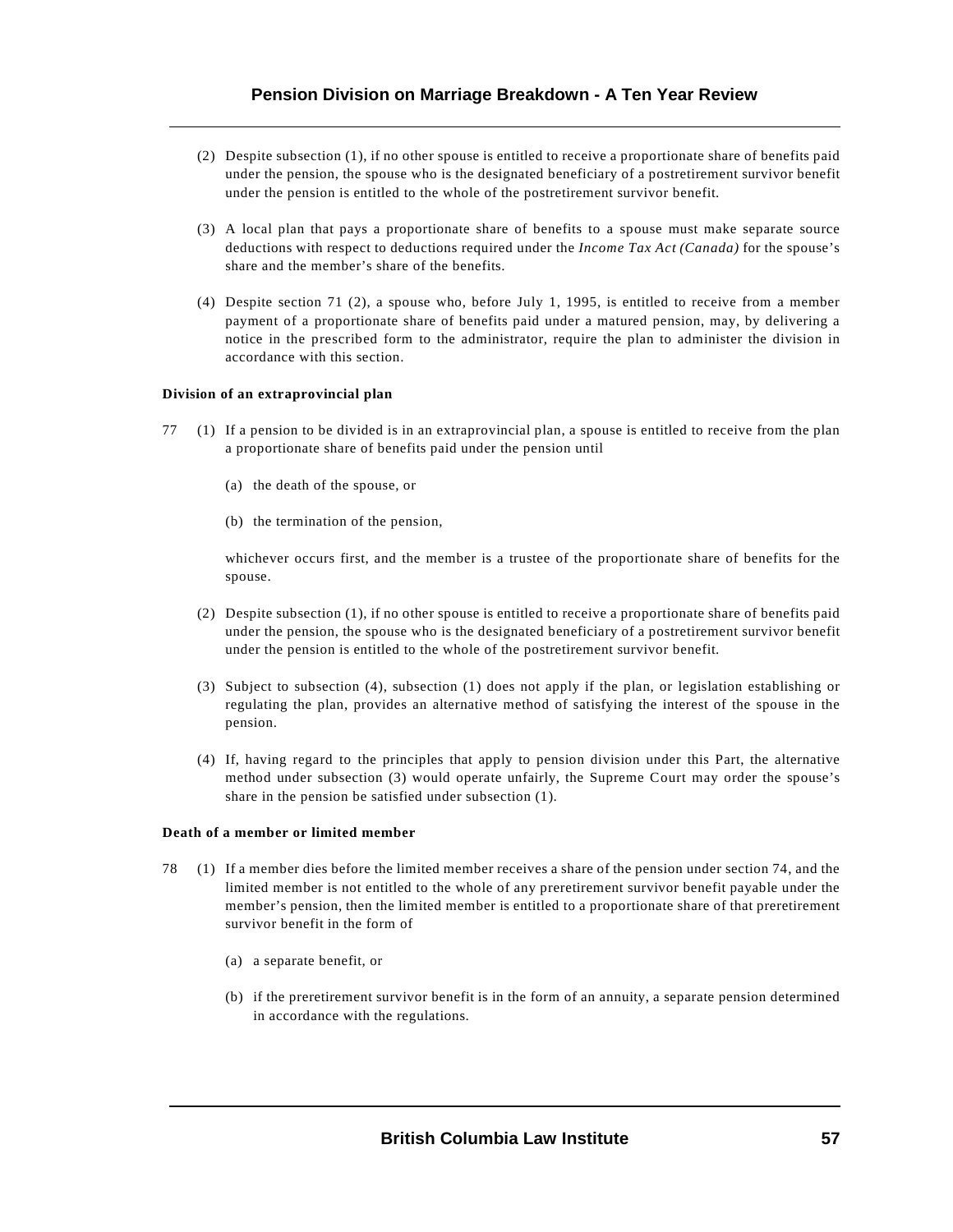- (2) If a member dies after the limited member receives a share of the pension under section 74, the limited member is entitled to no further share of the member's pension except to the extent that the member has designated the limited member to be a beneficiary of the pension.
- (3) If a limited member dies before the member and before receiving a share of the pension under section 74, the plan must transfer to the credit of the limited member's estate a proportionate share of the commuted value of the pension.

#### **Transfer of the commuted value of a separate pension or a share of a pension**

79 If a limited member is entitled to a separate pension or a proportionate share of benefits paid under the pension, a plan may require the limited member to accept a transfer of the commuted value of the separate pension or of the proportionate share of the benefits, as the case may be, in the same manner that a plan can require a member to do so under section 33(5) or 40 (1) of the *Pension Benefits Standards Act*.

#### **Agreements**

- 80 (1) A spouse may enter into a written agreement with a member respecting one or more of the following:
	- (a) if there has been no division of a pension between the member and spouse, an arrangement for sharing the pension that departs from the proportionate shares required under this Act so long as the share to the spouse leaves the member with at least half of
		- (i) the value the pension would have had, or (ii) the periodic benefits that would have been paid under the pension on retirement

had there been no division of the pension between the member and spouse;

- (b) a waiver by the spouse of any right to or interest in a member's pension or any benefit under it;
- (c) a waiver by the spouse under section 62 of any right to or interest in a division of the unadjusted pensionable earnings under the *Canada Pension Plan*;
- (d) the satisfaction of the spouse's interest in the pension by the payment of compensation in money or money's worth by the member to the spouse.
- (2) Despite section 71 (2), if
	- (a) a spouse became entitled under Part 5 to an interest in family assets before July 1, 1995,
	- (b) the pension is to be divided by having the member pay the spouse a proportionate share of benefits payable under the pension, and
	- (c) the member has not yet retired or the spouse is not yet receiving benefits,

the spouse and member may agree to divide the pension in accordance with this Part and, in that case, a notice in the prescribed form issued under section 72 (1) or 73 is as valid as if entitlement to an interest in family assets arose after June 30, 1995.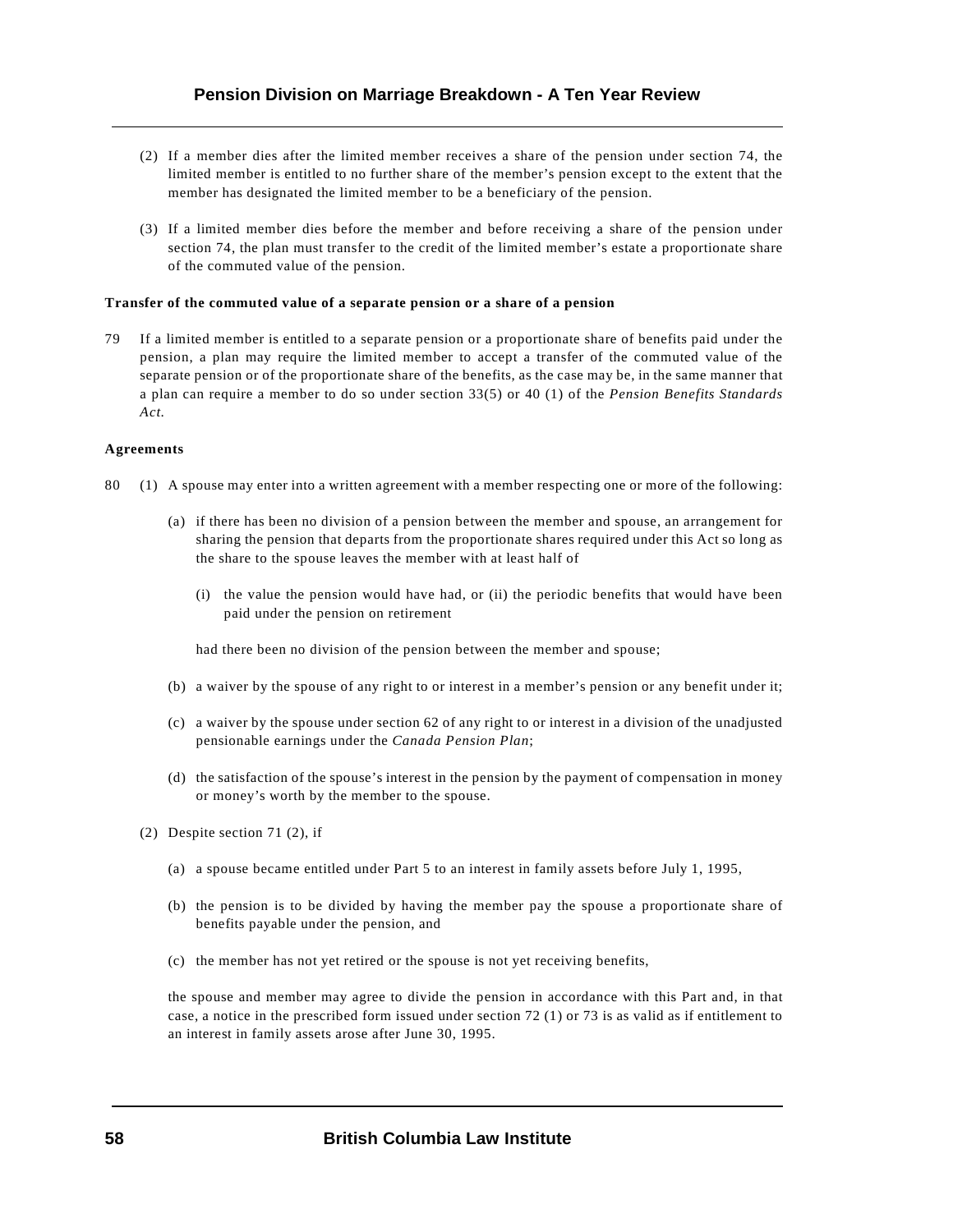- (2.1) If the spouse and member agree under subsection (2) to divide the pension in accordance with this Part, then, unless the spouse and member otherwise agree, for the purposes of this Part
	- (a) the original agreement or order dividing the pension applies as if it were made as of the date of the agreement under subsection (2),
	- (b) despite paragraph (c), subsection (1) or section 75.1, the spouse's proportionate share of the pension is determined by the share or formula set out in the original agreement or order,
	- (c) the original agreement or order dividing the pension is of no further effect to the extent that it contains provisions that are inconsistent with division under this Part because they
		- (i) provide for a different method of pension division, or
		- (ii) are inapplicable because of changed circumstances, and
	- (d) to the extent that the original agreement or order dividing the pension contains provisions that clarify, supplement or are collateral to division under this Part, those provisions continue in effect.
- (2.2) A term in an order or agreement, whenever made, that requires the member to sever, or to assist the spouse in severing, the spouse's share from the member's pension as soon as it becomes possible to do so is conclusively deemed to be an agreement referred to in subsection (2), unless the parties otherwise agree or the court otherwise orders, made as of the date the plan receives notice in the prescribed form under subsection (2).
- (3) If the spouse and member agree, or the Supreme Court makes an order under section 66, that the member must pay compensation to the spouse in satisfaction of part or all of the spouse's interest in the pension, the compensation payment must be calculated in accordance with the regulations unless the spouse and member otherwise agree or the court otherwise orders.
- (4) If the plan and a spouse enter into an agreement under which the spouse accepts from the plan compensation, or a transfer of a share of the pension, in satisfaction of the spouse's interest in any circumstances not specifically dealt with under this Part, the compensation payment or amount transferred must be calculated in accordance with the regulations unless the Supreme Court otherwise orders.
- (5) If, for the purposes of this Part, a form of notice or waiver is prescribed by the regulations, the notice or waiver is of no effect unless it is in the prescribed form.

#### **Administrative costs**

- 81 (1) The spouse and member are responsible for paying to the plan a prescribed amount to offset administrative costs incurred by the plan in satisfying the share of the spouse under this Part.
	- (2) A spouse or member who pays more than a half share of the administrative costs may recover from the other the additional amount paid.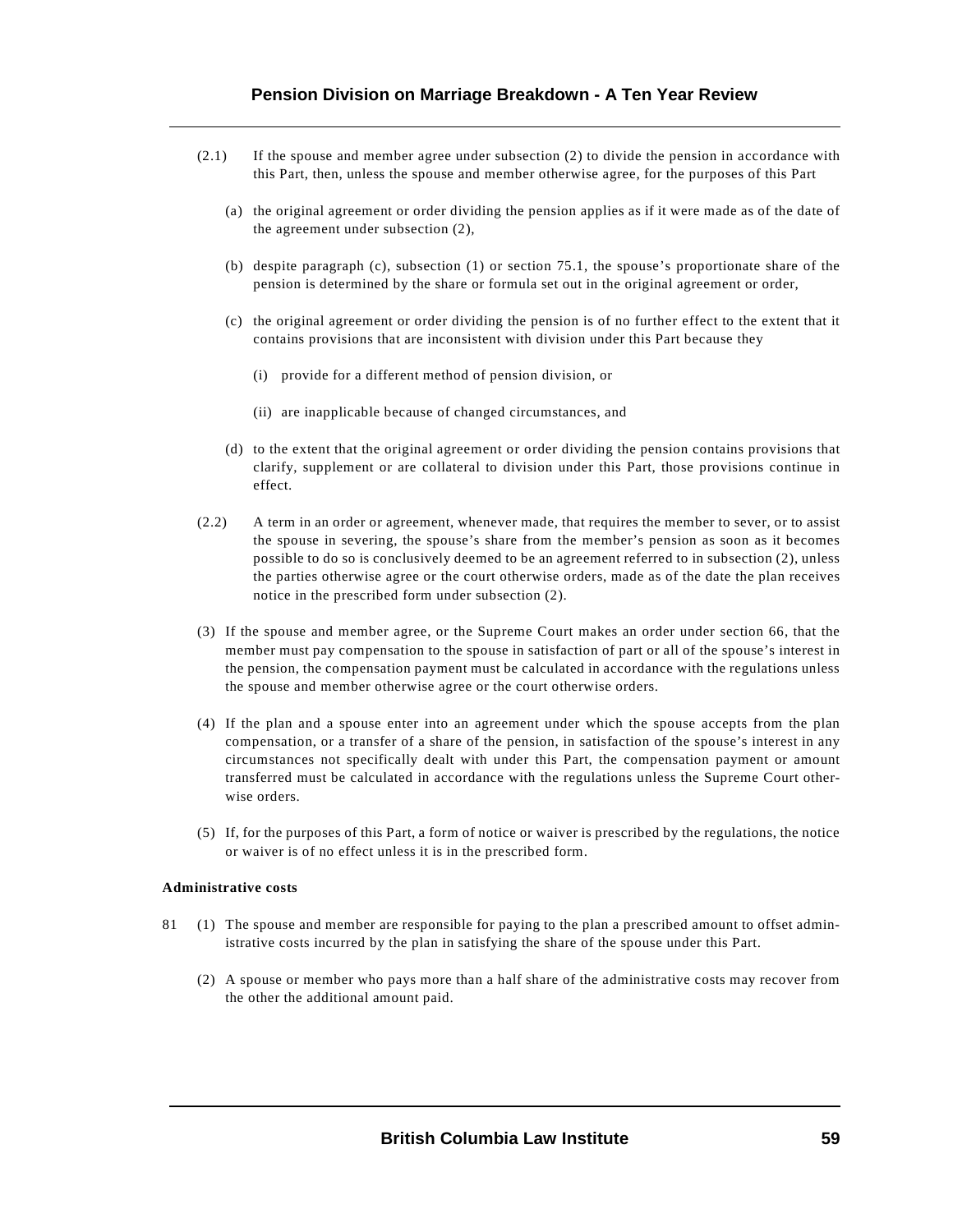### **Information from plan**

- 82 (1) A limited member, or a spouse claiming an interest in a pension who has delivered to the plan a notice in the prescribed form, is entitled to receive from the administrator
	- (a) at the time of marriage breakdown, and
	- (b) on an annual basis,

prescribed information in respect of the plan.

(2) Despite subsection (1), the Supreme Court may order that an administrator provide some or all of the information required by subsection (1) at any time.

### **Trust of survivor benefits**

83 If a spouse is entitled to a share of preretirement survivor benefits or postretirement survivor benefits paid to another person, the recipient holds them in trust for the spouse.

#### **Adjustment of member's pension**

84 If under this Act a spouse or the spouse's estate receives a share of a member's pension directly from a plan, the interest in the pension of the member, or of any person claiming an interest through the member, must be adjusted in accordance with the regulations.

#### **Plan and administrator not liable**

- 85 No plan or administrator of a plan is liable for loss or damage suffered by any person because of anything done or omitted to be done by an administrator who relies and acts in good faith on
	- (a) a notice or waiver given under this Part, or
	- (b) a court order or separation agreement attached to a notice given under this Part.

#### **Power to make regulations**

- 86 The Lieutenant Governor in Council may make regulations for the following purposes and respecting the following matters:
	- (a) the methods and assumptions to be followed for the valuation, division and transfer of a pension and benefits, or the calculation of any compensation payment or commuted value, at the end of a marriage;
	- (b) the procedures to be followed by a spouse, member and plan when dividing a pension or satisfying a spouse's entitlement to a pension;
	- (c) the kinds of information a plan must make available to a spouse or limited member about a plan or pension entitlement and when the information must be provided, and requiring that different information be provided at different times;
	- (d) the form, content and manner of giving any notice or waiver under this Part;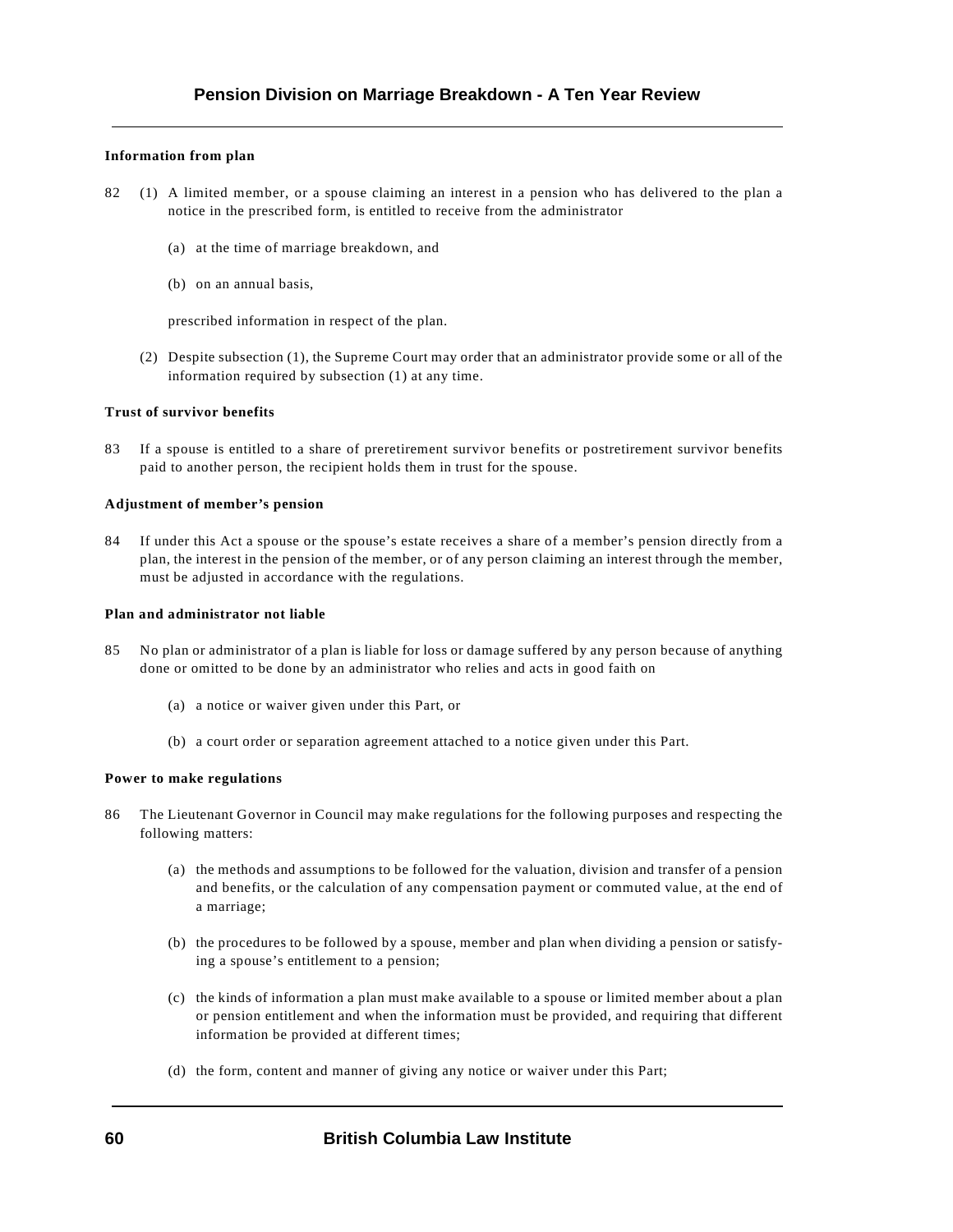- (e) the procedures to be followed for failing to give or failing to comply with a notice under this Part;
- (f) the method of calculating the proportionate share of benefits under a plan;
- (g) the method of calculating a compensation payment or a transfer of a share of a pension for the purposes of section 80 (4);
- (h) the prescribing of any age requirement under this Part;
- (i) the prescribing of the amount of any administrative cost.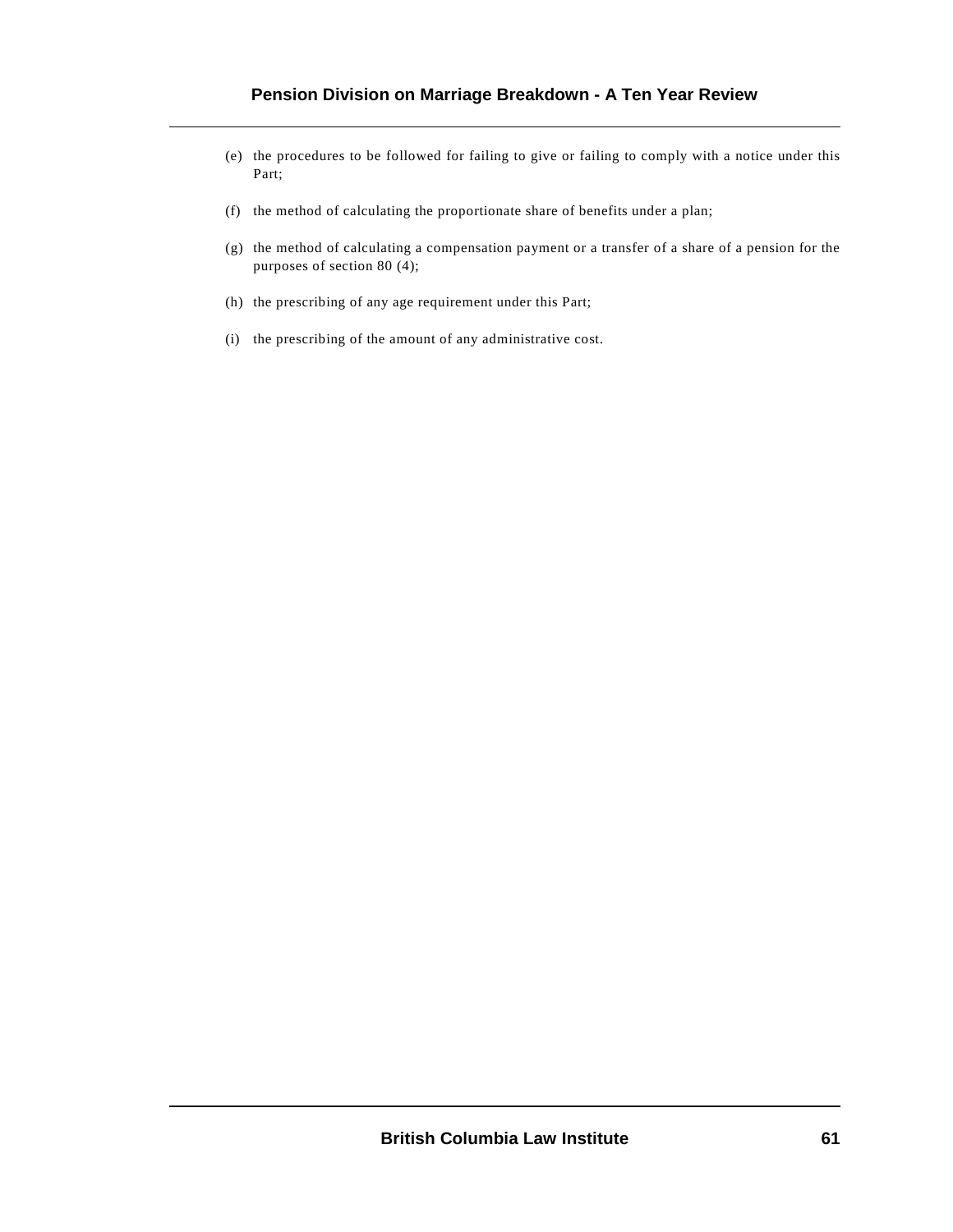APPENDIX C **DIVISION OF PENSIONS REGULATION to Part 6 of the Family Relations Act B.C. Reg. 77/95**  The British Columbia Gazette, Part II, Vol. 38, No. 6, March 14, 1995

B.C. Reg. 77/95, deposited March 3, 1995, pursuant to the *FAMILY RELATIONS ACT* [Section 86] and the *FAMILY RELATIONS AMENDMENT ACT, 1994* [Section 18]. Order in Council 196/95, approved and ordered March 2, 1995.

On the recommendation of the undersigned, the Administrator, by and with the advice and consent of the Executive Council, orders that, effective July 1, 1995,

- (a) the *Family Relations Amendment Act, 1994*, S.B.C. 1994, c. 6, comes into force, and
- (b) the *Division of Pensions Regulation*, as set out in the attached appendix is made.

C. GABELMANN, Attorney General;

M. HARCOURT, Presiding Member of the Executive Council.

#### **DIVISION OF PENSIONS REGULATION**

### **Definitions**

1. In this regulation:

"Act" means the *Family Relations Act*;

"Entitlement Date" means, in relation to a spouse, the date on which the spouse became entitled to an interest in family assets in accordance with section 56 (1) *[entitlement to family assets on marriage break down]* of the Act;

"net investment returns" means interest, dividends and realized and unrealized capital gains and losses, less related investment expenses normally charged to investment earnings;

"pensionable service" means the months or parts of months in respect of which pension entitlement in favour of a member accrues, and includes pension entitlement earned by a member under another plan that has been transferred to the credit of the member;

"vested pension" means a pension under which a member has an unrestricted entitlement, or option of an entitlement, to the payment of benefits that will become payable in accordance with the plan or applicable legislation.

### **Application and interpretation of regulation**

2. (1) This regulation applies to the division of a pension under Part 6 of the Act, except as modified directly or indirectly by an order of the Supreme Court under the Act or by an agreement between the spouse and the member in accordance with section 80 *[written agreements between member and spouse]* of the Act.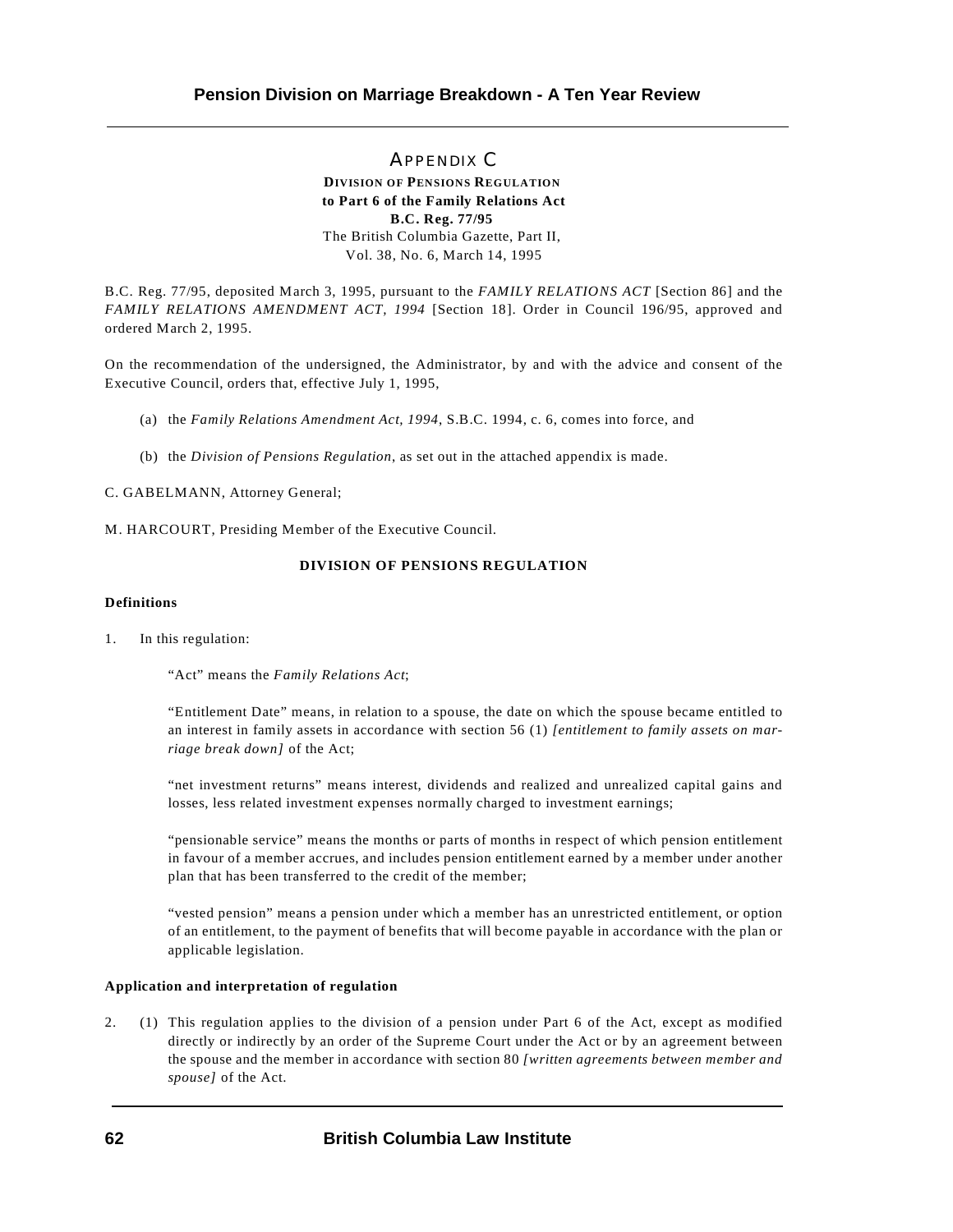(2) In this regulation, if a reference to a provision of the Act is followed by italicized words in square brackets that are or purport to be descriptive of the subject matter of the referenced provision, the words in brackets are provided for convenience of reference only and are not to be interpreted as forming part of the provision in which the reference is made.

#### **Requirements for giving notice to a plan**

- 3. (1) Notices under the following sections of the Act must be in the specified form set out in the Schedule to this regulation:
	- (a) notice under section 82 *[information from plan]* must be given in Form 1: Claim of Spouse to Interest in Member's Pension;
	- (b) notice under section 72 (1) *[limited members]* must be given in Form 2: Request for Designation as Limited Member of Pension Plan;
	- (c) notice under section 73 *[division of unmatured defined contribution plan]* must be given in Form 3: Request for Transfer from Unmatured Defined Contribution Plan;
	- (d) notice under section 74 *[division of unmatured defined benefit plan]* must be given in Form 4; Request by Limited Member for Transfer or Pension;
	- (e) notice under section 76(4) *[benefit split of previously divided matured pension]* must be given in Form 5: Request in relation to a Matured Pension Divided under an Agreement or Court Order Made Before July 1, 1995 for Designation as Limited Member and for Payment of Benefits.
	- (2) On receipt of a notice referred to in subsection (1), the administrator must send to the member a notice in Form 6: Notice of Receipt.
	- (3) If a plan does not comply with a notice referred to in subsection (1) because it is incomplete, or because it fails to provide sufficient information for the plan to act on it, within 30 days after receiving the notice the administrator must give written notice of the inability to comply to both the spouse and the member.
	- (4) The obligation under subsection (3) is satisfied if the written notice is mailed to the spouse and member at their addresses given on the applicable notice referred to in subsection (1).

#### **Failure of a plan to comply with a notice**

- 4. (1) If a plan fails to act on a notice referred to in section 3 of this regulation within 30 days of its delivery to the administrator, in proceedings under Part 6 of the Act or on application by the spouse under section 66 *[determination of ownership, possession or division of property]* of the Act, the Supreme Court may make orders as follows:
	- (a) in the case of a defined contribution plan that has not matured, directing the administrator to pay out the spouse's share from the plan in accordance with section 73 *[division of unmatured defined contribution plan]* of the Act;
	- (b) in the case of a defined benefit plan that has not matured, directing the administrator to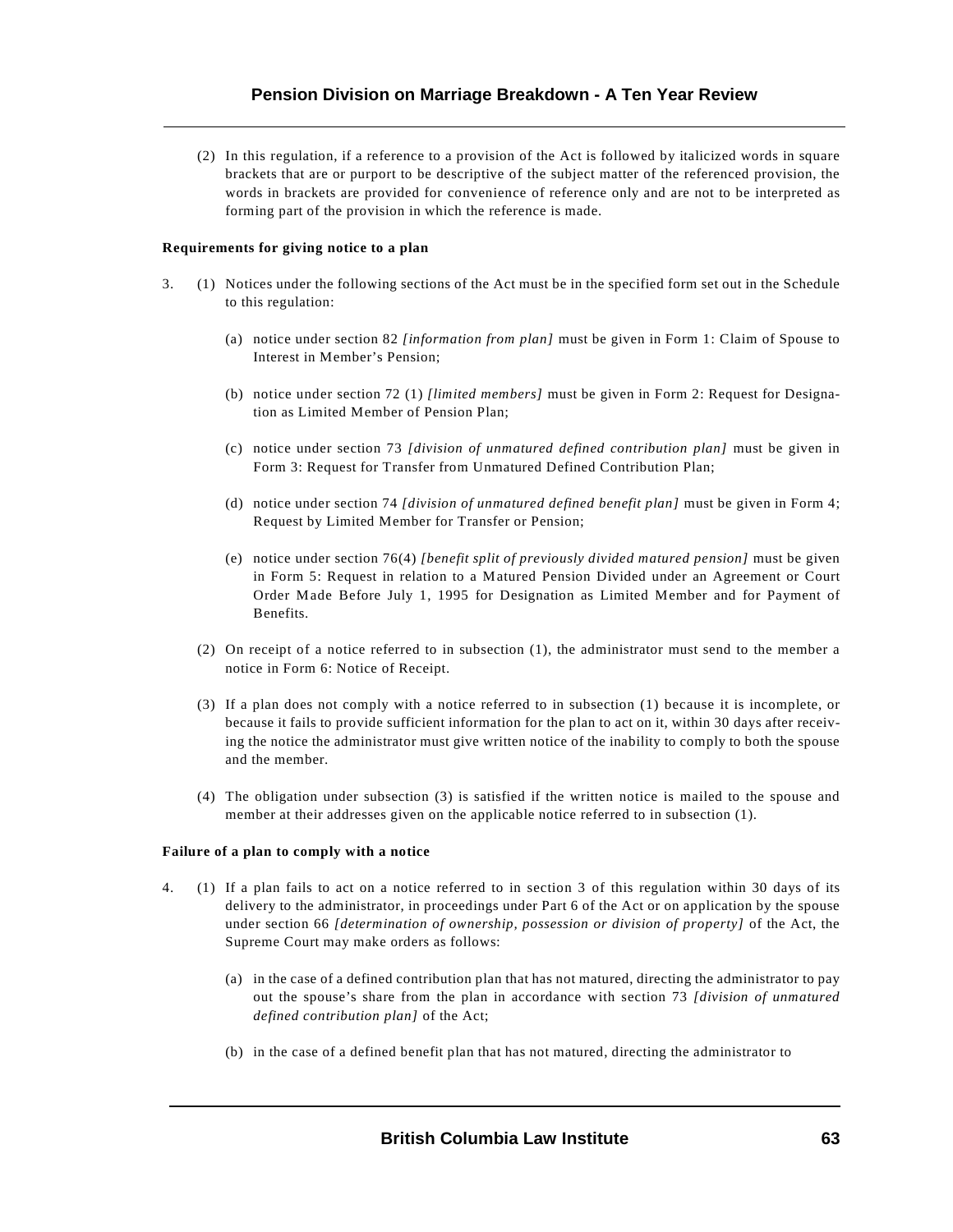- (i) pay out the commuted value of the spouse's share from the plan in accordance with section 74 (a) *[transfer of proportionate share]* of the Act, or
- (ii) create a separate pension from the plan in favour of the spouse in accordance with section 74 (b) *[separate pension]* of the Act;
- (c) in the case of a matured pension, directing the administrator to pay to the spouse, as applicable,
	- (i) a proportionate share of benefits paid under the pension in accordance with section  $76(1)$ *[benefit split of matured pension]* of the Act, or
	- (ii) a postretirement survivor benefit in accordance with section 76(2) *[designated beneficiary of postretirement survivor benefit]* of the Act;
- (d) otherwise requiring compliance with the Act.
- (2) The administrator is a party to proceedings under subsection (1) and the petition or notice of motion must be served on the administrator.

#### **Calculation of commuted value**

- 5. (1) If the calculation of the commuted value of a pension or a portion of a pension is required, for the purposes of determining that value in accordance with the *Pension Benefits Standards Act*, the time in question is whichever of the following dates is applicable, as if the member terminated employment of that date:
	- (a) in the case of a transfer under section 74 (a) *[transfer of share of unmatured defined benefit plan]* of the Act, the date for which the spouse requests in accordance with that section the transfer of a share of an unmatured defined benefit plan;
	- (b) in the case of a transfer under section 78(1) *[death of member]* of the Act, the date of death of the member;
	- (c) in the case of a transfer under section 78(3) *[death of limited member]* of the Act, the date of death of the limited member;
	- (d) in the case of a transfer required by a plan under section 79 *[transfer required by plan]* of the Act, the date on which the plan notifies the spouse that it is requiring the transfer.
	- (2) For certainty, a request by a spouse under subsection (1) applies whether or not the member would be entitled to request a transfer on the applicable date.

#### **Calculation of proportionate share**

- 6. (1) This section applies if the calculation of a proportionate share of a pension, benefit or commuted value is required under this regulation or under any of the following sections of the Act:
	- (a) section 74 (a) *[transfer share of unmatured defined benefit plan]*;
	- (b) section 76(1) *[benefit split of matured pension]*;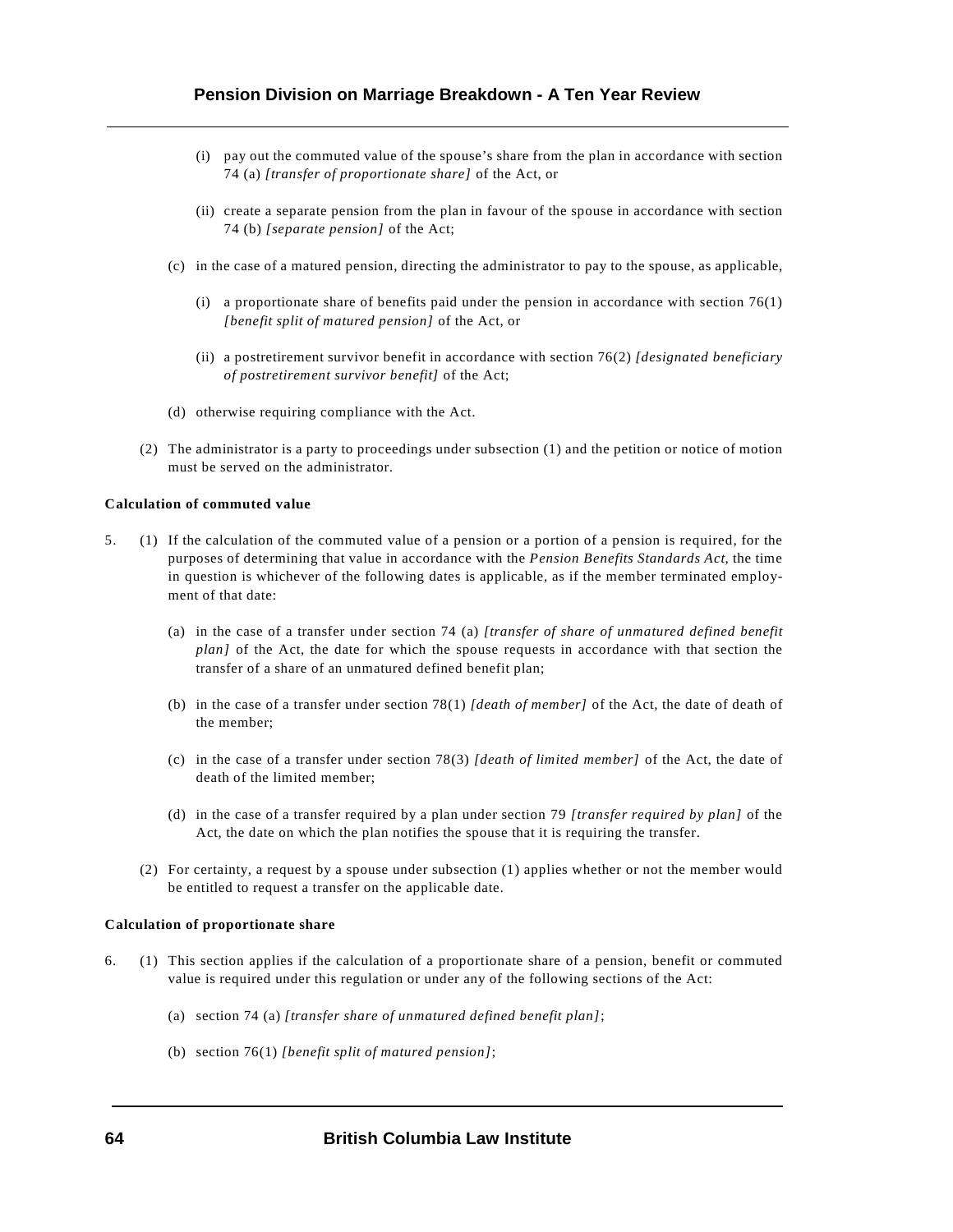- (c) section 77(1) *[division of extraprovincial plan]*;
- (d) section 78(3) *[death of limited member]*;
- (e) section 79 *[transfer required by plan]*.
- (2) Subject to subsection (3), the proportionate share must be determined in accordance with the following formula:

proportionate share  $= \frac{1}{2} (A / B)$ 

where

- A = the pensionable service accumulated by the member from the date of marriage to the Entitlement Date for the spouse, excluding any pensionable service for that period purchased by and credited to the member after that Entitlement Date;
- $B =$  the total pensionable service accumulated by the member to the date that
	- (a) the spouse's share is transferred from the plan,
	- (b) the spouse begins to receive a separate pension, or
	- (c) the spouse begins to receive a payment of benefits from the member or the plan.
- (3) If the determination of a proportionate share of a preretirement survivor benefit is required under section 78(1) *[death of member]* of the Act, the proportionate share must be determined in accordance with the following formula:

proportionate share  $=$  A  $/$  B

#### where

- A = the pensionable service accumulated by the member from the date of marriage to the Entitlement Date for the spouse, excluding any pensionable service for that period purchased by and credited to the member after that Entitlement Date;
- B = the total pensionable service accumulated by the member to the date of the member's death.

#### **Transfer from plan to locked in retirement plan**

- 7. If the Act requires or authorizes a plan to transfer an amount to the credit of a spouse, the transfer must be made either
	- (a) in accordance with section 33 (2) of the *Pension Benefits Standards Act*, or
	- (b) to another account in the plan, either existing or created to receive the transfer, on the same basis as a transfer to another plan under section 33 (2)) of the *Pension Benefits Standards Act*.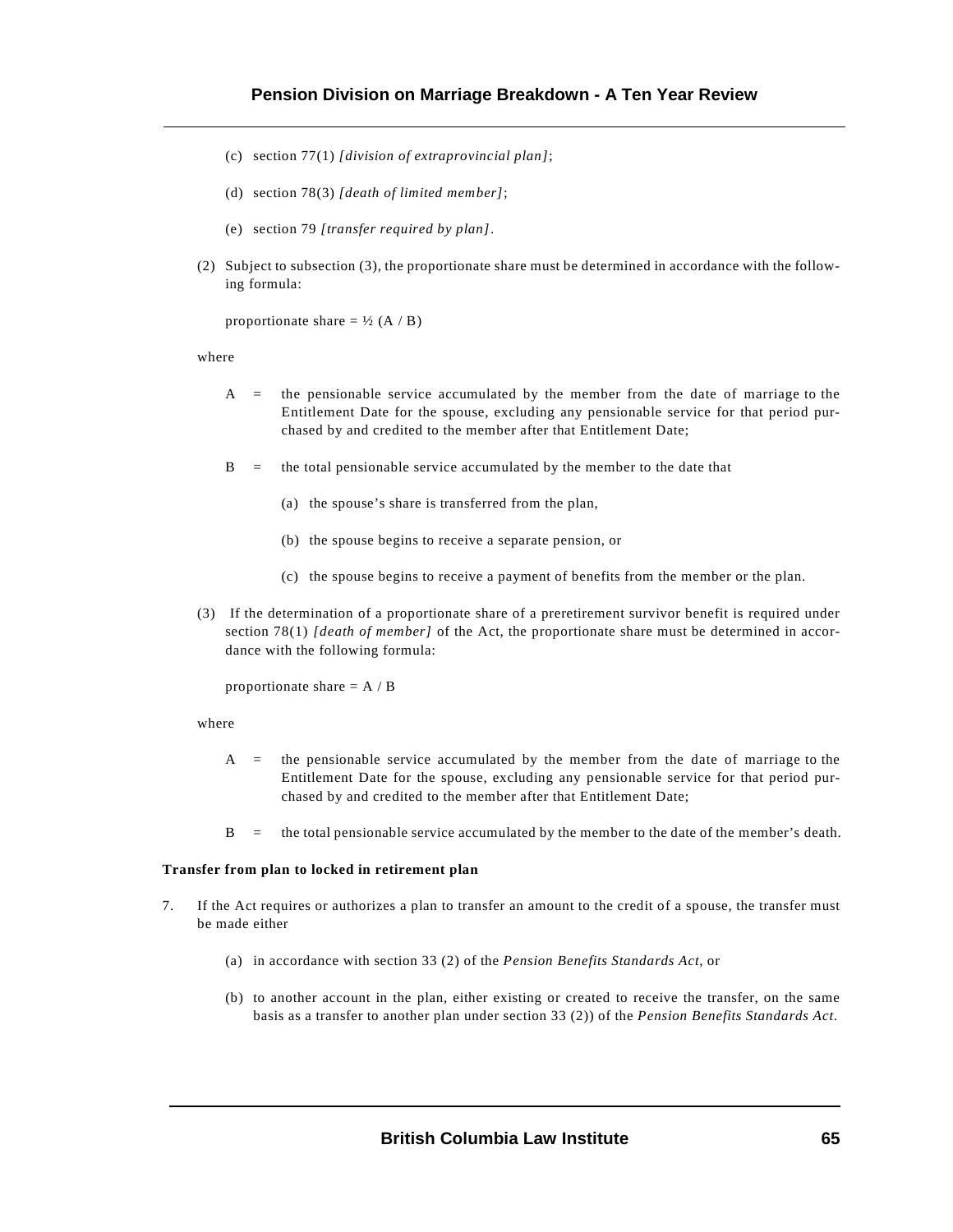#### **Adjustment of a member's pension under defined benefit plan**

- 8. (1) A member's pension or benefits in a defined benefit plan subject to a division to which Part 6 of the Act applies must be adjusted in accordance with this section.
	- (2) The plan must adjust the member's pension or benefits under it in accordance with subsection (3) to reflect the transfer of the value to the spouse or the spouse's estate if, under the Act, a spouse or a spouse's estate receives from a defined benefit plan
		- (a) a separate pension, or
		- (b) a transfer of a proportionate share of the commuted value of a pension.
	- (3) An adjustment under subsection (2) must be on a neutral basis to the plan and the member as follows:
		- (a) if all of the member's pension is vested, the adjustment must be done reducing the member's pensionable service;
		- (b) in other cases, the adjustment must be done by deducting from the pension or benefits the present value, at the time of adjustment, of the amount paid or transferred to the credit of the spouse or the spouse's estate.
	- (4) As an example of the applicant of subsection (3) (a), if the spouse's share of the member's pension is calculated using the proportionate share determined under section 6 (2) of this regulation and the proportionate share has not been modified by court order or agreement, the member's pensionable service is to be reduced by one-half of the pensionable service accumulated by the member from the date of marriage to the Entitlement Date for the spouse.
	- (5) A reduction under subsection (3) (a) is only for the purposes of an adjustment under this section and does not affect the member's eligibility in relation to the pension or benefits.
	- (6) If a spouse receives from a defined benefit plan a proportionate share of benefits under a pension, including pre-retirement survivor benefits, the person entitled to the benefits, but for the operation of Part 6 of the Act, receives the remainder of the benefits after the payment of the proportionate share.

#### **Transfer of share from a defined contribution plan that is unmatured**

9. (1) If, under section 73 *[division of unmatured defined contribution plan]* of the Act, a local plan that is a defined contribution plan is required to transfer an amount to the credit of a spouse of a member, the amount must be calculated in accordance with the following formula:

transfer amount =  $\frac{1}{2}$  (A-B)

where

- $A =$  the total of
	- (a) the contributions to the plan to the credit of the member on the Entitlement Date for the spouse, and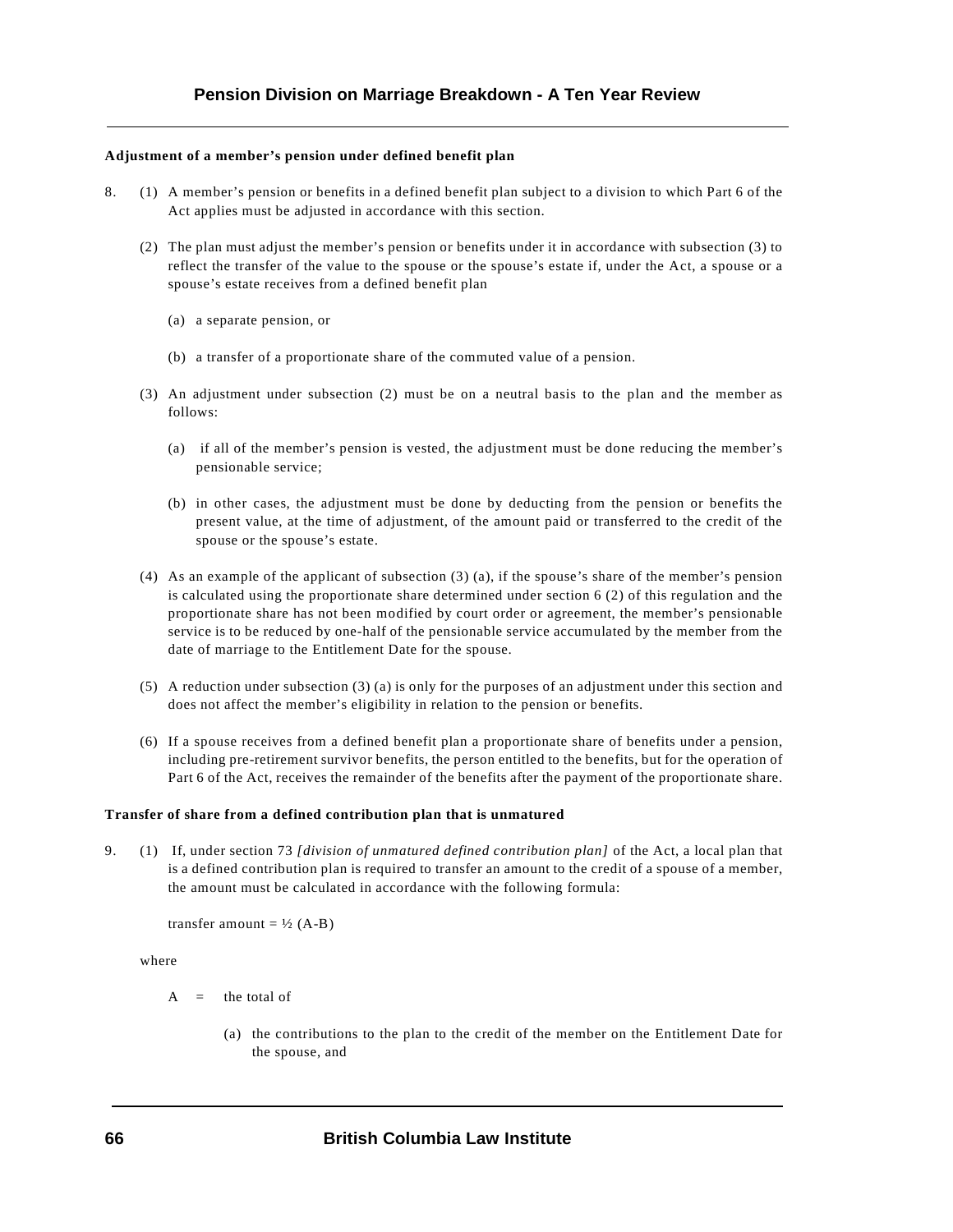- (b) the net investment returns allocated, or that are to be allocated, in respect of those contributions to the date the spouse's share is transferred by the plan;
- $B =$  the total of
	- (a) the contributions, if any, to the credit of the member on the date of marriage for the member and spouse, and
	- (b) the net investment returns allocated, or that are to be allocated, in respect of those contributions to the date the spouse's share is transferred by the plan.
- (2) If an administrator cannot otherwise make the calculation under subsection (1) for contributions made to a plan before Part 6 of the Act came into force, the administrator must determine the amount in relation to those contributions in accordance with the following formula and calculate the amount, if any, in relation to other contributions in accordance with subsection (1):

transfer amount =  $\frac{1}{2}$  A/B x C

#### where

- A = the months and parts of months from the date of marriage for the member and spouse or the date on which the member entered the plan, whichever is later, until the date on which Part 6 came into force;
- B = the months and parts of months for which contributions to the plan are credited to the member until the date on which Part 6 came into force;
- $C =$  the total of
	- (a) the contributions to the plan to the credit of the member on the date Part 6 came into force, and
	- (b) the net investment returns allocated, or that are to be allocated, in respect of those contributions to the date the spouse's share is transferred by the plan.

#### **Limited member's separate pension in a local defined benefit plan**

- 10. A separate pension in favour of a spouse as a limited member under section 74 (b) [division of unmatured defined benefit plan] of the Act must be
	- (a) based on a proportionate share of the pension the member would have received had there been no division under the Act and had the member elected a pension in the unadjusted normal form provided under the plan,
	- (b) converted into
		- (i) a single life pension, or
		- (ii) another form or combination of forms of pension that members of the plan may elect,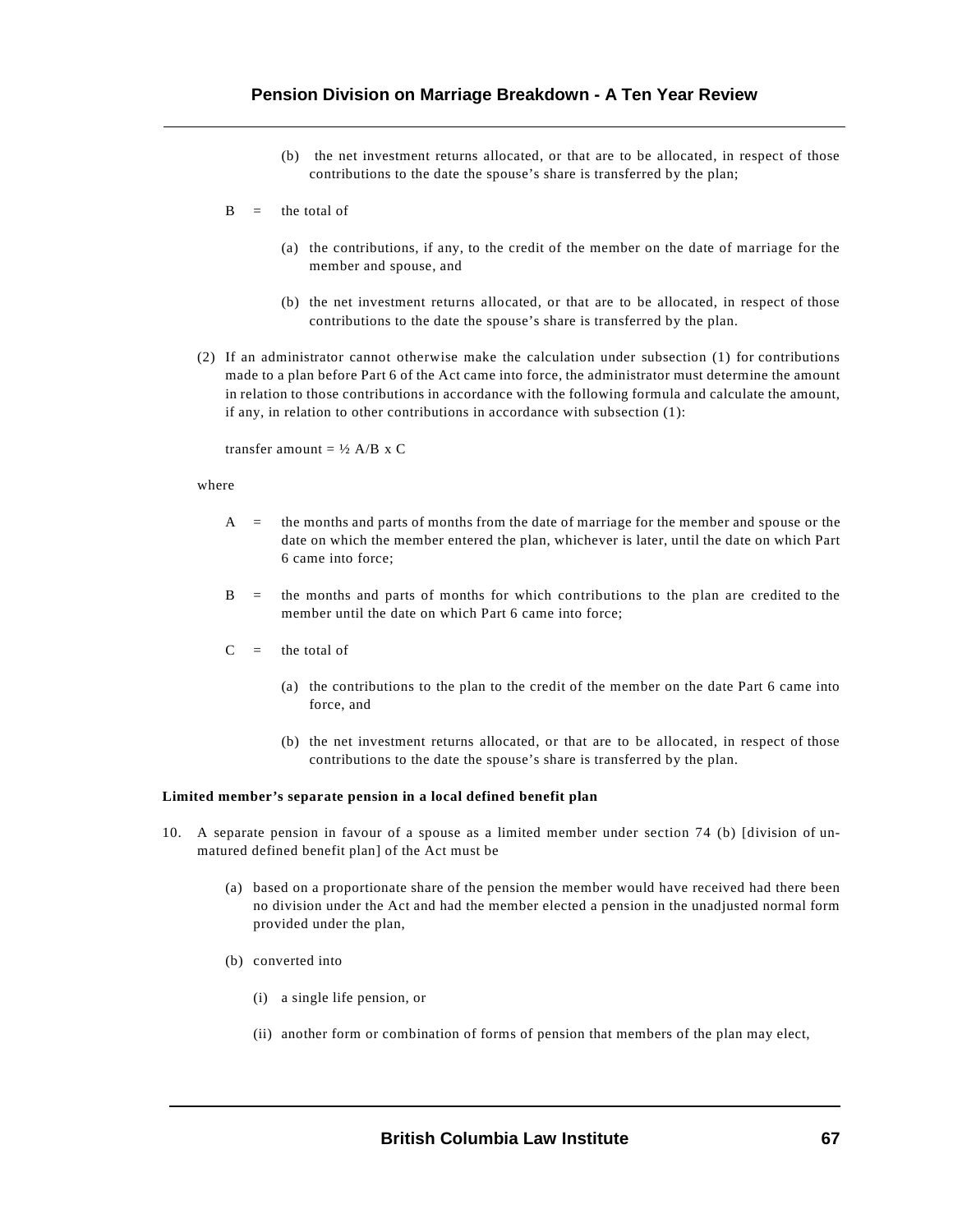such that the total actuarial present value of the separate pension is not less than the actuarial present value of the proportionate share credited to the spouse of the member's pension as if that share was a pension in the unadjusted normal form provided under the plan, and

(c) adjusted in accordance with actuarial principles to take into account any difference between the age of the spouse and the member.

#### **Calculation of a compensation payment**

- 11. (1) This section applies if provision is made for satisfaction of pension entitlement by any of the following:
	- (a) a compensation payment under section 66 *[determination of ownership, possession or division of property]* of the Act;
	- (b) a compensation payment under section 80(1)(d) *[written agreements between member and spouse]* of the Act;
	- (c) a compensation payment or amount transferred under section 80(4) *[agreement between plan and spouse]* of the Act.
	- (2) A compensation payment or transfer referred to in subsection (1) must be determined as a proportionate share of an amount equal to the present value of the future pension benefits payable to the member.
	- (3) Without limiting the contingencies that may be considered in making a determination under subsection (2), the determination must make reasonable provision for the following contingencies:
		- (a) the possibility that the member may terminate employment or die before retirement;
		- (b) the possibility that the member may retire at an early, late or normal retirement date;
		- (c) the possibility that benefits being divided as family assets and paid under the plan will increase, whether by an automatic formula or on an ad hoc basis, after the date selected for valuing the benefits;
		- (d) to the extent that benefits being divided as family assets are related to future salary levels, the possibility that salary levels will increase after the date selected for valuing the benefits.
	- (4) If the pension is not a vested pension at the date of valuation, the spouse may elect to
		- (a) postpone valuation until it is ascertained whether the pension vests, or
		- (b) have the valuation proceed assuming the pension will vest, but adjusting it to take into account the contingency that the member may die or leave employment before vesting.

#### **Age at which disability pensions to be dealt with as matured pension**

12. The payment of a disability pension to a member after the member reaches age 60 is a matured pension for the purposes of Part 6 of the Act and this regulation.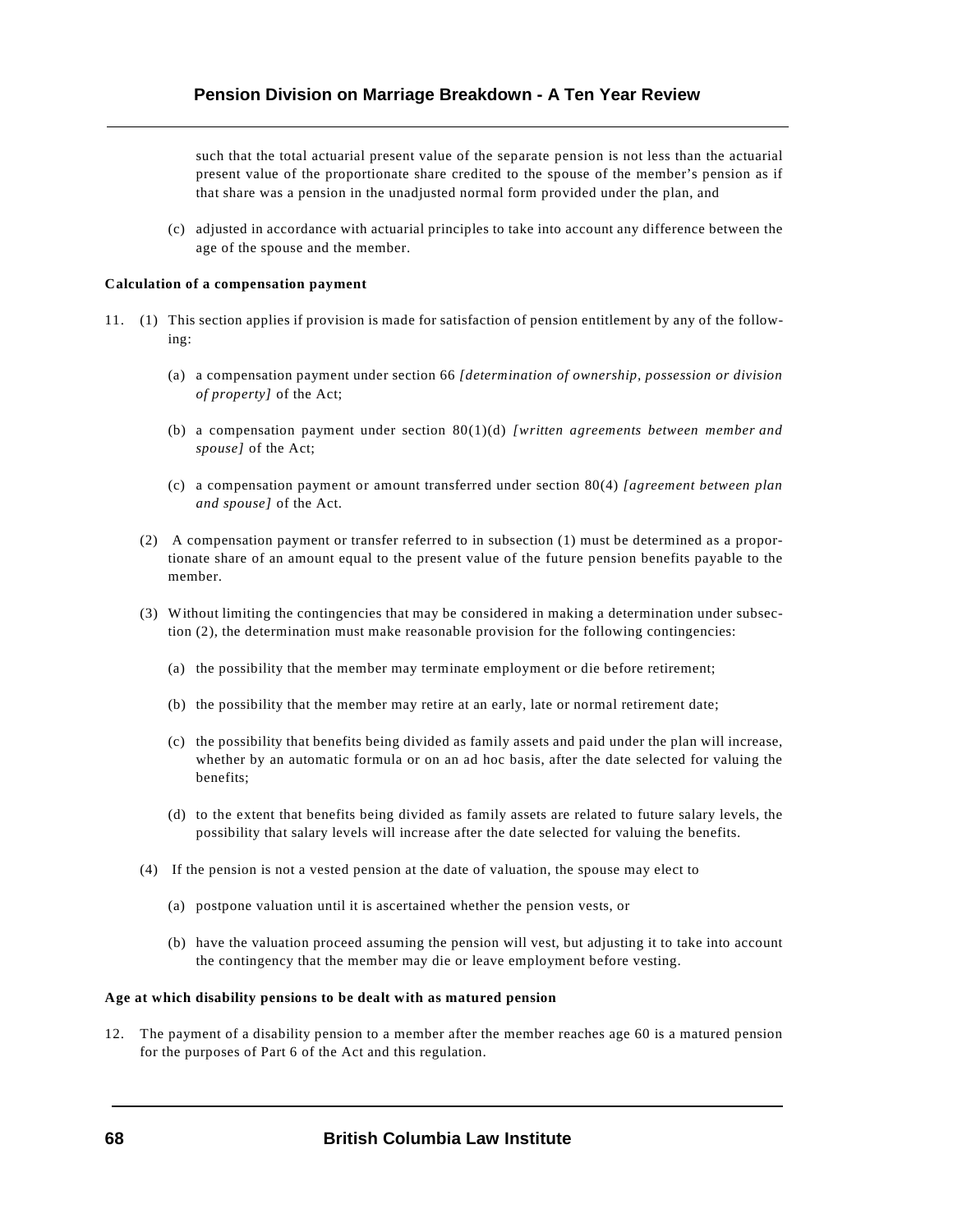#### **Administrative costs**

- 13. The amount to be paid to a plan by the spouse and member under section 81(1) *[administrative costs]* of the Act must not exceed whichever of the following is applicable:
	- (a) \$500 for a defined benefit plan;
	- (b) \$150 for a defined contribution plan;
	- (c) \$650 for a hybrid plan.

#### **Information to be provided by plan**

- 14. (1) Within 60 days after receipt of a written request from a spouse who is entitled to information under section 81(1) *[information from plan]* of the Act, the plan must provide the spouse with any information necessary to value the interest of the applicable member in the pension, subject to the limit that, after the information is provided once to the spouse,
	- (a) the plan is only required to provide the spouse with information that updates the information previously provided under this subsection, and
	- (b) the plan is only required to provide information referred to in paragraph (a) once in each calendar year.
	- (2) At least once in each calendar year, a plan must provide the following information to a limited member:
		- (a) any information or notice available to members of the plan;
		- (b) to the extent that it is not provided under paragraph (a), information on options available to and elections that may be made by the member with respect to the pension;
		- (c) to the extent that it is not provided under paragraph (a), information on options available to and elections that may be made by a limited member with respect to the pension.
	- (3) As an exception to subsection (2), after a limited member is in receipt of a separate pension under the Act, the limited member is entitled to information from the plan only in respect of the separate pension.
	- (4) On written request of a spouse who
		- (a) has delivered a notice under section 82(1) *[information from plan]* of the Act, and
		- (b) continues to have an interest in the pension,

a plan must provide to the spouse the information referred to in subsection (2), subject to the limit that the plan is not required to provide the information more than once in any calendar year.

(5) If information or notice is required to be given under this section, it must be given by ordinary mail sent to the last address provided by the person entitled to receive it.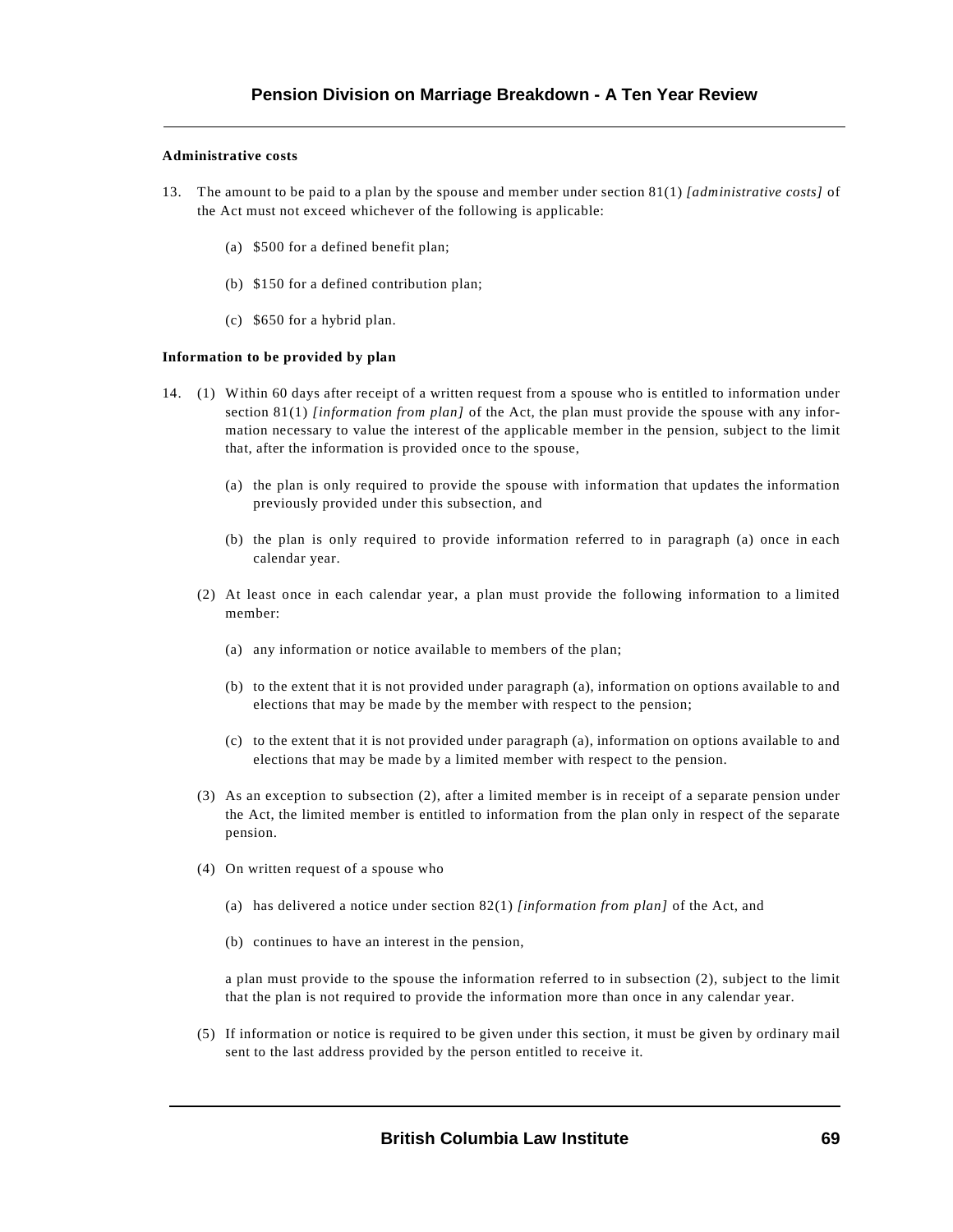#### **Plan must give notice to spouse if member's interest may be affected**

- 15. A plan must give a spouse who is entitled to information under section 82(1) *[information from plan]* of the Act, either as a limited member or as a spouse who has delivered a notice under that section, 30 days advance notice of any transaction relating to the applicable member's interest in the pension by reason of
	- (a) the death of the member,
	- (b) retirement of the member, or
	- (c) direction given to the plan by the member.

#### Note:

These forms substantially follow the Forms to the regulations published in Volume 38, No. 6 pp. 95 -100 of the printed version of Part II of the British Columbia Gazette, although there may be some variation in formatting.

The *Interpretation Act*, R.S.B.C. 1996, 238 provides:

28 (1) W here a form is prescribed by or under an enactment, deviations from it not affecting the substance or calculated to mislead, do not invalidate the form used.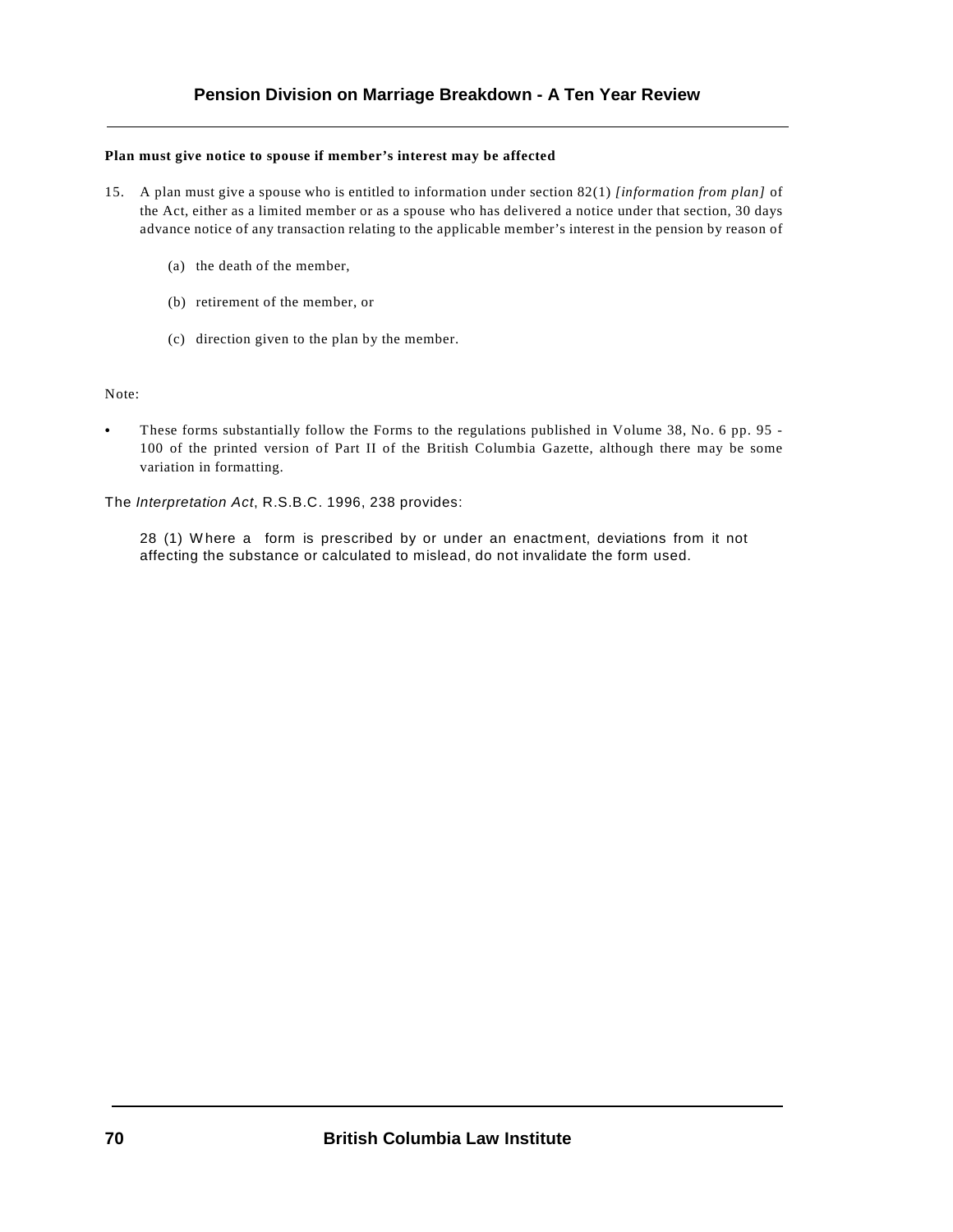| To:            | <b>Administrator of pension plan</b>                                                                                                                                                                                                                                                               |
|----------------|----------------------------------------------------------------------------------------------------------------------------------------------------------------------------------------------------------------------------------------------------------------------------------------------------|
| From:<br>Name: | <b>Spouse of member</b> (Note: "spouse" includes a former spouse.)                                                                                                                                                                                                                                 |
| Address:       |                                                                                                                                                                                                                                                                                                    |
| Address:       | In relation to: Plan member                                                                                                                                                                                                                                                                        |
|                | Social Insurance or Pension Plan Identity Number:_______________________________                                                                                                                                                                                                                   |
|                | <b>Declaration of Spouse Claiming Interest</b>                                                                                                                                                                                                                                                     |
|                | (a) I was married to the member named above on $\frac{1}{1}$ = $\frac{1}{1}$ (date),<br>(b) I was separated from the member on _________________________ (date), and<br>(c) I am claiming an interest in the member's pension based on section $56(1)$ of the<br>Family Relations Act (see below). |
|                | Date of declaration<br>Signed (spouse)                                                                                                                                                                                                                                                             |
|                | Signed (Witness to signature of Spouse)                                                                                                                                                                                                                                                            |
|                | Family Relations Act, section 56:<br>(1) Subject to this Part and Part 6, each spouse is entitled to an interest in each family asset on or after March 31, 1979,                                                                                                                                  |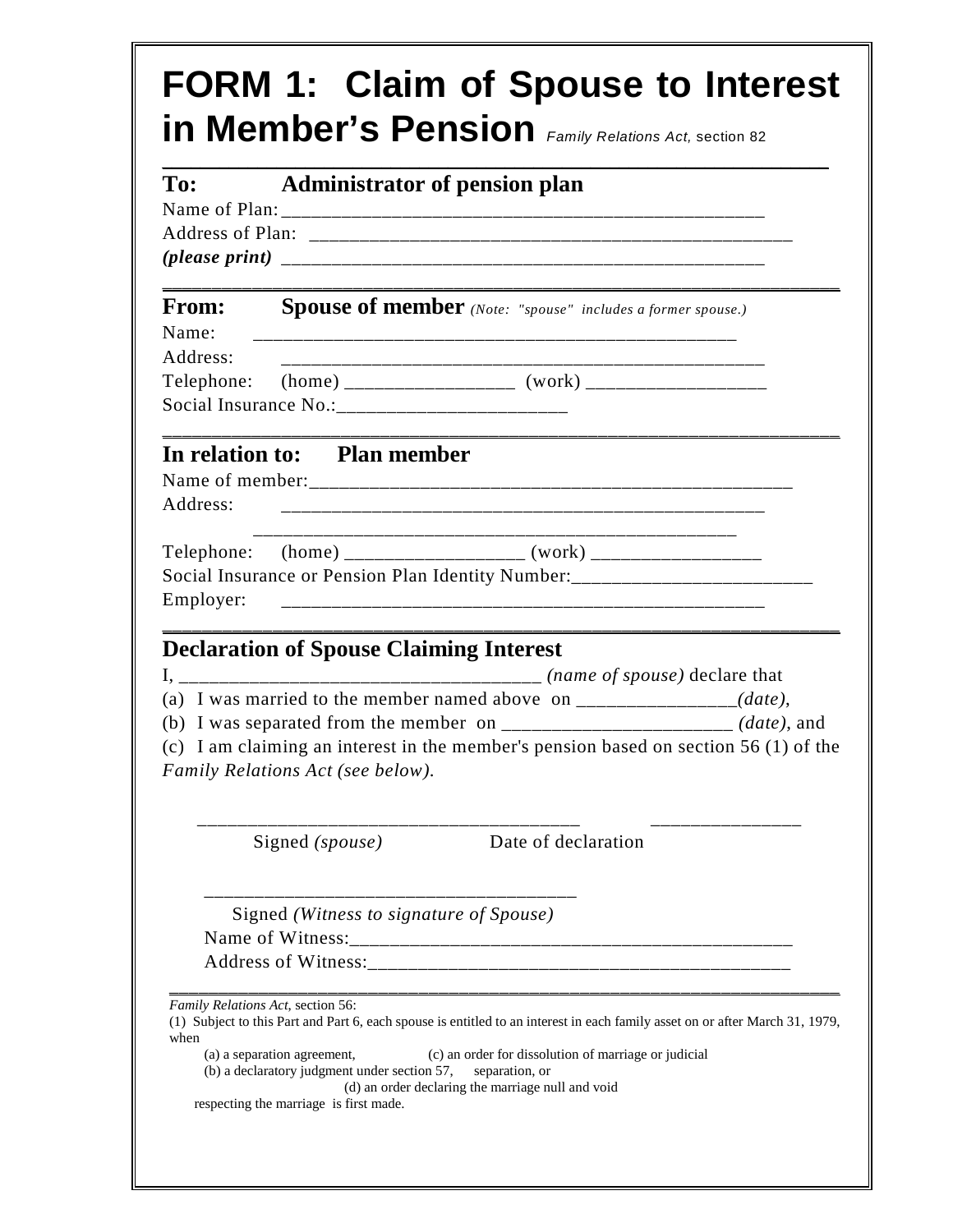| Limited Member of Pension Plan<br><b>Family Relations Act,</b><br>section 72 (Note: This form is for use in relation to ! a matured pension; ! an unmatured pension in a<br>defined benefit plan; ! an agreement under s. 80(2) of the Family Relations Act.) |                                                                                                                           |                                                                                                                                                                                                                                                                                                             |
|---------------------------------------------------------------------------------------------------------------------------------------------------------------------------------------------------------------------------------------------------------------|---------------------------------------------------------------------------------------------------------------------------|-------------------------------------------------------------------------------------------------------------------------------------------------------------------------------------------------------------------------------------------------------------------------------------------------------------|
| To:<br>Name of Plan:                                                                                                                                                                                                                                          | Administrator of pension plan                                                                                             |                                                                                                                                                                                                                                                                                                             |
|                                                                                                                                                                                                                                                               |                                                                                                                           |                                                                                                                                                                                                                                                                                                             |
| From:<br>Name:<br>Address:                                                                                                                                                                                                                                    | <b>Spouse of member</b> (Note: "spouse" includes a former spouse.)                                                        |                                                                                                                                                                                                                                                                                                             |
| Telephone:                                                                                                                                                                                                                                                    |                                                                                                                           | ___________________                                                                                                                                                                                                                                                                                         |
|                                                                                                                                                                                                                                                               |                                                                                                                           | Social Insurance No.:______________________ Date of Birth: _____________________                                                                                                                                                                                                                            |
| Employer:                                                                                                                                                                                                                                                     | Other required information:                                                                                               | Telephone: (home) _____________________ (work) __________________________________<br>Social Insurance or Pension Plan Identity Number:_______________________________                                                                                                                                       |
|                                                                                                                                                                                                                                                               | dance with s. 56 (1) of the Family Relations Act (see below).)<br>**(Note: to be attached to or enclosed with this Form.) | Date of marriage ________________ ! Entitlement Date* for Spouse: __________<br>*(Note: This is the date on which the spouse became entitled to an interest in the member's pension in accor-<br>! A copy of the separation agreement or court order on which the Entitlement Date is based**               |
|                                                                                                                                                                                                                                                               |                                                                                                                           | <b>Request:</b> I request that I be designated as a limited member of your pension plan.<br>(If the pension is matured on the date of this request, this will also act as a request for the Plan to administer<br>a benefit split of the pension in accordance with s. 76 (1) of the Family Relations Act.) |
|                                                                                                                                                                                                                                                               | Signed (Spouse)                                                                                                           | Date                                                                                                                                                                                                                                                                                                        |
|                                                                                                                                                                                                                                                               | Signed (Witness to signature of Spouse)                                                                                   |                                                                                                                                                                                                                                                                                                             |
|                                                                                                                                                                                                                                                               |                                                                                                                           |                                                                                                                                                                                                                                                                                                             |
| Family Relations Act, section 56:                                                                                                                                                                                                                             | (a) a separation agreement,<br>(b) a declaratory judgment under section 57,<br>respecting the marriage is first made.     | (1) Subject to this Part and Part 6, each spouse is entitled to an interest in each family asset on or after March 31, 1979, when<br>(c) an order for dissolution of marriage or judicial separation, or<br>(d) an order declaring the marriage null and void                                               |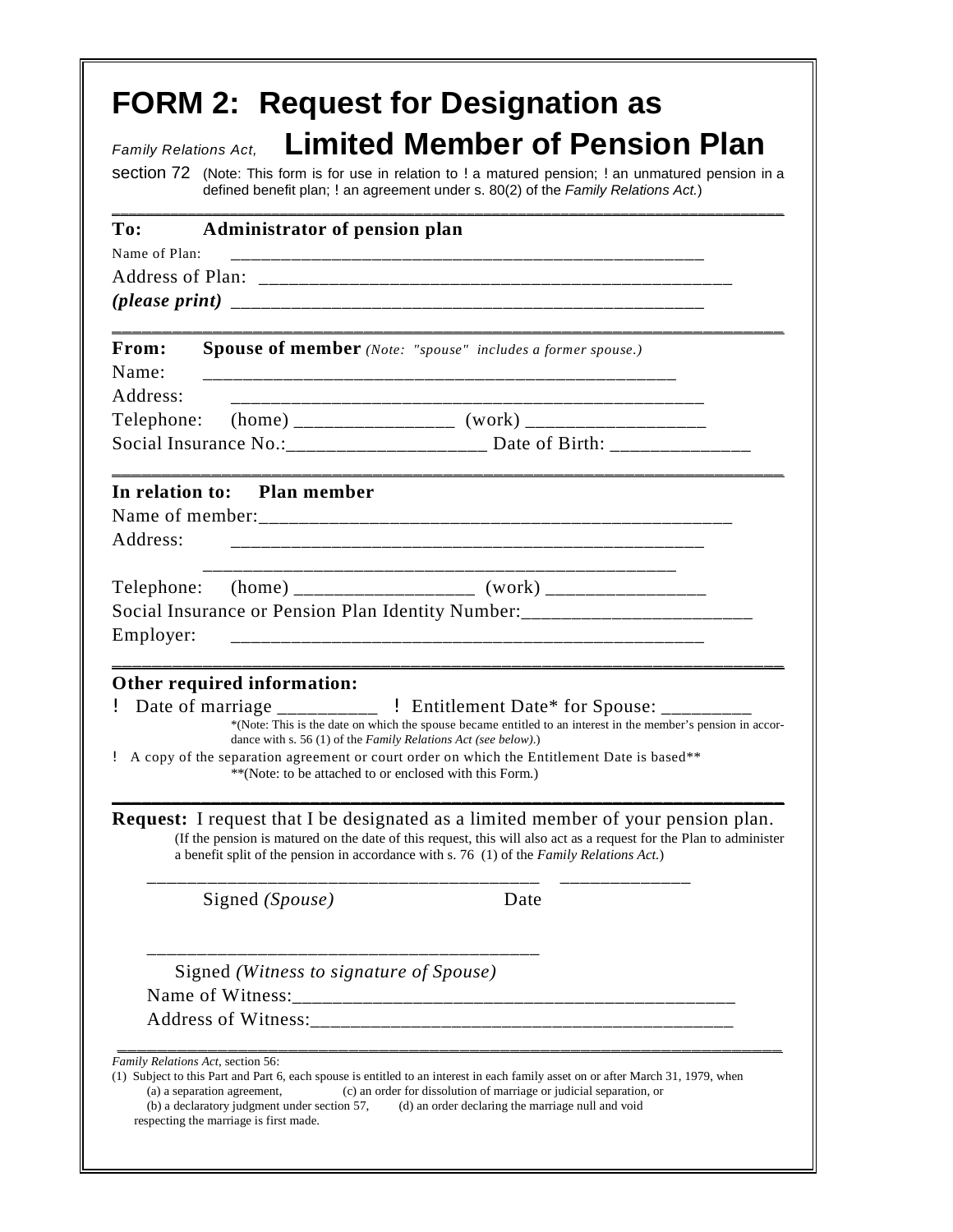## **FORM 3: Request for Transfer from Unmatured Defined Contribution Plan**

*Family Relations Act,* section 73

| To:                               | <b>Administrator of pension plan</b>                                                                                                                                                                                                                                                                                                                                                                                                                  |
|-----------------------------------|-------------------------------------------------------------------------------------------------------------------------------------------------------------------------------------------------------------------------------------------------------------------------------------------------------------------------------------------------------------------------------------------------------------------------------------------------------|
|                                   |                                                                                                                                                                                                                                                                                                                                                                                                                                                       |
|                                   |                                                                                                                                                                                                                                                                                                                                                                                                                                                       |
|                                   |                                                                                                                                                                                                                                                                                                                                                                                                                                                       |
| <b>From:</b><br>Name:<br>Address: | <b>Spouse of member</b> (Note: "spouse" includes a former spouse.)                                                                                                                                                                                                                                                                                                                                                                                    |
|                                   |                                                                                                                                                                                                                                                                                                                                                                                                                                                       |
| Address:                          | In relation to: Plan member                                                                                                                                                                                                                                                                                                                                                                                                                           |
|                                   |                                                                                                                                                                                                                                                                                                                                                                                                                                                       |
| Employer:                         | Social Insurance or Pension Plan Identity Number: ______________________________<br>_________________________                                                                                                                                                                                                                                                                                                                                         |
|                                   | Other required information:<br>Date of marriage _____________ ! Entitlement Date* for Spouse: ___________<br>*(Note: This is the date on which the spouse became entitled to an interest in the member's pension in accordance with<br>s. 56 (1) of the Family Relations Act (see below).)<br>! A copy of the separation agreement or court order on which the Entitlement Date is based**<br>**(Note: to be attached to or enclosed with this Form.) |
|                                   | <b>Request:</b> I request that you<br>(a) transfer my share of the member's account balance by a transfer that is permitted by s. 33<br>(2) of the Pension Benefits Standards Act, and<br>(b) advise me in writing of the information that you require in order to do this.                                                                                                                                                                           |
|                                   | Signed (Spouse)<br>Date                                                                                                                                                                                                                                                                                                                                                                                                                               |
|                                   | Signed (Witness to signature of Spouse)<br>Name of Witness:                                                                                                                                                                                                                                                                                                                                                                                           |
|                                   | Family Relations Act, section 56:<br>(1) Subject to this Part and Part 6, each spouse is entitled to an interest in each family asset on or after March 31, 1979, when<br>(a) a separation agreement,<br>(c) an order for dissolution of marriage or judicial separation, or<br>(b) a declaratory judgment under section 57,<br>(d) an order declaring the marriage null and void<br>respecting the marriage is first made.                           |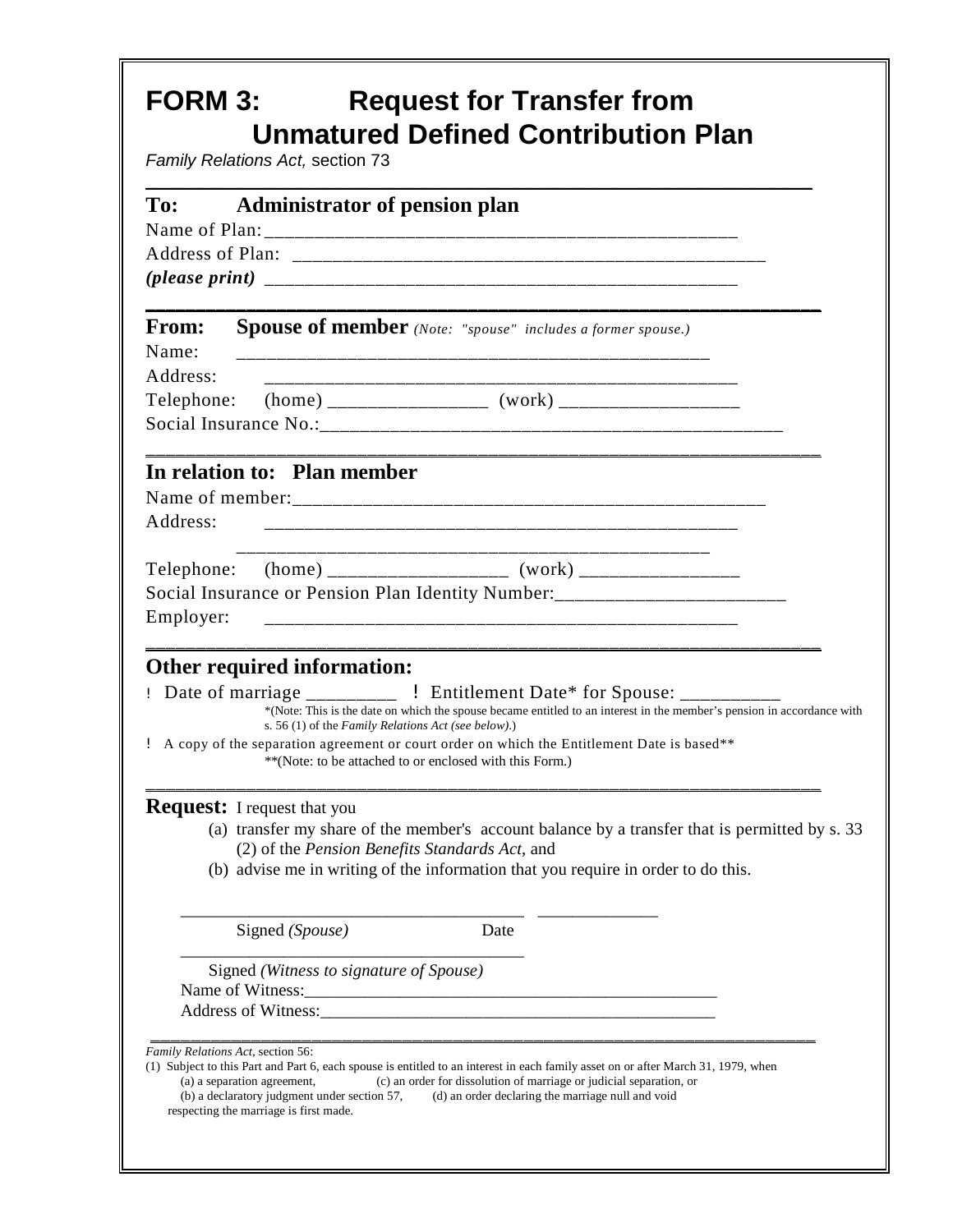| Family Relations Act,             |                                         | for Transfer or Pension<br>section 74 (Note: This form is for use in relation to an unmatured pension in a defined benefit Plan.)                                                                |
|-----------------------------------|-----------------------------------------|--------------------------------------------------------------------------------------------------------------------------------------------------------------------------------------------------|
| To:                               |                                         | <b>Administrator of pension plan</b>                                                                                                                                                             |
| <b>From:</b><br>Name:<br>Address: |                                         | <b>Spouse of member</b> (Note: "spouse" includes a former spouse.)                                                                                                                               |
| Telephone:                        |                                         |                                                                                                                                                                                                  |
|                                   |                                         | Social Insurance No.: ____________________ Date of Birth: ______________________                                                                                                                 |
| Employer:                         |                                         | Social Insurance or Pension Plan Identity Number: ______________________________                                                                                                                 |
| <b>Request:</b>                   |                                         | As the limited member named above, I request: (check the applicable request)                                                                                                                     |
| [ ] that you                      | the Pension Benefits Standards Act, and | (a) transfer my share of the member's pension value by a transfer that is permitted under section 33 (2) of<br>(b) advise me in writing of the information that you require in order to do this. |
|                                   |                                         | *(Note: This option is only available if the member is eligible to retire but has not retired.)                                                                                                  |
|                                   |                                         |                                                                                                                                                                                                  |
|                                   | Signed (Limited Member)                 | Date                                                                                                                                                                                             |
|                                   |                                         | Signed (Witness to signature of Limited Member)                                                                                                                                                  |
|                                   |                                         | [] that you provide me with a separate pension from the plan when the member retires.                                                                                                            |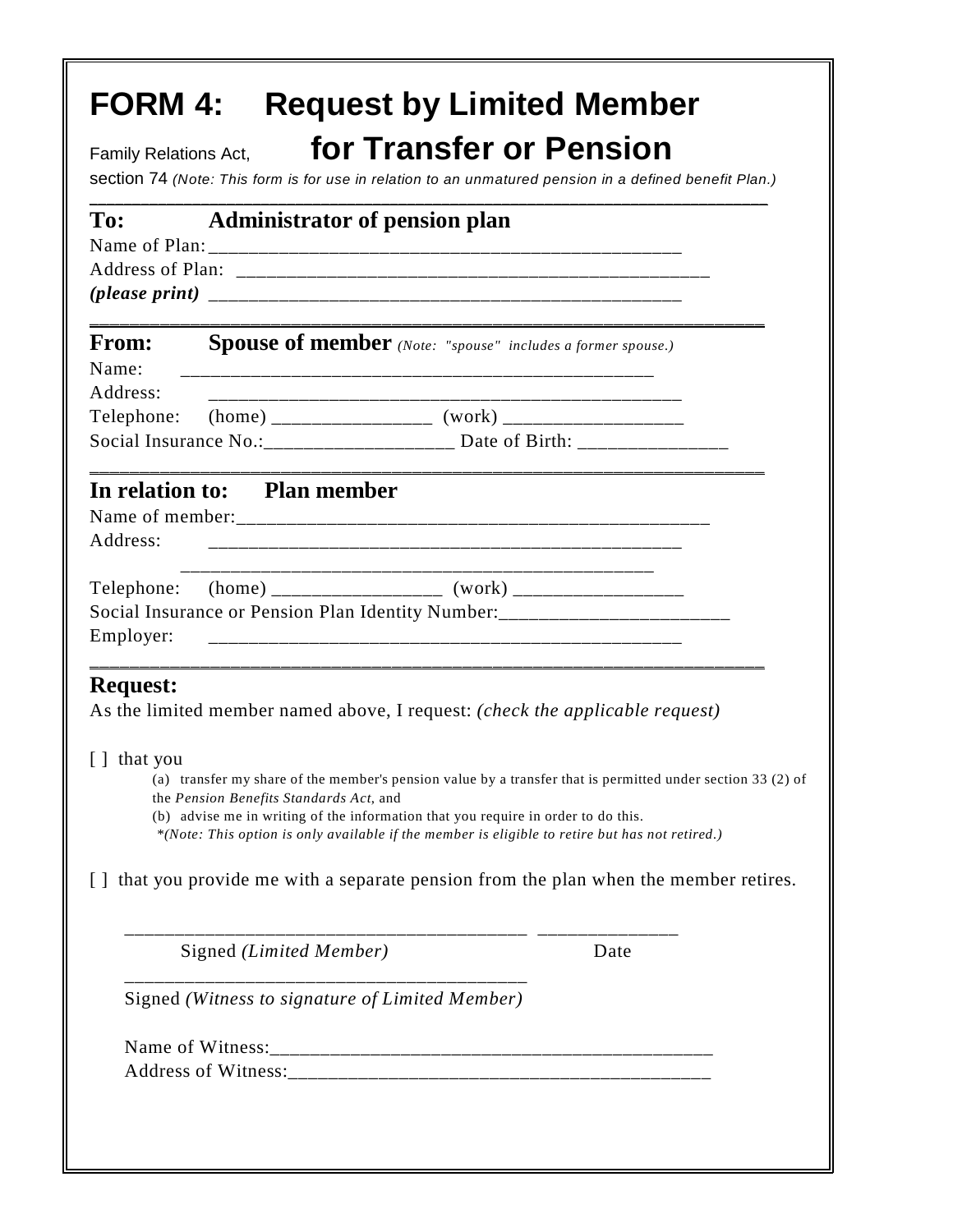| To:<br><b>Administrator of pension plan</b>                                                         |                                                                                                                                                                                |
|-----------------------------------------------------------------------------------------------------|--------------------------------------------------------------------------------------------------------------------------------------------------------------------------------|
|                                                                                                     |                                                                                                                                                                                |
|                                                                                                     |                                                                                                                                                                                |
| <b>From:</b><br>Name:<br>Address:                                                                   | <b>Spouse of member</b> (Note: "spouse" includes a former spouse.)                                                                                                             |
|                                                                                                     |                                                                                                                                                                                |
|                                                                                                     | Social Insurance No.: _______________________ Date of Birth: ___________________                                                                                               |
| In relation to: Plan member<br>Address:                                                             | <u> 1999 - Jan Jan James, Amerikaansk politiker (d. 1989)</u>                                                                                                                  |
| Employer:                                                                                           | Social Insurance or Pension Plan Identity Number: ______________________________                                                                                               |
| Other required information:<br>s. 56 (1) of the Family Relations Act (see below).)                  | *(Note: This is the date on which the spouse became entitled to an interest in the member's pension in accordance with                                                         |
| ï                                                                                                   | A copy of the separation agreement or court order on which the Entitlement Date is based**<br>**(Note: to be attached to or enclosed with this Form.)                          |
| <b>Request:</b> I request that<br>(a) I be designated as a limited member of your pension Plan, and | (b) you administer the division of the member's matured pension by providing me with separate<br>payment of benefits in accordance with s. 76 (4) of the Family Relations Act. |
| Signed (Spouse)                                                                                     | Date                                                                                                                                                                           |
| Signed (Witness to signature of Spouse)                                                             |                                                                                                                                                                                |
|                                                                                                     |                                                                                                                                                                                |
|                                                                                                     |                                                                                                                                                                                |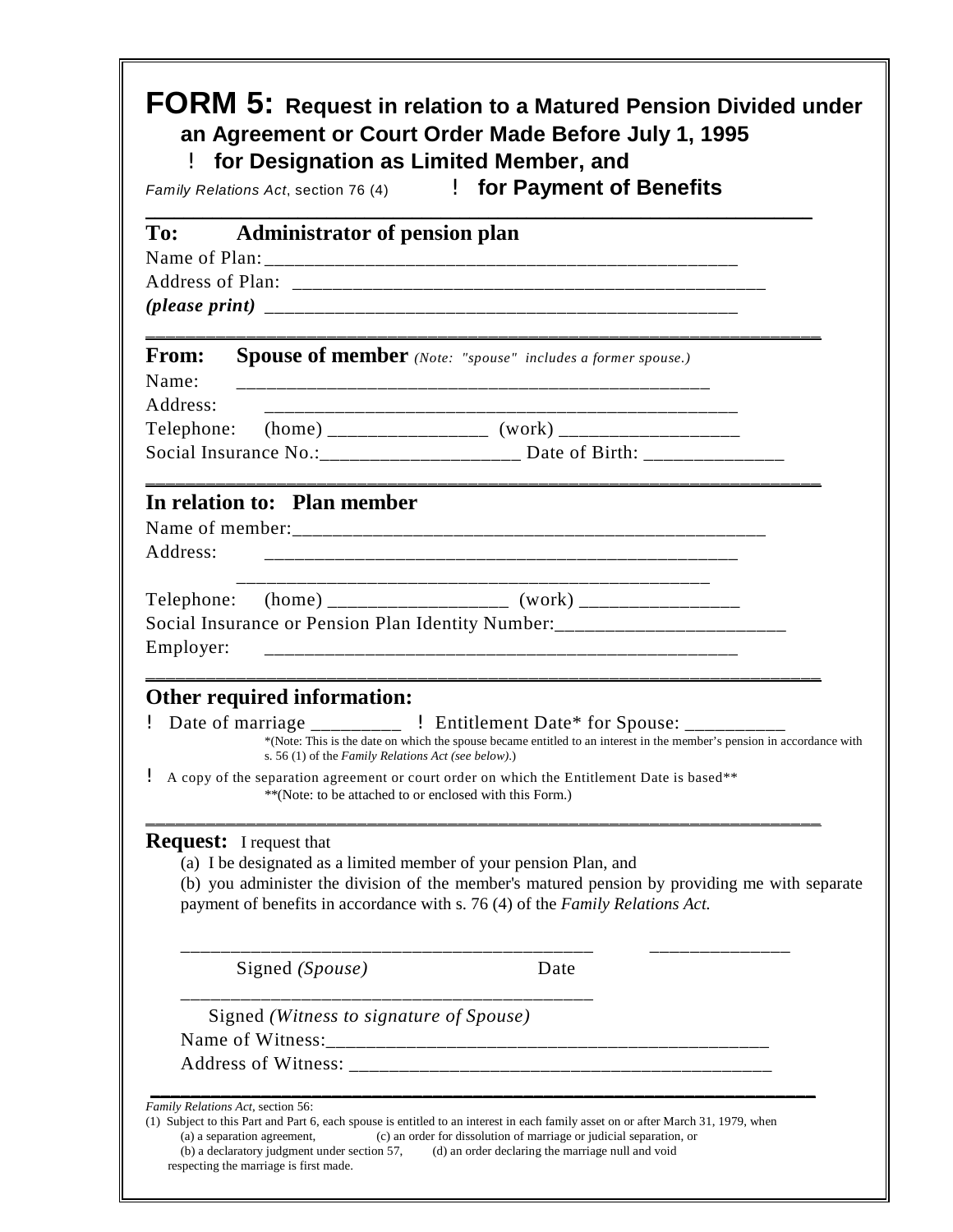# **Form 6: Notice of Receipt**

*Family Relations Act,* Part 6

| To:             | <b>Plan Member</b>                                                               |
|-----------------|----------------------------------------------------------------------------------|
| Name of Member: |                                                                                  |
| Address:        |                                                                                  |
|                 |                                                                                  |
|                 | Social Insurance or Pension Plan Identity Number: ______________________________ |
| Employer:       |                                                                                  |
|                 |                                                                                  |

\_\_\_\_\_\_\_\_\_\_\_\_\_\_\_\_\_\_\_\_\_\_\_\_\_\_\_\_\_\_\_\_\_\_\_\_\_\_\_\_\_\_\_\_\_\_\_\_\_\_\_\_\_\_\_\_\_\_\_\_\_\_\_\_\_\_\_\_\_\_

## **From: Pension Plan**

| <b>Contact Person:</b><br>Telephone: |  |  |
|--------------------------------------|--|--|

## **Receipt of Notice:**

We have received the following notice under the *Family Relations Act* in relation to your membership in our pension Plan:

- [ ] Form 1: Claim of Spouse to Interest in Member's Pension
- [ ] Form 2: Request for Designation as Limited Member of Pension Plan
- [ ] Form 3: Request for Transfer from Unmatured Defined Contribution Plan
- [ ] Form 4: Request by Limited Member for Transfer or Pension
- [ ] Form 5: Request in relation to a Matured Pension Divided under an Agreement or Court Order Made Before July 1, 1995 for Designation as Limited Member and for Payment of Benefits

From:

*(name as shown on notice)*

Dated:

*(date of notice)*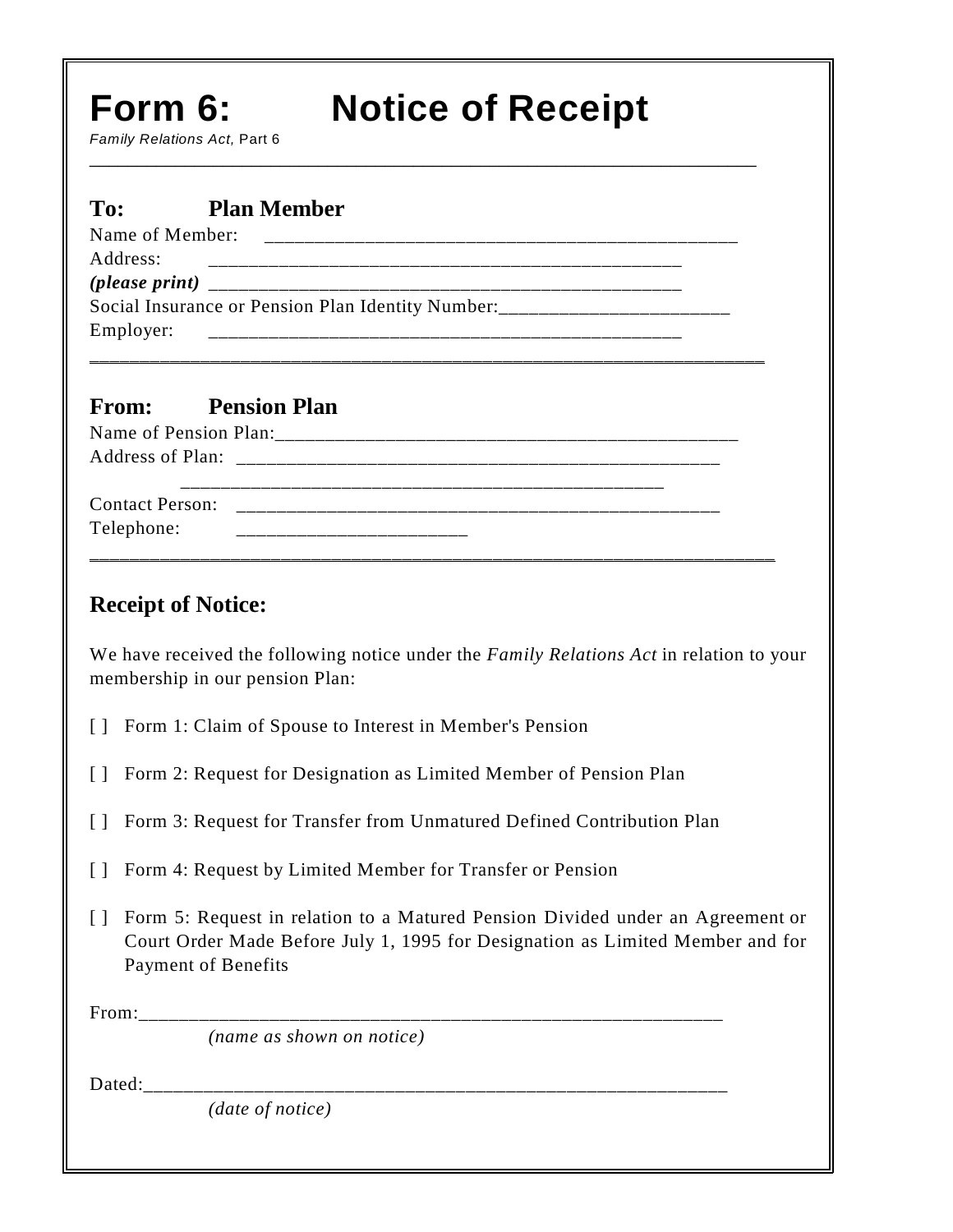## Appendix D **Comparison of Immediate Settlement and the Deferred Settlement Model**

\_\_\_\_\_\_\_\_\_\_\_\_\_\_\_\_\_\_\_\_\_\_\_\_\_\_\_\_\_\_\_\_\_\_\_\_\_\_\_\_\_\_\_\_\_\_\_\_\_\_\_\_\_\_

As mentioned in the Report, a relatively common theme in submissions received by the Committee was that B.C. should change from a deferred settlement model to an immediate settlement model. Reasons advanced in support of this included: (a) the simplicity of the model, and (b) the fact that a number of Canadian jurisdictions have adopted an immediate settlement model. It is necessary, therefore, to set out in some detail the Committee's reasons for concluding that the deferred settlement model for dividing unmatured DBP's be retained.

Pensions are difficult to deal with because they represent a future asset: eventually, if the member lives long enough, the member will become entitled to a stream of income payable for the member's lifetime.

A deferred settlement model is based on the view that it is not necessary to guess at future events. If the spouse waits until the member retires (or until the member is eligible to have the pension commence), all of the information to determine the spouse'sshare at that date is then available. There are certainly disadvantages to this method. But its chief advantage is that it provides the spouse with a share of the pension determined on precisely the same basis as the member's pension. Each of the parties benefits equally from the pension that accrued during the relationship.

An immediate settlement model achieves division simply and expeditiously, but does so by placing the lowest possible value on the spouse's share (usually by assuming the member terminates employment at separation and then elects to have the pension commence at age 65).

The difference in result between the two Canadian models is substantial. A survey of Canadian jurisdictions reviewed by the Committee offered an example of the differences achieved by various pension settlement models, and demonstrated that the immediate settlement model typically gives the spouse less than half of the value that would be allocated under the deferred settlement model. For a similar analysis, see the *Report of the Task Force On the Division of Pension Benefits Upon Marriage Breakdown* (Feb., 2003, Canadian Institute of Actuaries) at p. 12-3, which shows the immediate settlement model producing results of between about half to a third of the value allocated under the deferred settlement model.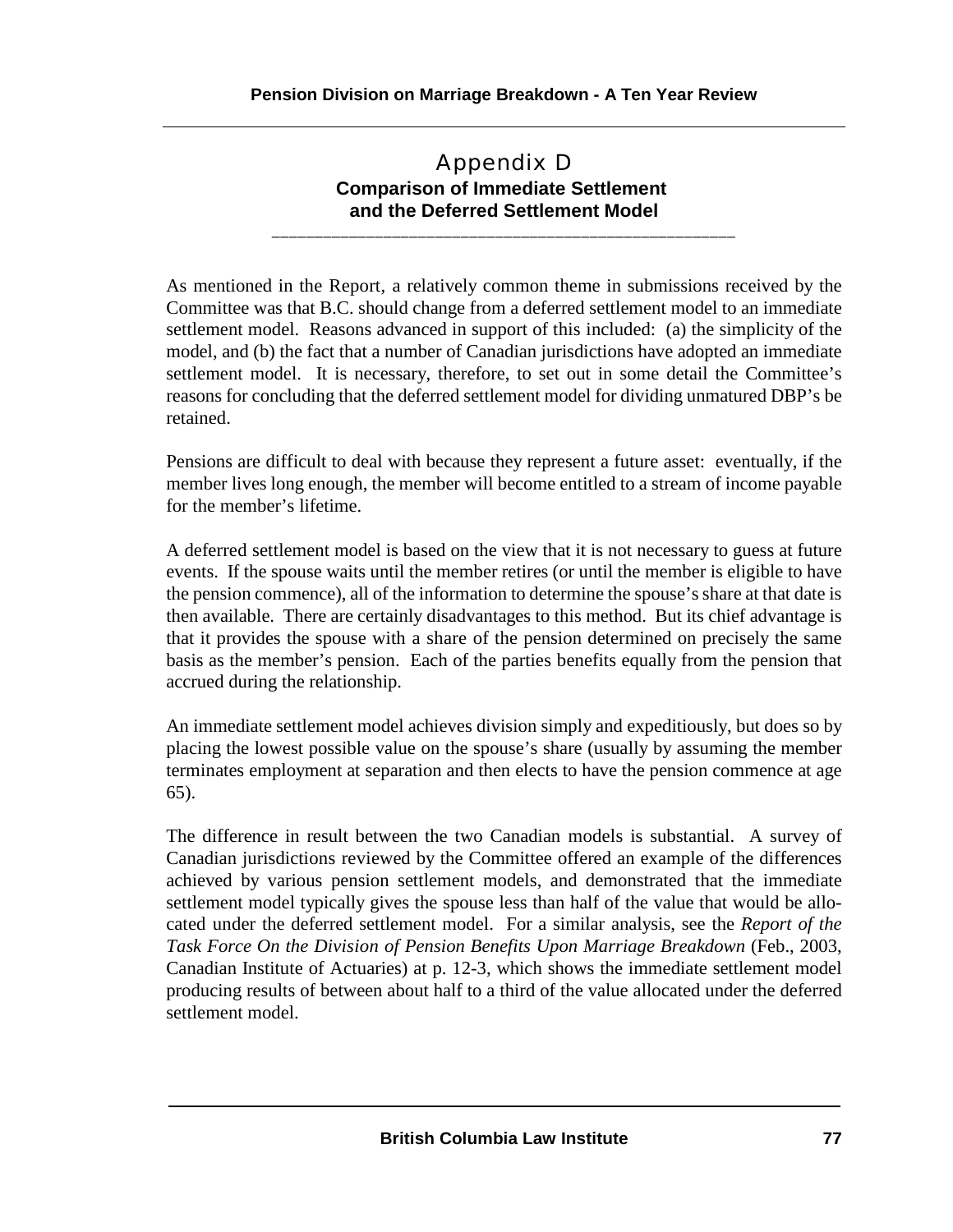In the opinion of the Committee, the simplicity of one model over others is not in itself reason enough to adopt it, if it does not also place a fair value on the spouse's share of the pension.

The first question then is: why is there such a substantial difference in the values achieved? The second is: what criteria is available for assessing the relative fairness of the two approaches (ignoring for the moment the administrative advantages and challenges associated with each)?

## *The pro rata approach*

In the Report, we have referred several times to the fact that the method of determining the pension that accrues during the relationship by using the formula ½ A/B (or in other words, the "Rutherford Formula" discussed in Chapter 1 of this Report) is a *pro rata* approach. It is worth spending a moment describing what that means.

## **Example**

| Member joins plan                      | Jan 1, 1981 |
|----------------------------------------|-------------|
| Member marries Spouse Jan 1, 1991      |             |
| Member divorces Spouse Dec. 31, 2000   |             |
| Member retires at age 60 Dec. 31, 2010 |             |

How should the value of the member's pension be determined at various time periods, such as: (1) the pre-marriage period, (2) the marriage period and (3) the post-marriage period? For the sake of the example, when the member retires, assume that the present value of the pension is \$150,000.

Under a *pro rata* approach, because the periods are each the same length, the same value would be placed on all three periods. In this case, the pension having a present value of \$150,000 as of Dec. 31, 2010, the pro-rata approach would hold that \$50,000 of it accrued in each of the three periods. Under B.C. law, the spouse's share of the pension is determined in this way. In the example, if only the marriage period is being divided, the spouse's share would be  $\frac{1}{2}$  \*  $\frac{1}{3}$  \* \$150,000 = \$25,000.

The *pro rata* approach assumes that the accrual of value of the pension is constant. But it is more likely that the value did not accrue evenly. If it is necessary to value precisely accumulations for these periods at different dates, it might well be something like this:

(1) accruals during the pre-marriage period, valued at Jan. 1, 1991 assuming the member terminated employment at that date will be (say) \$5,000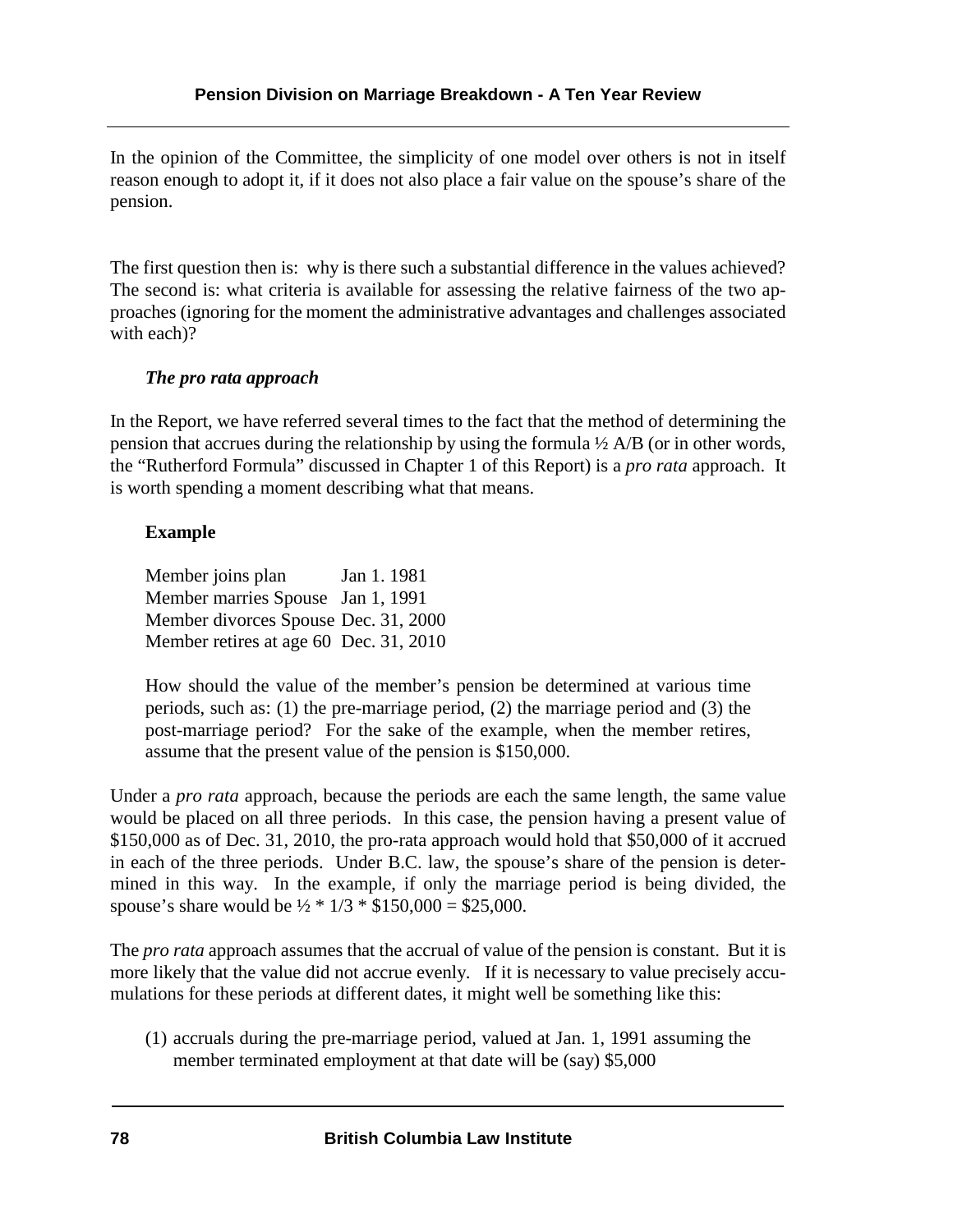- (2) accruals during the marriage period, valued at Dec. 31, 2000 assuming the member terminated employment at that date will be \$30,000, and
- (3) accruals during the post-marriage period, valued at Dec. 31, 2010, will be \$115,000.

An approach that is based on the fact that rates of accrual vary over these different periods (often called "Value Added") would give the spouse in the example pension entitlement worth half of  $$30,000 = $15,000$ .

This matter has been considered by Canadian courts numerous times and the *pro rata* approach has been held to be the fairest method for determining the spouse's share of the pension (as, e.g., in the Rutherford case).

### *Why does the deferred settlement model place a higher value on the spouse's share than the immediate settlement model?*

The deferred settlement model bases the spouse's share on the value of the pension as of the date at which it is eventually divided. By deferring the division, the spouse's share of the pension is based on the plan member's actual employment history, pensionable service and earnings. For example, if the value of the pension is based on the member's final average earnings, and these have increased since the parties' relationship ended, the spouse's fractional interest in the pension will include post-separation increases in the value of the pension.

In contrast, under the immediate settlement model, the spouse's share is determined as of the breakdown of the relationship: (a) assuming that the member would not have any further salary increases, thereby capping the value of the pension, and (b) assuming that the pension commenced at age 65 (which, in the example, would remove 5 years of pension payments from the equation).

For these reasons, the immediate settlement model for valuing the spouse's share places a substantially lower share on the spouse's share than the deferred settlement model.

It is often argued that there is no other way to value the pension using the immediate settlement model, since any projections as to future events would place all of the risk on the member if those future projections did not come to pass. That is true enough, but the argument is only valid with respect to how to use the immediate settlement model. The deferred settlement model completely avoids the need to make future projections. Everything is based on events as they actually turn out at the date of division.

### *Fairness of the Immediate Settlement model*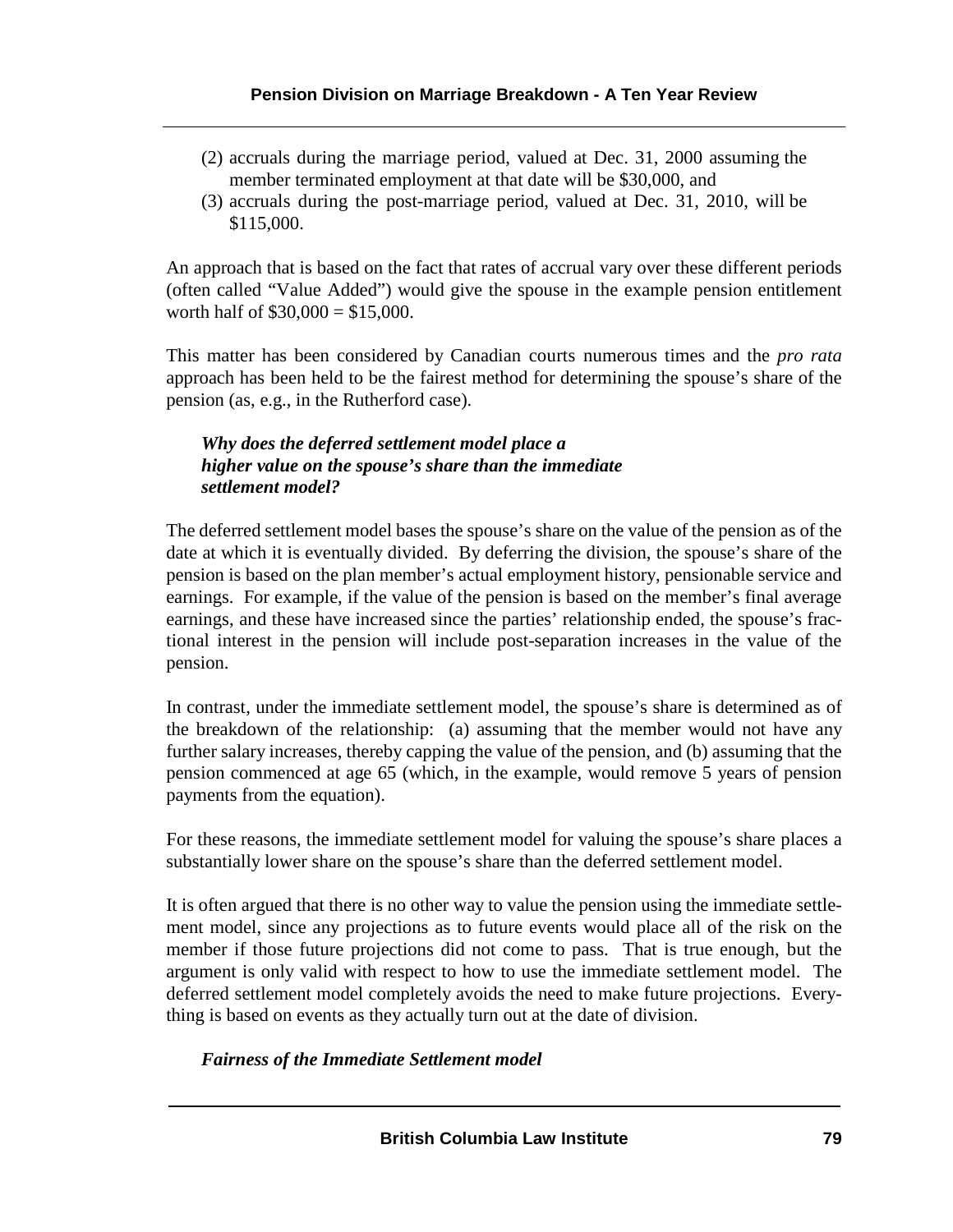It is often argued that the immediate settlement model is fair because the spouse should not be entitled to a share of benefits that accrue after the marriage ends. Any increase in value after the parties separate, it is argued, is due solely to the member's post-separation contributions and the member, therefore, should be entitled to the whole of the benefit of those contributions. It is important to examine this proposition to determine whether it is, in fact, true.

## *Argument that all post-separation increases are earned or paid for after the separation*

There are at least three situations where it is clearly not true that post-separation increases in the value of the pension are paid for by the member after separation:

(a) contributions to a pension made during the marriage are usually determined with an eye on the amount that the plan must finally pay out. That means that the greater value a pension has later on is usually paid for (in whole or in part) from the contributions made during the marriage, plus the net investment returns on those contributions.

If a significant part of future increases are paid for by the use of contributions made during the marriage, any scheme of pension division that does not take this into account when determining the spouse's share places an unfairly low value on the spouse's share.

(b) some post division ad hoc increases in a pension are paid for during the marriage, or attributable to the investment of contributions made during the marriage

The main reason plans adjust pension benefits by increasing them on an ad hoc basis is because the original benefits and contribution levels were based on conservative estimates about plan investment performance. When plan performance outstrips those estimates (which, for many years, was typical) the plan often increases the benefits payable (or declares a contribution holiday, or seeks to have the surplus transferred from the plan). Where benefits are increased in this situation, the increase is "paid for" from contributions made during the marriage (or at least, is not solely attributable to contributions made after the pension is divided).

Any scheme of pension division that does not take this into account when determining the spouse's share places an unfairly low value on the spouse's share.

In today's financial climate, it is more common to find that benefits are being cut back rather than increased. The deferred settlement model, however, automatically addresses both of these possibilities.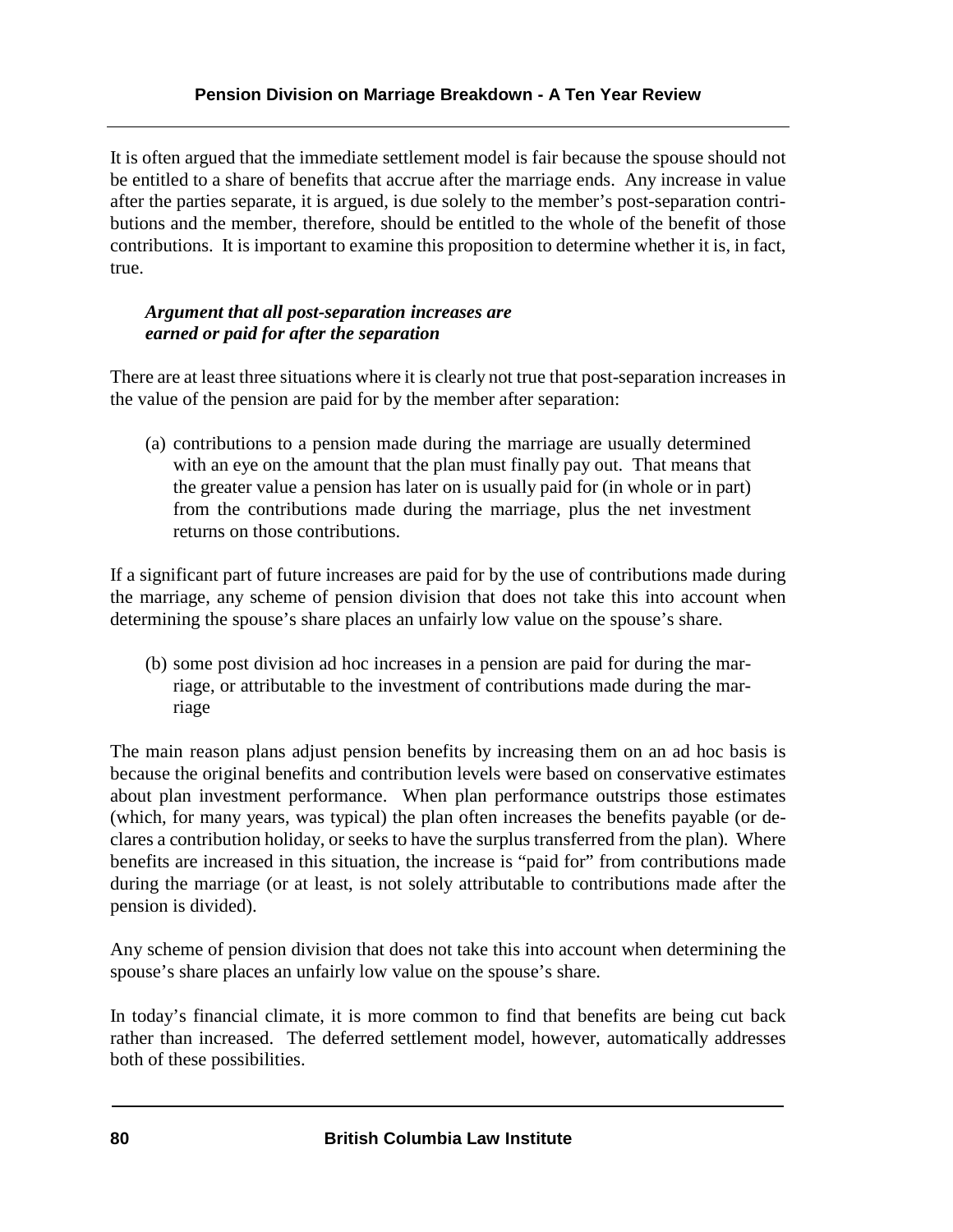(c) some benefits paid for after the division are not paid for by the member and, therefore, should be equally shareable by the spouse.

In some plans, particularly multi-employer, union plans, current workers will agree to make higher contributions so that retired workers' pensions will be protected. Inflation erodes the value of a non-indexed pension. It is sometimes argued that this benefit should go only to the member. But here again is a very common example of enhanced pension entitlement that a member receives but doesn't have to pay for after the separation.

### *An example*

The following is a useful example to consider by anyone who maintains that the value of the pension that accrues during the marriage is subsidized by post-separation contributions:

Member  $(X)$  and spouse divorce January 1, 1996. They divide the pension, which is in a final average defined benefit plan. The spouse's share is valued assuming that X terminates employment as of January 1, 1996 and enjoys no further salary increases.

At the date of division X is making \$50,000 a year and makes contributions based on that level of salary.

Member Y joins the plan January 1, 1996 and also makes \$50,000 a year and makes contributions to the pension based on that level of salary.

For the rest of their careers, X and Y enjoy the same salary increases, make the same contributions and retire at the same time, each then making \$100,000 a year.

The pension  $X$  has that was earned after the divorce will be exactly the same as  $Y$ 's. At the same time, however, pension entitlement earned before the divorce will have increased in value by operation of the pension formula.

Clearly, the plan doesn't charge X more than Y, even though X has more units of pension entitlement than Y (that is, those units that were earned during the marriage). But the units of pension entitlement that X holds from before the divorce are somehow worth more than the value placed on the spouse's share. If X doesn't pay more than Y for the post-divorce pension, what extra contributions has X made that have enhanced the value of the marriage portion of the pension?

In summary, the fairness of the immediate settlement approach to determining the spouse's share is not supported by the argument that all subsequent increases in pension value are earned or paid for after the division.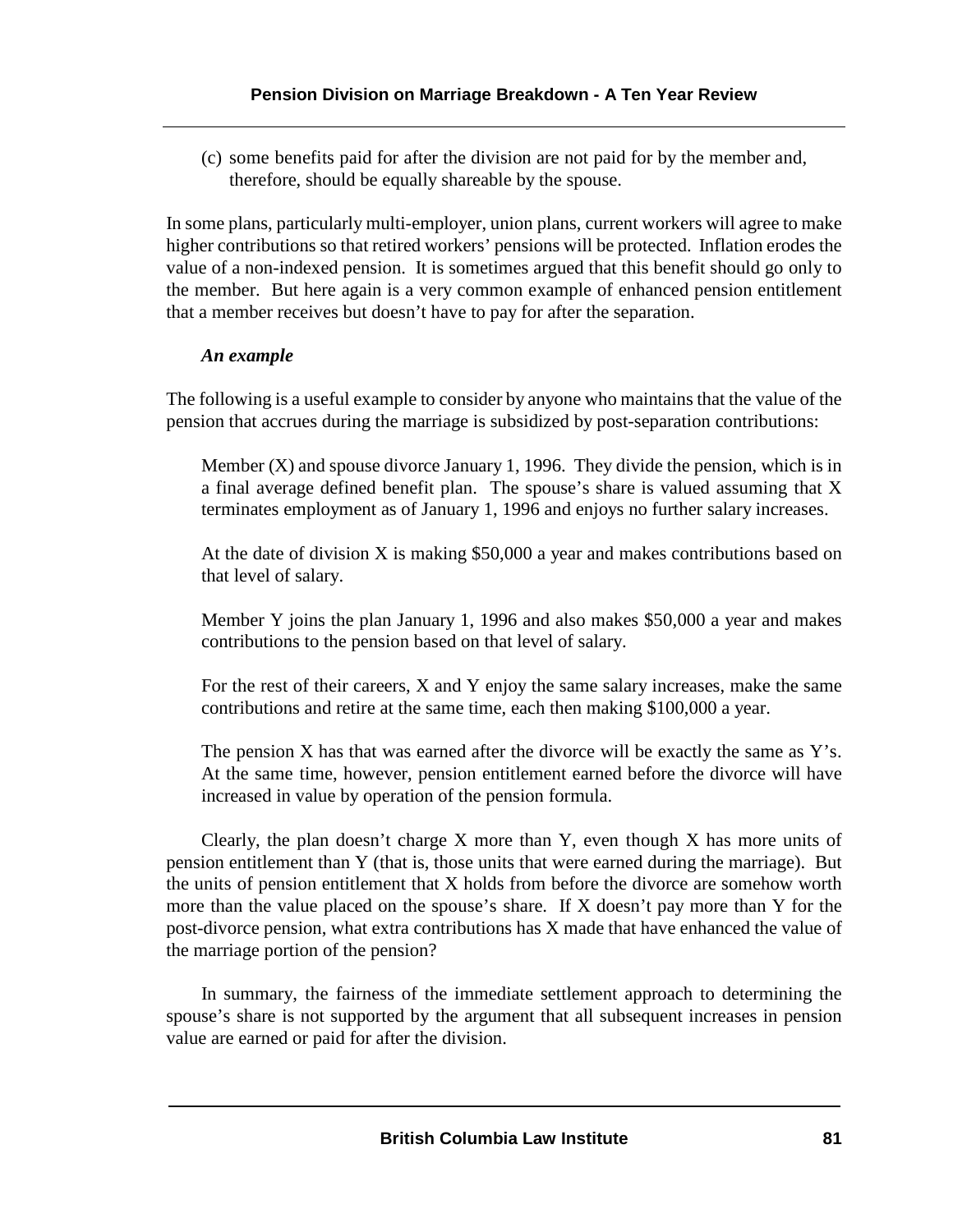## *Reasons for dividing post-separation increases regardless of when they are earned or paid for*

There are a number of reasons for dividing post-separation increases in pensions regardless of when they are earned or paid for.

(a) The National Consensus

The national consensus argument is often put forward. A number of provinces have adopted pension division legislation that provides for an immediate settlement model. Some people take that fact as suggesting that there is a national consensus in favour of an immediate settlement model.

Such an observation about provincial legislation, however, overlooks the fact that before pension division legislation was enacted, the "national consensus" favoured the so-called Rutherford Order, which divides post separation increases associated with marriage accruals between the member and spouse on a *pro rata* basis. This was certainly the standard in B.C. before Part 6 was enacted, (and most other Canadian jurisdictions independently adopted formulas similar to the Rutherford Order). B.C. law in this respect was heavily influenced by American developments so that, if we look further afield, we will continue to see a consensus not in favour of immediate division, but of deferred division.

(b) Inflation Protection

The current B.C. legislation is based on the idea that both spouse and member should have a share of the pension that functions like a pension. But an immediate settlement model of pension division usually strips out most, if not all, of the inflation protection from the spouse's share so that the value credited to the spouse will be inadequate to provide a realistic retirement income.

If a pension is not protected from inflation, its value is severely eroded over time (even in these days of very moderate inflation).

Public pensions are usually indexed and therefore protected. Private occupation pensions are usually not indexed: but they are still protected through ad hoc increases, or by operation of the benefit formula. Career average and final average pensions, for example, tend to be protected from inflation by the component of the benefit formula based on salary.

If the legislative scheme of pension division leaves out the inflation protection, the law makes sure the spouse's share of the pension is inadequate. While the immediate settlement model strips out any inflation protection, the deferred settlement model provides the spouse with a share of the inflation protection component.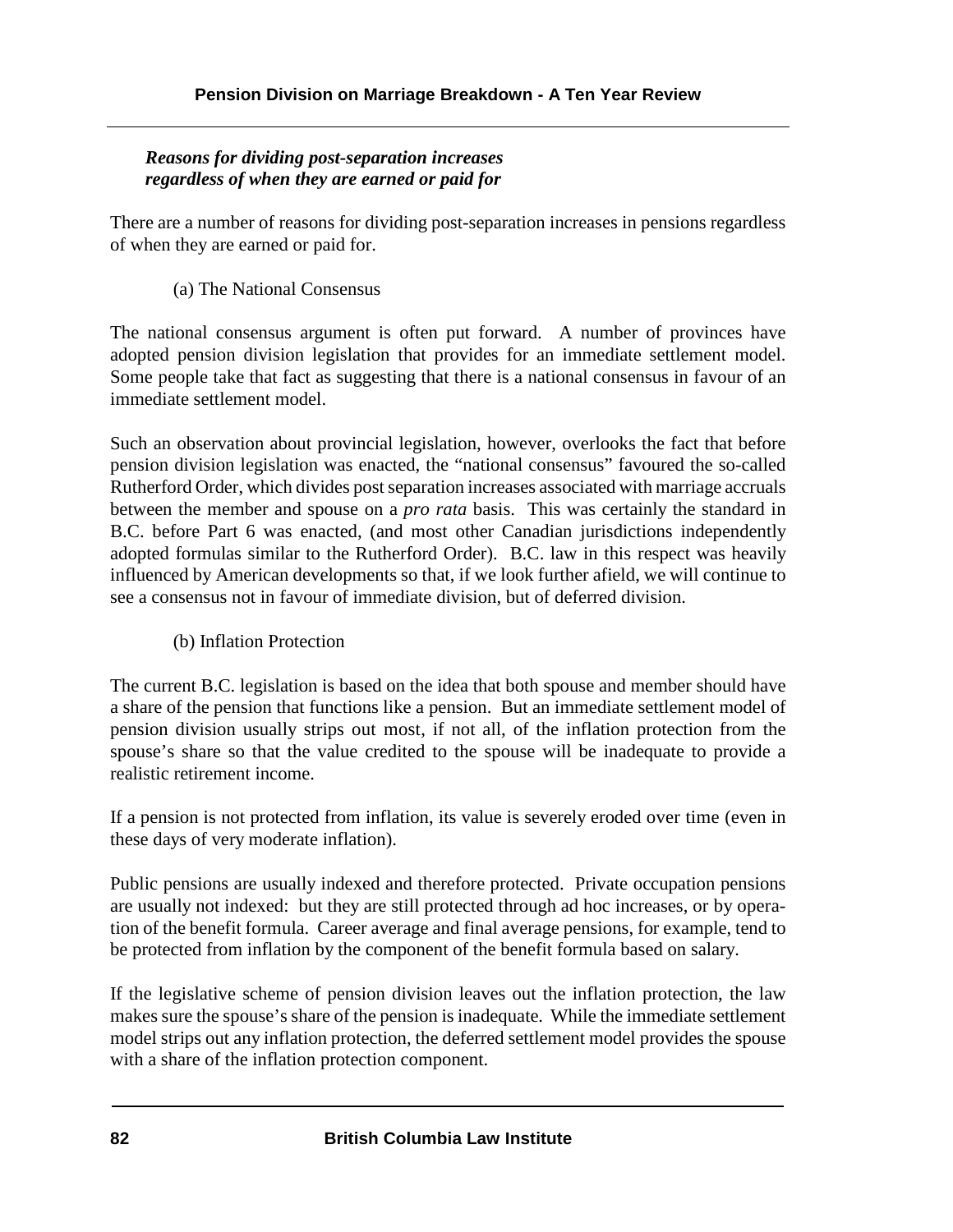In Pask and Hass, *Division of Pensions* [E. Diane Pask, Cheryl A. Hass, Keith L. McComb, Division of Pensions, Toronto: Carswell, 1990-1996] (at III-20), for example, the authors make the following observations:

Employer contributions are calculated based on the expectation that employees will ultimately receive a pension that reflects the cost of living at retirement: pensions are not funded on an expectation of premature termination. Valuation of the benefit based on a hypothetical termination "does not give the spouse the correct share of the amount actually funded to date by the employer." *[footnotes omitted]*

(c) The Spouse's Property Interest in the Pension

In B.C., the basis of family property division is that it is the asset itself that is being divided, not its value.

An unmatured pension is a collection of intangible units of potential. If we suppose the pension that accrued during the marriage consists of 4 of these units, then, if the asset is being divided equally when the marriage breaks down, the spouse and member should each be entitled to 2 pension units.

Under the current B.C. approach, the units are worth the same whether they are held by the spouse or the member. Under an immediate settlement model, the spouse's 2 units will usually be worth much less than the member's. In many cases, part of the potential value of the 2 units the spouse is allocated is actually kept by the member. The member benefits by the fact that the spouse cannot make full use of the units. In other cases, there is the possibility that the plan benefits by undervaluing the spouse's share of the pension.

Pask and Hass, in *Division of Pensions,* make the following observations in a general review of arguments (pro and con) about the immediate settlement model (referred to as the "termination method") (at III-20):

Indeed, it may be argued that the "termination method" of valuation does not, in fact, share the property rights or interests accrued during the marriage when applied to the "final or best earnings" plan. This is because a final or best earnings plan is structured so as to provide an annuity for each year of pensionable service, the amount of which depends upon the employee's final or best earnings. The pension benefit accrued under this type of plan has as its foundation the accruals made during the marriage. Each year of service, including the years during the marriage, qualifies for the same share of the pension benefit upon retirement. Why is it that the years of marriage are not worth the same amount of retirement benefit to each spouse? The unreality of utilizing the "termination method" where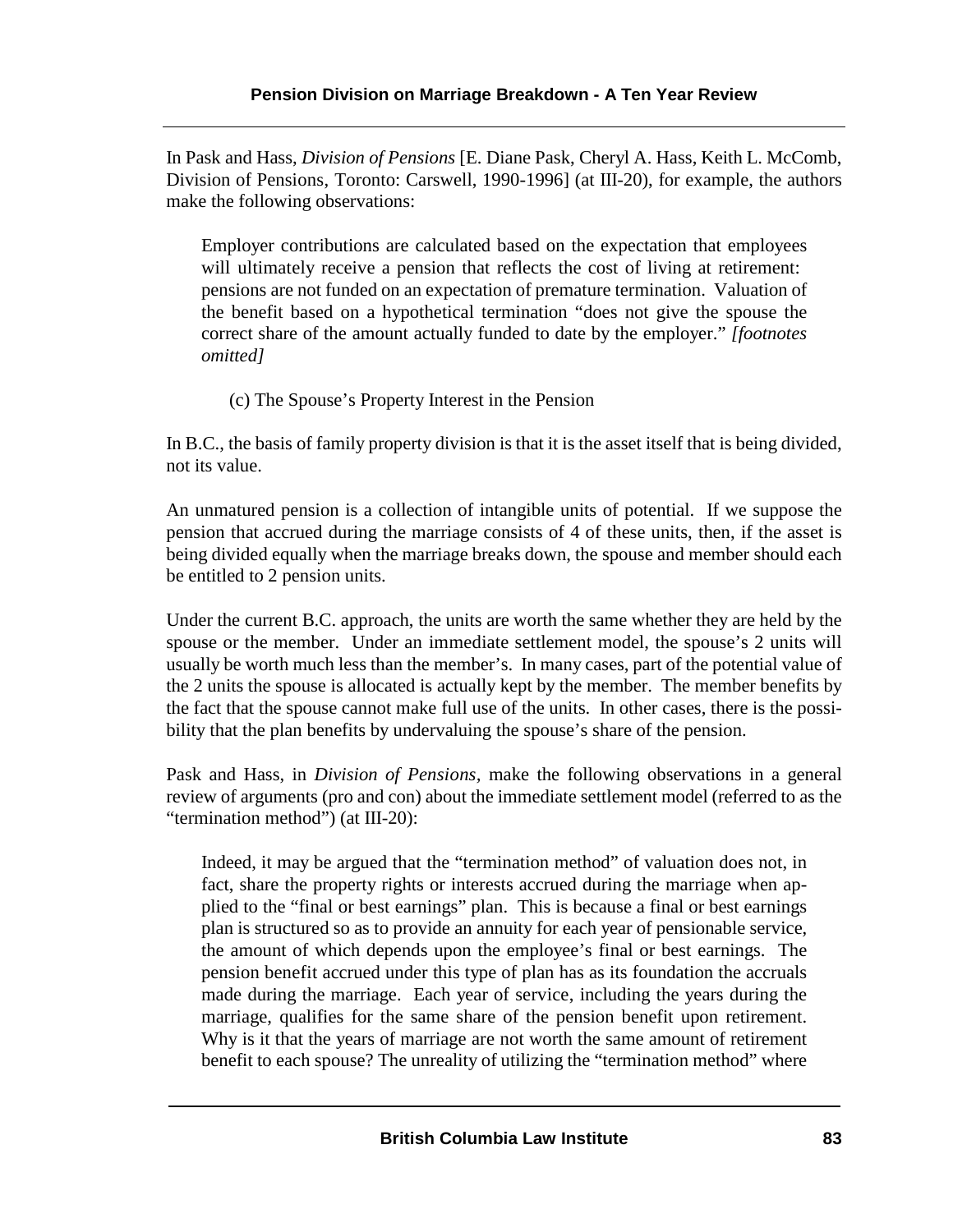the member spouse does not, in fact, terminate employment but intends to draw the pension at retirement may be compared to the way some cases have reduced the non-member's share because of hypothetical tax applied in the context of a hypothetical termination and refund of the pension value. The unreality of the latter situation has been noted judicially. *[footnotes omitted]*

(d) Expectation of Retirement Security

Pask and Hass, in *Division of Pensions*, (at III-21) further say:

...the argument in favour of using the "retirement value" may be seen as being based on the underlying expectations of the spouses during the marriage concerning their retirement security...

Essentially, the argument would go something like this: family resources were committed to earning a pension that was to be based on retirement date values. For legislation to base it on termination date values is contrary to that expectation.

Pask and Hass also observe (at III-20):

...It may be argued that the "termination method" is particularly unfair to the older, non-member spouse who has accepted the traditional homemaking role and who, as an older, newly employed or unemployed person, will not be able to accrue long-term benefits similar to those accrued by the member spouse during the marriage. The differences in value which arise when the member spouse enters his peak earning years are so extreme that cynics have wondered whether troubled marriages will tend, in future, to break up when the spouse with the defined benefit plan reaches age 53 (that being the approximate age at which benefit values start to climb). *[footnotes omitted]*

(e) Compensation for Economic Prejudice

To further develop the last point, one of the most significant developments in the separation of the economic interests of spouses on marriage breakdown is represented by the decision of the Supreme Court of Canada in *Moge* v. *Moge*, [1992] 3 S.C.R. 813. In that case, it was recognized that the homemaker spouse suffers an economic loss from the marriage--from deferring a career--that must be recognized when an order for maintenance is made. This principle has been recognized in B.C. as a factor to be considered either when awarding support or when dividing property between the spouses (in Lodge v. Lodge (1993), 48 R.F.L. (3d) 365 (B.C.C.A.), for example, as well as in many other cases).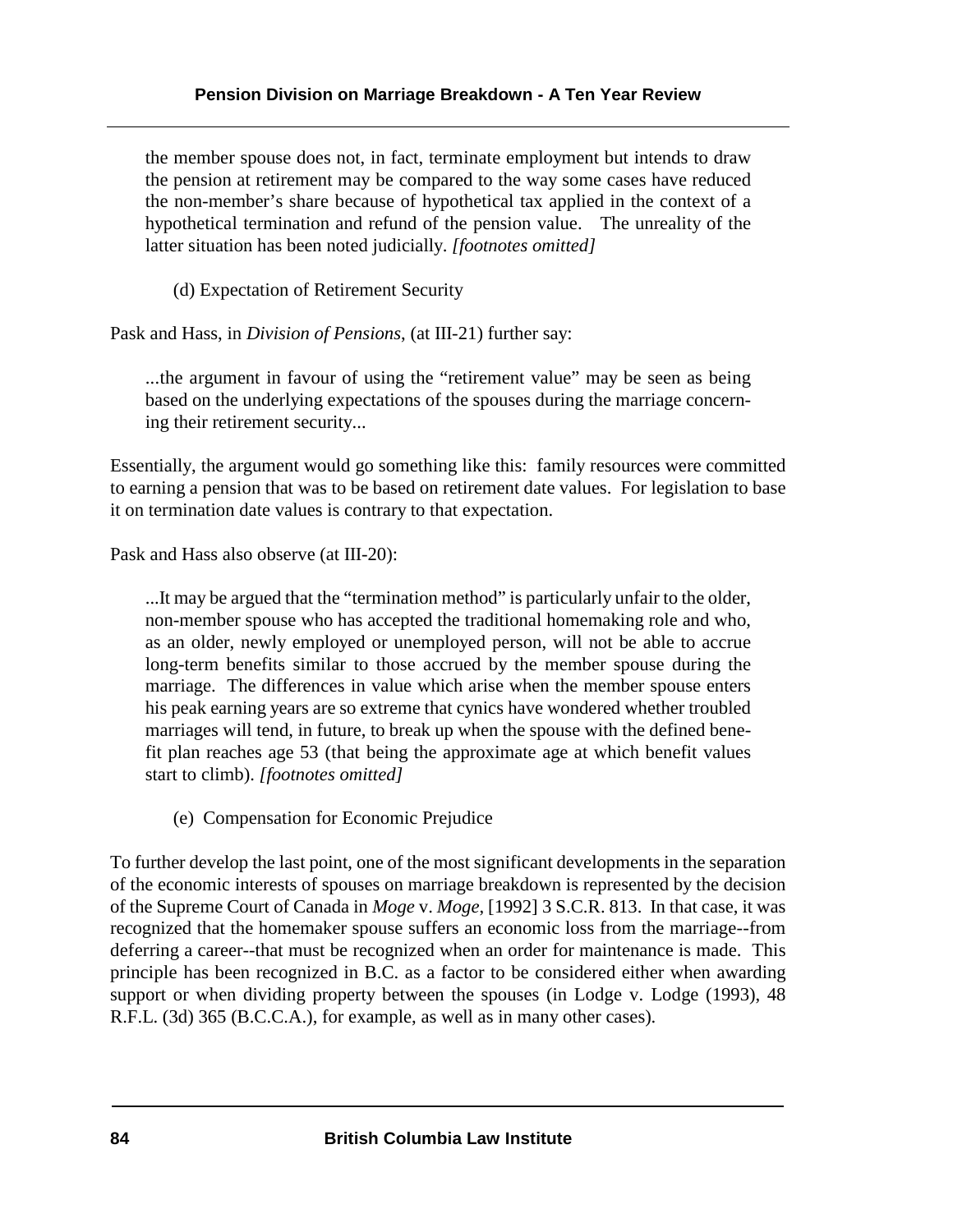The same prejudice to a homemaker spouse's economic interests arising from deferring a career also arises from the homemaker spouse's lost opportunity to acquire pension benefits. The peak years of pension accrual for a member that follow marriage breakdown exist because of the platform created by the marriage. Consequently, to truly recognize the spouse's interest in the pension in accordance with the Moge principles, then post-separation increases in the value of the marriage accruals must be recognized when the pension is divided.

## *Why not give the parties a choice?*

Even if the deferred settlement model is maintained for B.C. legislation, why shouldn't the spouse be given the choice of taking the benefits under an immediate settlement model? We were advised by plan administrators that frequently the spouse wants the money as soon as possible and it is difficult to explain to the spouse the rationale underlying the deferred settlement model.

The Committee considered this suggestion at length, and finally rejected it for several reasons.

First, even if the transfer is immediate, the funds typically aren't available until a future date. They are usually "locked-in" which means that they must be transferred to a locked-in RRSP and can't be cashed out, but must be used to produce a life income, by purchasing an annuity or transferring them to a Life Income Fund ("LIF"). If they are transferred to a LIF, the spouse is permitted to make regular monthly withdrawals subject to specified minimum and maximum levels. Therefore, permitting the spouse to transfer benefits from the plan immediately on the ground that funds are needed now would in no sense further that objective.

It is also worth observing that the maximum amounts that may be withdrawn under the LIF tables are set quite low. Even if the spouse is given a fair value for the interest in the pension, and is able to invest the funds successfully to equal the commuted value of the pension that would otherwise be payable under the plan, the amount that can be withdrawn when the spouse turns 55 (the usual age at which benefits can be accessed) will be substantially less than the payments that would be made under the pension because of how the LIF tables operate.

It should also be observed that, even if it were possible to make pension funds available to a spouse for current needs, permitting that would be fundamentally contrary to pension policy. The rationale for pensions, for providing tax advantages for contributions and sheltering investment returns on them from tax, for the locking-in rules, and so on, is, to the extent possible, to encourage (or require) people to save for their retirement. A spouse who needs money now for current needs may not be considering that money will also be needed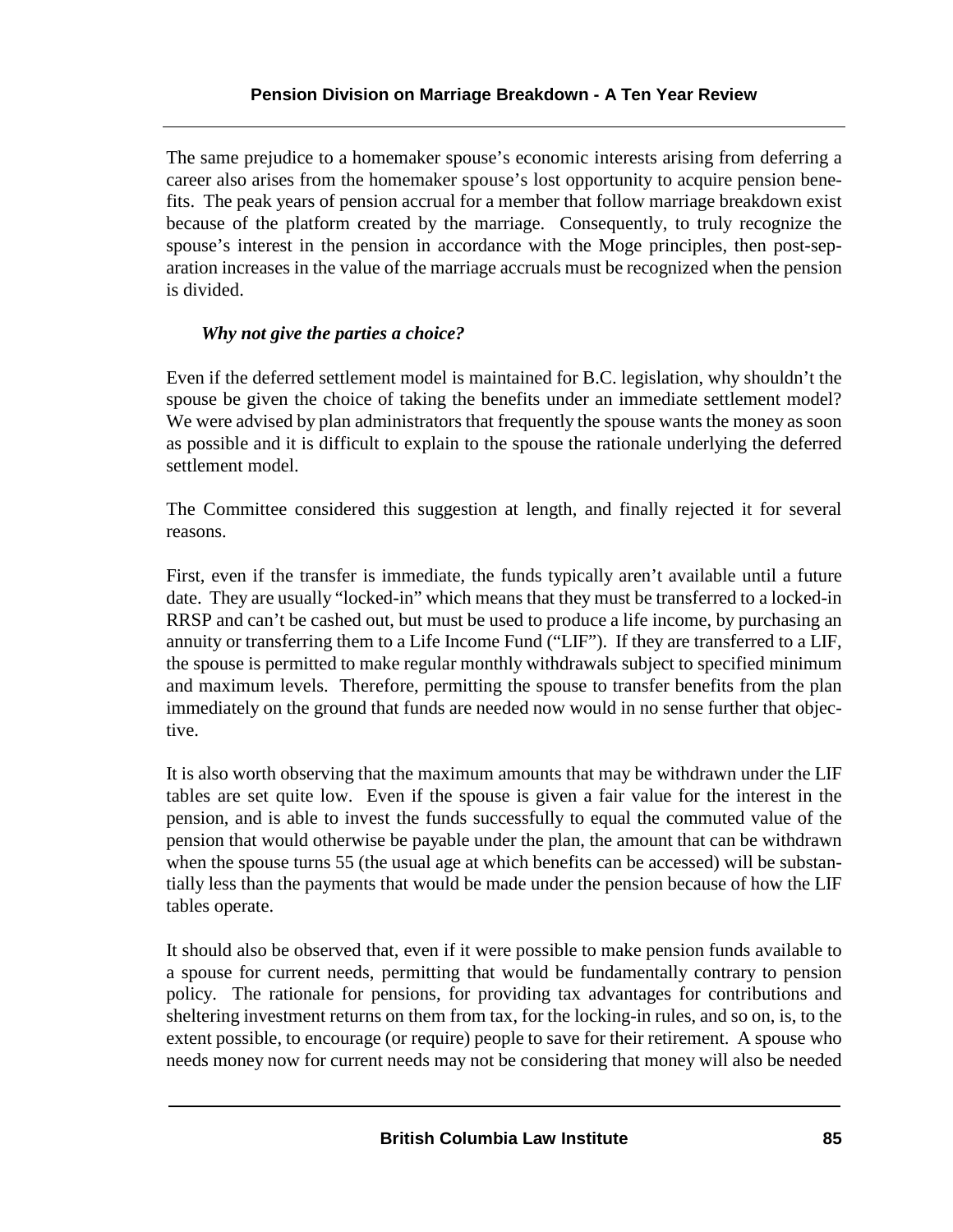when the spouse is 60, 70 or 80. It is also worth noting that a plan member's immediate need for money is not a valid ground for unlocking funds from the pension.

In jurisdictions where the spouse has a choice between an immediate division and a deferred division, evidence suggests that the parties frequently do not have sufficient information to make a wise decision, or choose to make the decision based on immediate interests rather than long term needs. In Ontario, for example, pensions are usually divided through an immediate equalization payment paid by the member to the spouse. Information provided by lawyers practicing in Ontario is that the spouse usually wants the cash immediately (for current needs), while the member usually wants the pension divided by using the "if and when" model (what in B.C. would be referred to as a Rutherford Order). It would be interesting to know what the positions of the parties would be if they received sufficient information comparing the values of the two options. Typically, however, the only information available to the parties is an actuarial valuation showing the current value of the pension, calculated on the termination model, and each party makes their decisions based solely on the current situation: the spouse wants the money now. The member doesn't want to pay the money now. A comparison with the future value of the benefits is not part of the equation.

For all of these reasons, it is the Committee's conclusion that pension division legislation should not give the spouse the option of choosing between an immediate and a deferred settlement of the spouse's interest in the pension.

## *Isn't this paternalistic?*

Yes it is. But that is true of all legislation dealing with pensions.

## *Shouldn't an immediate settlement model be adopted because it is consistent with B.C. law for dividing other assets?*

It is true that, under B.C. law, most family assets are divided immediately. But this is only true of assets that do not have a future value component. B.C. law adopts other methods for dividing assets that do not have a true current fair market value, and that will mature, if at all, only at some future date (such as patents, or stock options). Typically, these types of assets are divided by creating a trust in favour of the spouse, who is permitted to share in the true value of the asset when it is realized in the future.

Having considered all of the above, the Committee's decision, therefore, is that: an immediate settlement model for dividing unmatured DBP's is an inadequate response. Only a deferred settlement method of pension division produces a fair result for all parties.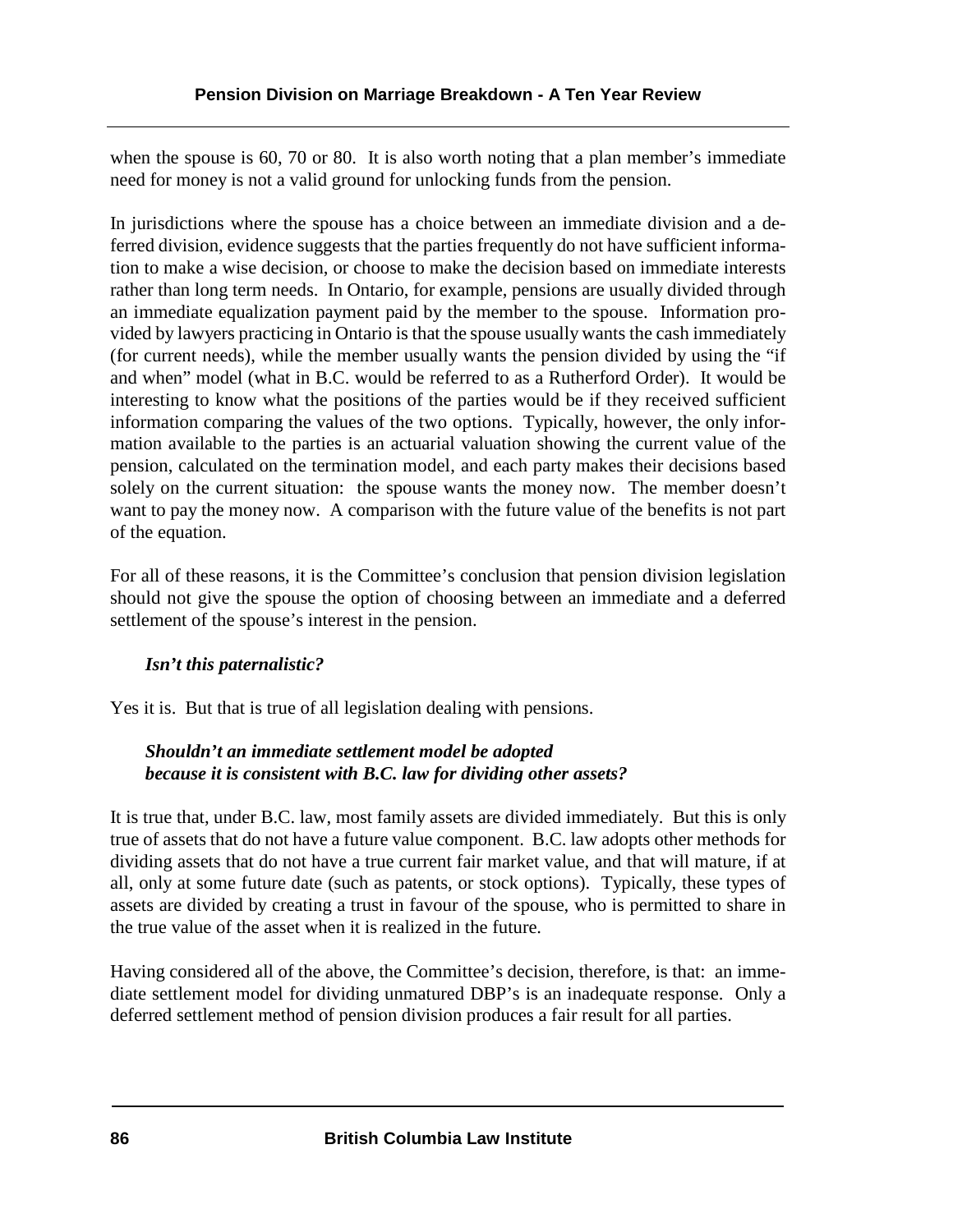## Appendix E

#### **List of Persons and Groups Commenting on the Issues List** \_\_\_\_\_\_\_\_\_\_\_\_\_\_\_\_\_\_\_\_\_\_\_\_\_\_\_\_\_\_\_\_\_\_\_\_\_\_\_\_\_\_\_\_\_\_\_\_\_\_\_\_\_\_

Bell Actuarial Consulting (Jeremy Bell, FSA, FCIA, CFA) Canadian Life and Health Insurance Association Inc. (Ron Sanderson, Director, Policy holder

Taxation and Pensions) Employee Benefit Plan Services Ltd. (Ingrid Ochodek, CEBS, Consultant and Executive

Administrator)

Heath Benefits Consulting Inc. (Greg Hurst, Manager, Pensions)

Hewitt Associates (Susan K. Danzer)

Mercer Human Resource Consulting (Charlie Pazdor, FSA, FCIA)

Towers Perrin (Ashley W . Witt, FCIA, Principal; David K. Morton, FCIA, Senior Consultant) University of Victoria - Pensions and Investments (Susan Service, Director)